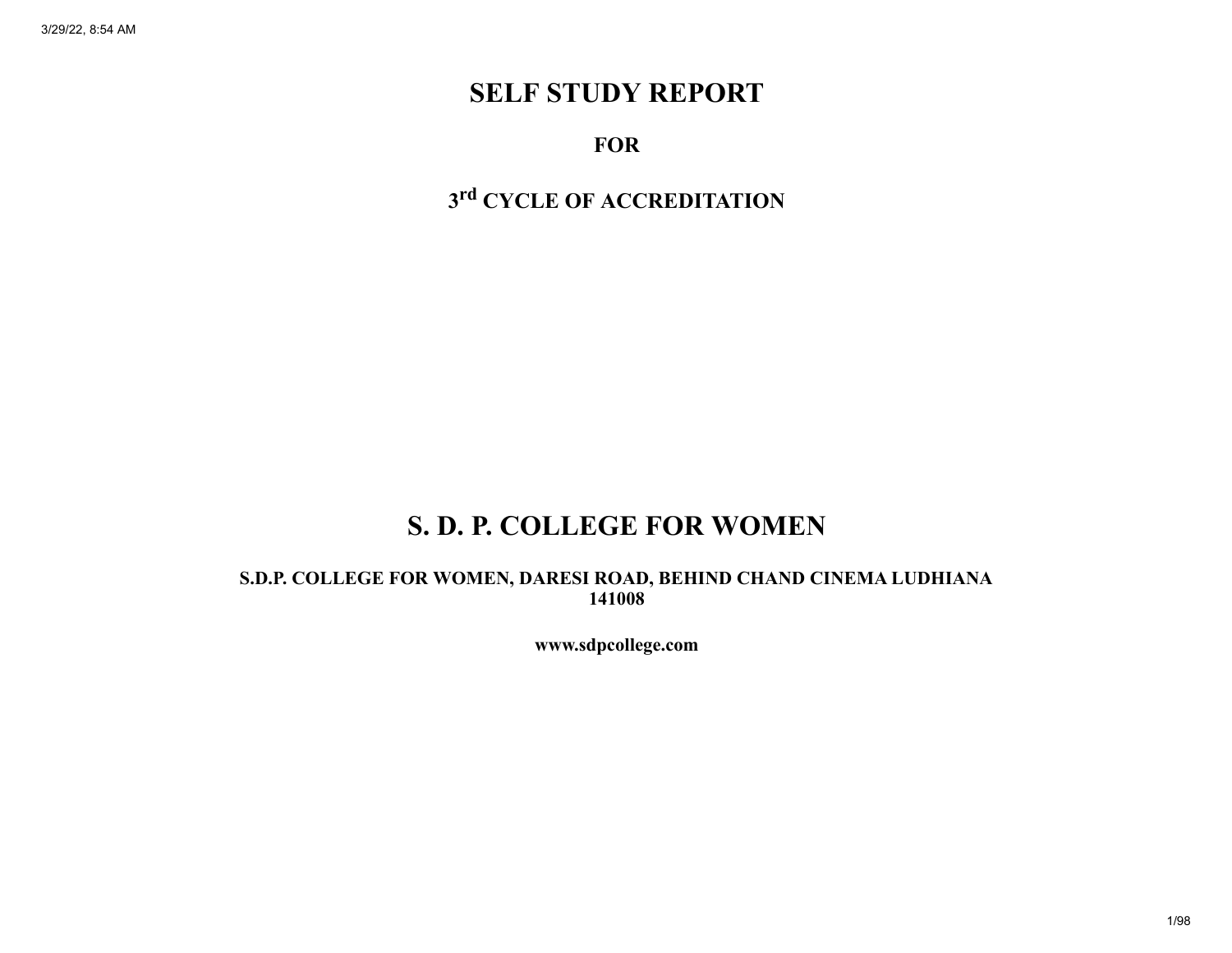#### Submitted To

## NATIONAL ASSESSMENT AND ACCREDITATION COUNCIL

## BANGALORE

November 2021

#### Executive Summary

#### *Introduction:*

SDP College for Women, Ludhiana, a prestigious Multi Faculty Post Graduate institute has a glorious past. The S.D.P. Sabha (Regd.), a more than hundred years old body, established this centre of higher learning in the interior of the city in 1968 to cope up with the ever increasing number of girl students in the city. The Sabha got the college affiliated to Panjab University, Chandigarh up to B.A. in the very first year of its inception. Presently the college is Re-accredited 'A' Grade by NAAC.

A wide range of academic courses both main and add-on-courses with strong and ultra-modern infrastructure, highly qualified and experienced teaching faculty contribute exclusively to the accomplishment of goals and visions, the S.D.P. Sabha once cherished. Sh. Balraj Bhasin President S.D.P. Sabha (Regd.) & College Managing Committee always expects the students to be physically fit and mentally sharp and sound. Therefore, maximum facilities are being provided to students/ players for the growth of body and sincerity in the attitude. The college has made provisions for Athletics and other games like Hockey, Cricket, Soft-Ball, Hand-Ball, Baseball, Kho-Kho, Badminton, Table Tennis, Karate, Gym, Athelics etc. Some exercises are indispensable for the general well-being of body and mind both. Yoga exercises and Aasanas fulfil these needs of the body & mind too.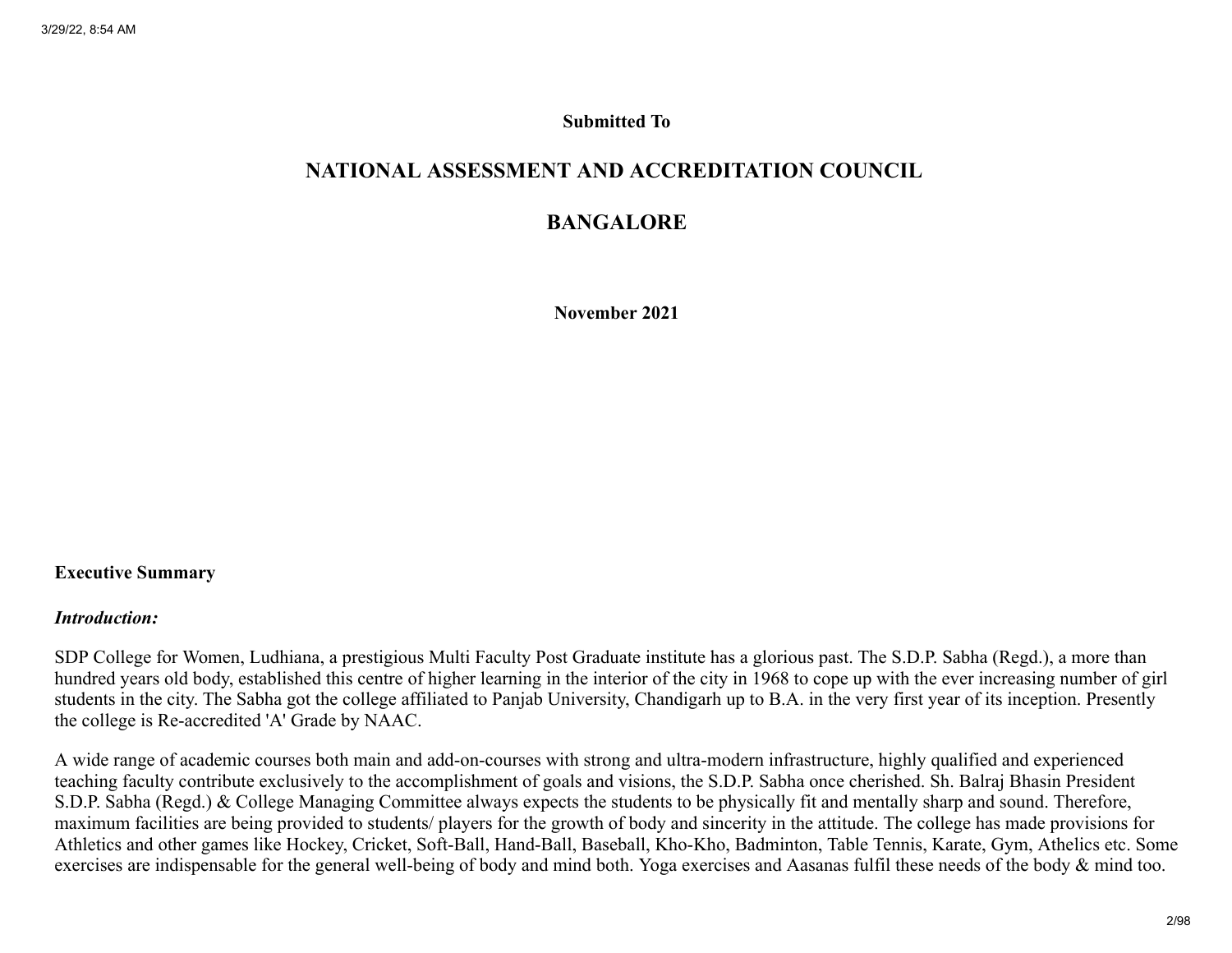The college has been steadily marching ahead on the road to progress. It, with its never-ending quest for excellence, has grown step-by-step, as multi faculty Post Graduate institution, offering a huge range of Graduate and Post-Graduate courses. A team of academically enriched and experienced staff members takes care of the physical, mental, intellectual and cultural needs of its learners. Hence, the tremendous lead of the college in academic and co-academic activities has carved an enviable niche for itself amongst the women colleges of Ludhiana.

#### *Vision:*

- To translate dreams in to reality and produce complete human beings.
- To create an atmosphere conducive to teaching, learning and research.
- To develop all round personality of its learners.
- To strive for integrated and inclusive approach towards various disciplines.
- To adopt innovative methods of teaching.
- To support curricular with the co-curricular and extracurricular activities.
- To promote the culture of self reliance through need based vocational education.
- To inculcate moral and ethical values among learners and enabling students to meet the requirements of community, country and global market.

#### *Mission:*

- To take the college on the Path of Potential for Excellence in Education.
- To create national and global environment for teaching and learning by adopting ultra modern techniques and modes of teaching, learning and evaluation.
- To make efforts to draw out the best in the students and make them complete human beings who are committed and dedicated to the service of society.
- To enable students to respect and preserve Indian culture and heritage.
- To promote social and national integration.

#### SWOC

*Institutional Strength :*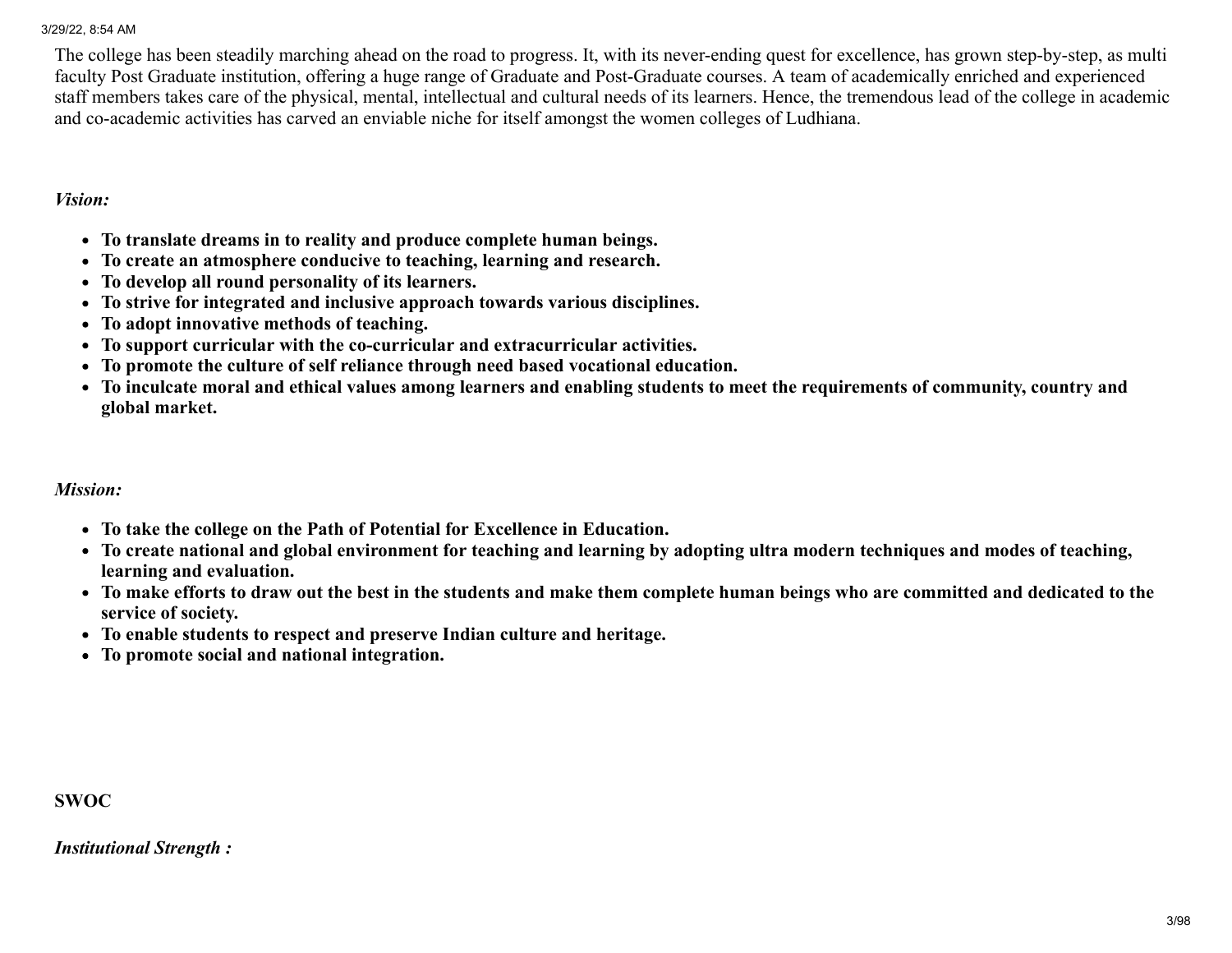- The institution imparts value based career oriented quality education to the learners especially those belonging to the underprivileged sections of society.
- The college aims to develop the holistic personality of the learners motivating, enlightening and inspiring them for excellence in education, sports and cultural activities.
- The institution makes every possible attempt to equip the learners with skills so as to make them self-reliant and self-dependent;to make the learners ethically and socially responsible;to give equal opportunities to all without any discrimination/distinction of caste, colour and creed;to empower women by making them realize their full potential and to awaken them to their responsibility towards society and country.
- Lush green parks and play grounds
- well equipped/ ultra modern laboratories for practical training
- Dedicated faculty
- Efforts are made to make the learners well-versed in Spoken English.
- Physical exercises training in gym for the students to make the students physically healthy and mentally strong.
- Medical and vaccination camps have been organised in the times of Covid-19 .
- value based course/ activities carried out regularly.

*Institutional Weakness :*

- Health Insurance scheme can be introduced during coming sessions.
- Students participation in Sports can be more encouraged
- Teachers can be motivated to go for major/minor UGC projects.

*Institutional Opportunity :*

- Arrangments of prepration for competitive examination state/ national/ international level examinations (eg: IIT/JAM/ NET/ SLET/ GATE/ GMAT/CAT/GRE/ TOEFL/ Civil Services/ State government examinations, etc.) should be made in college.
- The college should organise professional development /administrative training Programmes for teaching and non teaching staff
- The institution can be more equipped with assistive technology and facilities for persons with disabilities ( Divyangjan) accessible website, screen-reading software, mechanized equipment etc.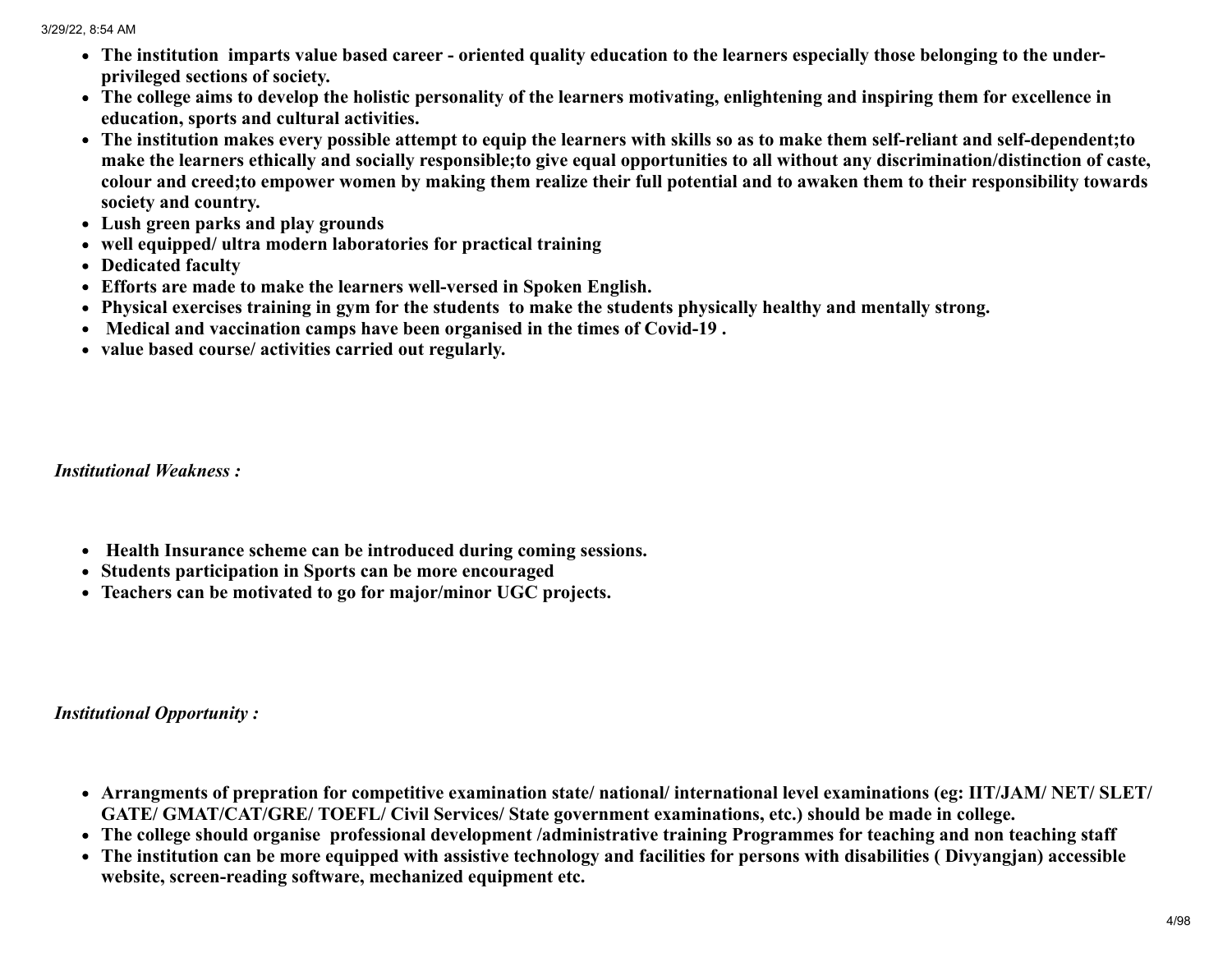## *Institutional Challenge :*

Affiliated colleges are facing severe competition for admission into them.

,Affiliated colleges are unable to attract competent/efficient/highly qualified faculty due to massive and continuing brain drain of the best UG, PG and PhD graduates abroad for better economic and professional opportunities.

As ludhiana is a hub of cottage and small scale industry.Linkages and collaborations with local industry and curriculam taught in colleges located in city is unable to bring equilibrium in demand and supply of human resource.

#### Criteria wise Summary

#### *Curricular Aspects :*

The college ensures effective curriculum delivery through systematic and strategic transparent mechanism as follows:

#### Academic calendar:

- The college follows the Academic calendar issued by the University.
- The Heads of Departments conducts the meetings for month wise distribution of syllabus.

#### Time- Table Committee:

• The Time Table is prepared by respective departments and coordinated before being displayed on the notice board.

## Daily Teaching Report:

• The institution has a practise and submission of daily teaching report to the Principal about daily presence of students and topics planned and covered and regular follow ups are taken

- Syllabus completion report is collected by academic in charges through HODs at the end of each semester.
- The books are issued to the students as and when needed by them.

## Feedback:

• The college collects the feedback from the students about syllabus content and teaching methodology.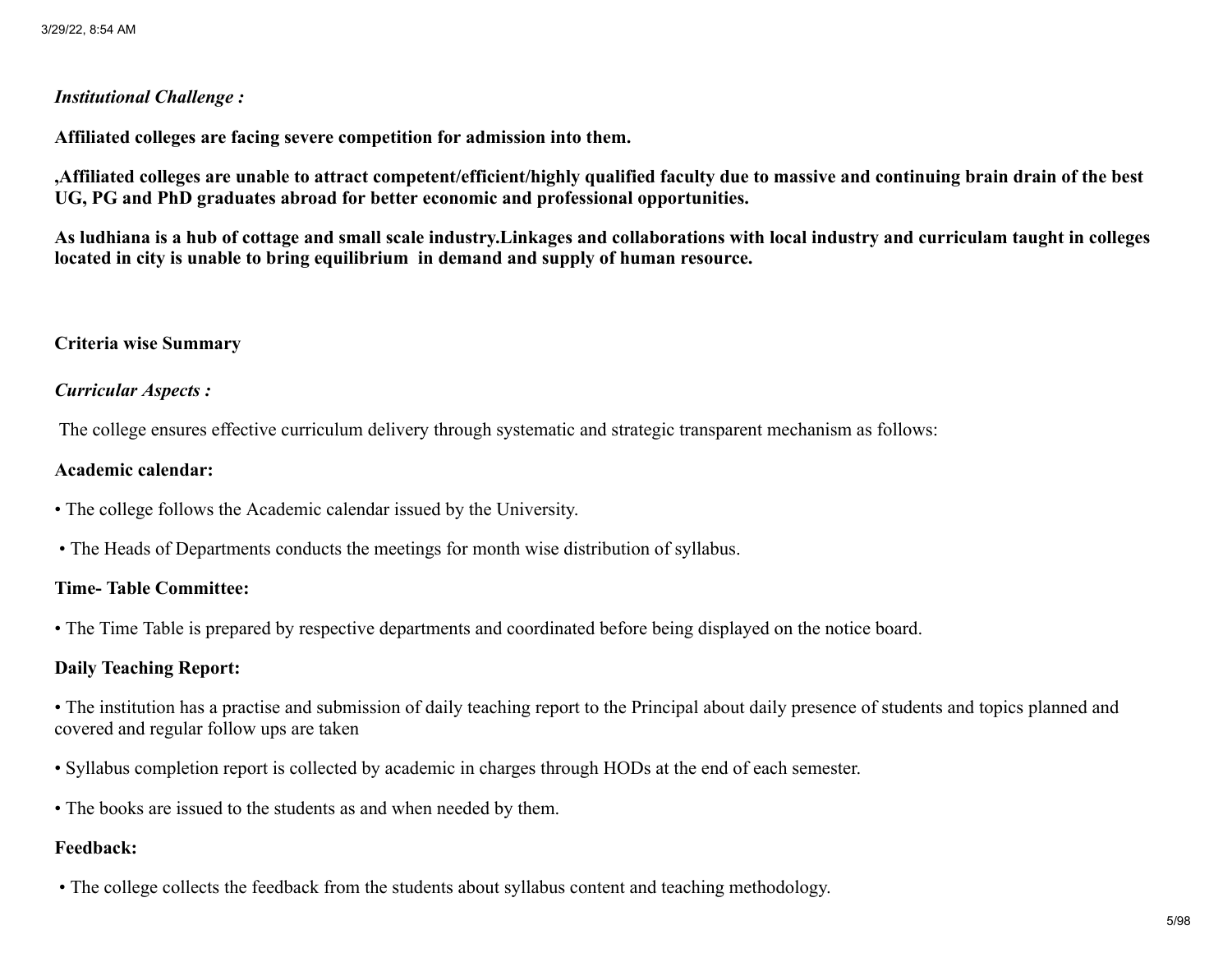#### Advanced Learners

Advanced Learners are motivated to visit E- library daily, read newspapers, magazines and books of choice.

#### Slow learners

- Develop Lessons to incorporate students' Interests, needs, and experiences. This helps to address the short attention spans of slow learners.
- Special classes are arranged to cover up Covid-19 period.

## *Teaching-learning and Evaluation :*

- The college combines traditional and modern modes of imparting education with greater emphasis on independent learning. These methods are:
- The college is also a member of UGC-approved INFLIBNET N-LIST Program which provides the access to a wide range of e-journals and ebooks.
- Interactive Boards, Smart Class Rooms, Online Platforms e.g. Zoom app, Google Meet, Language Laboratories are there to facilitate learning process.
- College promotes various Introductive Methods, Demonstration and Experimental Methods to encourage Participative Learning-
- Seminars/Workshops/Webinars, Paper Reading, Questionnaires, Project Reports, Industrial visits are the significant part of practical training.
- Group Discussions, Quiz competitions are organized to inculcate competitive spirit among students.
- Students are assessed on the basis of Class Performance, Result analysis, Lecture Shortage Statement, Monthly tests. Assignments, project work and practical assignments have ensured instilled confidence in students.
- Student's report cards provide a comprehensive view of acdemic performance of students. The data is analyzed through meetings and result analysis sessions.
- Result cards are mailed to parents.
- Letters to parents whose wards fail to qualify for appearing in university exams.
- Parent teachers meetings are fixed and parents are duly informed either through phone calls or letters.
- Continuous Internal Evaluation (CIE).
- The college prepares an academic calendar and co-academic calendar and follows the calendar issued by the University strictly and plans all its activities including the conduct of Continuous Internal Evaluation (CIE).Syllabus division, Internal Assessment tests (IA), assignments, quizzes, and seminars are part of the Continuous Internal Evaluation (CIE) of students.

## *Research, Innovations and Extension :*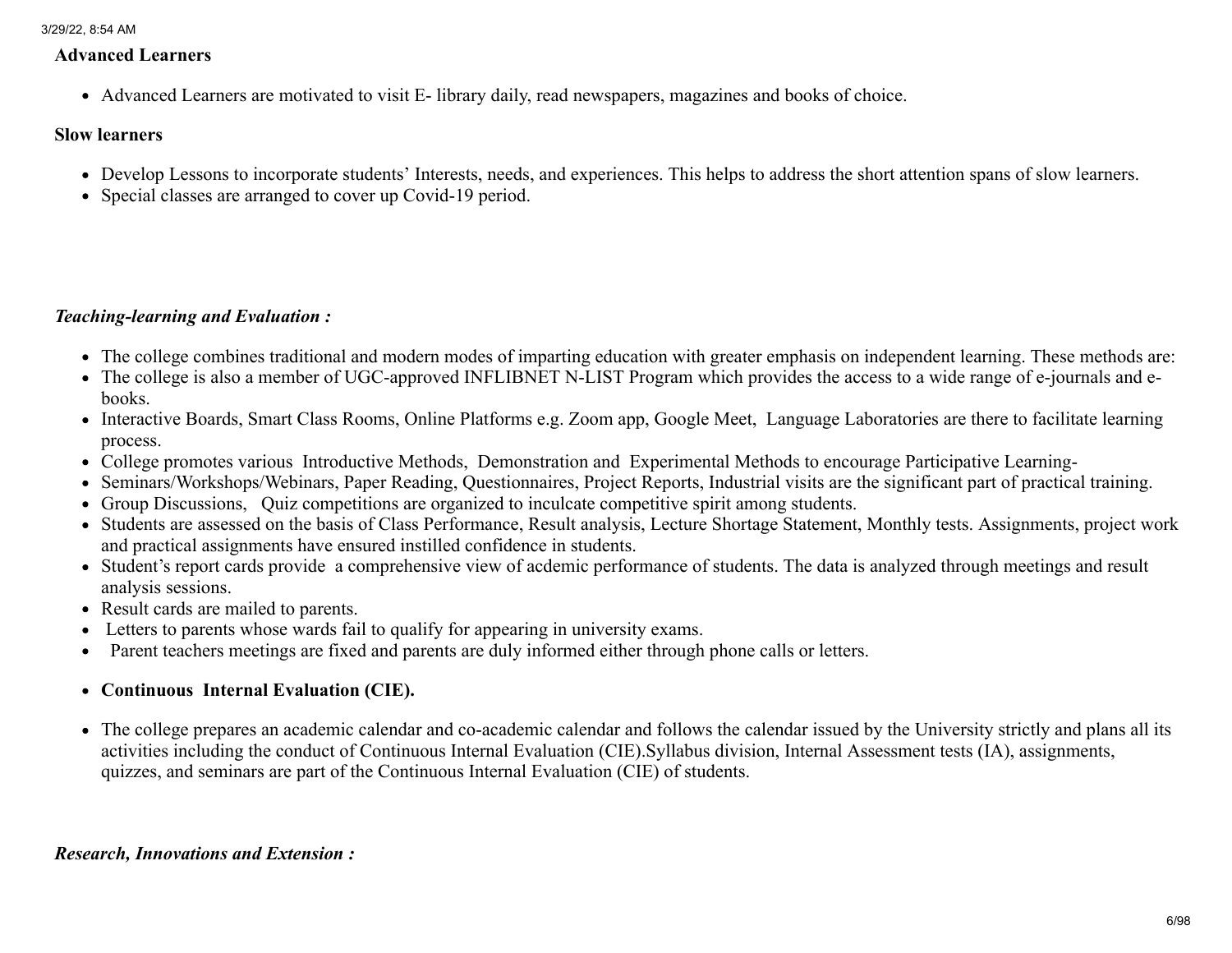- To promote research and Innovation in faculty members and students, the college encourages teachers and students to explore research and use all the tools to uncover something new. It involves a different way of looking at problems and solving them. The thinking process that goes into it will help students develop their creativity and their problem solving skills. It further improves level of education because it compels students to use a higher level of thinking to solve problems.
- The innovation ecosystem comprises two distinct, but largely separated entities, the knowledge given to the students, which is driven by fundamental research, and the commercial economy, which is driven by the marketplace. The college assists to develop an innovative ecosystem by acting as an catalyst between knowledge being imparted in the classroom and project works and in-job training programs attended by students in industry, which helps the students to acquire practical knowledge of the subject learnt in the class room
- The college provides various platforms to the students to participate in extension activities such as NSS, NCC, Youth welfare club and Government sponsored project NCLP i.e.National Child Labor Project etc.

## *Infrastructure and Learning Resources :*

- S.D.P. College provides the latest infrastructure and learning facilities that contribute to the academic growth of students and faculty. A Wi-Fi Campus with good number of 28 ventilated spacious class rooms and 04 smart classrooms, with adequate number of lights and fans for conducting teaching learning.
- Placement Cell (01) to organize campus interviews. Well furnished seminar hall with one projector, one computer, one sound system for organizing special lecturers ,meetings , workshops, seminars with a seating capacity of 300.Language and other labs- 04 computer labs, 03 Home science , 01 psychology lab,01 fine arts lab,01 dance rooms, 01 health centre,01 conference Room, 01 Dispensary, 02 language labs.
- Two Music Rooms equipped with various musical instruments are available in each section for curricular and co-curricular purposes.
- The Girls Common Room in each section offers recreation and relaxation to students Individual departments with computer facility and internet facility.
- Separate rooms for extension activities such as NCC and NSS store room.
- The campus also houses ladies hostel.
- Well equipped Gymnasium to take care of the physical health of the students and faculty.
- Indoor sports stadium for indoor games.
- Double storey library with spacious reading room and fully automated with ILMS System. The Library is housed in the main building of the College with seating capacity for reading and conference purpose. It has a diverse collection of 32661 books with and 10 journals and magazines etc.
- Library is fully computerized and provides INFLIBNET access to staff and students.The library has a subscription for online resources such as e-journals, e-books etc. in addition to regular books journal, magazines, newspapers etc. which contribute and facilitate quality of education. But every year in the beginning of the new academic session, a policy is framed as per needs of different departments and institution.
- Maintenance of the infrastructure is a routine matter and part of administration and ensured through completion of checklist prepared by managing authorities

## *Student Support and Progression :*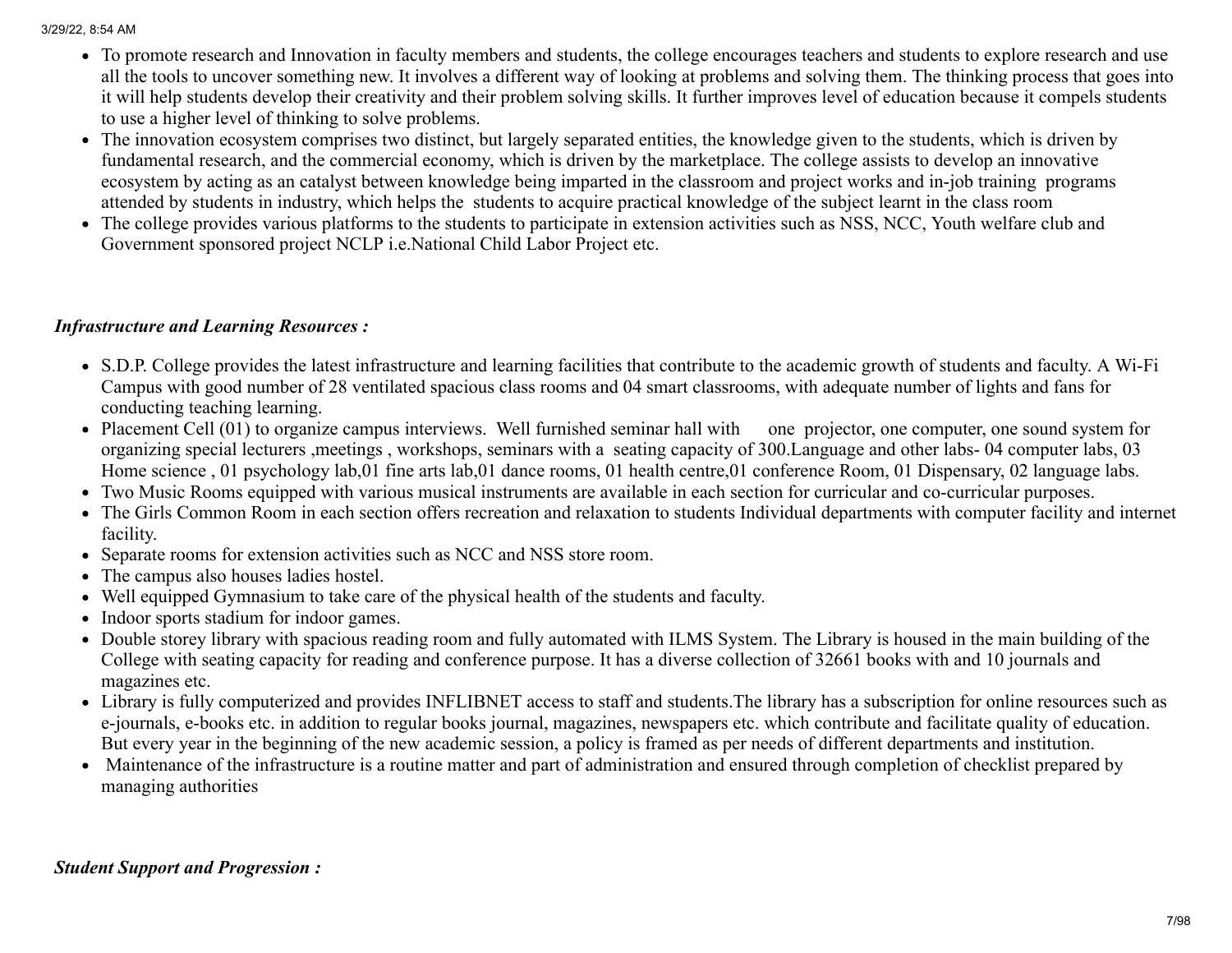- The Student Council is the representative body of students in the College. It consists of members elected by the students from all classes and heads of various committees. The Students' Council works under the patronage of Principal and staff members.
- They have been actively engaged in the academic and administrative functions as the college strongly believes in democratic values and gives opportunity to students in supporting the co-curricular and extracurricular activities conducted in the college.
- The institution has a registered Alumni Association which is registered with Assistant Registrar of Societies Cum District, General Manager District Industries Centre,
- The purpose of this association is to foster a spirit of loyality and to promote the general welfare of institution. Alumni association exist to support the parent institutional goals and to strengthen the ties between alumni, the community and the parent institution.
- The collaborative efforts of alumni include programmes designed to improve the overall quality of student life, strategies designed to orient and welcome new students to the campus and retain them within the institution.
- Alumni meet is an event for old relationships to be celebrated and refreshed, the new ones to be formed. Alumni are not merely students who have graduated or post graduated but they are often older, more robust, grayer and some time blade, but they are also generally wiser and financially better than they were.
- It is a time of reflecting, remembering the good old times and memories of the alumni and looking forward with a sense of purpose and anticipation. Keeping in view this thing, various meetings of the association are conducted every year. Discussions on various concerns are held. The alumni have been working in their capacity in the interest of the college.
- Alumni help for Admission promotion to raise the strength of the college. Some of the Alumni are employed as faculty in the college. They play an important role in the academic and institutional development.
- They still have an integral and inseperable connection to the institution.

## *Governance, Leadership and Management :*

- The vision of the institution is to translate dreams in to reality and produce complete human beings; to create an atmosphere conducive to teaching, learning and research; to adopt innovative methods of teaching; To promote the culture of self reliance through need based vocational education; To inculcate moral and ethical values among learners and enabling students to meet the requirements of community, country and global market.
- The college has decentralized and participating management system
- Service rules and procedures are guided by the affiliating university i.e. Panjab University, DPI and the rules of the State Government as amended from time to time in this regard.
- There are several Grievance Redressal Mechanisms including the Anti-Sexual Harassment Cell; the Anti-Ragging Cell; a Grievance Redressal Cell, Open Darbar with complaints boxes prominently placed.
- The college provides Fee concession to the wards of non-teaching staff in addition to this books facility also available in the library. The nonteaching staff acquires the advantage of PF loan.
- College mobilizes its funds received mainly from State government and University Grants Commission (UGC) on various Heads of Expenditures of the college. Funds received from State government are spent on payment of salary of teaching and non-teaching staff of the college. Each and every amount of fund received from State government and UGC are at par with budget allocation.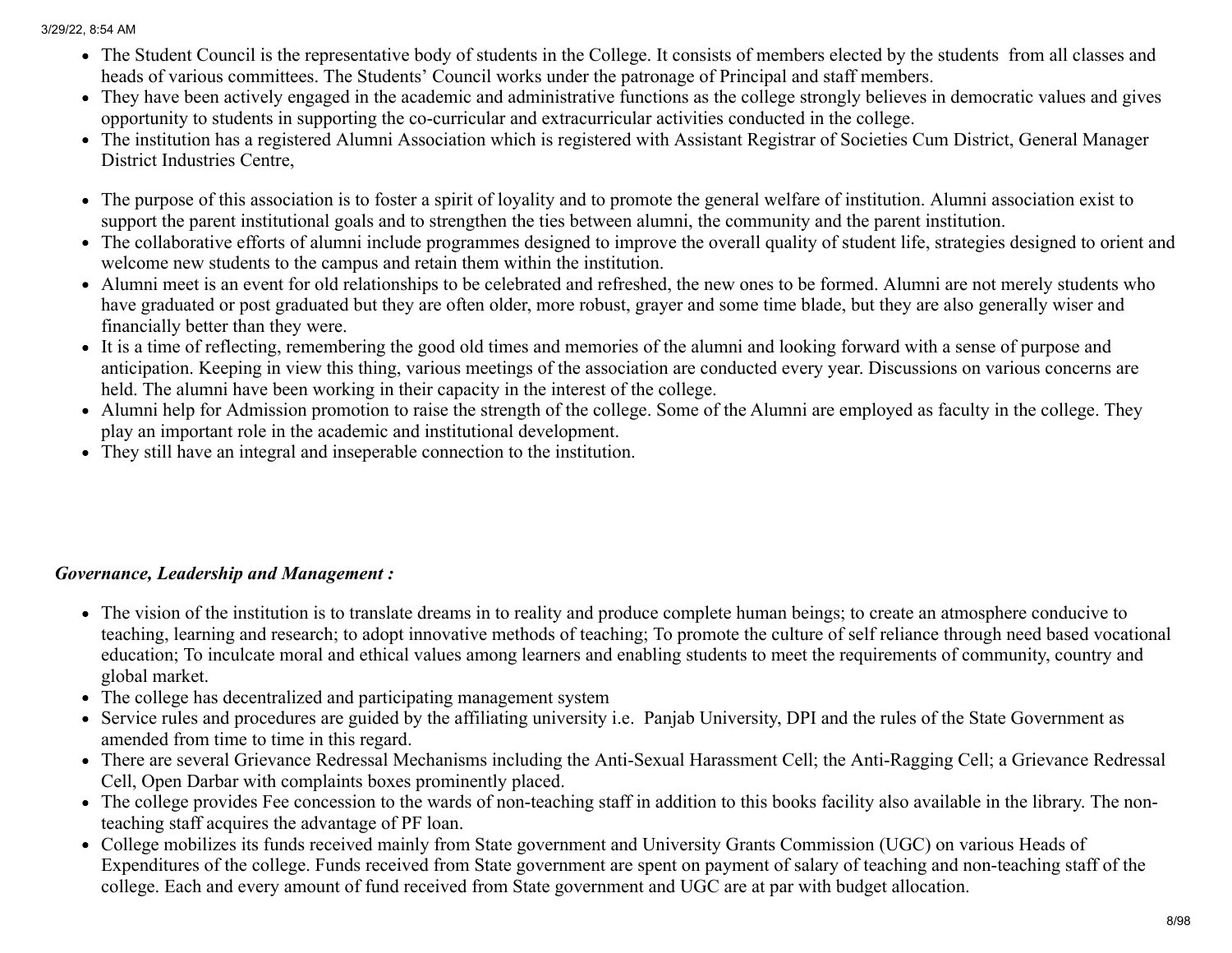Internal Financial Audit is done through a registered CA. External authorities appointed by the Govt of India also are involved in the Auditing. Through ISO Academic and Non Academic audit is also done.

#### *Institutional Values and Best Practices :*

- To achieve the aims and objectives set by Sanatam Dharam Pracharak Sabha, the college always lays impetus on imparting quality and need based education to the girl students of the financially weaker sections of the society.
- Gender equity as a social issue addressed in this institution by raising awareness of gender equality concerns. This is achieved by conducting various activities.
- The college campus is totally eco-friendly. The management, staff and students are fully committed for thisEven the management of the college takes personal interest and from time to time, sends directions regarding planting of saplings, floral plants, trimming of trees and weeding of flowers.
- Burning of dried leaves/wooden twigs is not allowed within the campus
- Any leakage from taps is properly checked and repair ensured
- At present no hazardous material is used in the college.
- Dustbins covered with lids are placed at different points in the college.
- Weeds and stray plants are removed regularly.
- Canteen contractor has been instructed to use less and less polythene covers/bags.
- Students of Fine Arts and Home Science departments use waste material to make artistic things.
- Lectures are organized for the ban of plastic objects.
- Rallies are conducted to aware students and local community to make the environment neat and clean.
- NCC Cadets organized Shram daan Day to spread the message of cleanliness in and around their locality.
- Workshop on best out of waste organized by Fine Arts department to train the students how to decorate waste material.
- Oath ceremony is organized to 'SAY NO TO PLASTIC' in the presence of Municipal corporation members.
- Hobby Classes are arranged for outsiders and due to easy access of our college; they take part in different hobby classes every year and expose their talent in different fields.
- Number of poem writing and story writing competitions are organized.
- Tree plantation to make the environment clean and green.
- Cleanliness Drive started under "Swachhta Pakhwada"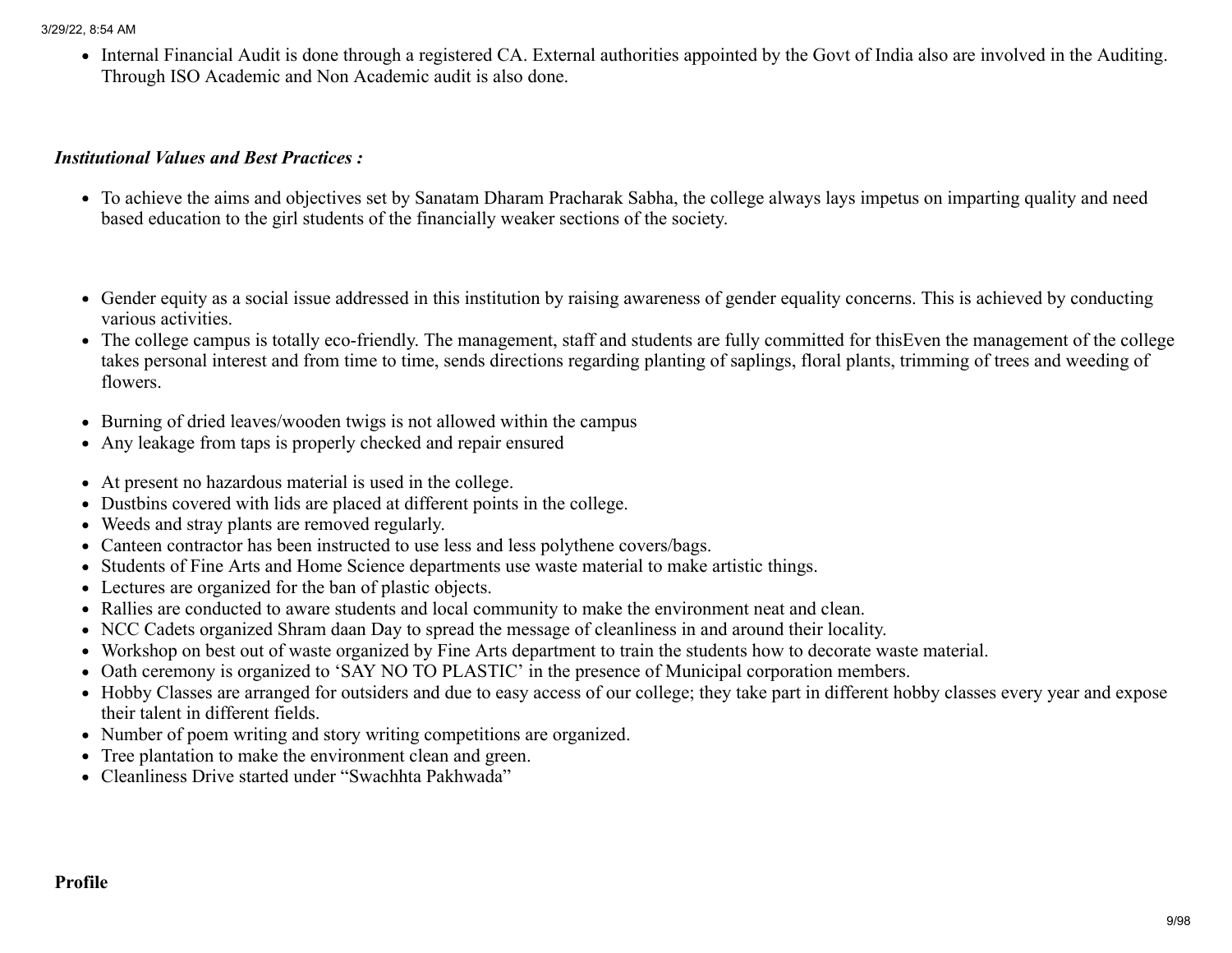## BASIC INFORMATION

| Name and Address of the College |                                                                        |  |  |  |  |  |  |  |
|---------------------------------|------------------------------------------------------------------------|--|--|--|--|--|--|--|
| Name                            | S. D. P. COLLEGE FOR WOMEN                                             |  |  |  |  |  |  |  |
| Address                         | S.D.P. College for Women, Daresi Road, Behind Chand Cinema<br>Ludhiana |  |  |  |  |  |  |  |
| City                            | Ludhiana                                                               |  |  |  |  |  |  |  |
| State                           | Punjab                                                                 |  |  |  |  |  |  |  |
| Pin                             | 141008                                                                 |  |  |  |  |  |  |  |
| Website                         | www.sdpcollege.com                                                     |  |  |  |  |  |  |  |

| <b>Contacts for Communication</b> |           |                                |               |                          |                                             |  |  |  |  |  |
|-----------------------------------|-----------|--------------------------------|---------------|--------------------------|---------------------------------------------|--|--|--|--|--|
| <b>Designation</b>                | Name      | <b>Telephone with STD Code</b> | <b>Mobile</b> | Fax                      | Email                                       |  |  |  |  |  |
| Principal                         | Ravi Kant | $\parallel$ 0161-2743992       | 9023532440    | $\parallel$ 0161-2742672 | $\vert$ sdpcollegeldh $\bar{a}$ yahoo.co.in |  |  |  |  |  |
| IQAC / CIQA coordinator           | Ruby      | $\parallel$ 0161-2741830       | 7009471453    | $\parallel$ 0161-2742672 | iqacsdp@gmail.com                           |  |  |  |  |  |

| <b>Status of the Institution</b> |              |  |  |  |  |  |  |  |  |
|----------------------------------|--------------|--|--|--|--|--|--|--|--|
| Institution Status               | Grant-in-aid |  |  |  |  |  |  |  |  |
| $\parallel$ Type of Institution  |              |  |  |  |  |  |  |  |  |
| By Gender                        | For Women    |  |  |  |  |  |  |  |  |

ТГ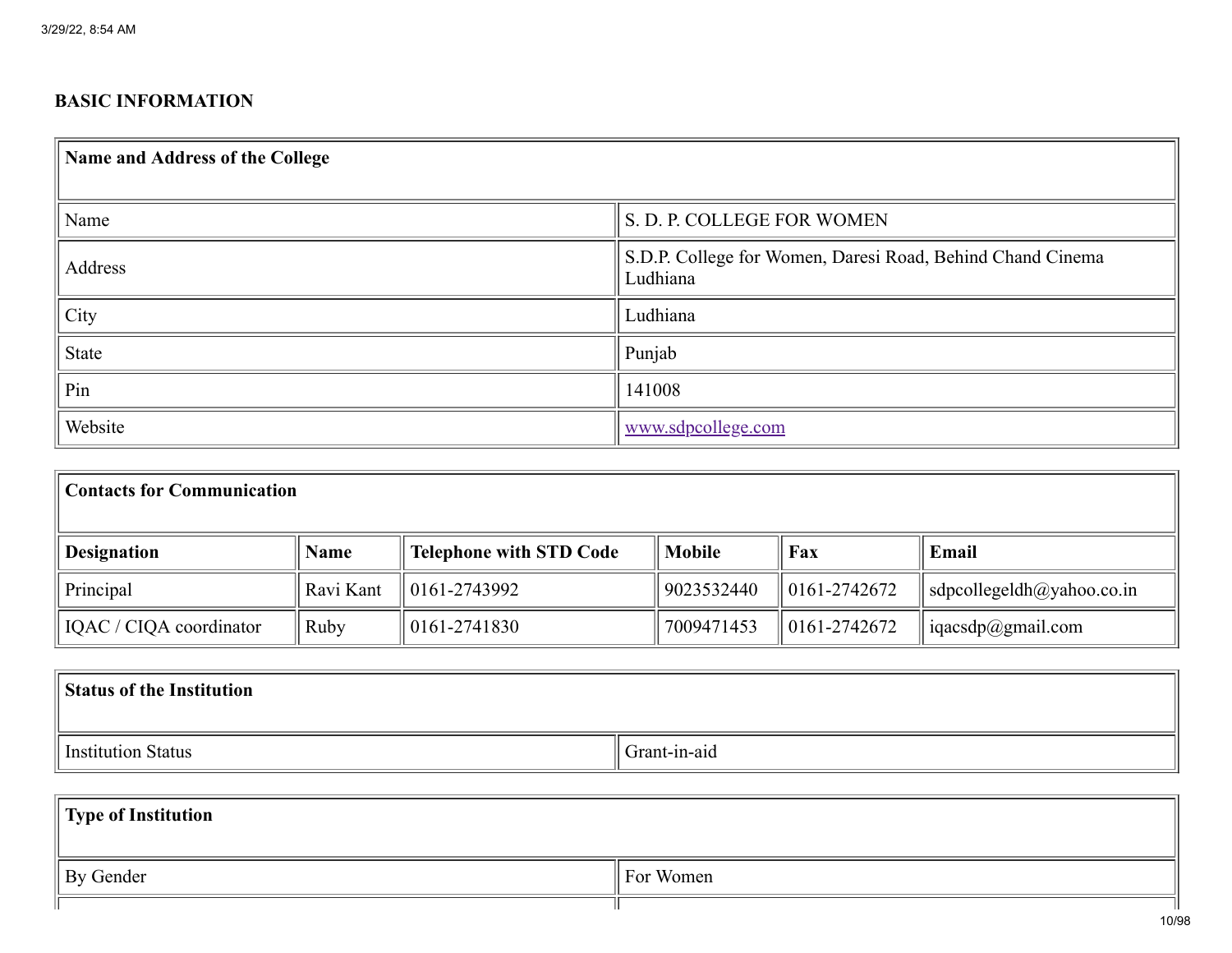3/29/22, 8:54 AM  $\parallel$  By Shift

| <b>Recognized Minority institution</b>                  |  |                                                                                                                     |                                    |                      |                 |                         |                              |                |  |
|---------------------------------------------------------|--|---------------------------------------------------------------------------------------------------------------------|------------------------------------|----------------------|-----------------|-------------------------|------------------------------|----------------|--|
|                                                         |  |                                                                                                                     |                                    |                      |                 |                         |                              |                |  |
| If it is a recognized minroity institution              |  |                                                                                                                     | N <sub>o</sub>                     |                      |                 |                         |                              |                |  |
|                                                         |  |                                                                                                                     |                                    |                      |                 |                         |                              |                |  |
| <b>Establishment Details</b>                            |  |                                                                                                                     |                                    |                      |                 |                         |                              |                |  |
|                                                         |  |                                                                                                                     |                                    |                      |                 |                         |                              |                |  |
| Date of establishment of the college                    |  |                                                                                                                     | 22-06-1968                         |                      |                 |                         |                              |                |  |
|                                                         |  |                                                                                                                     |                                    |                      |                 |                         |                              |                |  |
|                                                         |  | University to which the college is affiliated/ or which governs the college (if it is a constituent college)        |                                    |                      |                 |                         |                              |                |  |
| <b>State</b>                                            |  | <b>University name</b>                                                                                              |                                    |                      | <b>Document</b> |                         |                              |                |  |
| Chandigarh                                              |  | Panjab University                                                                                                   |                                    | <b>View Document</b> |                 |                         |                              |                |  |
| <b>Details of UGC recognition</b>                       |  |                                                                                                                     |                                    |                      |                 |                         |                              |                |  |
| <b>Under Section</b>                                    |  |                                                                                                                     | Date                               | <b>View Document</b> |                 |                         |                              |                |  |
| 2f of UGC                                               |  |                                                                                                                     | 11-05-2004                         |                      |                 | <b>View Document</b>    |                              |                |  |
| 12B of UGC                                              |  |                                                                                                                     | 11-05-2004<br><b>View Document</b> |                      |                 |                         |                              |                |  |
|                                                         |  | Details of recognition/approval by stationary/regulatory bodies like AICTE,NCTE,MCI,DCI,PCI,RCI etc(other than UGC) |                                    |                      |                 |                         |                              |                |  |
| <b>Statutory Regulatory</b><br><b>Authority</b>         |  | <b>Recognition/Approval details</b><br><b>Institution/Department programme</b>                                      |                                    | $mm$ -yyyy $)$       |                 | Day, Month and year(dd- | <b>Validity in</b><br>months | <b>Remarks</b> |  |
| No contents                                             |  |                                                                                                                     |                                    |                      |                 |                         |                              |                |  |
| <b>Details of autonomy</b>                              |  |                                                                                                                     |                                    |                      |                 |                         |                              |                |  |
| (as recognized by the UGC), on its affiliated colleges? |  | Does the affiliating university Act provide for conferment of autonomy                                              | No                                 |                      |                 |                         |                              |                |  |
|                                                         |  |                                                                                                                     |                                    |                      |                 |                         |                              |                |  |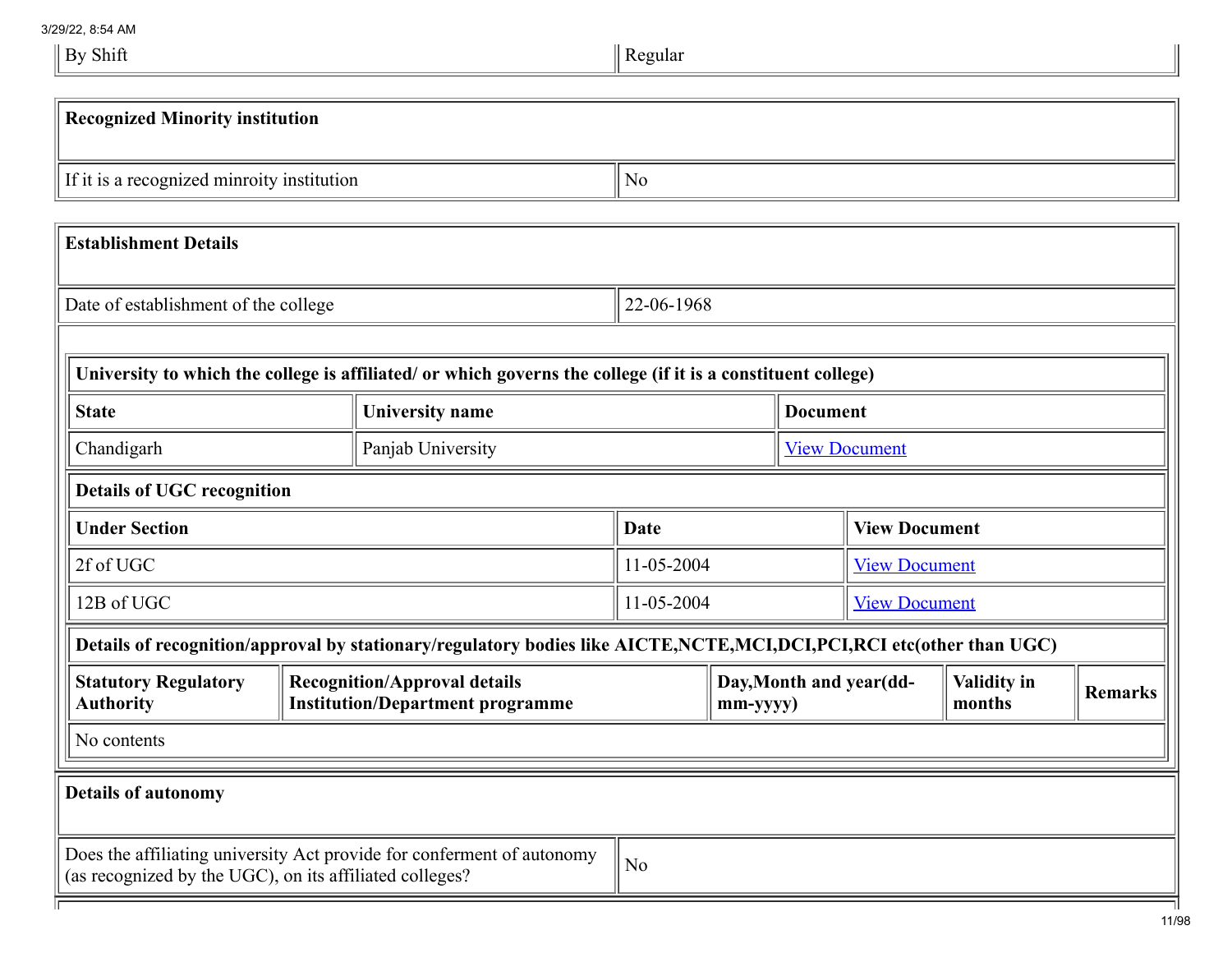| 3/29/22, 8:54 AM |  |  |
|------------------|--|--|
|------------------|--|--|

| <b>Recognitions</b>                |                                                                         |                |          |                         |                             |  |  |  |  |
|------------------------------------|-------------------------------------------------------------------------|----------------|----------|-------------------------|-----------------------------|--|--|--|--|
| Excellence(CPE)?                   | Is the College recognized by UGC as a College with Potential for        | N <sub>0</sub> |          |                         |                             |  |  |  |  |
| agency?                            | Is the College recognized for its performance by any other governmental | No             |          |                         |                             |  |  |  |  |
| <b>Location and Area of Campus</b> |                                                                         |                |          |                         |                             |  |  |  |  |
| Campus Type                        | Address                                                                 |                |          | Campus Area in<br>Acres | Built up Area in<br>sq.mts. |  |  |  |  |
| Main campus<br>area                | S.D.P. College for Women, Daresi Road, Behind Chand Cinema<br>Ludhiana  | Urban          | 8.802635 | 9308                    |                             |  |  |  |  |

## ACADEMIC INFORMATION

| Details of Programs Offered by the College (Give Data for Current Academic year) |                                        |                              |                            |                                             |                        |                                       |  |  |  |  |
|----------------------------------------------------------------------------------|----------------------------------------|------------------------------|----------------------------|---------------------------------------------|------------------------|---------------------------------------|--|--|--|--|
| Program Level                                                                    | Name of<br>Program/Course              | Duration in<br><b>Months</b> | <b>Entry Qualification</b> | Medium of<br>Instruction                    | Sanctioned<br>Strength | $\vert$ No.of<br>Students<br>Admitted |  |  |  |  |
| UG                                                                               | BA, Arts                               | 36                           | Senior Secondary           | English, Hindi, Punjabi 360                 |                        | 59                                    |  |  |  |  |
| <b>UG</b>                                                                        | <b>BA, Arts</b>                        | 36                           | Senior Secondary           | English, Hindi, Punjabi 750                 |                        | 146                                   |  |  |  |  |
| UG                                                                               | <b>BA, Arts</b>                        | 36                           | Senior Secondary           | English, Hindi, Punjabi 750                 |                        | 146                                   |  |  |  |  |
| UG                                                                               | BCom, Computer                         | 36                           | Senior Secondary           | $\vert$ English, Hindi, Punjabi $\vert$ 630 |                        | 185                                   |  |  |  |  |
| UG                                                                               | BCA, Computer                          | 36                           | Senior Secondary           | English                                     | 120                    | 62                                    |  |  |  |  |
| UG                                                                               | $ B.A.BEd, Education $ 48              |                              | Senior Secondary           | English, Hindi, Punjabi    200              |                        | 168                                   |  |  |  |  |
| UG                                                                               | <b>BBA, Business</b><br>Administration | 36                           | Senior Secondary           | English                                     | 120                    | 34                                    |  |  |  |  |
| UG                                                                               | <b>BVoc</b> , Vocational<br>Courses    | 36                           | Senior Secondary           | English                                     | 150                    | 12                                    |  |  |  |  |
|                                                                                  |                                        |                              |                            |                                             |                        |                                       |  |  |  |  |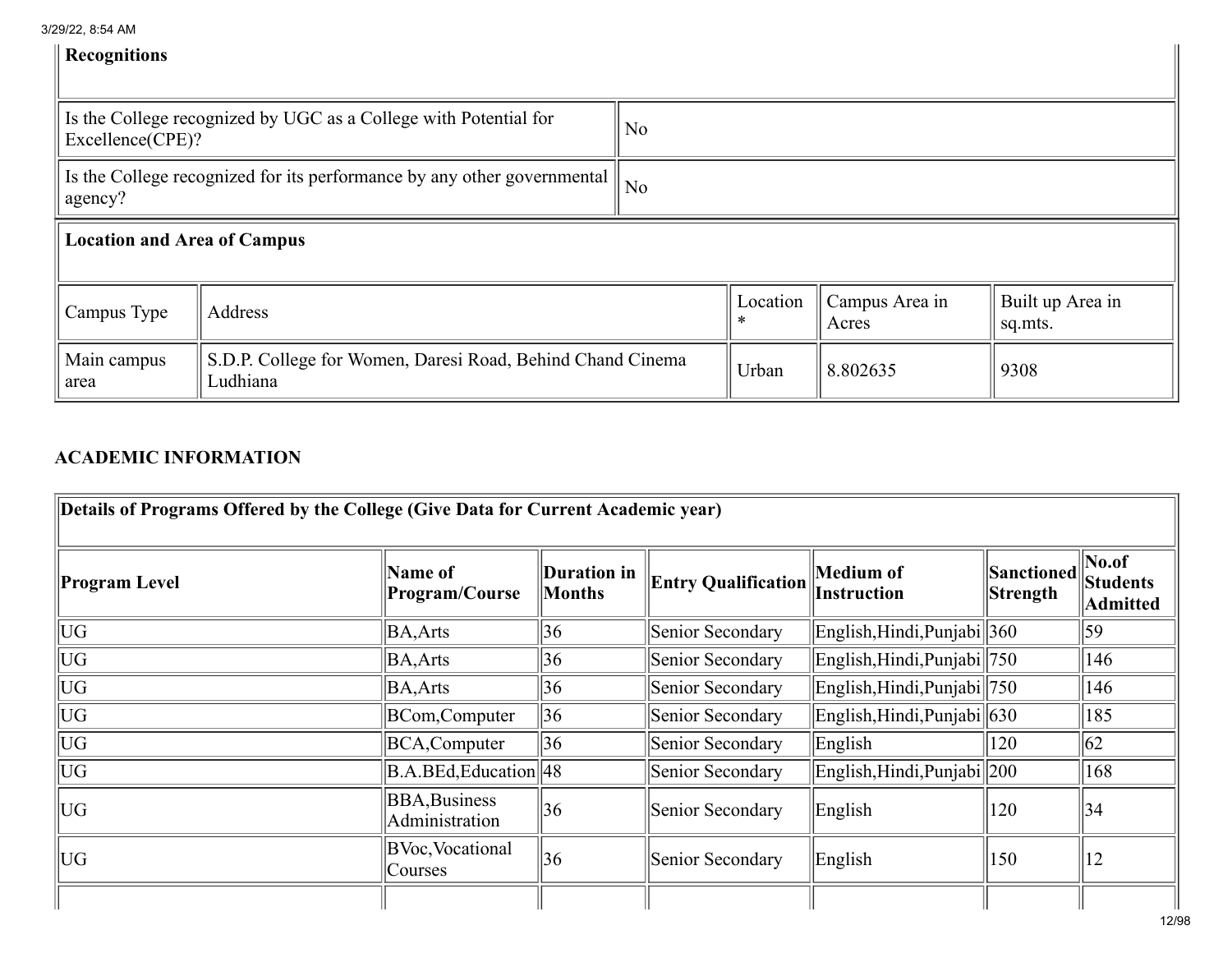| $\ {\bf PG}$                                                                | $\ MA, Arts$                     | $\frac{1}{2}$ | BA or Prabhakar                                   | Hindi                         | $ 120\rangle$ |            |
|-----------------------------------------------------------------------------|----------------------------------|---------------|---------------------------------------------------|-------------------------------|---------------|------------|
| $\ {\rm PG}$                                                                | $\vert$ MCom,Commerce $\vert$ 24 |               | $ B_{\cdot}$ Com                                  | English, Hindi, Punjabi    80 |               | $\vert$ 30 |
| $\ {\rm PG}$                                                                | MSc, Science                     | 24            | B.ScNon Med or<br><b>BA</b> with Maths            | English                       | 120           | ن ۱        |
| <b>PG</b> Diploma recognised by statutory<br>authority including university | $\ PG$ Diploma, Arts             | 12            | $\ $ Graduate in any<br>$\parallel$ discipline    | English                       | 30            |            |
| <b>PG</b> Diploma recognised by statutory<br>authority including university | $\ PGDCA, Computer\ $            | $ 12\rangle$  | $\vert$ Graduate in any<br>$\parallel$ discipline | English                       | 30            |            |

| Position Details of Faculty & Staff in the College                    |           |                    |                |                  |                |                     |             |               |      |                     |                |              |    |
|-----------------------------------------------------------------------|-----------|--------------------|----------------|------------------|----------------|---------------------|-------------|---------------|------|---------------------|----------------|--------------|----|
| <b>Teaching Faculty</b>                                               |           |                    |                |                  |                |                     |             |               |      |                     |                |              |    |
|                                                                       | Professor |                    |                |                  |                | Associate Professor |             |               |      | Assistant Professor |                |              |    |
|                                                                       | Male      | $\parallel$ Female | $\vert$ Others | Total            | Male           | $\Vert$ Female      | $ $ Others  | Total         | Male | Female              | $\vert$ Others | Total        |    |
| Sanctioned by the UGC<br>/University<br>State Government              |           |                    |                |                  |                |                     |             |               |      |                     |                |              | 34 |
| Recruited                                                             |           | $\ 0\ $            | $ 0\rangle$    |                  | 10             | 3                   | 10          | $\parallel$ 3 | 2    | 23                  | 10             | $ 25\rangle$ |    |
| Yet to Recruit                                                        |           |                    |                | $\overline{0}$   |                |                     |             | 0             |      |                     |                |              |    |
| Sanctioned by the<br>Management/Society or<br>Other Authorized Bodies |           |                    |                |                  | $\overline{0}$ |                     |             |               |      |                     |                |              | 16 |
| Recruited                                                             | $\theta$  | 10                 | 10             | $ 0\rangle$      | 10             | $ 0\rangle$         | $ 0\rangle$ | $\ 0\ $       | 10   | 16                  | $\parallel 0$  | $ 16\rangle$ |    |
| Yet to Recruit                                                        |           |                    |                | $\boldsymbol{0}$ |                |                     |             | 0             |      |                     |                |              |    |
| Non-Teaching Staff                                                    |           |                    |                |                  |                |                     |             |               |      |                     |                |              |    |
|                                                                       |           | Male               |                |                  | Female         |                     |             | $ $ Others    |      | Total               |                |              |    |
| Sanctioned by the UGC /University State<br>Government                 |           |                    |                |                  |                |                     |             |               |      | 13                  |                |              |    |
| Recruited                                                             |           | 6                  |                |                  |                |                     | Ю           |               |      | 8                   |                |              |    |
| Yet to Recruit                                                        |           |                    |                |                  |                |                     |             |               |      | 5                   |                |              |    |
| Sanctioned by the Management/Society or<br>Other Authorized Bodies    |           |                    |                |                  |                |                     |             |               |      | 13                  |                |              |    |
| Recruited                                                             |           |                    |                |                  | 6              |                     | K           |               |      | 13                  |                |              |    |
|                                                                       |           |                    |                |                  |                |                     |             |               |      |                     |                |              |    |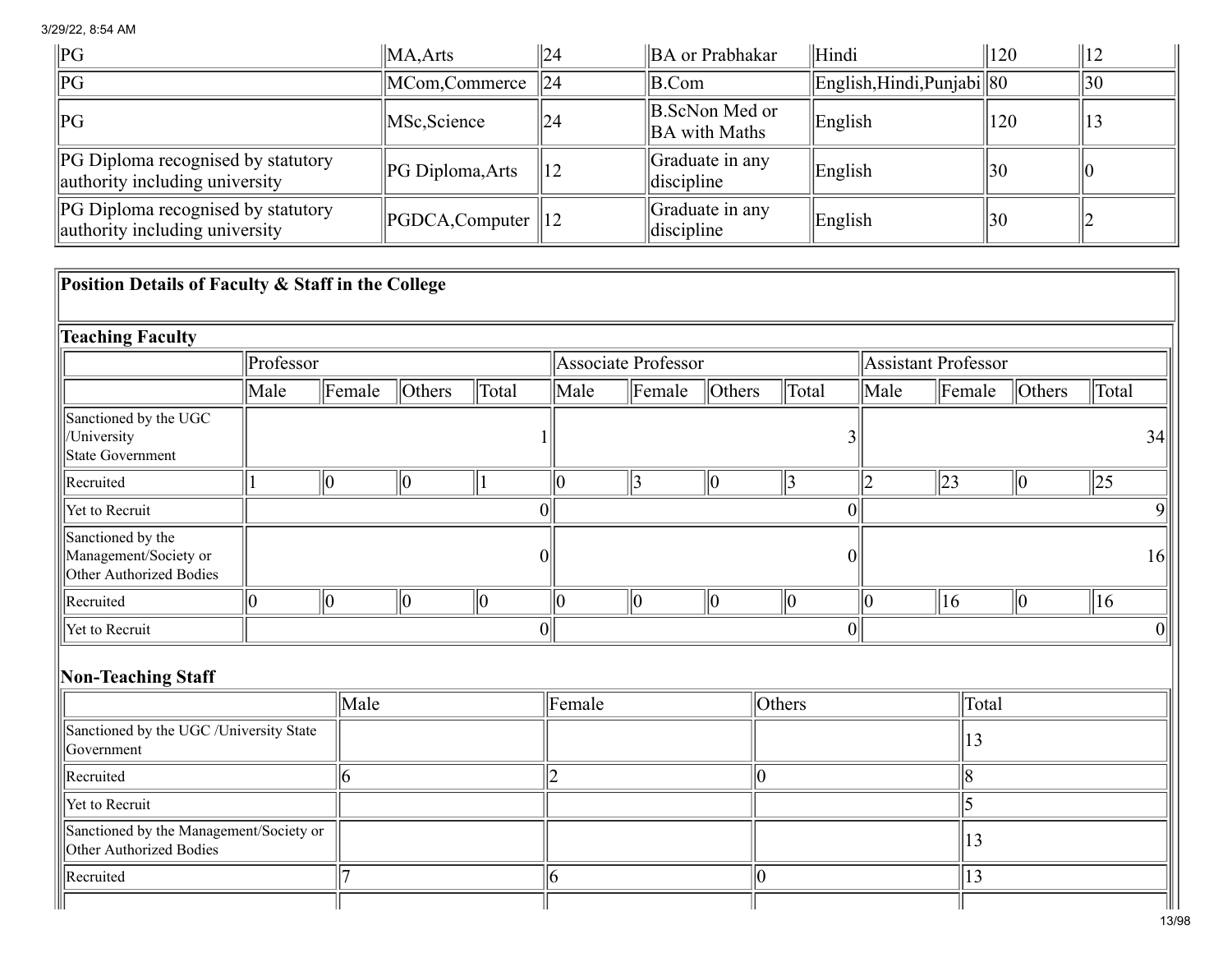Ш

| Yet to Recruit                                                            |      |                |        |       |  |  |  |  |  |  |
|---------------------------------------------------------------------------|------|----------------|--------|-------|--|--|--|--|--|--|
| <b>Technical Staff</b>                                                    |      |                |        |       |  |  |  |  |  |  |
|                                                                           | Male | $\Vert$ Female | Others | Total |  |  |  |  |  |  |
| Sanctioned by the UGC /University State<br>Government                     |      |                |        |       |  |  |  |  |  |  |
| Recruited                                                                 |      |                |        |       |  |  |  |  |  |  |
| Yet to Recruit                                                            |      |                |        |       |  |  |  |  |  |  |
| Sanctioned by the Management/Society or<br><b>Other Authorized Bodies</b> |      |                |        |       |  |  |  |  |  |  |
| Recruited                                                                 |      |                |        |       |  |  |  |  |  |  |
| Yet to Recruit                                                            |      |                |        |       |  |  |  |  |  |  |
|                                                                           |      |                |        |       |  |  |  |  |  |  |

## Qualification Details of the Teaching Staff

| <b>Permanent Teachers</b>             |           |                    |            |                     |                    |            |                     |                    |            |       |
|---------------------------------------|-----------|--------------------|------------|---------------------|--------------------|------------|---------------------|--------------------|------------|-------|
| Highest Qualification                 | Professor |                    |            | Associate Professor |                    |            | Assistant Professor |                    |            |       |
|                                       | Male      | $\parallel$ Female | $ $ Others | ∥Male               | $\parallel$ Female | $ $ Others | Male                | $\parallel$ Female | $ $ Others | Total |
| $\ D \text{.sc}/D \text{.Litt/LLD}\ $ |           |                    |            |                     |                    |            |                     |                    |            |       |
| $\ Ph.D.$                             |           |                    |            |                     |                    |            |                     |                    |            |       |
| $\ $ M.Phil.                          |           |                    |            |                     |                    |            |                     |                    |            |       |
| PG                                    |           |                    |            |                     |                    |            |                     |                    |            |       |

|                                       |      |                     |            | <b>Temporary Teachers</b> |                    |                     |      |                    |        |       |
|---------------------------------------|------|---------------------|------------|---------------------------|--------------------|---------------------|------|--------------------|--------|-------|
| Highest Qualification                 |      | $\ $ Professor      |            | Associate Professor       |                    | Assistant Professor |      |                    |        |       |
|                                       | Male | $\mathbb{F}$ Female | $ $ Others | $\ $ Male                 | $\parallel$ Female | $ $ Others          | Male | $\parallel$ Female | Others | Total |
| $\ D \text{.sc}/D \text{.Litt/LLD}\ $ |      |                     |            |                           |                    |                     |      |                    |        |       |
| $\ Ph.D.$                             |      |                     |            |                           |                    |                     |      |                    |        |       |
| $\ $ M.Phil.                          |      |                     |            |                           |                    |                     |      |                    |        |       |
| $\ PG$                                |      |                     |            |                           |                    |                     |      |                    |        |       |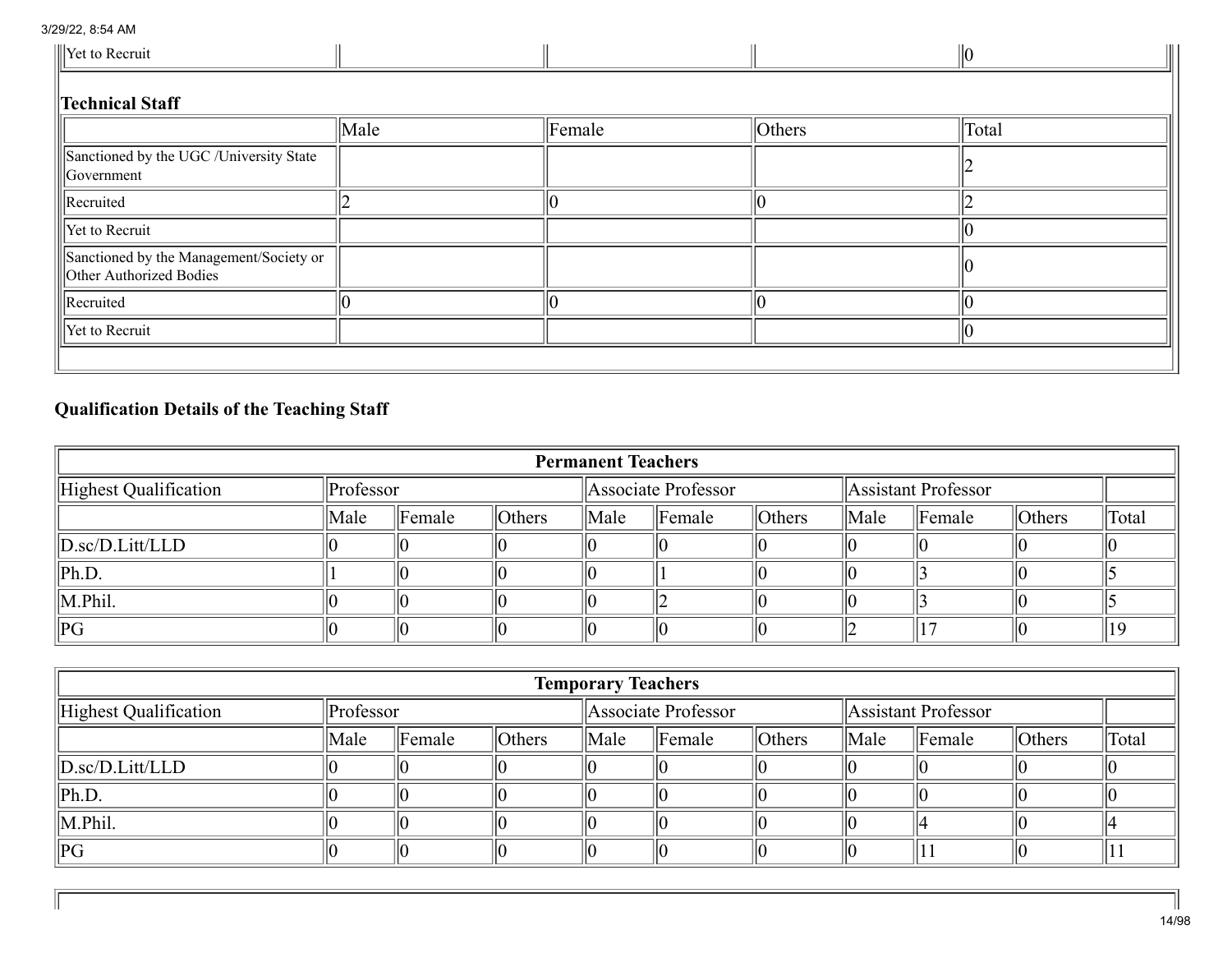|                                       |                |                    |            | <b>Part Time Teachers</b> |                   |                     |      |                    |        |       |
|---------------------------------------|----------------|--------------------|------------|---------------------------|-------------------|---------------------|------|--------------------|--------|-------|
| Highest Qualification                 | $\ $ Professor |                    |            | Associate Professor       |                   | Assistant Professor |      |                    |        |       |
|                                       | Male           | $\parallel$ Female | $ $ Others | $\ $ Male                 | $\mathbf{Female}$ | $ $ Others          | Male | $\parallel$ Female | Others | Total |
| $\ D \text{.sc}/D \text{.Litt/LLD}\ $ |                |                    |            |                           |                   |                     |      |                    |        |       |
| $\ Ph.D.$                             |                |                    |            |                           |                   |                     |      |                    |        |       |
| $\ M.Phi\ $ .                         |                |                    |            |                           |                   |                     |      |                    |        |       |
| $\ {\rm PG}$                          |                |                    |            |                           |                   |                     |      |                    |        |       |

| Details of Visting/Guest Faculties                         |      |        |               |       |
|------------------------------------------------------------|------|--------|---------------|-------|
|                                                            | Male | Female | <b>Others</b> | Total |
| Number of Visiting/Guest Faculty engaged with the college? |      |        | IIC           | 11 O  |

| Provide the Following Details of Students Enrolled in the College During the Current Academic Year |                     |                                                      |                                      |                               |                            |               |
|----------------------------------------------------------------------------------------------------|---------------------|------------------------------------------------------|--------------------------------------|-------------------------------|----------------------------|---------------|
| Program                                                                                            |                     | <b>From the State</b><br>Where<br>College is Located | <b>From Other States of</b><br>India | <b>NRI</b><br><b>Students</b> | Foreign<br><b>Students</b> | <b>Total</b>  |
|                                                                                                    | Male                |                                                      |                                      |                               |                            |               |
| UG                                                                                                 | $\text{Female}$ 597 |                                                      | 10                                   |                               |                            | 597           |
|                                                                                                    | Others $\ 0\ $      |                                                      | 10                                   |                               |                            |               |
|                                                                                                    | Male                |                                                      | $ 0\rangle$                          |                               |                            |               |
| $\ PG$                                                                                             | $\text{Female}$ 54  |                                                      | $ 0\rangle$                          |                               | 10                         | 54            |
|                                                                                                    | Others $\ 0\ $      |                                                      | $ 0\rangle$                          |                               | 10                         |               |
|                                                                                                    | Male                |                                                      | 10                                   |                               |                            |               |
| PG Diploma recognised by statutory authority including<br>university                               | Female  2           |                                                      | $ 0\rangle$                          |                               |                            |               |
|                                                                                                    | Others $\ 0\ $      |                                                      | $ 0\rangle$                          |                               | 10                         |               |
|                                                                                                    | Male                |                                                      | $ 0\rangle$                          |                               |                            |               |
| Certificate / Awareness                                                                            | Female  0           |                                                      | $ 0\rangle$                          |                               |                            |               |
|                                                                                                    | Others $\ 0\ $      |                                                      | $ 0\rangle$                          |                               | $ 0\rangle$                | $\parallel 0$ |

Provide the Following Details of Students admitted to the College During the last four Academic Years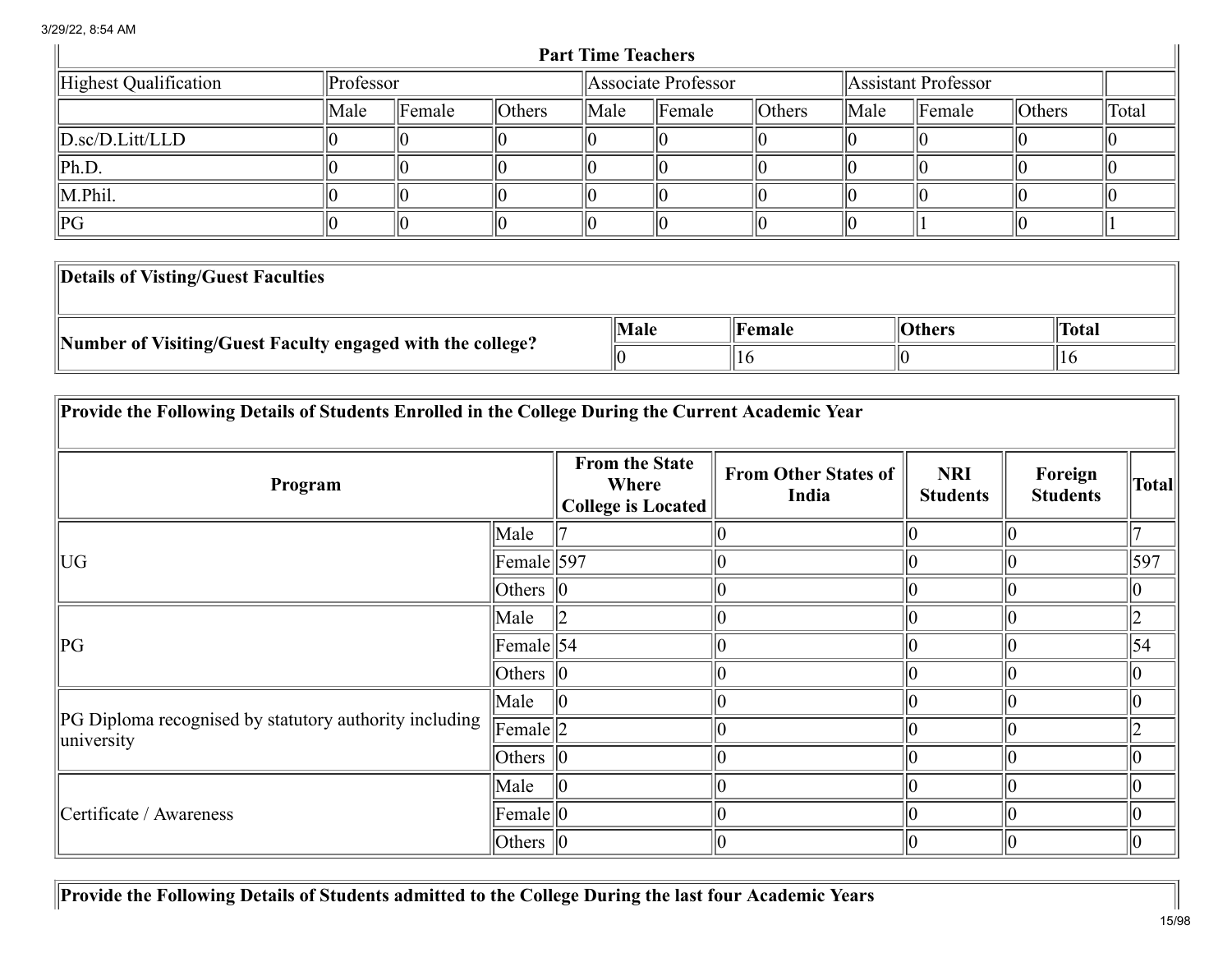| <b>Category</b> |                | $\vert$ Year 1    | Year 2 | $\sqrt{\text{Year 3}}$ | $\sqrt{\text{Year 4}}$ |
|-----------------|----------------|-------------------|--------|------------------------|------------------------|
|                 | Male           |                   |        |                        | $ 0\rangle$            |
| SC              | Female         | $\vert$ 68        | 128    | $ 115\rangle$          | 104                    |
|                 | Others         | Ю                 |        |                        | $ 0\rangle$            |
|                 | Male           |                   |        |                        | $ 0\rangle$            |
| ST              | Female         |                   |        |                        | $ 0\rangle$            |
|                 | Others         |                   |        |                        | 10                     |
|                 | $\ $ Male      |                   |        |                        | 10                     |
| OBC             | $\Vert$ Female | 12                | 91     | $\ 88$                 | $\ 82$                 |
|                 | Others         |                   |        |                        | $ 0\rangle$            |
|                 | $\ $ Male      |                   |        |                        | $ 0\rangle$            |
| General         | Female         | 729               | 481    | 416                    | $\sqrt{337}$           |
|                 | Others         |                   |        |                        | $ 0\rangle$            |
|                 | $\ $ Male      |                   |        |                        |                        |
| Others          | Female         | Ю                 |        |                        | $ 0\rangle$            |
|                 | $ $ Others     |                   |        |                        | $ 0\rangle$            |
| Total           |                | $\vert 811 \vert$ | 712    | $\parallel 628$        | $\parallel$ 528        |

| <b>Provide the Following Details</b> |                                |                                                         |
|--------------------------------------|--------------------------------|---------------------------------------------------------|
| Number of Programs                   | Self-financed Programs offered | New Programs introduced during the last five<br>  vears |
|                                      |                                |                                                         |

| <b>Provide the Following Details</b> |                                   |                                   |
|--------------------------------------|-----------------------------------|-----------------------------------|
| Unit Cost of Education               | <b>Including Salary Component</b> | <b>Excluding Salary Component</b> |
| $\parallel$ 528                      | 27146                             | 14284                             |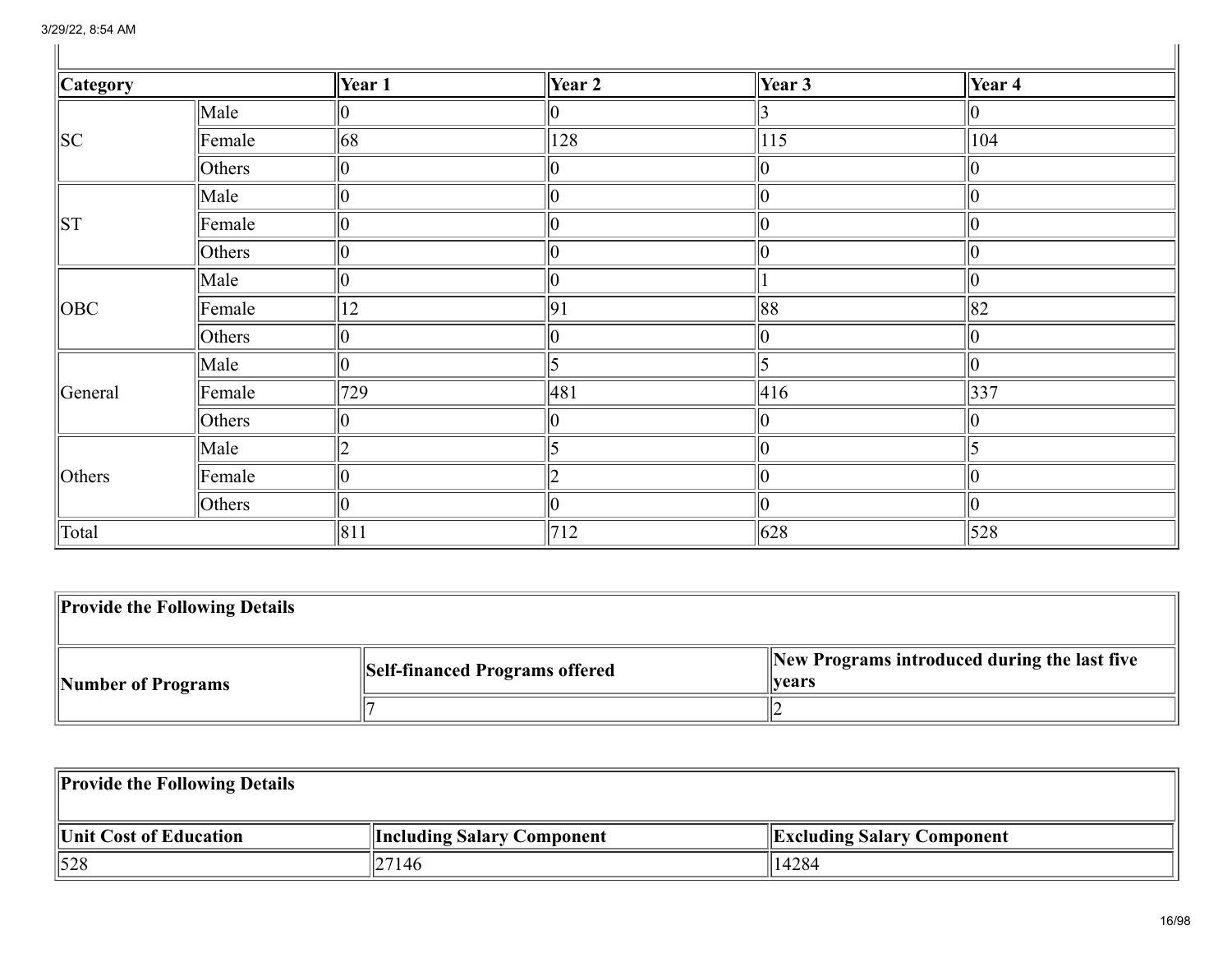```
3/29/22, 8:54 AM
```
**QIF** 

#### 1.Curricular Aspects 1.1 Curricular Planning and Implementation *1.1.1 The Institution ensures effective curriculum delivery through a well planned and documented process*

#### Answer:

The institution ensures effective curriculum delivery through a well planned and documented process. The college regards effective delivery of curriculum as the most vital curricular aspect. The college follows the curriculum prescribed by the University through its Boards of Studies. Our faculty members have worked on the Board of Studies.

The college ensures effective curriculum delivery through systematic and strategic transparent mechanism:

## Academic calendar:

- The college follows the Academic calendar issued by the University.
- The Heads of Departments conducts the meetings for month wise distribution of syllabus.
- The institution has a practice of month wise distribution of co-academic and academic activities to be performed by various departments.

## Time- Table Committee:

- The college constitutes the Time Table committee.
- The Time Table is prepared by respective departments and coordinated before being displayed on the notice board.

## Daily Teaching Report:

• The institution has a practice and submission of daily teaching report to the principal about daily presence of students and topics planned, covered and follow up taken .

- Syllabus completion report is collected by academic in charges through HODs at the end of each semester.
- The faculty engages extra periods and praticals as and when necessary and maintains their records.

## Laboratories:

- There is optimum utilization of well-equipped laboratories for curriculum delivery of practical.
- The students maintain the practical files and the results are certified by the faculty.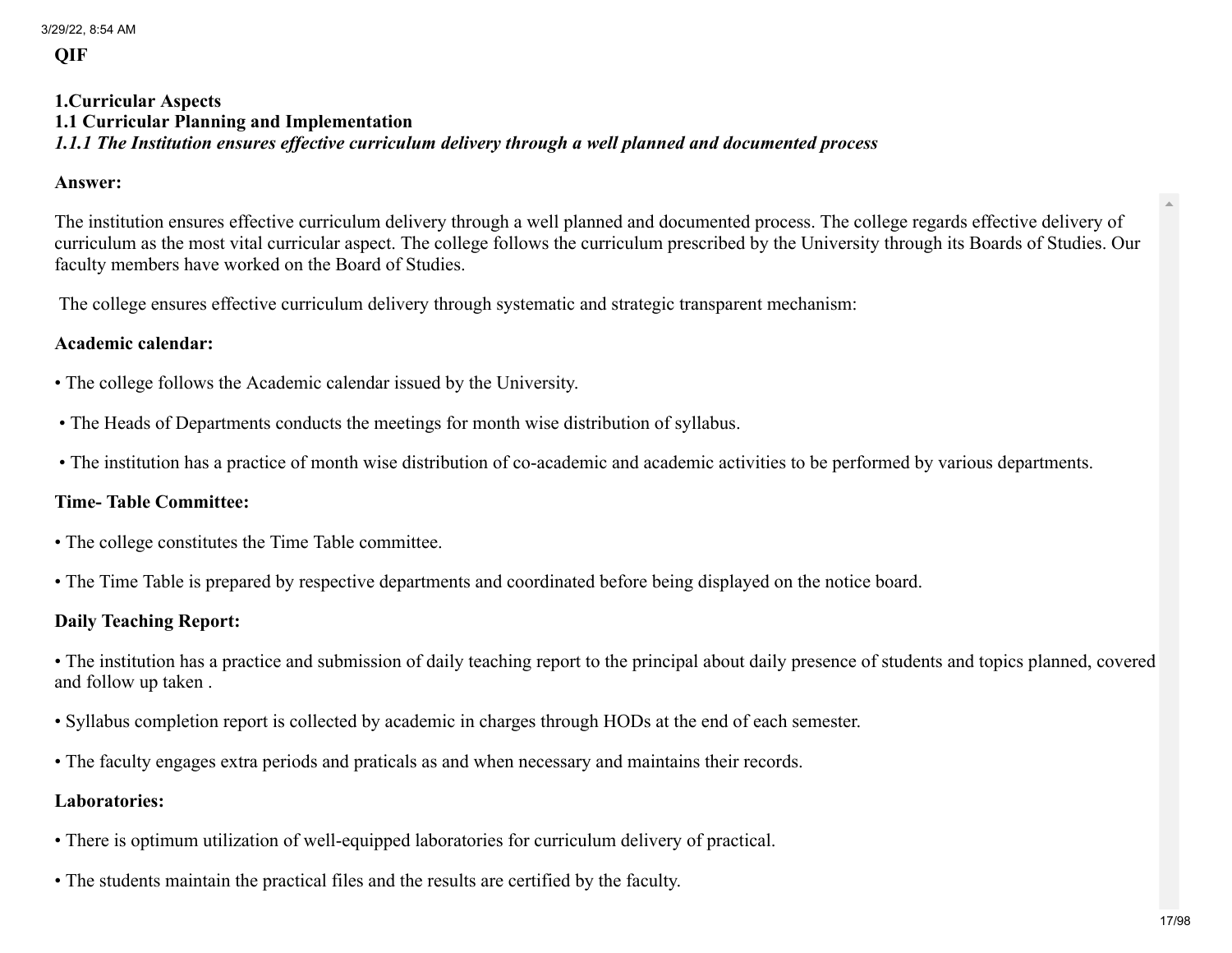#### Teaching Aids:

- Methods like seminar, group discussion, quiz, case study for effective delivery of curriculum.
- Educational field visits, industrial visits, tours are organized.

• Group projects are assigned to teach them team spirit, sharing and develop presentation, research skills. • Social sites such as YOUTUBE, Whatsapp etc. are used for effective teaching.

- Guest lectures, Expert lectures and guidance by departmental Alumni are engaged.
- Internet, Computer, LCD projectors and other Audio- visual aids are utilized on regular basis.

## Department library:

- Departments maintains a Department Library to facilitate the students to access to latest books available in concerned subjects and topics.
- The books are issued to the students as and when needed by them.

## Teacher support:

- The college encourages the faculty to participate in Orientation and Refresher courses to update their knowledge of subject.
- The college encourages the faculty to attend the meetings of BOS and syllabus restructuring workshops.
- New recruits are given orientation regarding teaching methodologies.

## Feedback:

- The college collects the feedback from the students, alumni and parents for the efficient working.
- Open Darbar is organized every month to take the feedback from students to address their grivances.
- Advanced Learners are Motivated to visit E- library daily, read newspapers, magazines and books of choice.
	- Encouraged to solve University papers.
	- Helped to prepare notes with the help of reference books.
	- Given free books, fee concessions and awards by Management.
	- Given opportunity to participate in academic& extra-curricular activities.

#### Slow learners

Develop Lessons that Incorporate Students' Interests, Needs, and Experiences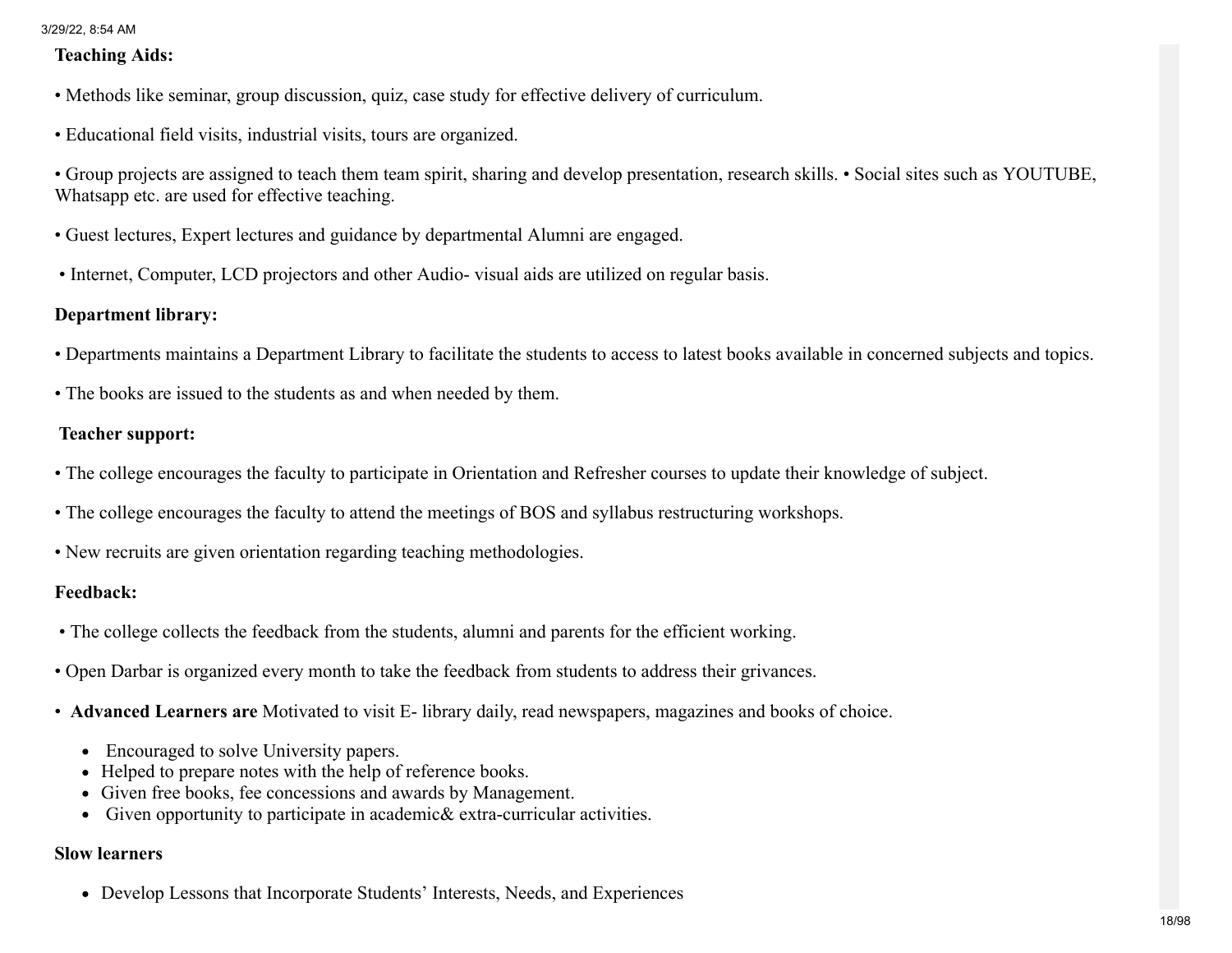This helps address the short attention spans of slow learners.

• Provided need based extra guidance for slow learners.

## *1.1.2 The institution adheres to the academic calendar including for the conduct of CIE*

#### Answer:

- Before the commencement of each semester, University notifies an academic calendar for all the programs, which contains the date of commencement, last working day of the semester, Internship schedule and dates for semester-end examinations.
- SDP College follows the calendar issued by the University strictly and plans all its activities including the conduct of Continuous Internal Evaluation (CIE).
- The college prepares an academic calendar and co-academic calendar.
- The calendars comprise guest lectures, workshops, and industrial visits, other co-curricular and extra-curricular activities.
- The academic activities, CIE, and all activities are conducted in adherence to the calendar of events except unforeseen circumstances.
- The academic calendars help faculty members to plan their respective course delivery research work academic and co-curricular activities.
- Department heads closely supervise and monitor the completion of the syllabus as per the lesson plan prepared by faculty members.
- Syllabus coverage for each CIE is decided well in advance and faculty members adhere to it.
- Internal Assessment tests (IA), assignments, quizzes, and seminars are part of the Continuous Internal Evaluation (CIE) of students.

*1.1.3 Teachers of the Institution participate in following activities related to curriculum development and assessment of the affiliating University and/are represented on the following academic bodies during the last five years*

- *1. Academic council/BoS of Affiliating university*
- *2. Setting of question papers for UG/PG programs*
- *3. Design and Development of Curriculum for Add on/ certificate/ Diploma Courses*
- *4. Assessment /evaluation process of the affiliating University*

#### Answer: B. Any 3 of the above

| <b>File Description</b>                                                                                   | Document             |
|-----------------------------------------------------------------------------------------------------------|----------------------|
| Institutional data in prescribed format                                                                   | <b>View Document</b> |
| Details of participation of teachers in various bodies/activities provided as a<br>response to the metric | <b>View Document</b> |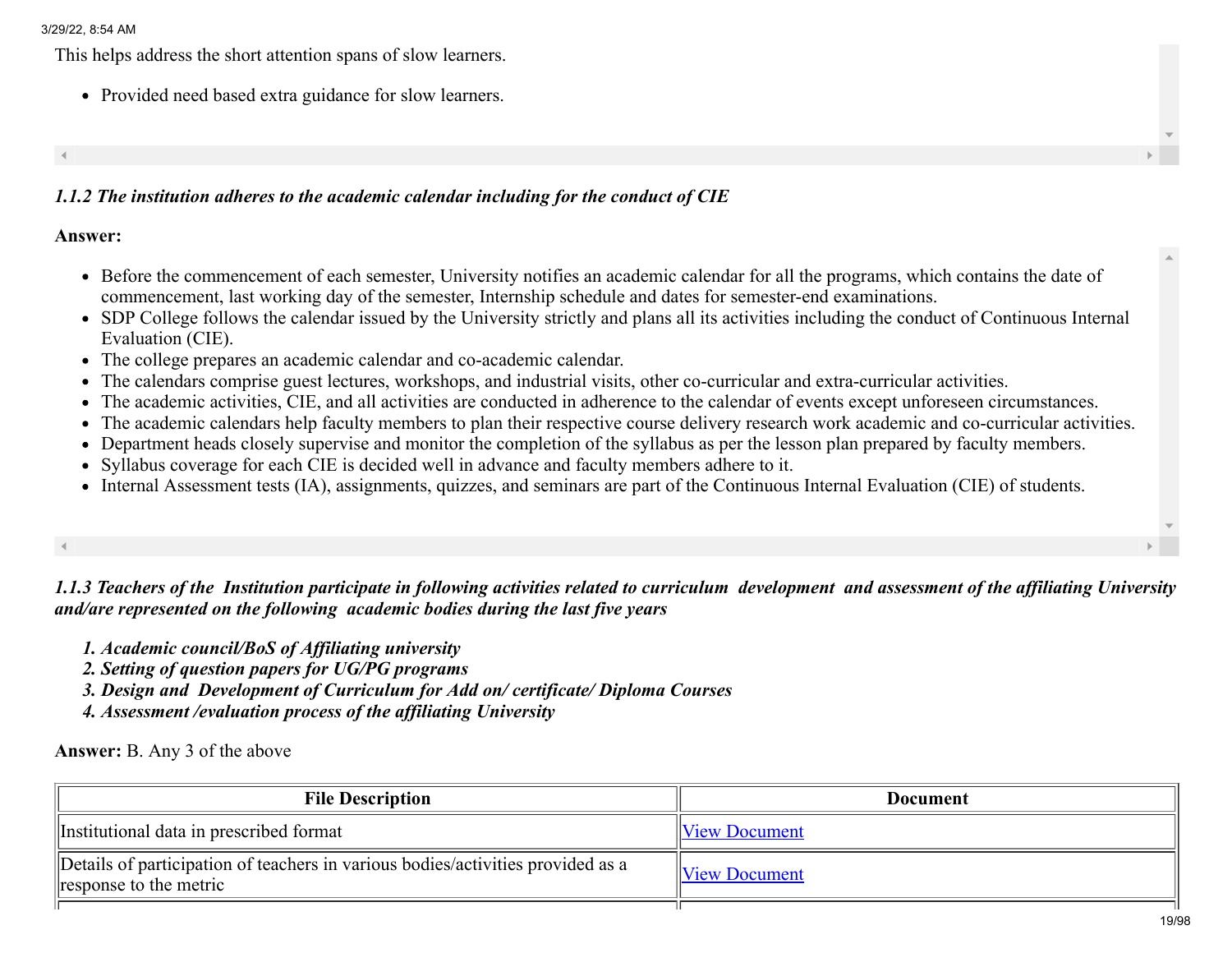Any additional information  $\sqrt{\frac{1}{2}}$ 

## 1.2 Academic Flexibility

*1.2.1 Percentage of Programmes in which Choice Based Credit System (CBCS)/ elective course system has been implemented*

Answer: 0

1.2.1.1 Number of Programmes in which CBCS / Elective course system implemented.

Answer: 0

| <b>Vile</b><br>Description                             | Document |
|--------------------------------------------------------|----------|
| <i>Institutional</i><br>a in prescribed format<br>data |          |

*1.2.2 Number of Add on /Certificate programs offered during the last five years*

Answer: 14

## 1.2.2.1 How many Add on /Certificate programs are offered within the last 5 years.

Answer:

| 2020-21 | 2019-20 | 2018-19 | 2017-18 | 2016-17 |
|---------|---------|---------|---------|---------|
|         |         |         |         |         |

| <b>File Description</b>                                                 | Document             |
|-------------------------------------------------------------------------|----------------------|
| List of Add on /Certificate programs                                    | <b>View Document</b> |
| Brochure or any other document relating to Add on /Certificate programs | <b>View Document</b> |

*1.2.3 Average percentage of students enrolled in Certificate/ Add-on programs as against the total number of students during the last five years*

Answer: 4.29

1.2.3.1 Number of students enrolled in subject related Certificate or Add-on programs year wise during last five years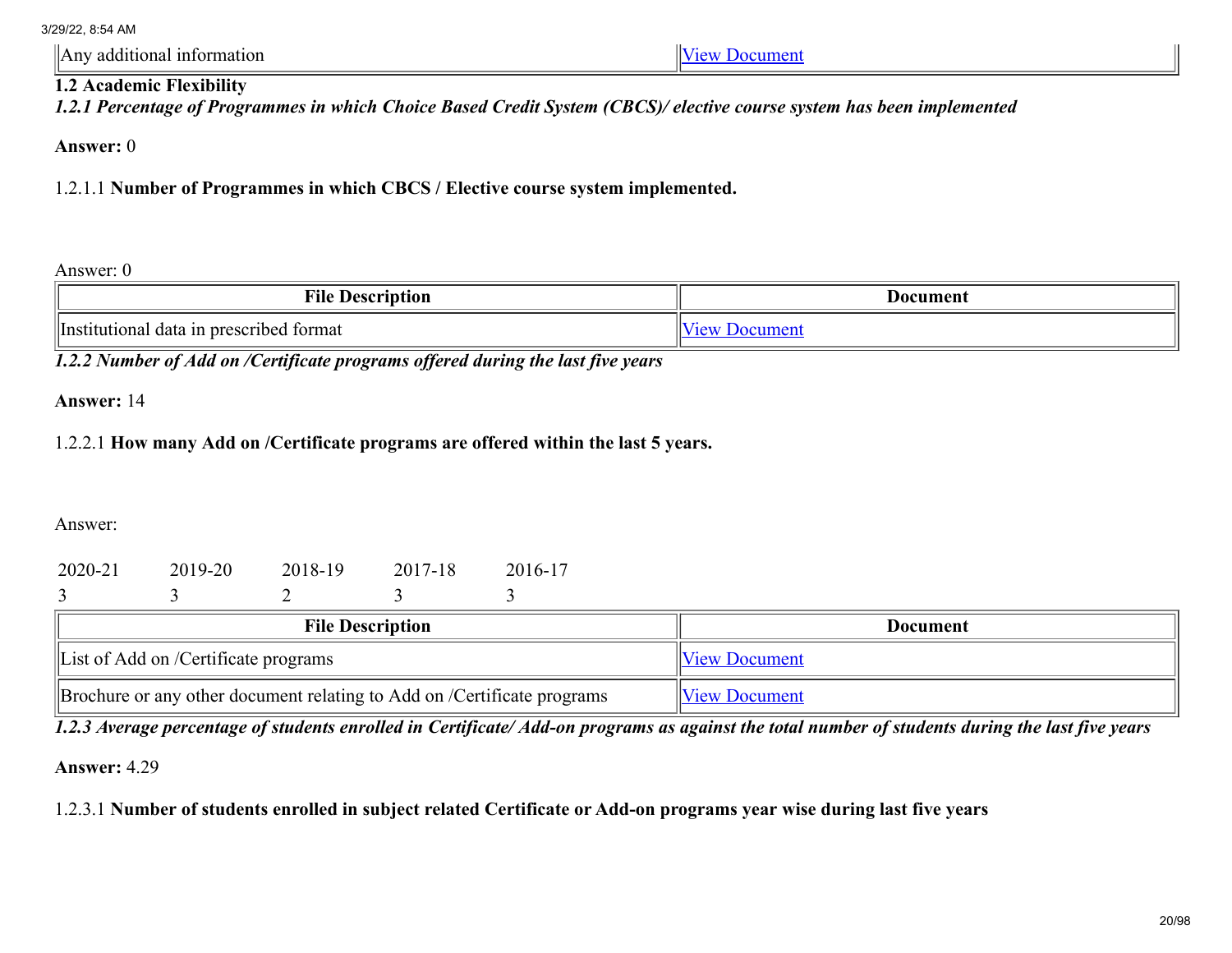Answer:

| 2020-21                 | 2019-20 | 2018-19 | 2017-18 | 2016-17 |          |
|-------------------------|---------|---------|---------|---------|----------|
|                         |         | 30      |         |         |          |
| <b>File Description</b> |         |         |         |         | Document |
|                         |         |         |         |         |          |

## 1.3 Curriculum Enrichment

*1.3.1 Institution integrates crosscutting issues relevant to Professional Ethics ,Gender, Human Values ,Environment and Sustainability into the Curriculum*

## Answer:

The college has been working for the development of the students. The various programmes are arranged related to Gender Equality, Sustainability, Human Values and Ethics.

- The college teachers engage the students in various activities through Expert lectures, N.S.S., N.C.C., programmes.
- The environmental issues are dealt in detail in the classroom through a regular subject entitled 'Environmental Awareness' this subject is taught by special teachers in the class.
- The said subjects include the chapters such as, Scope & Nature of Environment Science, Natural Resources, Eva-System, Bio- Diversity, Pollution, and Social Issues & Population.
- Environmental Awareness is a compulsory subject for B.A, B.COM. BCA, B.A.B.Ed students. The results of the students are not declared unless students clear this subject.
- The current issue of environment awareness has been thoroughly addressed by the college, in curriculum sustainable development is of much importance.
- The students must understand the human values & follow professional ethics in their relevant field. Various departments organize the lectures on Human Values, especially on Gender Equality, Women Empowerment, and Skill Development for the students of the college.
- A special 10 days camp is conducted by the N.S.S Department for their students to familiarize with the prevailing problems of rural India.
- The students are also engaged in value added programmes to make them aware of responsibilities and the professional ethics. Especially we are proud enough to state that we have not noticed till this date any major issues of Ragging and complaints from students about their harassments.
- The college is running a B.A.B.Ed. course from the session 2017-18. In this course, we have one subject i.e. Life skills training. B.A,B.Ed. course has 8 semesters and life skill training is the subject of each semester. For happy and healthy life, it is very important to have knowledge of life skills. Hence, in B.A,B.Ed course various life skills are practiced. These skills are skills of social relation skills of cooperative and team work skills of creative thinking, skills of self management, skills of communication skills of decision making skills of problem solving etc.

Thus the college has a special arrangement to work after the issues relevant to Gender Equality, Environment and such related social issues. They learn practical aspects from their study tours and field visits. The college works with the objective of generating Social awareness among the students.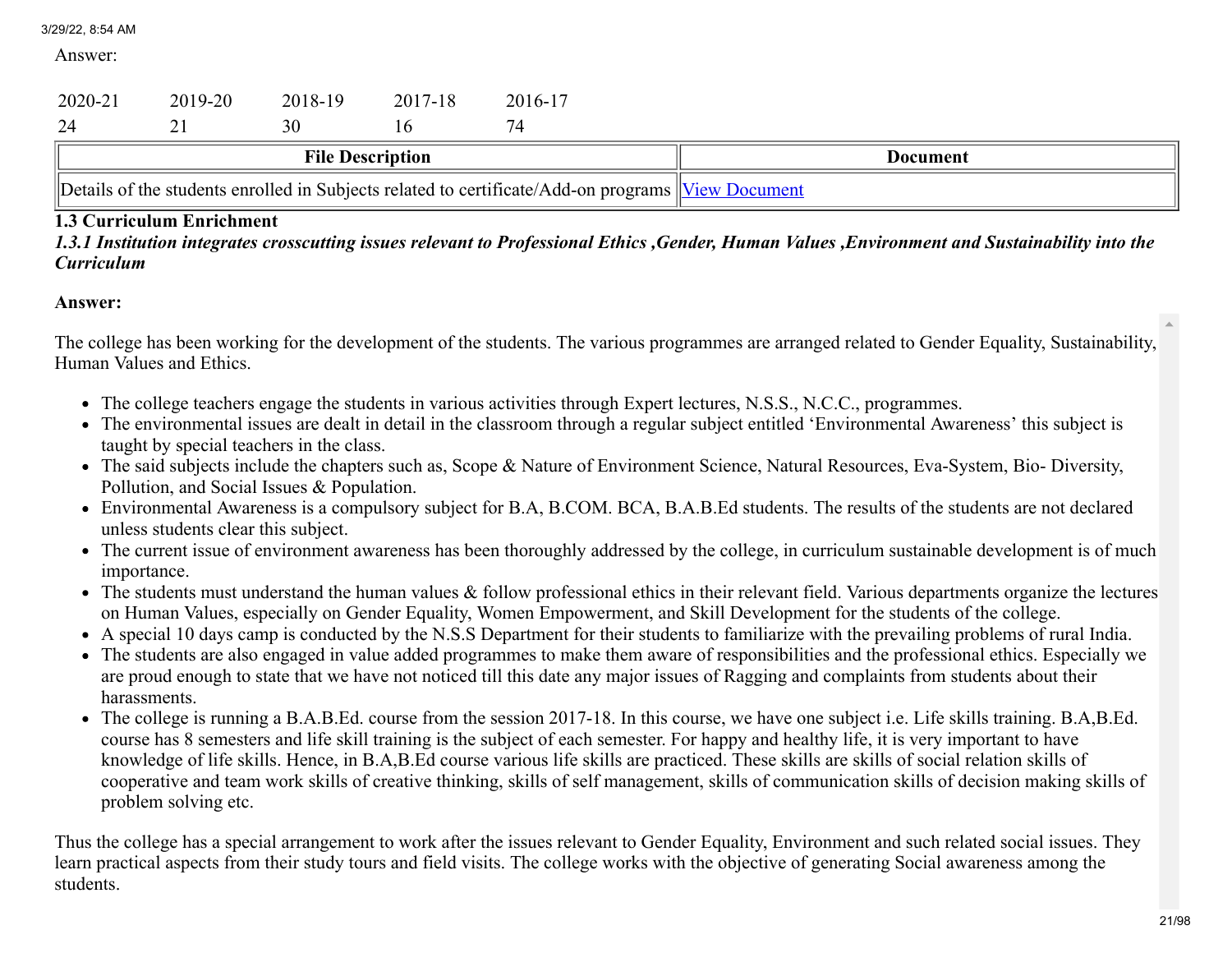| <b>File Description</b>                                                           | Document      |
|-----------------------------------------------------------------------------------|---------------|
| Upload the list and description of courses which address the Professional Ethics, | $\mathbf{u}$  |
| Gender, Human Values, Environment and Sustainability into the Curriculum.         | View Document |

*1.3.2 Average percentage of courses that include experiential learning through project work/field work/internship during last five years*

## Answer: 1.34

1.3.2.1 Number of courses that include experiential learning through project work/field work/internship year-wise during last five years

Answer:

| 2020-21 | 2019-20 | 2018-19 | 2017-18 | 2016-17 |  |
|---------|---------|---------|---------|---------|--|

| <b>File Description</b>                                                                                | <b>Document</b>      |
|--------------------------------------------------------------------------------------------------------|----------------------|
| $\vert$ MoU's with relevant organizations for these courses, if any Average percentage of $\vert\vert$ |                      |
| courses that include experiential learning through project work/field                                  | <b>View Document</b> |
| $\frac{1}{2}$ work/internship                                                                          |                      |

*1.3.3 Percentage of students undertaking project work/field work/ internships (Data for the latest completed academic year*

## Answer: 53.03

1.3.3.1 Number of students undertaking project work/field work / internships

Answer: 280

| <b>File Description</b>                                                                                                                                | Document |
|--------------------------------------------------------------------------------------------------------------------------------------------------------|----------|
| $\sqrt{1.1}$ ist of programmes and number of students undertaking project work/field work/ $\sqrt{\frac{1}{\text{View Department}}}$<br>  /internships |          |

## 1.4 Feedback System

*1.4.1 Institution obtains feedback on the syllabus and its transaction at the institution from the following stakeholders*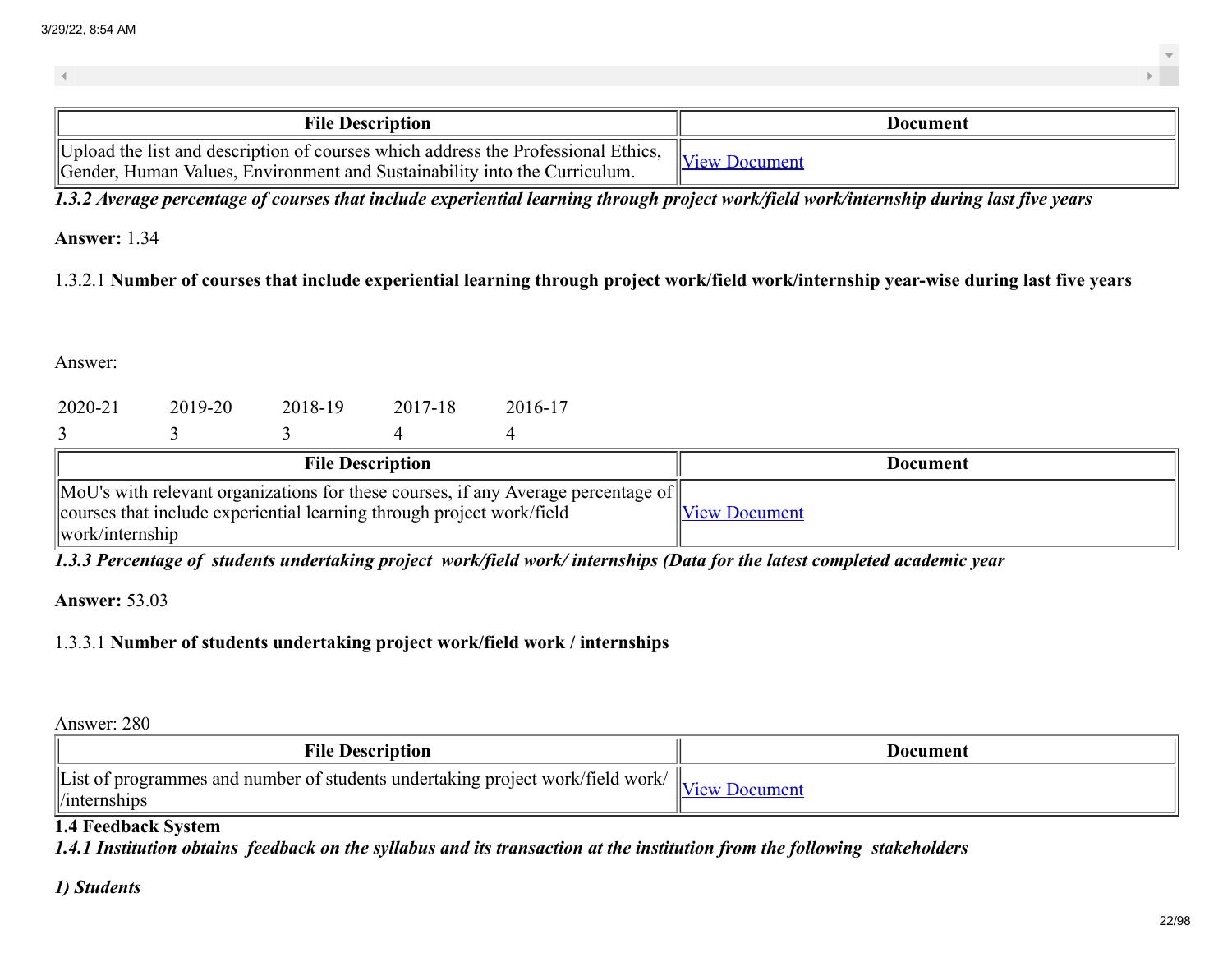*2)Teachers*

## *3)Employers*

*4)Alumni*

Answer: C. Any 2 of the above

| <b>File Description</b>                                                                                                                                 | <b>Document</b>      |
|---------------------------------------------------------------------------------------------------------------------------------------------------------|----------------------|
| Action taken report of the Institution on feedback report as stated in the minutes<br>of the Governing Council, Syndicate, Board of Management (Upload) | View Document        |
| URL for stakeholder feedback report                                                                                                                     | <b>View Document</b> |

*1.4.2 Feedback process of the Institution may be classified as follows:*

*Options:*

- *1. Feedback collected, analysed and action taken and feedback available on website*
- *2. Feedback collected, analysed and action has been taken*
- *3. Feedback collected and analysed*
- *4. Feedback collected*
- *5. Feedback not collected*

Answer: B. Feedback collected, analysed and action has been taken

| <b>File Description</b>           | Document             |
|-----------------------------------|----------------------|
| Upload any additional information | <b>View Document</b> |
| URL for feedback report           | <b>View Document</b> |

2.Teaching-learning and Evaluation 2.1 Student Enrollment and Profile *2.1.1 Average Enrolment percentage (Average of last five years)*

Answer: 24.11

2.1.1.1 Number of students admitted year-wise during last five years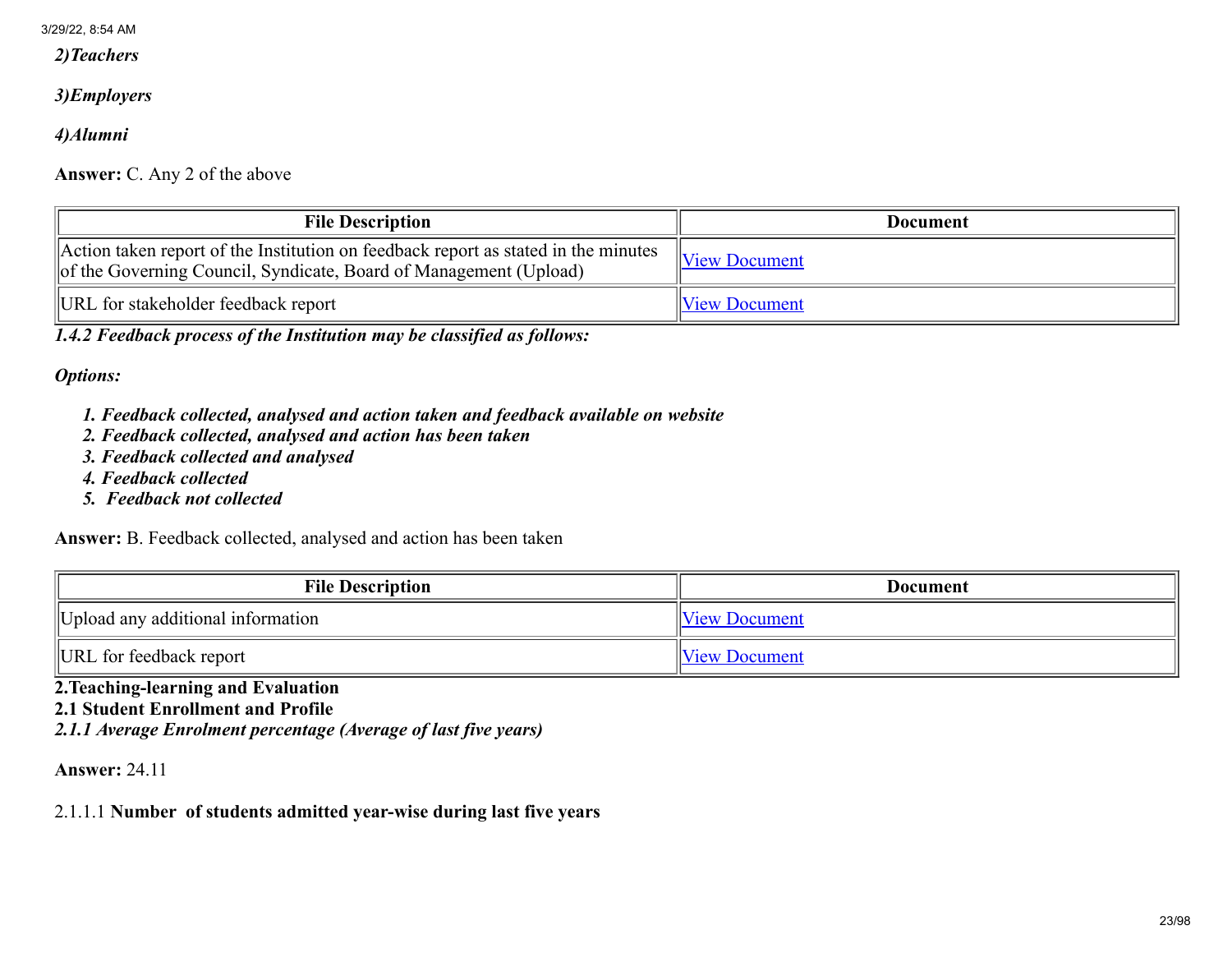Answer:

| 2019-20 | 2018-19 | 2017-18 | 2016-17                                                             |
|---------|---------|---------|---------------------------------------------------------------------|
| 216     | 274     | 292     | 334                                                                 |
|         |         |         |                                                                     |
|         |         |         |                                                                     |
|         |         |         |                                                                     |
|         |         |         | 2.1.1.2 Number of sanctioned seats year wise during last five years |

Answer:

| 2020-21                                 | 2019-20 | 2018-19 | 2017-18 | 2016-17 |                      |
|-----------------------------------------|---------|---------|---------|---------|----------------------|
| 1150                                    | 1150    | 1100    | 1100    | 940     |                      |
| <b>File Description</b>                 |         |         |         |         | Document             |
| Institutional data in prescribed format |         |         |         |         | <b>View Document</b> |
| $\parallel$ Any additional information  |         |         |         |         | <b>View Document</b> |

*2.1.2 Average percentage of seats filled against reserved categories (SC, ST, OBC, Divyangjan, etc. as per applicable reservation policy ) during the last five years ( exclusive of supernumerary seats)*

Answer: 47.41

2.1.2.1 Number of actual students admitted from the reserved categories year-wise during the last five years

Answer:

| 2020-21                    | 2019-20                                                   | 2018-19                 | 2017-18 | 2016-17         |                      |                      |
|----------------------------|-----------------------------------------------------------|-------------------------|---------|-----------------|----------------------|----------------------|
| 0191                       | 212                                                       | 226                     | 82      | 258             |                      |                      |
|                            |                                                           | <b>File Description</b> |         | <b>Document</b> |                      |                      |
|                            | Average percentage of seats filled against seats reserved |                         |         |                 |                      | <b>View Document</b> |
| Any additional information |                                                           |                         |         |                 | <b>View Document</b> |                      |

2.2 Catering to Student Diversity

*2.2.1 The institution assesses the learning levels of the students and organises special Programmes for advanced learners and slow learners*

Answer: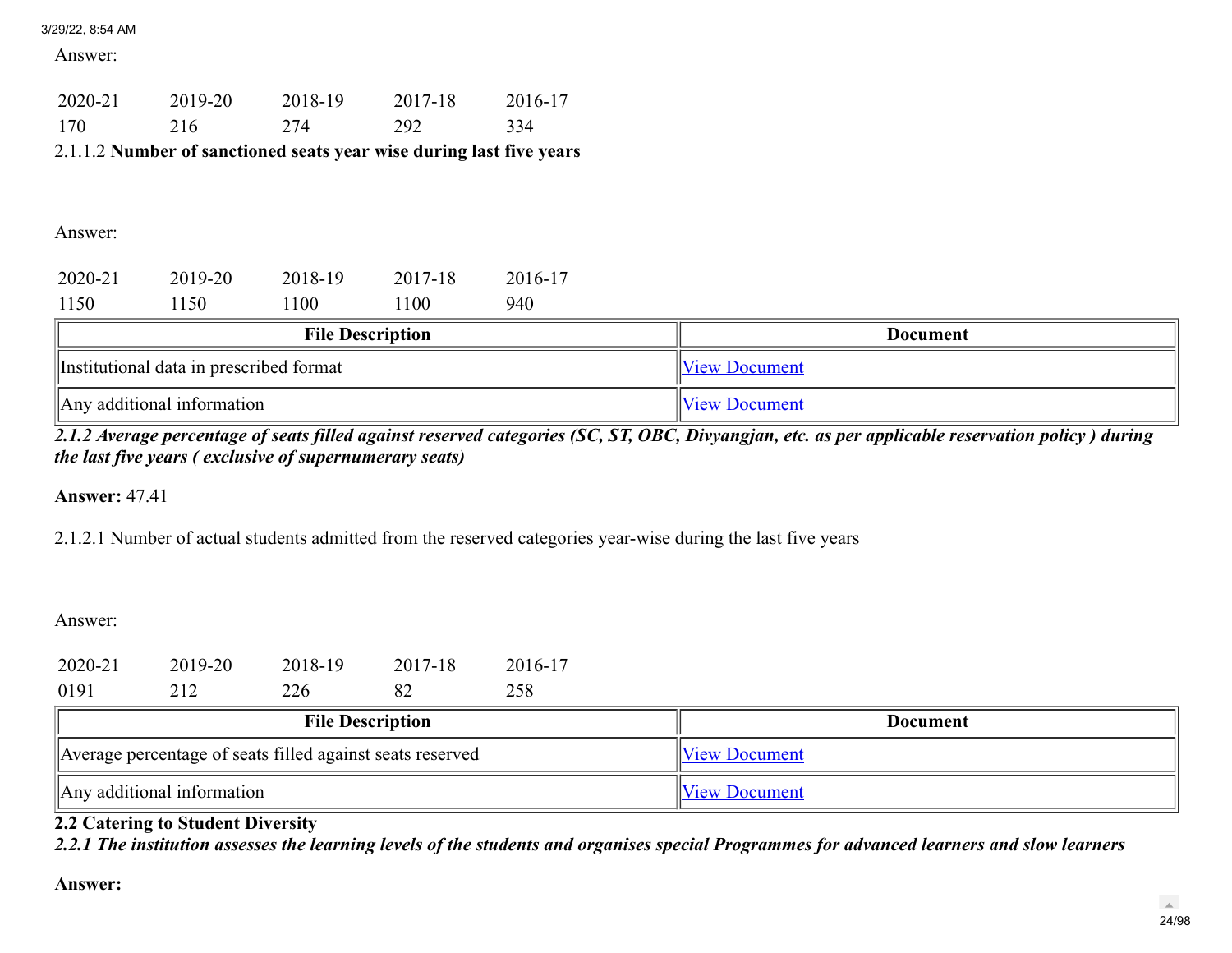#### Advanced Learners are:

- Motivated to visit E- library daily, read newspapers, magazines and books of choice. E-Journals and e-books are also provided.
- Encouraged to solve University papers.
- Helped to prepare notes with the help of reference books.
- Given free books, fee concessions and awards by Management.
- Arrange various seminars for the students from different institutes.
- Given opportunity to participate in academic& extra-curricular activities.

Encouraged to apply for Govt./Semi-Govt./Private Scholarships

## Slow learners

Develop Lessons that Incorporate Students' Interests, Needs, and Experiences

This helps address the short attention spans of slow learners. Also, these students should be made to feel that some of the instruction has been designed with their specific interests or experiences in mind.

• Incorporate Audio and Visual Materials

One common characteristic among slow learners is that they often learn better by seeing and hearing than by read.

• Provided need based extra guidance for slow learners.

| ∢ |  |
|---|--|
|   |  |
|   |  |

| <b>File Description</b>                     | <b>Document</b>      |
|---------------------------------------------|----------------------|
| Upload any additional information           | <b>View Document</b> |
| <b>Past link for additional Information</b> | <b>View Document</b> |

## *2.2.2 Student- Full time teacher ratio (Data for the latest completed academic year)*

Answer: 25.14

| <b>TIME</b><br>MHC.<br>$\mathbf{h}\mathbf{a}\mathbf{a}\mathbf{a}\mathbf{b}$<br>10I | Document |
|------------------------------------------------------------------------------------|----------|
| information<br>additional<br>$An^r$                                                |          |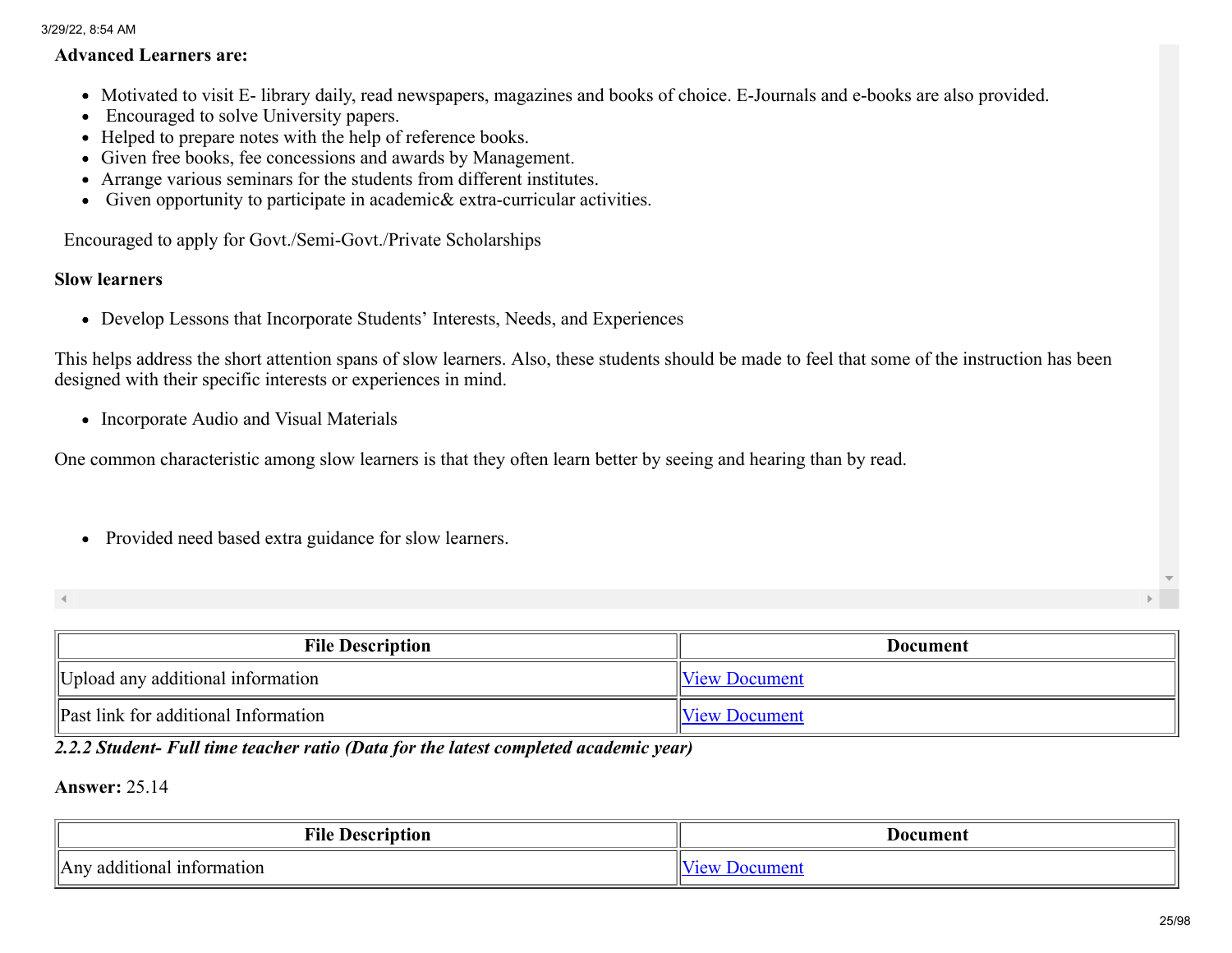## 2.3 Teaching- Learning Process

*2.3.1 Student centric methods, such as experiential learning, participative learning and problem solving methodologies are used for enhancing learning experiences*

#### Answer:

- The college combines traditional and modern modes of imparting education with greater emphasis on independent learning. These methods are:
- The departments have been equipped with computers with Wi-Fi facility to enable the faculty to access the latest research and other advancements in their respective subjects.
- Computers with internet facility are also available in the college library to provide browsing and computing facilities to the staff and the students.
- The college is also a member of UGC-approved INFLIBNET N-LIST Program which provides the access to a wide range of e-journals and e-books.
- Lecture Method Black Boards

Interactive Boards

Smart Class Rooms

Online Platforms e.g Zoom app,Google Meet,GotoMeeting app.

Language Labs.

Introductive Method

Tutorials

Demonstration/Practicals

PPTs

Experimental Methods-

**Trips** 

Practicals

• Participative Learning-

Assignments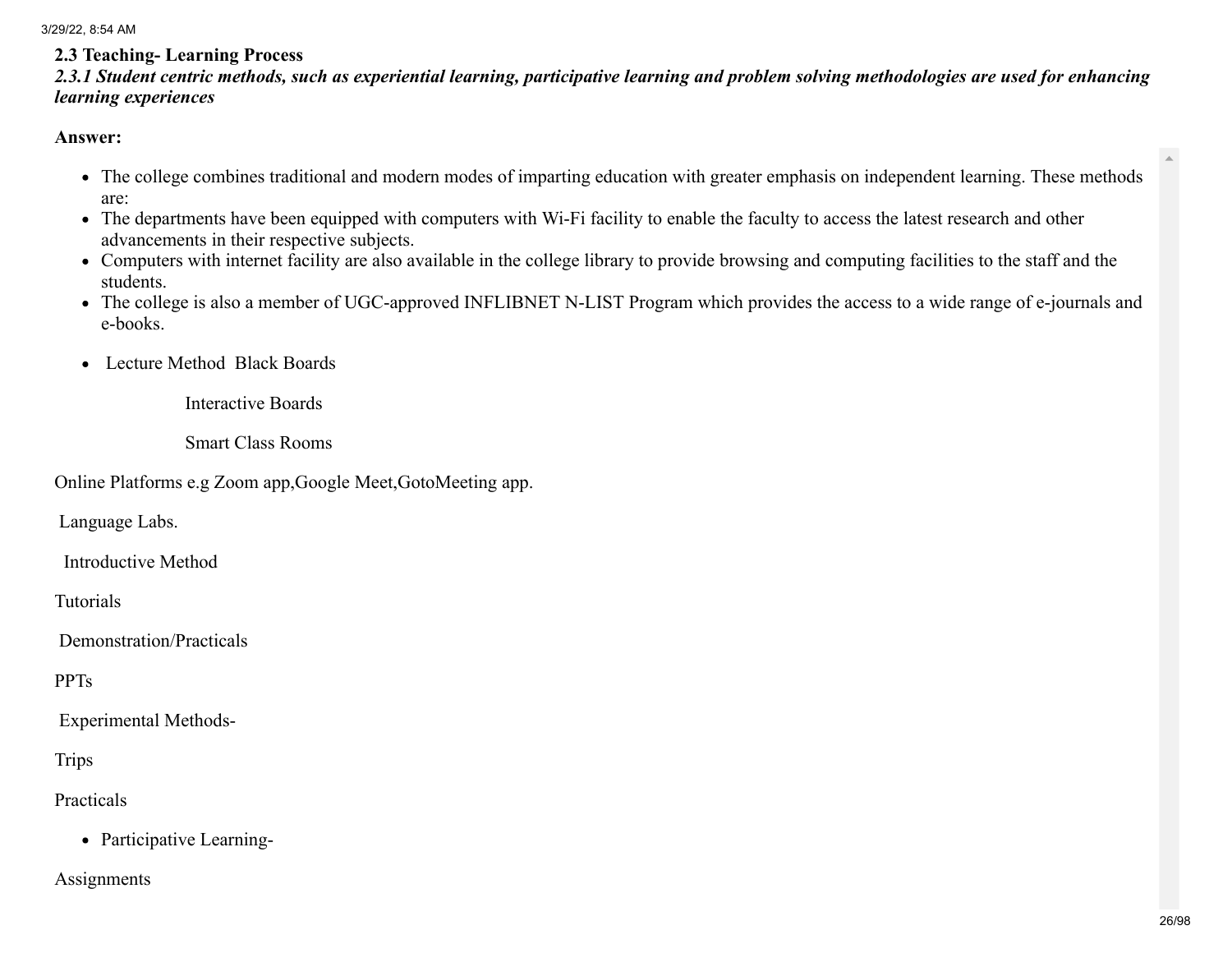Projects

Models

• Others

Seminars/Workshops/Webinars

Paper Reading

Preparation of Charts

Posters and Wall Papers

Problem Solving Methodologies-

Questionaires

Project Report

Industiral visits

Practical Training

Group Discussions

Quiz

• Computer Assisted Methods

Innovative practices i.e. Smart Class Rooms, Smart Boards, Computers, Visualizers, DVD/CDs and other interactive methods are used to make teaching-learning more effective & interesting.

Online learning platforms like Zoom,Google Meet, google Classroom is used for online teaching.JSR Software is used for MST, monthly test record and for attendence.

Teachers prepare lesson plans as per division of syllabus and discuss with the students.

Computer, language, library, internet facility help teachers and students both in teaching learning process.

Students are motivated to visit library daily. Even the Governing Body expects the staff to update themselves visiting library daily.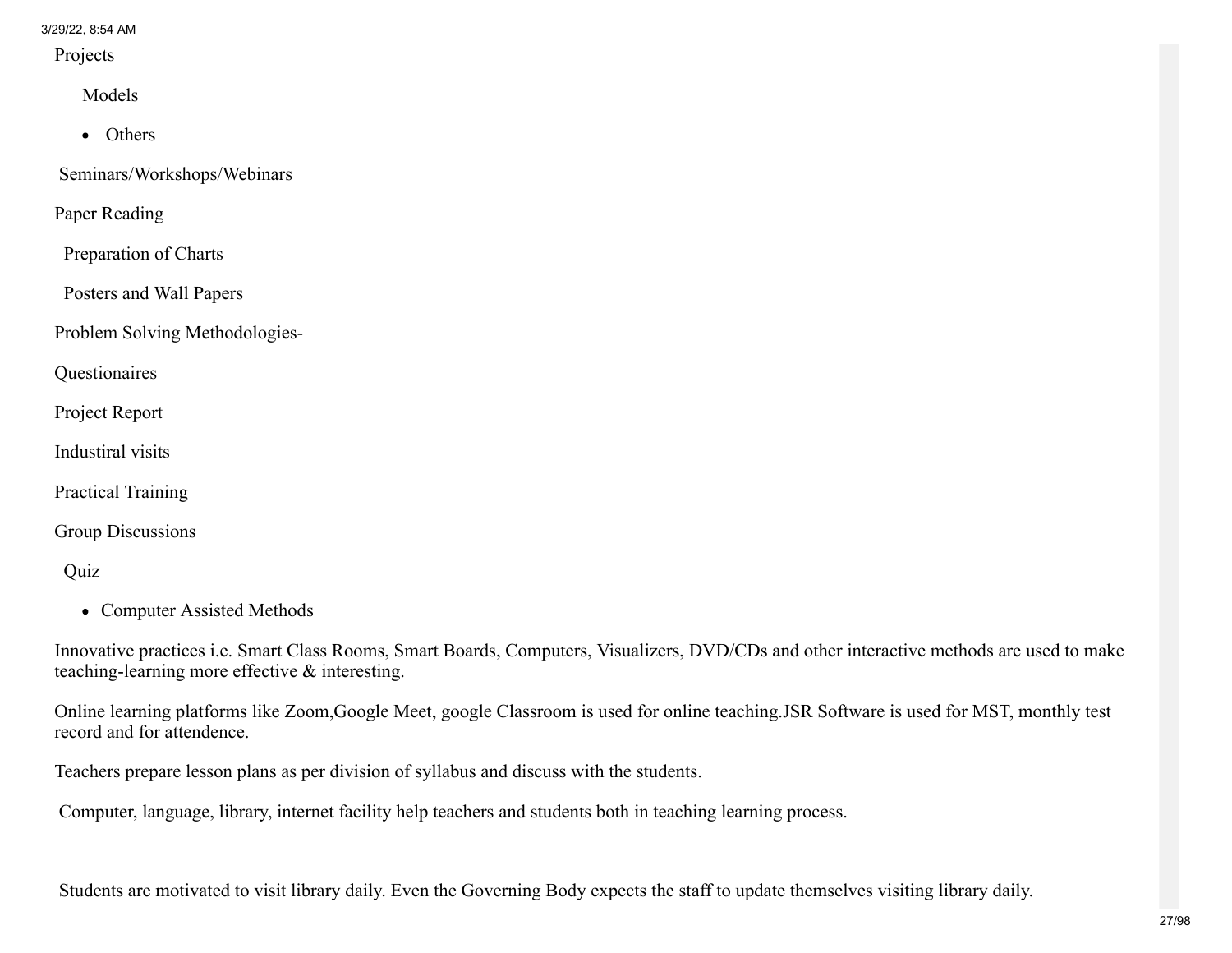Group discussions are organized to enhance inter-personal skills

| <b>THE</b><br><b>Description</b><br>мнс            | Document                      |
|----------------------------------------------------|-------------------------------|
| lτ<br>additional<br>1 information<br>any<br>Jpload | $\alpha$ n<br>01112<br>$\sim$ |

## *2.3.2 Teachers use ICT enabled tools for effective teaching-learning process.*

#### Answer:

The Institute follows ICT enabled teaching in addition to the traditional classroom education. The ICT facility was extended to cover all the departments. This provided the impetus for an augmented adoption of ICT in the teaching learning process.

ICT tools and resources available No. of computers-61 No. of printers-10 No. of smart rooms-10 Projectors Institutional website- sdpcollege.com LCD Graphic Tablets LAN facility JSR Software Visualizers Scanner, DVDs WiFi enabled Classrooms, Labs, Admin Office,Naac Room,IQAC Room, Seminar Room,Director Room. E-Resources used-Zoom ,Google classroom,Google Meet,Moodle,Wise app,E-Journals, Online Newspaper,E-Dicitionary,E-Books Academic management system = Academic calendar Session Wise prepared and implementation of calendar is through academic incharge, term-wise, month wise regularly regulate and execute the instructions of Panjab University Chandigarh.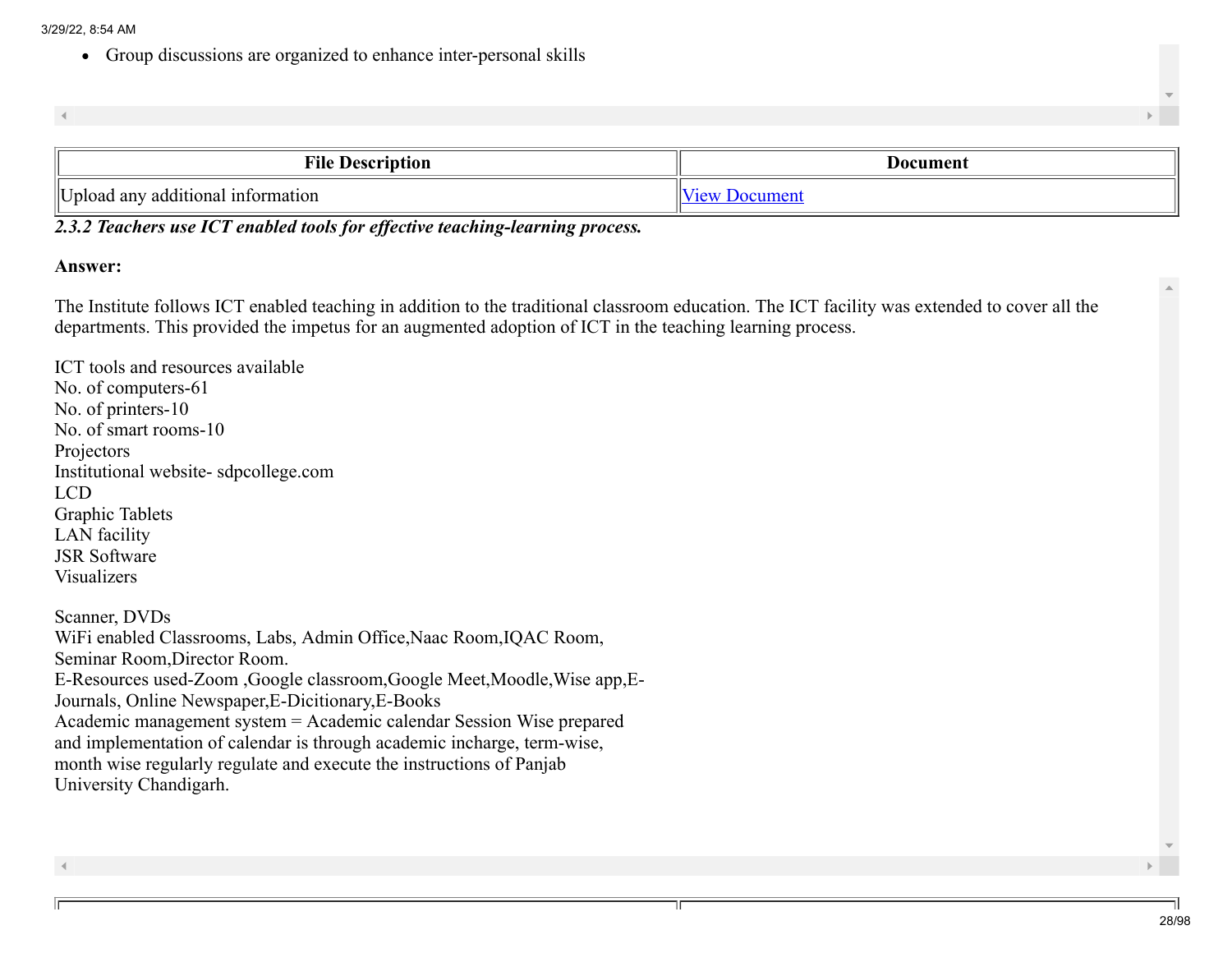| <b>File</b><br><b>Description</b>          | Document |
|--------------------------------------------|----------|
| llT 1<br>Upload any additional information |          |

*2.3.3 Ratio of students to mentor for academic and other related issues (Data for the latest completed academic year )*

Answer: 25.14

2.3.3.1 Number of mentors

Answer: 21

| <b>File Description</b>                                                       | <b>Document</b>      |
|-------------------------------------------------------------------------------|----------------------|
| Upload year wise, number of students enrolled and full time teachers on roll. | <b>View Document</b> |
| mentor/mentee ratio                                                           | <b>View Document</b> |
| Circulars pertaining to assigning mentors to mentees                          | <b>View Document</b> |

## 2.4 Teacher Profile and Quality

*2.4.1 Average percentage of full time teachers against sanctioned posts during the last five years*

Answer: 100

| <b>File Description</b>                                                      | <b>Document</b>      |
|------------------------------------------------------------------------------|----------------------|
| Year wise full time teachers and sanctioned posts for 5years (Data Template) | <b>View Document</b> |
| List of the faculty members authenticated by the Head of HEI                 | <b>View Document</b> |

*2.4.2 Average percentage of full time teachers with Ph. D. / D.M. / M.Ch. / D.N.B Superspeciality / D.Sc. / D.Litt. during the last five years (consider only highest degree for count)*

Answer: 20.95

2.4.2.1 Number of full time teachers with *Ph. D. / D.M. / M.Ch. / D.N.B Superspeciality / D.Sc. / D.Litt.* year wise during the last five years

Answer: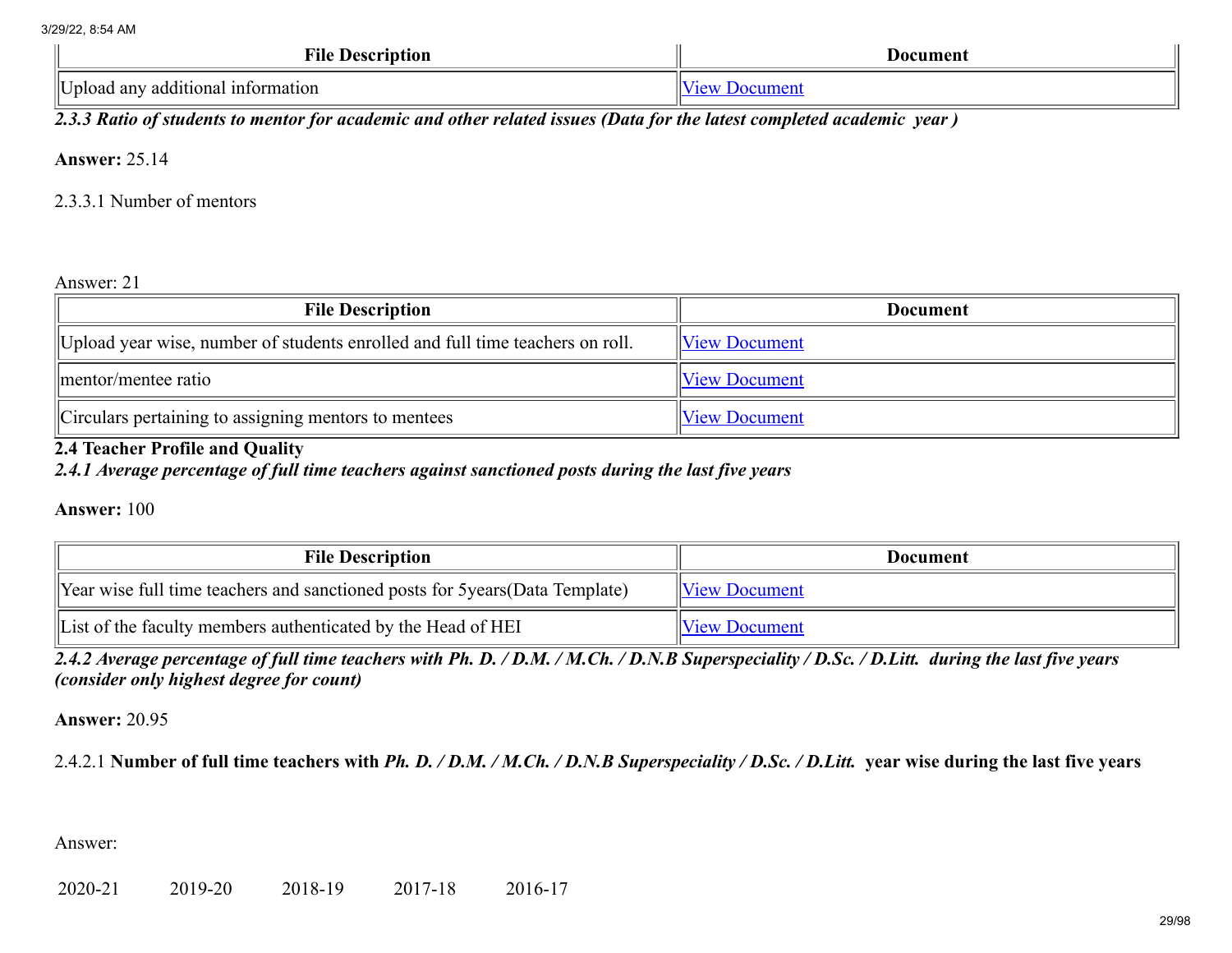|                                                                                                                                                                                                               |                                        |  | <b>File Description</b> |  |  | <b>Document</b>      |
|---------------------------------------------------------------------------------------------------------------------------------------------------------------------------------------------------------------|----------------------------------------|--|-------------------------|--|--|----------------------|
| List of number of full time teachers with Ph. D. $/$ D.M. $/$ M.Ch. $/$ D.N.B<br>Superspeciality / D.Sc. / D.Litt. and number of full time teachers for 5 years (Data View Document<br>$\mathbb{I}$ Template) |                                        |  |                         |  |  |                      |
|                                                                                                                                                                                                               | $\parallel$ Any additional information |  |                         |  |  | <b>View Document</b> |

*2.4.3 Average teaching experience of full time teachers in the same institution (Data for the latest completed academic year in number of years)*

#### Answer: 12.86

#### 2.4.3.1 Total experience of full-time teachers

## Answer: 270

| <b>File Description</b>                                                                               | Document             |
|-------------------------------------------------------------------------------------------------------|----------------------|
| List of Teachers including their PAN, designation, dept and experience<br>$\ $ details(Data Template) | <b>View Document</b> |

#### 2.5 Evaluation Process and Reforms

## *2.5.1 Mechanism of internal assessment is transparent and robust in terms of frequency and mode*

#### Answer:

.

Internal assessment is prepared ascertaining students'performance on the basis of parameters mentioned in curriculum scheme.

The Following mechanisms are used for internal assessment-

- Class Performance
- Result analysis
- Lecture Shortage Statement
- Monthly tests
- Assignments, project work and practicals have ensured instilled confidence in students.
- Student's report cards or progression reports have provided a comprehensive view of students' academic performance.
- Organization of seminars, webinars,workshops, PPTs. and extension lectures have brought out hidden qualities of leadership and organizational abilities of students.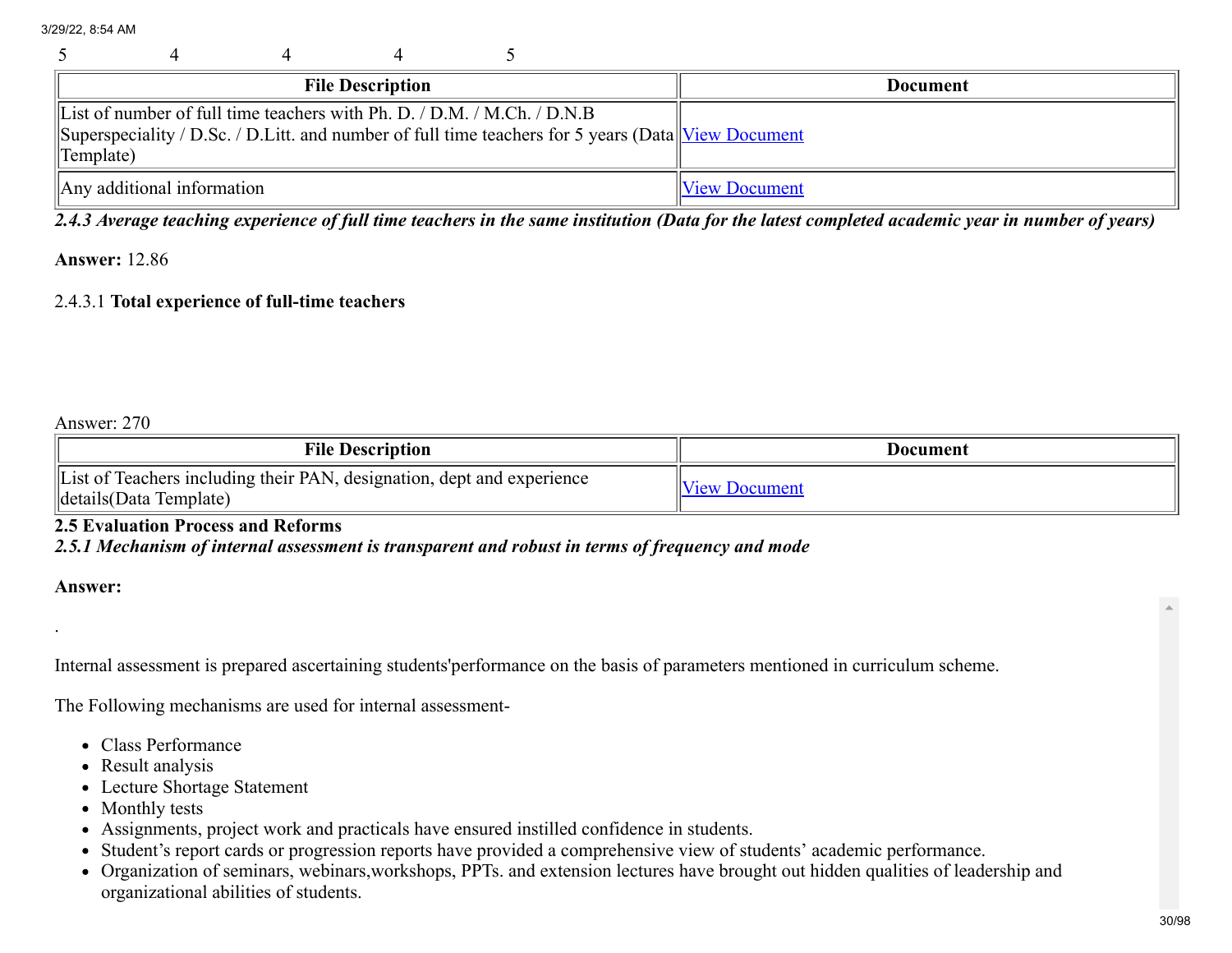For the semester system, the University conducts the written examination twice (one after each semester). At the College level, pre- semester exams are held for the Post Graduate and Under Graduate Courses.

These endeavors by the college give a clear outline of what the student knows,understands and is able to do. They further help identify students learning needs and help to prepare the students for better performance in the University exams.

File Description and the Document of the Document of the Document of Document and Document of Document of the Document of the Document of the Document of the Document of the Document of the Document of the Document of the Any additional information  $\sqrt{\frac{1}{2}}$ 

*2.5.2 Mechanism to deal with internal/external examination related grievances is transparent, time- bound and efficient*

#### Answer:

The College follows the guidelines laid down by Punjab University, Chandigarh for redressal of Grievances related with examination. The grievances regarding internal practical examinations are resolved by the concerned departments. Marks of Internal assessment of various subjects are submitted through Online Portal of the University. Grievances of the students such as online examination form, incorrect entry of marks, rechecking and revaluation of answer sheets, wrong entries in names, hall tickets, absenteeism etc. are addressed in stipulated time by the college and the university. The college has an Examination Committee which consists of senior staff members. The staff members monitor the Examination process and interact with students from time to time. The Examination procedure is also communicated to students by teachers in their respective classes.

| ≖∙<br>±ne<br>Description                        | Document |  |
|-------------------------------------------------|----------|--|
| . information<br>additional<br>$A^{\text{inv}}$ |          |  |

2.6 Student Performance and Learning Outcomes

*2.6.1 Programme and course outcomes for all Programmes offered by the institution are stated and displayed on website and communicated to teachers and students.*

## Answer:

The POs and COs are helpful in developing the framework of teaching and learning. The program outcomes, program specific outcomes and course outcomes primarily aim at imparting knowledge and skills which is critical for building student's competence and personality. There is also an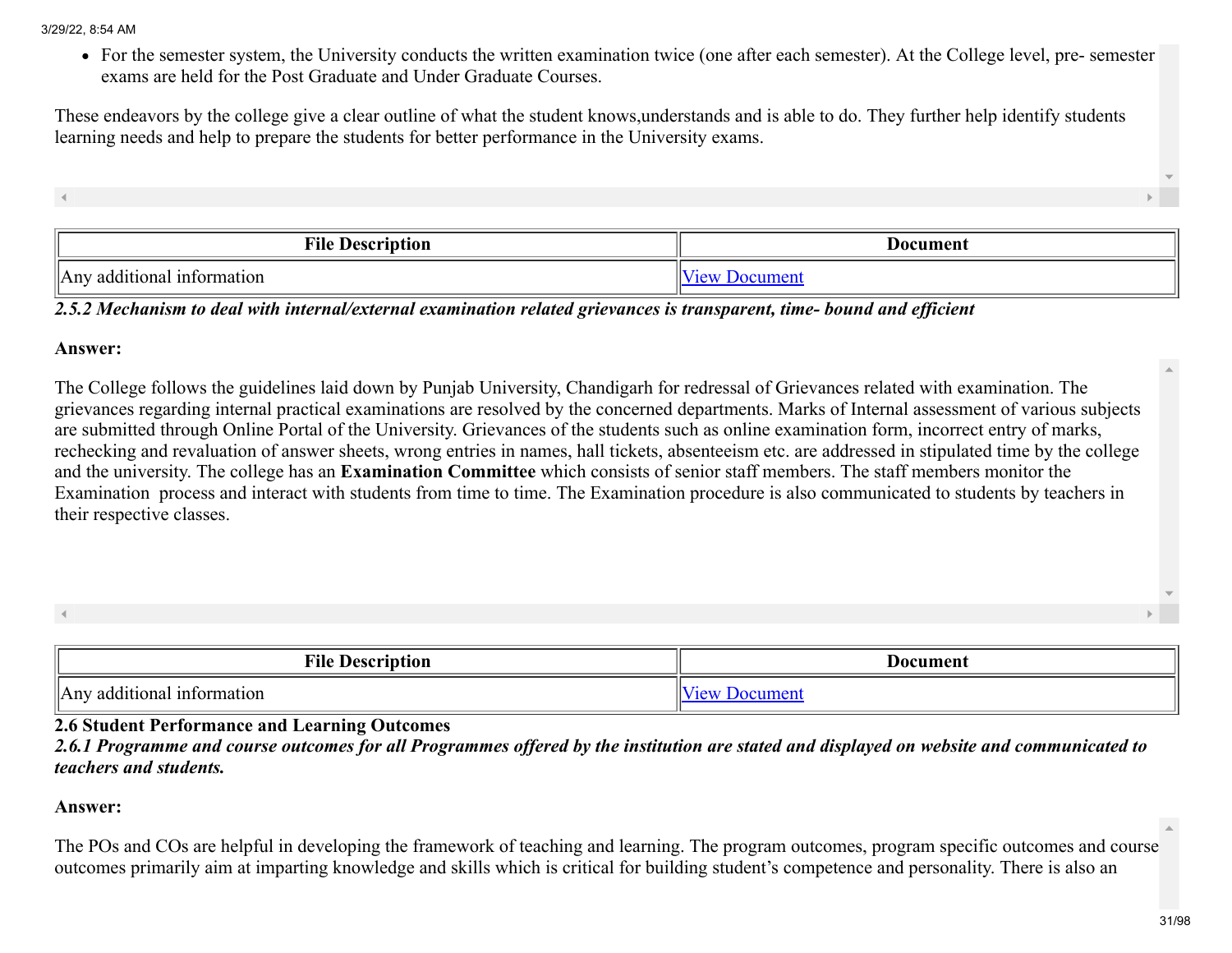emphasis on holistic development of the students as the learning outcomes focus on imparting values and ethics and enhancing their interpersonal and communication skills.

The Following mechanism are used to communicate the program outcomes , program specific outcomes and course outcomes by the institution through:

- Result display on website.
- Letters to parents and result cards.
- Parent teacher meetings

| <b>File Description</b>                                 | Document             |
|---------------------------------------------------------|----------------------|
| Upload COs for all Programmes (exemplars from Glossary) | <b>View Document</b> |
| <b>Past link for Additional information</b>             | <b>View Document</b> |

## *2.6.2 Attainment of programme outcomes and course outcomes are evaluated by the institution.*

#### Answer:

The institution collects data from:

- Result registers of both monthly and house exams.
- Teachers regarding their participation in classroom, Seminars , Class Presentation, workshops are conducted for internal assessment and used to measure attainment of outcomes. To measure the subject knowledge class tests, group discussions, debate competitions are conducted.

#### Analysis

The data is analyzed through meetings and result analysis sessions.

#### **Outcomes**

- Result cards are mailed to parents.
- Letters to parents whose wards fail to qualify for appearing in university exams.
- Parent teachers meetings are fixed and parents are duly informed either through phone calls or letters.
- Arrangement of remedial classes/extra guidance are made

As per learning outcomes of students, changes are made in the academic calendar of the next session.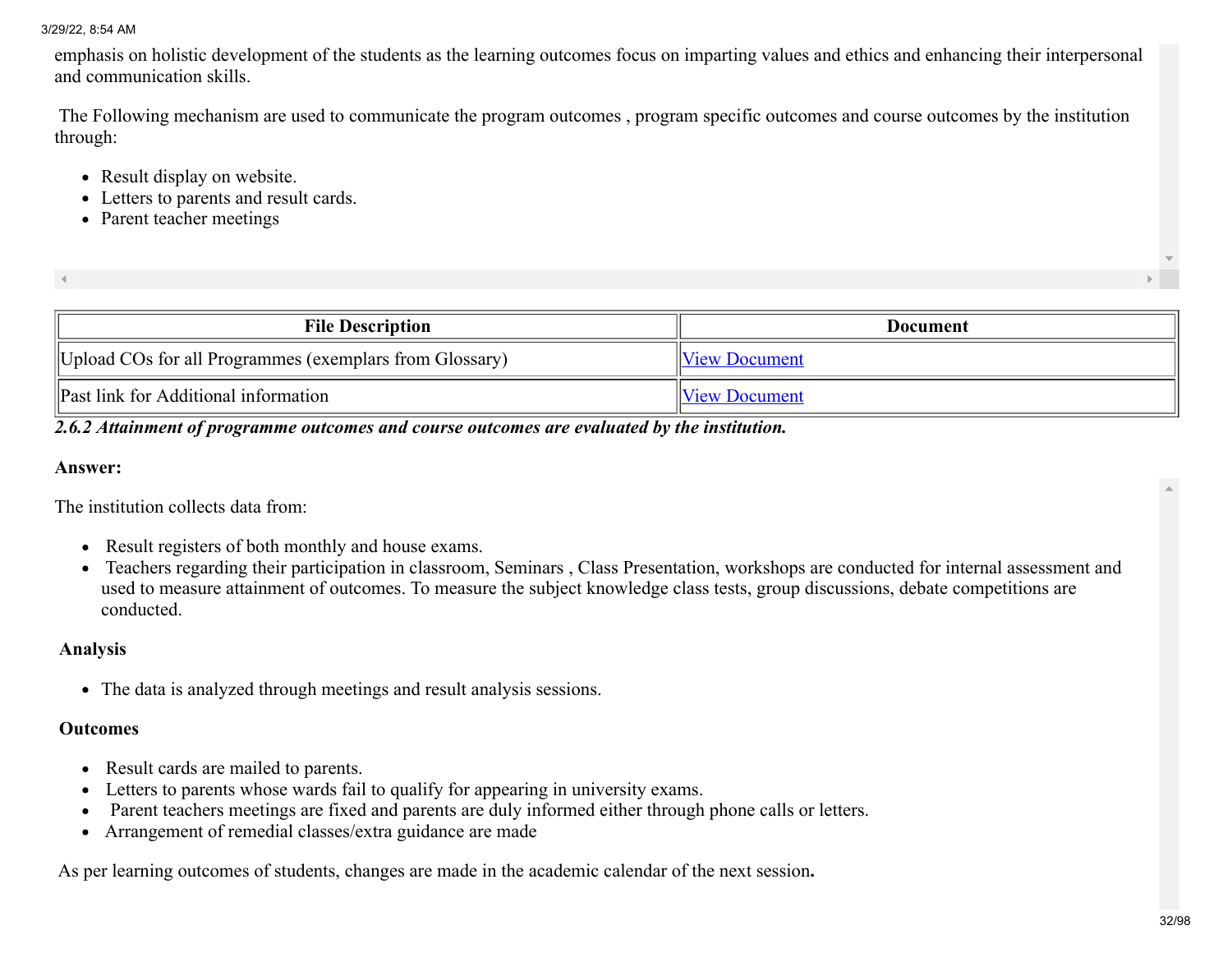| ╍<br><b>Description</b><br>чие    | Document |
|-----------------------------------|----------|
| Upload any additional information |          |

*2.6.3 Average pass percentage of Students during last five years*

Answer: 90.2

2.6.3.1 Number of final year students who passed the university examination year-wise during the last five years

Answer:

| 2020-21 | 2019-20 | 2018-19 | 2017-18 | 2016-17 |
|---------|---------|---------|---------|---------|
| 157     | 220     | 207     | 270     | 382     |

2.6.3.2 Number of final year students who appeared for the university examination year-wise during the last five years

Answer:

| 2020-21 | 2019-20 | 2018-19 | 2017-18 | 2016-17 |
|---------|---------|---------|---------|---------|
| 172     | 222     | 252     | 319     | 407     |

| <b>File Description</b>                                                                                               | Document      |
|-----------------------------------------------------------------------------------------------------------------------|---------------|
| Upload list of Programmes and number of students passed and appeared in the<br>final year examination (Data Template) | View Document |
| Paste link for the annual report                                                                                      | View Document |

## 2.7 Student Satisfaction Survey

*2.7.1 Online student satisfaction survey regarding teaching learning process*

Answer: 3.66

| ╍<br>tıon<br>Descrin<br>ЧН⊾                                                       | Document |
|-----------------------------------------------------------------------------------|----------|
| Unload<br>lemplate<br>enrolled<br>database of all currently<br>Data<br>! students |          |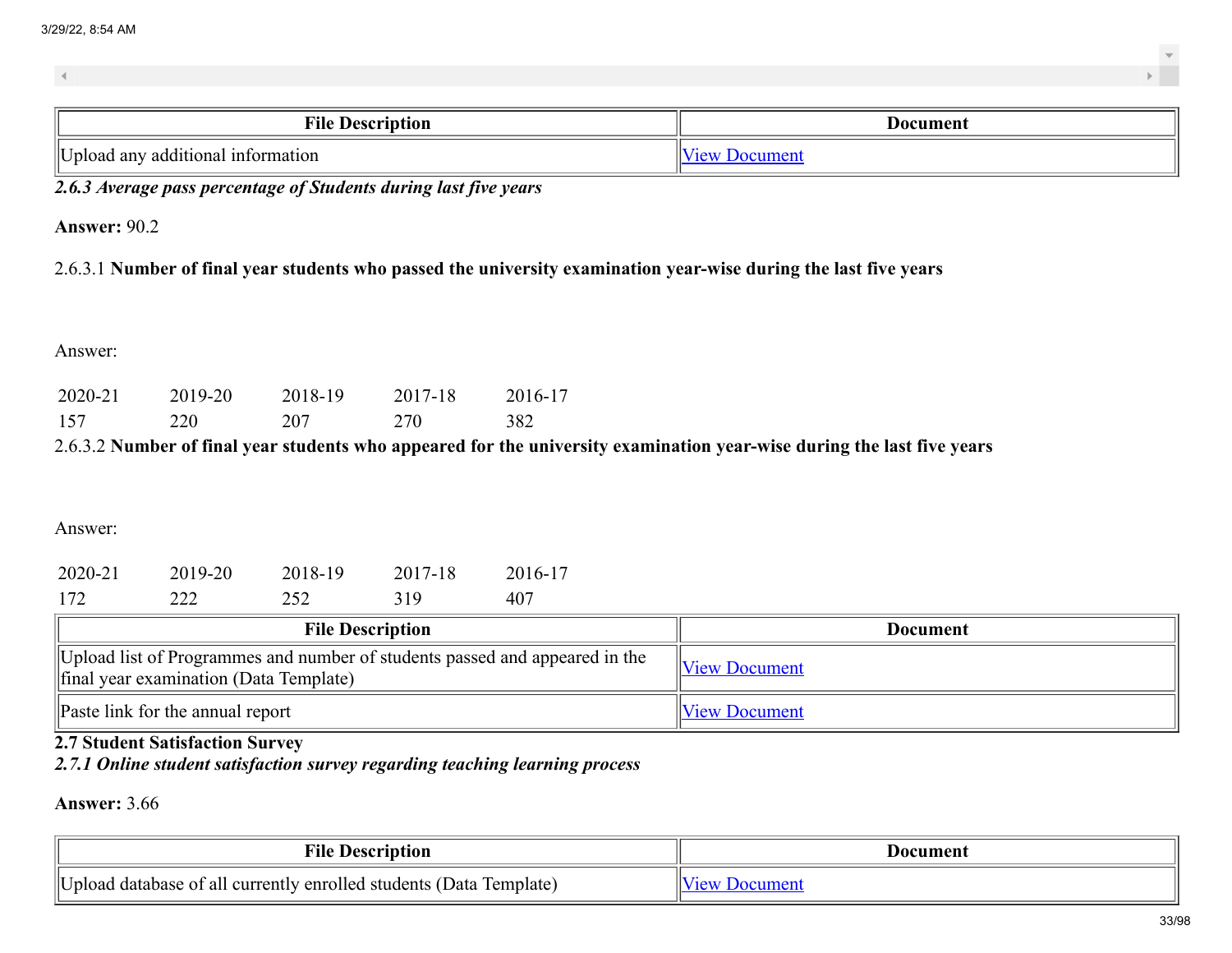#### 3.Research, Innovations and Extension 3.1 Resource Mobilization for Research

*3.1.1 Grants received from Government and non-governmental agencies for research projects, endowments, Chairs in the institution during the last five years (INR in Lakhs)*

Answer: 0

3.1.1.1 Total Grants from Government and non-governmental agencies for research projects , endowments, Chairs in the institution during the last five years (INR in Lakhs)

Answer:

| 2020-21                                                          | 2019-20 | 2018-19                 | 2017-18 | 2016-17              |  |                 |
|------------------------------------------------------------------|---------|-------------------------|---------|----------------------|--|-----------------|
|                                                                  |         | <b>File Description</b> |         |                      |  | <b>Document</b> |
| $\parallel$ List of endowments / projects with details of grants |         |                         |         | <b>View Document</b> |  |                 |

*3.1.2 Percentage of teachers recognized as research guides (latest completed academic year)*

Answer: 0

## 3.1.2.1 Number of teachers recognized as research guides

## Answer: 0

| $\blacksquare$<br>†1le<br>Description                | Document              |
|------------------------------------------------------|-----------------------|
| lv<br>  Institutional<br>I data in prescribed format | $\tilde{\phantom{a}}$ |

*3.1.3 Percentage of departments having Research projects funded by government and non government agencies during the last five years*

## Answer: 0

3.1.3.1 Number of departments having Research projects funded by government and non-government agencies during the last five years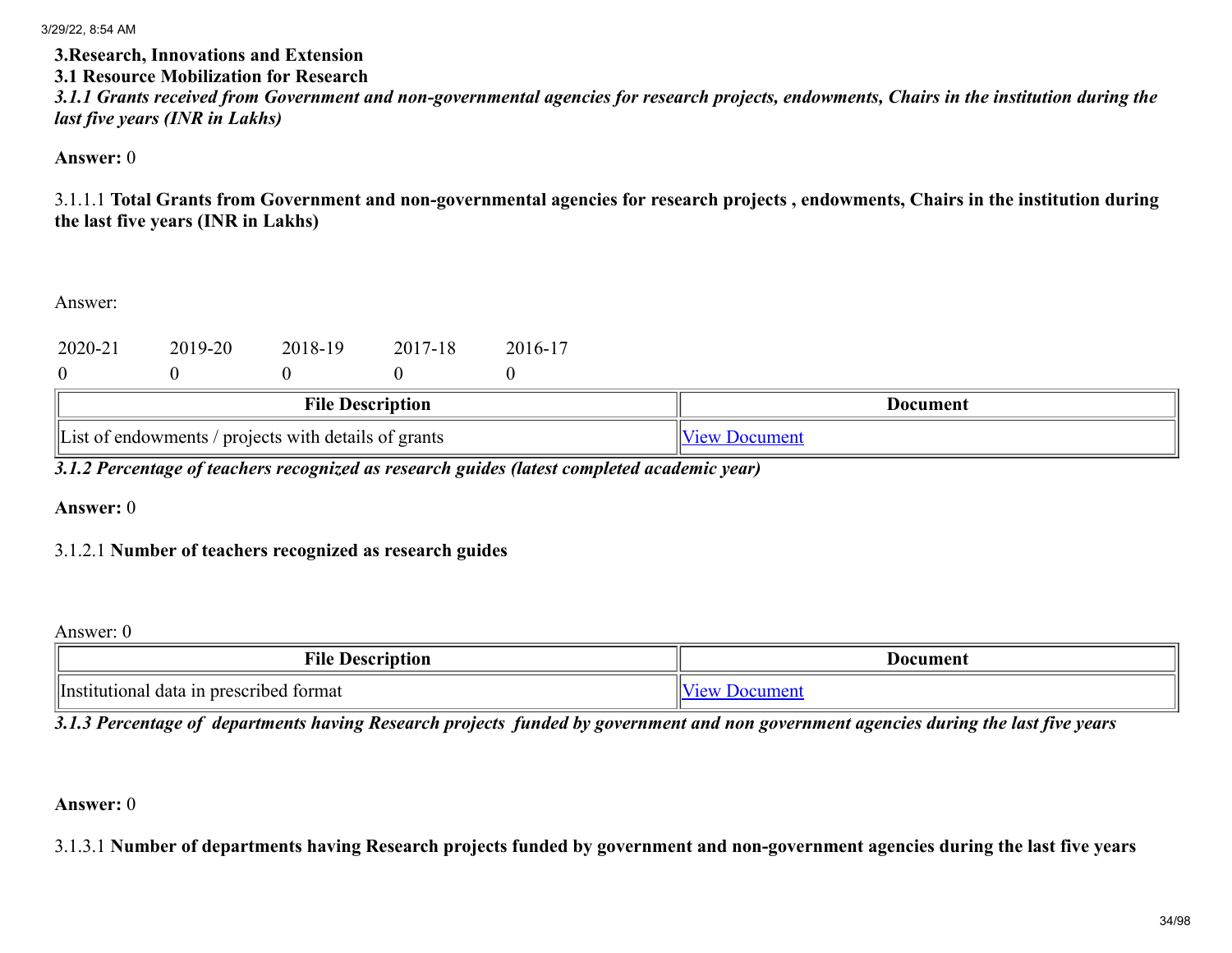#### Answer:

| 2020-21 | 2019-20 | 2018-19 | 2017-18 | 2016-17 |
|---------|---------|---------|---------|---------|
|         |         |         |         |         |

## 3.1.3.2 Number of departments offering academic programes

#### Answer:

| 2020-21                 | 2019-20 | 2018-19 | 2017-18 | 2016-17         |  |  |
|-------------------------|---------|---------|---------|-----------------|--|--|
|                         | 4       |         |         |                 |  |  |
| <b>File Description</b> |         |         |         | <b>Document</b> |  |  |
|                         |         |         |         |                 |  |  |

#### 3.2 Innovation Ecosystem

*3.2.1 Institution has created an ecosystem for innovations and has initiatives for creation and transfer of knowledge*

Answer:

## transfer of knowledge.

The Institution provides a conducive environment for promotion of Innovation. All required facilities are provided and Guidance is extended to the students. Students are encouraged to actively involve in the application of Technology for societal needs.

Awareness meets, workshops, seminars and guest lectures on Entrepreneurship are organized. Students are provided opportunities to directly interact with outstanding entrepreneurs excelling in their field. Product service Training is provided for creating awareness on marketing the products.

Commerce news[wallpaper] are displayed and provided to students and teachers. They are free to express their views ,research work ,creative thinking ,poems writing. Commerce news has received immense response from students and teachers. They have touched various current issues as well as neglected issues which may prove in the context of rural society.

Our Institution provides healthy atmosphere, infrastructure, resources, confidence for enhancement of the capacity and competencies of students and teachers in research and innovative activities. All innovative and extension activities are student centric. Various activities are conducted to nurture and nourish youth's minds. These activities helps students to understand the various problems faced by the society. It enables them to find out solutions on them.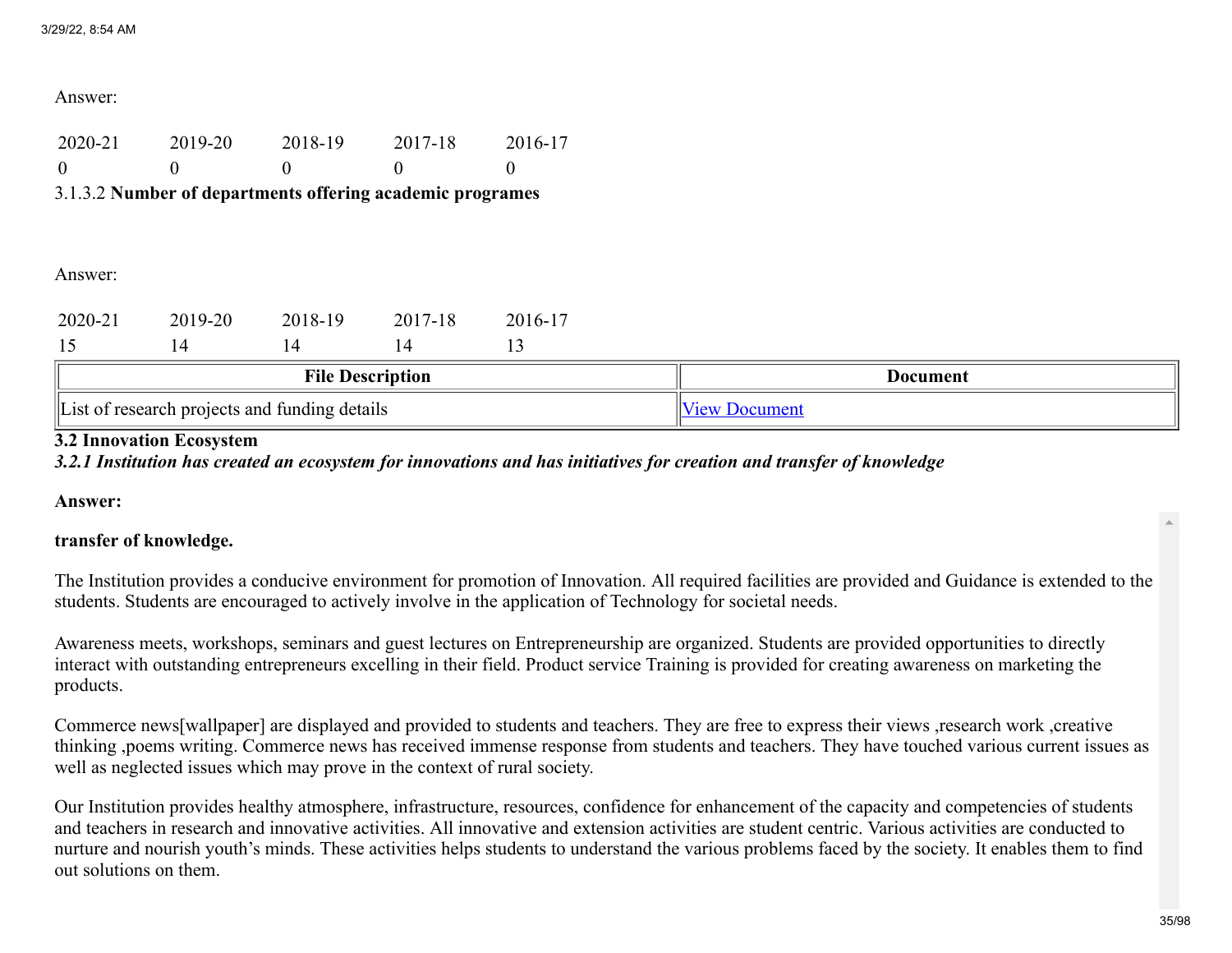N.S.S. Sports Skill and Entrepreneurship development centre through which students and faculty members are encouraged to undertake innovative activities which are helpful for creation and transfer of knowledge .Activities conducted by these are helpful to develop leadership qualities, various skills, planning, budgeting, marketing and organizing. Activities conducted by language association are helpful to enhance the skills of languages and creative thinking.

N.S.S. conducted various activities in innovative ways ,tree plantation, Swacch Bharat Abhiyan , awareness programmes about cleanliness construction of toilets , etc. All these activities are with the help of society.

News paper clippings are displayed and students are made to express their views and participate debates on it. Various competitions essay writing, debating ,elocution, booktalk are organized to bring out the hidden potentials of students. Eminent personalities who have significantly contributed in research, social activities, industries, are invited as resource persons . These persons are mentors to our students. Workshops and various seminars are conducted by college which have proved helpful to the rural students. It has raised their confidence and expanded their horizons of creativity.

| m•n<br>File<br><b>Description</b>               | Document |
|-------------------------------------------------|----------|
| llt t<br>Upload any additional<br>. information | $\sim$   |

*3.2.2 Number of workshops/seminars conducted on Research Methodology, Intellectual Property Rights (IPR) and entrepreneurship during the last five years*

Answer: 33

3.2.2.1 Total number of workshops/seminars conducted on Research Methodology, Intellectual Property Rights (IPR) and entrepreneurship year-wise during last five years

Answer:

| 2020-21 | 2019-20 | 2018-19 | 2017-18 | 2016-17 |
|---------|---------|---------|---------|---------|
| 06      |         |         |         |         |

| тч<br>⊕He<br>Jeserint<br>tıon<br>$\cdots$                               | Document |
|-------------------------------------------------------------------------|----------|
| ll⊤ ∙<br>during<br>eminars u<br>years<br>:shops/<br>last<br>work<br>1 C |          |

3.3 Research Publications and Awards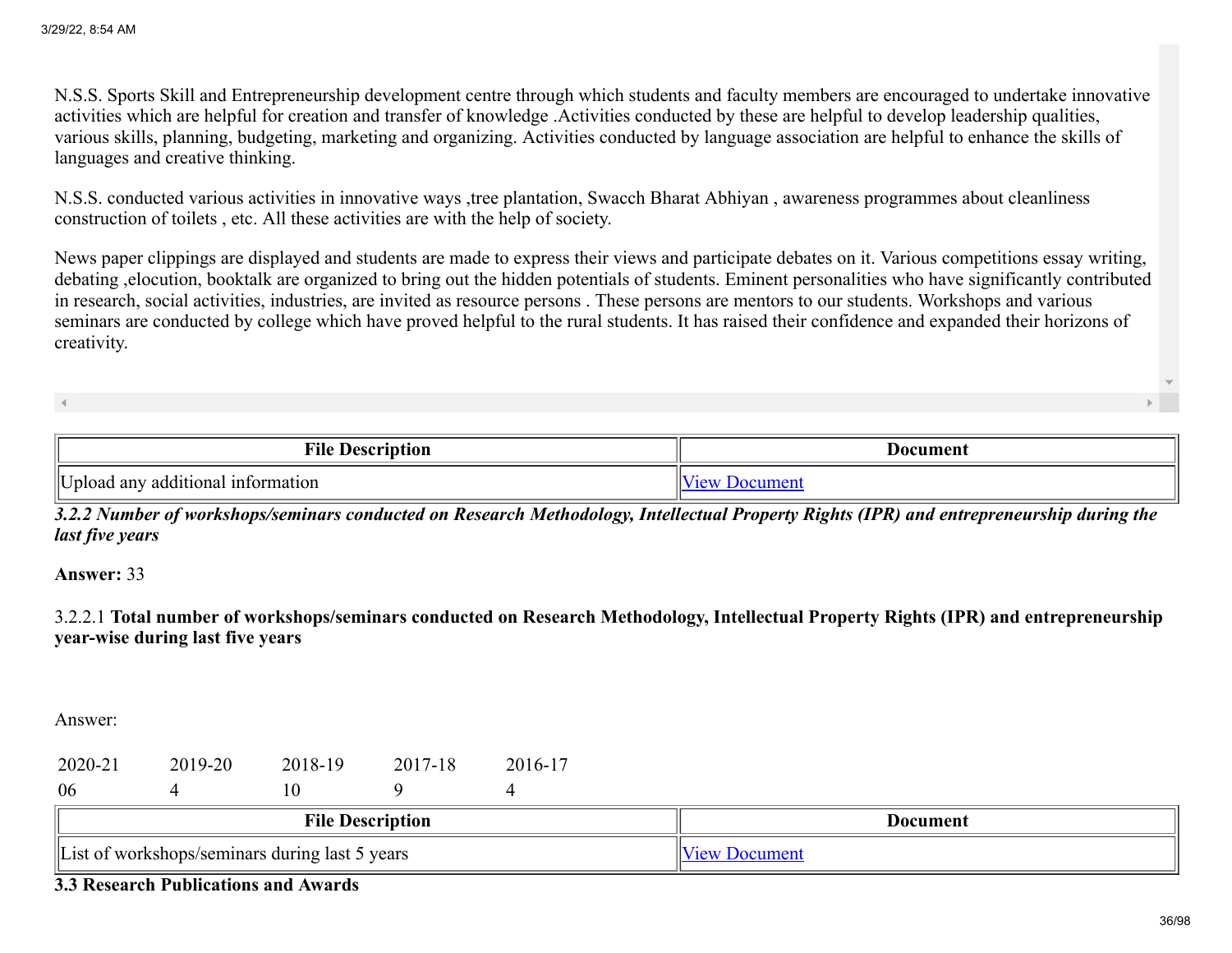*3.3.1 Number of Ph.Ds registered per eligible teacher during the last five years*

Answer: 0

3.3.1.1 How many Ph.Ds registered per eligible teacher within last five years

# Answer: 0 3.3.1.2 Number of teachers recognized as guides during the last five years

#### Answer: 0

| <b>File Description</b>                                                                                  | Document                            |
|----------------------------------------------------------------------------------------------------------|-------------------------------------|
| List of PhD scholars and their details like name of the guide, title of thesis, year<br>$\log$ award etc | $\mathbb{I}_{\text{View}}$ Document |

*3.3.2 Number of research papers per teachers in the Journals notified on UGC website during the last five years*

Answer: 0.24

# 3.3.2.1 Number of research papers in the Journals notified on UGC website during the last five years.

Answer:

| 2020-21 | 2019-20 | 2018-19 | 2017-18 | 2016-17 |
|---------|---------|---------|---------|---------|
|         |         |         |         |         |

| ┅.<br>: Description<br>∗ne                                                                         | Document             |
|----------------------------------------------------------------------------------------------------|----------------------|
| $\mathbf{I}$ ict<br>esearch papers by title, author, department,<br>, name and year of publication | $\sqrt{1 \text{PV}}$ |

*3.3.3 Number of books and chapters in edited volumes/books published and papers published in national/ international conference proceedings per teacher during last five years*

Answer: 0.43

3.3.3.1 Total number of books and chapters in edited volumes/books published and papers in national/ international conference proceedings year-wise during last five years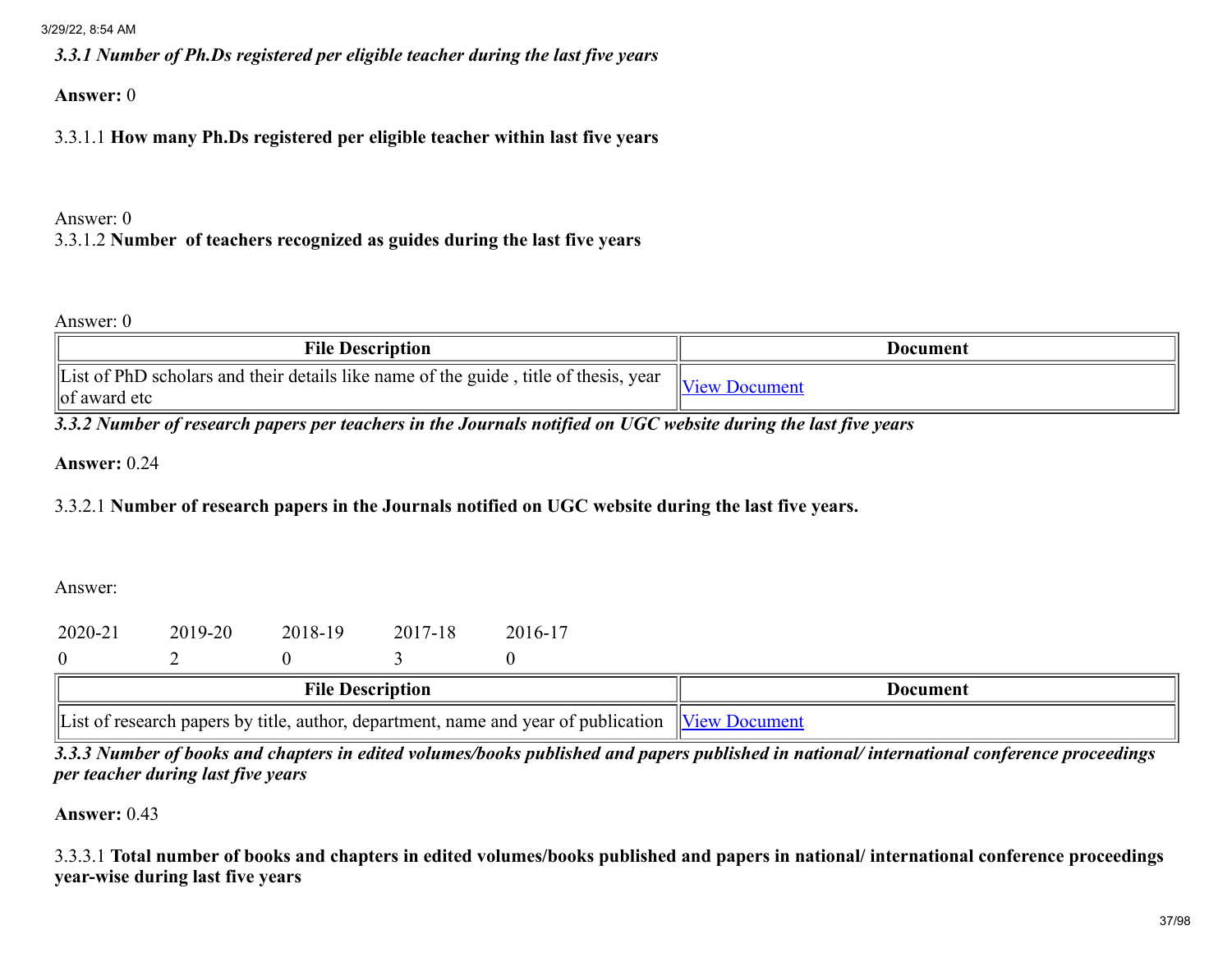Answer:

| 2020-21                                                 | 2019-20 | 2018-19 | 2017-18                 | 2016-17              |          |
|---------------------------------------------------------|---------|---------|-------------------------|----------------------|----------|
|                                                         |         |         |                         |                      |          |
|                                                         |         |         | <b>File Description</b> |                      | Document |
| List books and chapters edited volumes/ books published |         |         |                         | <b>View Document</b> |          |

## 3.4 Extension Activities

*3.4.1 Extension activities are carried out in the neighborhood community, sensitizing students to social issues, for their holistic development, and impact thereof during the last five years.*

#### Answer:

The National Service Scheme was started by Government of India, Ministry of Education and Culture, Govt. of India, in Collaboration with State Government in the year 1969 in 37 selected Universities. Mumbai University has been participating in the scheme right from its inception. At present the scheme is run by the ministry of Youth Affairs & Sports in Central Government and Department of Higher & Technical Education in State Government.

## AIMS AND OBJECTIVES

- 1. Understand the community in which they work.
- 2. Understand themselves in relation to their community.
- 3. Identify the needs and problems of the community and involve them in problem solving process.
- 4. Develop among themselves a sense of social and civic responsibility.
- 5. Utilize their knowledge in finding practical solutions to individual and community problems.
- 6. Develop competence required for group living and sharing of responsibilities.
- 7. Gain skills in mobilizing community participation.
- 8. Acquire leadership qualities and democratic attitude.
- 9. Develop capacity to meet emergencies and natural disasters
- 10. Practice national integration and social harmony.

## Enrolment drive and Orientation program:

Enrollment drive was conducted in the month of July and enrolled 150 volunteers for the year 2016-19 and 200 in 2019-2021, In order to orient the newcomers an orientation cum training program is organized in the beginning of every year.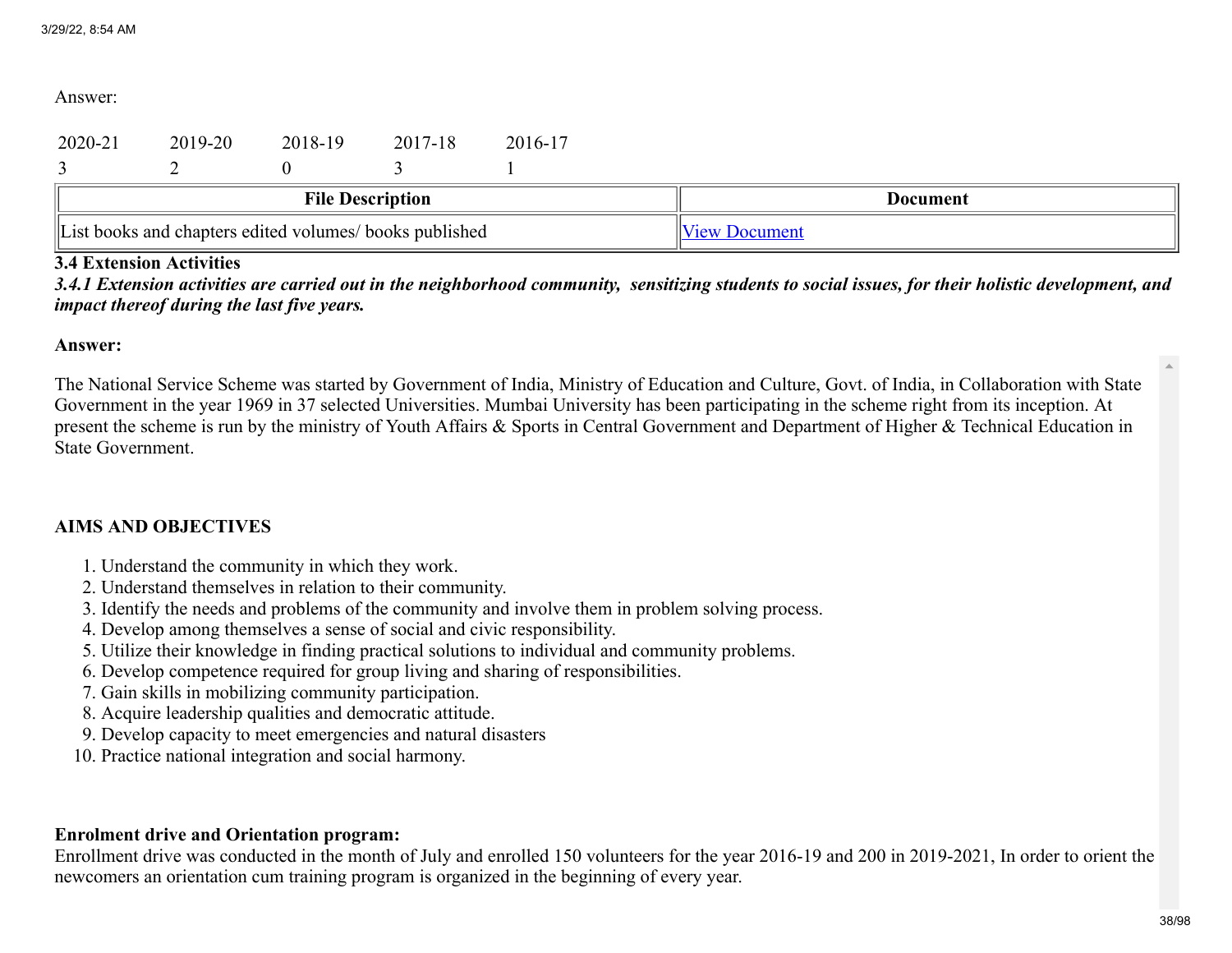#### Cleanliness awareness:

NSS Volunteers of our College underwent training for ongoing Malaria Awareness Campaigning and conducted rally.

#### Save Girl Child:

NSS cell, to organize various programmes on the theme "Save Girl Child". Our NSS college unit has organized various programmes to spread awareness

#### Road Safety Program:

NSS Volunteers of College conducted various Road safety programs such as Poster Competition, sending SMS, rally and Seminar on road safety to aware citizens of India regarding various safety measures should be adopted while driving the vehicles on the road.

#### Voting Awareness programme:

College had organized Voting Awareness programme to aware the students of college and to impart the knowledge about importance of voting. 22 NSS students participated in spread voting awareness Rally

#### Swacch Bharat Abhiyan:

- Pledge was administered at college by students and staff.
- Posters were put up on the notice boards and camps to aware students about cleanliness.
- Class to class awareness programmes were organised to aware students.

Seven Days NSS Camp: NSS Unit of College had organised Seven Days Camp from 8.10.16 to 14.10.16 and 24.12.18 to 30.12.18 and 24.12.19 to 30.12.19. Camp was attended by NSS volunteers and Programme Officers. The Theme of the Camp was "Swacch Bharat Abhiyan". NSS Volunteers conducted various activities such as skit and debate on the topics "Swacch Bharat Abhiyan", Save Girl Child, AIDS Awareness etc. Talks were organised for the Volunteers on different topics such as Consumer Awareness, Anti-superstition and moral values, Social networking-Boon or Bane and NSS objectives. The purpose of the camp was to inculcate various values such as social, cultural, moral, educational and ethical.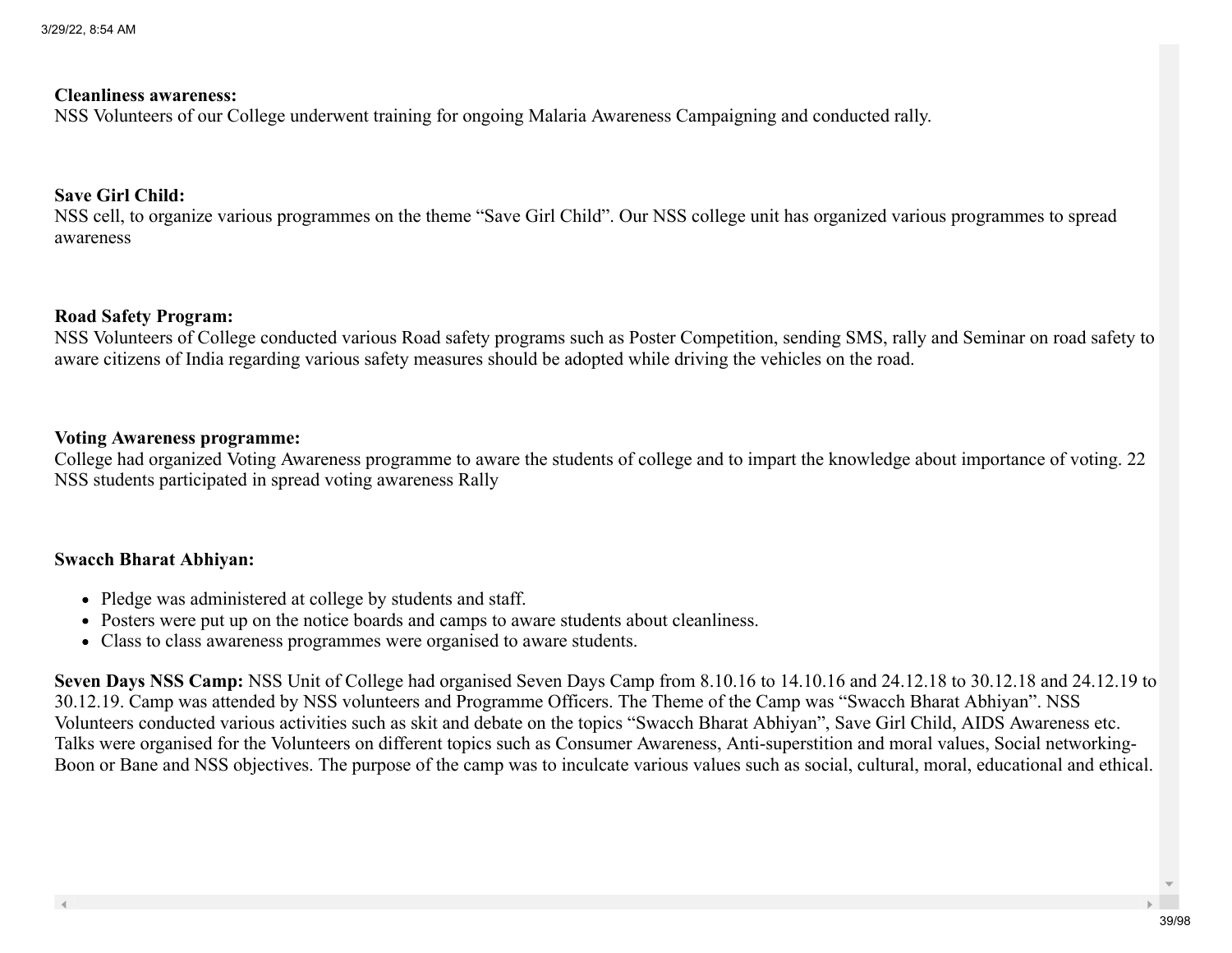| m•ı<br><b>Description</b><br>TIE     | Document |
|--------------------------------------|----------|
| Dpload any<br>additional information |          |

*3.4.2 Number of awards and recognitions received for extension activities from government/ government recognised bodies during the last five years*

Answer: 0

3.4.2.1 Total number of awards and recognition received for extension activities from Government/ Government recognised bodies year-wise during the last five years.

Answer:

| 2020-21 | 2019-20 | 2018-19 | 2017-18 | 2016-17 |
|---------|---------|---------|---------|---------|
|         |         |         |         |         |

| <b>File Description</b>                                  | <b>Document</b>      |
|----------------------------------------------------------|----------------------|
| Number of awards for extension activities in last 5 year | <b>View Document</b> |
| $\ $ e-copy of the award letters                         | <b>View Document</b> |

*3.4.3 Number of extension and outreach programs conducted by the institution through NSS/NCC, Government and Government recognised bodies during the last five years*

Answer: 134

3.4.3.1 Number of extension and outreached Programmes conducted in collaboration with industry, community and Non- Government Organizations through NSS/ NCC/ Red Cross/ YRC etc., year-wise during the last five years

Answer:

Ш

| 2020-21 | 2019-20 | 2018-19 | 2017-18 | 2016-17 |
|---------|---------|---------|---------|---------|
| 27      |         |         |         |         |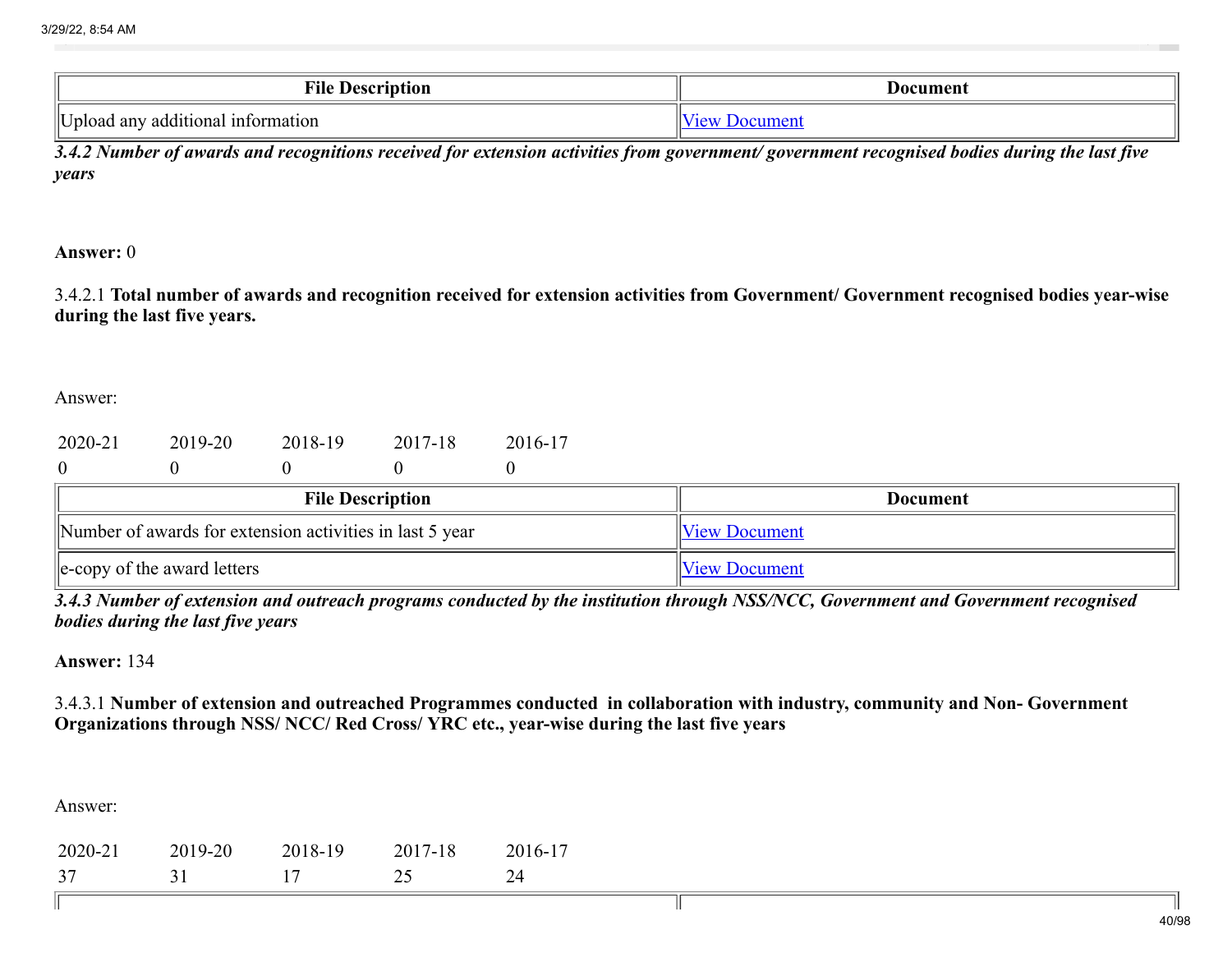| <b>File Description</b>                                                                                       | Document            |
|---------------------------------------------------------------------------------------------------------------|---------------------|
| Number of extension and outreach Programmes conducted with industry,<br>community etc for the last five years | <b>New Document</b> |

*3.4.4 Average percentage of students participating in extension activities at 3.4.3. above during last five years*

Answer: 29.35

3.4.4.1 Total number of Students participating in extension activities conducted in collaboration with industry, community and Non-Government Organizations such as Swachh Bharat, AIDs awareness, Gender issue etc. year-wise during last five years

Answer:

| 254     | ' 54    | 204     | 204     | 204     |  |
|---------|---------|---------|---------|---------|--|
| 2020-21 | 2019-20 | 2018-19 | 2017-18 | 2016-17 |  |

| <b>File Description</b>                                                                                  | Document             |
|----------------------------------------------------------------------------------------------------------|----------------------|
| Average percentage of students participating in extension activities with Govt or<br>$\parallel$ NGO etc | <b>View Document</b> |

# 3.5 Collaboration

*3.5.1 Number of Collaborative activities for research, Faculty exchange, Student exchange/ internship per year*

Answer: 0

3.5.1.1 Number of Collaborative activities for research, Faculty exchange, Student exchange/ internship year-wise during the last five years

Answer:

| 2020-21 | 2019-20 | 2018-19 | 2017-18 | 2016-17 |
|---------|---------|---------|---------|---------|
|         |         |         |         |         |

| <b>File Description</b>                                                                                                                                                      | Document             |
|------------------------------------------------------------------------------------------------------------------------------------------------------------------------------|----------------------|
| $\sqrt{\text{Details of Collaborative activities with institutions/industries}$ for research, Faculty $\sqrt{\text{View Document}}$<br>exchange, Student exchange/internship |                      |
| $\parallel$ Any additional information                                                                                                                                       | <b>View Document</b> |

*3.5.2 Number of functional MoUs with institutions, other universities, industries, corporate houses etc. during the last five years*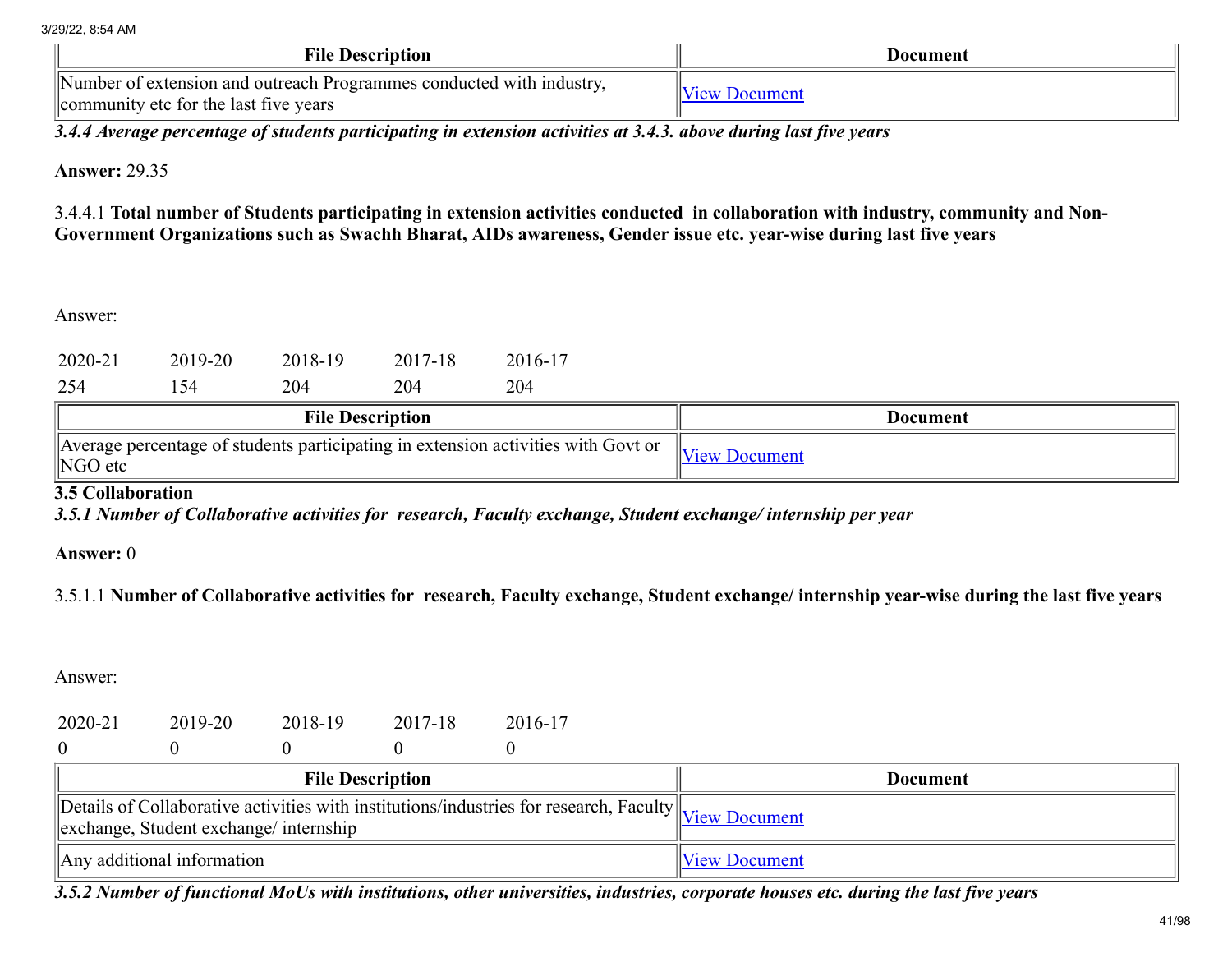#### Answer: 5

3.5.2.1 Number of functional MoUs with Institutions of national, international importance, other universities, industries, corporate houses etc. year-wise during the last five years

Answer:

| 2020-21                                                                                                                                                | 2019-20 | 2018-19 | 2017-18 | 2016-17 |                      |                 |
|--------------------------------------------------------------------------------------------------------------------------------------------------------|---------|---------|---------|---------|----------------------|-----------------|
| $\overline{0}$                                                                                                                                         | 02      |         |         |         |                      |                 |
| <b>File Description</b>                                                                                                                                |         |         |         |         |                      | <b>Document</b> |
| le-Copies of the MoUs with institution/industry/corporate houses                                                                                       |         |         |         |         | <b>View Document</b> |                 |
| Details of functional MoUs with institutions of national, international importance, View Document<br>other universities etc during the last five years |         |         |         |         |                      |                 |
| $\parallel$ Any additional information                                                                                                                 |         |         |         |         | <b>View Document</b> |                 |

### 4.Infrastructure and Learning Resources

### 4.1 Physical Facilities

*4.1.1 The Institution has adequate infrastructure and physical facilities for teaching- learning. viz., classrooms, laboratories, computing equipment etc.*

Answer:

S.D.P. College provides the latest infrastructure and facilities that contribute to the academic growth of students and faculty.

- Spacious class rooms with adequate number of lights and fans for conducting teaching learning, guidance and counselling cell.
- Wi-Fi Campus.
- Well Equipped seminar hall for organizing special lecturers, meetings , workshops, seminars with a seating capacity of 300.
- Varios labs of different departments such as Computer labs, Home science lab, Psychology lab, Fine arts lab, Conference Room, Dispensary,Gymnasium and Language labs such as communication lab attached with the add on subject of communication skills and one language lab is attached with the subject of Functional Hindi.
- Two Music Rooms equipped with various musical instruments are available in each section for curricular and co-curricular purposes.
- The Common Room offers recreation and relaxation to students.
- Individual departments with computer facility and internet facility.
- NCC Room along with one store room for facilitating NCC cadets for Enrollment and keeping their accessories
- NSS Department having a well managed store room for keeping records and ensuring availability of NSS programme officers to their volunteers.
- Small cells to keep water coolers with filters.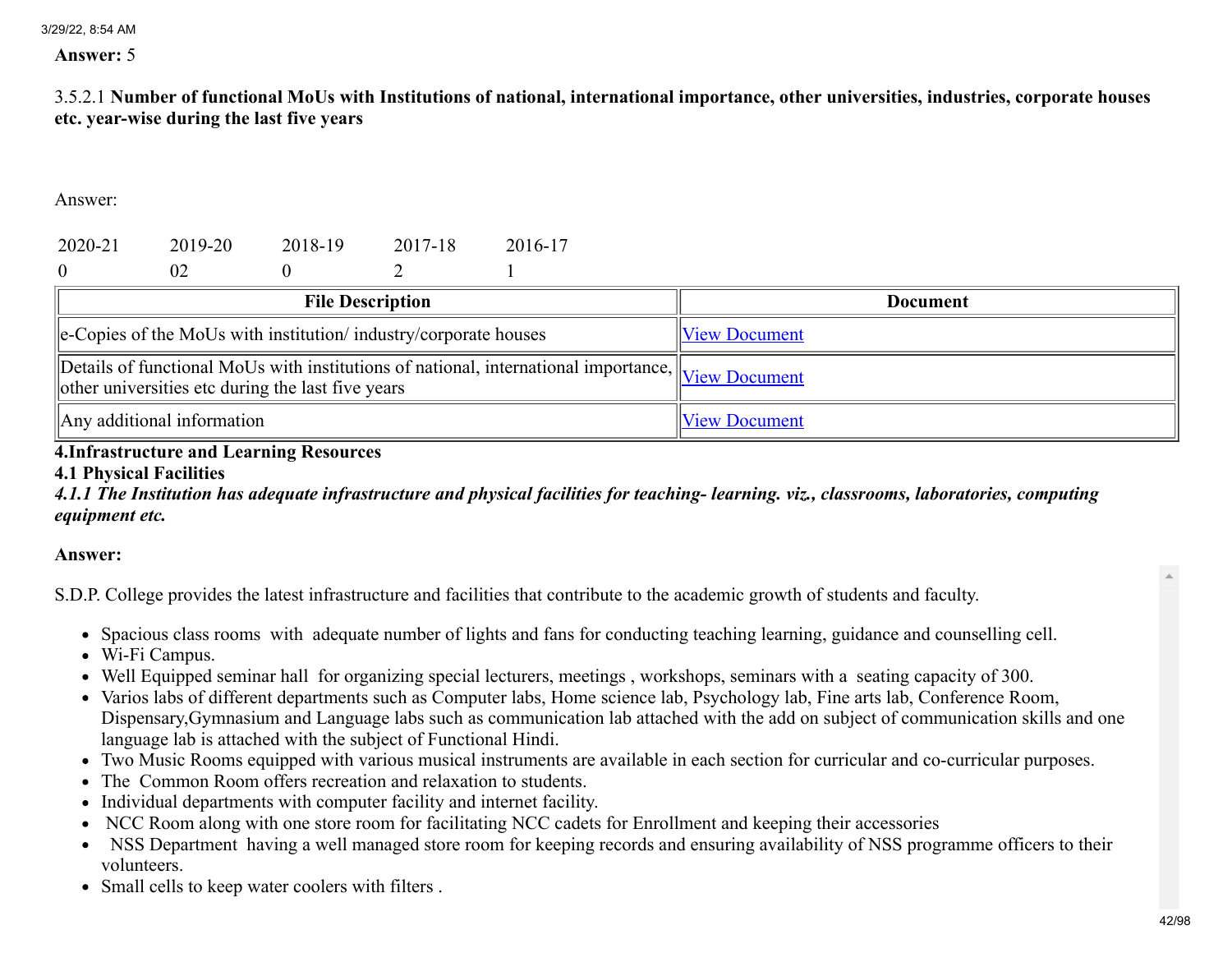- Indoor sports stadium.
- Double storey library with spacious reading room.
- The campus also houses women hostel.
- well equipped with research centre provide INFLIBNET access to staff and students.The library has a subscription for online resources such as e-journals, e-books etc. in addition to regular books journal, magazines, newspapers etc. which contribute and facilitate quality of education . But every year In the beginning of the new academic session, a policy is framed as per needs of different departments and institution.
- The College Canteen caters to students with a variety of snacks, hot and cold beverages at reasonable rates .This offers a meeting hub for students after academic sessions to relax and have fun.
- Meditation room is a multipurpose room available for students for their conveinence. Small sessions of meditation like Pavitra and Utarksha in collaboration with Art of Living, Banglore , an International Organisation are used to be organised in this room. Students practice to prepare for items of Zonal Youth Festival in this room and Various talks by different faculty members on relevant issues are also organised here.
- Departments Such as Fine arts , Music and Home Science organise hobby classes to destress students and enabling them to become mentally productive. Having hobbies promotes better health and may lower the risk of having high blood pressure.

# *4.1.2 The Institution has adequate facilities for cultural activities, sports, games (indoor, outdoor), gymnasium, yoga centre etc.*

Answer:

# Facilities for sports and Games

The Institution has adequate facilities for cultural activities, sports, games (indoor, outdoor), gymnasium as well as a meditation centre. Various sports facilities are provided to the students within the campus focusing sports as one of the extracurricular activities. The College is committed to create a balanced atmosphere of academic, cultural and sports activities for the overall personality development of the students.

# Faciliies for cultural and Heritage activities

The college contributes to the field of academics, research, technology, co-curricular activities and sports by engaging student's creative activities and engaged them in the noble cause of fighting against poverty, ignorance, illiteracy, corruption, intolerance, fundamentalism and terrorism. Institution makes all possible attempts to build a neat and clean, peaceful and pollution free environment. For the promotion of art, culture and aesthetics institution ensures the participation of the students in Inter college contests and Zonal Youth festivals. Various campaigns, workshops and seminars organized by the all departments play a significant role in engaging the students in creative, artistic and cultural activities. While participating in zonal, inter-zonal and national youth festivals, students get an opportunity to show their talent and interact with their counterparts in other states, thus promoting the spirit of peace, tolerance, national integration, communal harmony and humanism.

## Fine Arts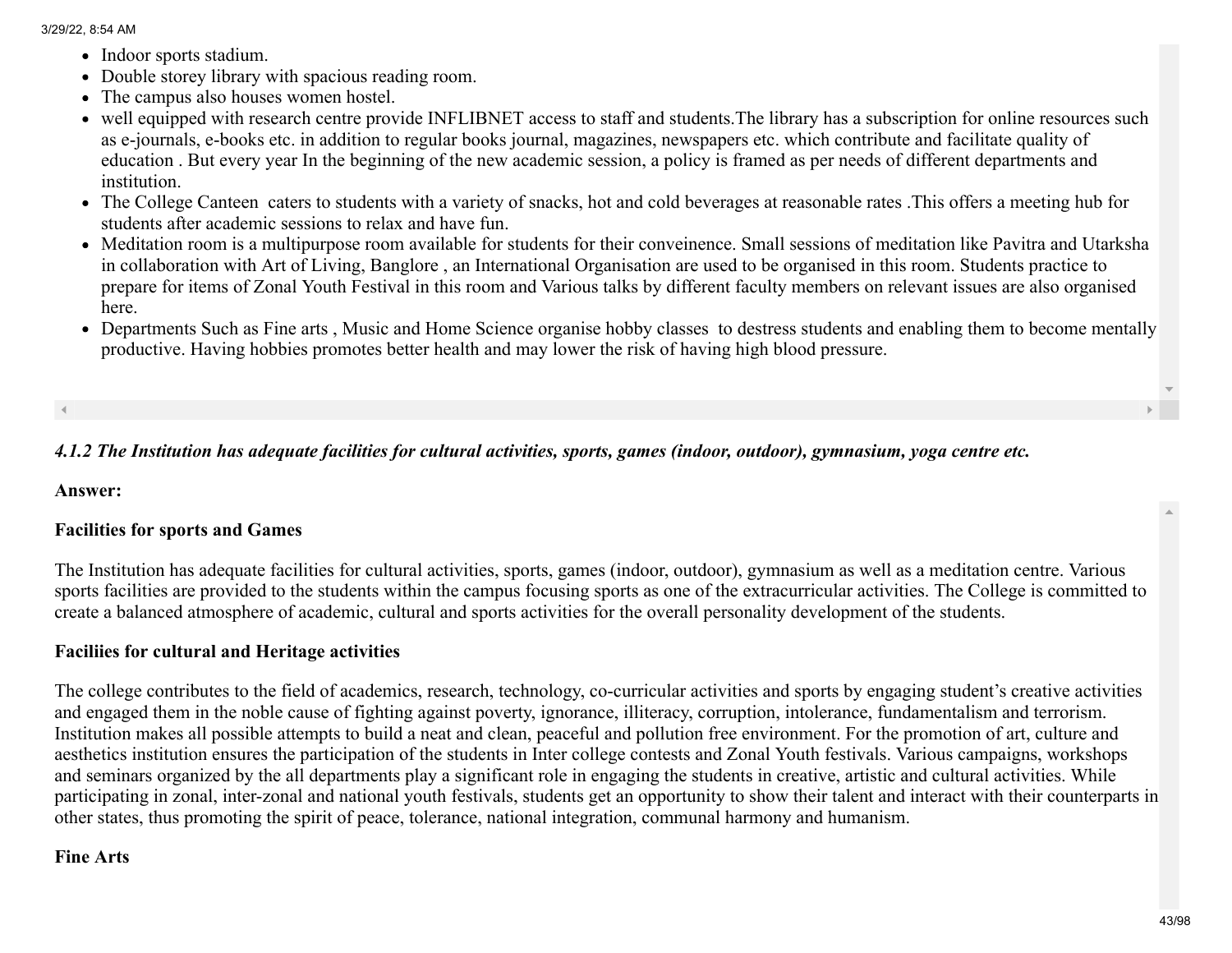An exclusive room is available to train students for cultural competitions. Students participating in various competitions organized in the college or in other colleges in the city.

#### Gymnasium

The college offer the facility of Gymnasium which has latest fitness equipments and is open for students as well as faculty members. The students who desire a healthy lifestyle and those who want to improve their athletic ability regularly go to the gym.

#### Music Instrumental and Music Vocal

Department of Music provide various platforms to aspiring students of college. College has two music labs with highly qualified faculty and labs are equipped with latest instruments like Sitar, Harmonium, Tabla, Banjo, Dilruba, Sarangi, Keyboard, Patti tarang and folk instruments of Punjab. The department provides stage to the students to perform in various activities like Group Songs, Bhajans, Shabad, Folk Songs, Geet, Gazal, Classical Vocal and Instrumental, Percussion and Non percussion, Kali, Kavishree, Vaar and folk instruments orchestra at college level, university level, state level and National level youth festivals. Apart from this, students of college got exposure in interdepartmental functions as well as national daysi.e Independence Day and Republic Day celebration. The department introduces the folk and indian culture and heritage through music to the students.

*4.1.3 Percentage of classrooms and seminar halls with ICT- enabled facilities such as smart class, LMS, etc. (Data for the latest completed academic year)*

Answer: 100

4.1.3.1 Number of classrooms and seminar halls with ICT facilities

Answer: 5

| <b>File Description</b>                                                                           | Document             |
|---------------------------------------------------------------------------------------------------|----------------------|
| Upload Number of classrooms and seminar halls with ICT enabled facilities (Data $\ _{\mathbf{v}}$ | Documen <sup>®</sup> |
| $\Gamma$ <sub>Template</sub>                                                                      | 110Y                 |

*4.1.4 Average percentage of expenditure, excluding salary for infrastructure augmentation during last five years(INR in Lakhs)*

#### Answer: 5.5

4.1.4.1 Expenditure for infrastructure augmentation, excluding salary year-wise during last five years (INR in lakhs)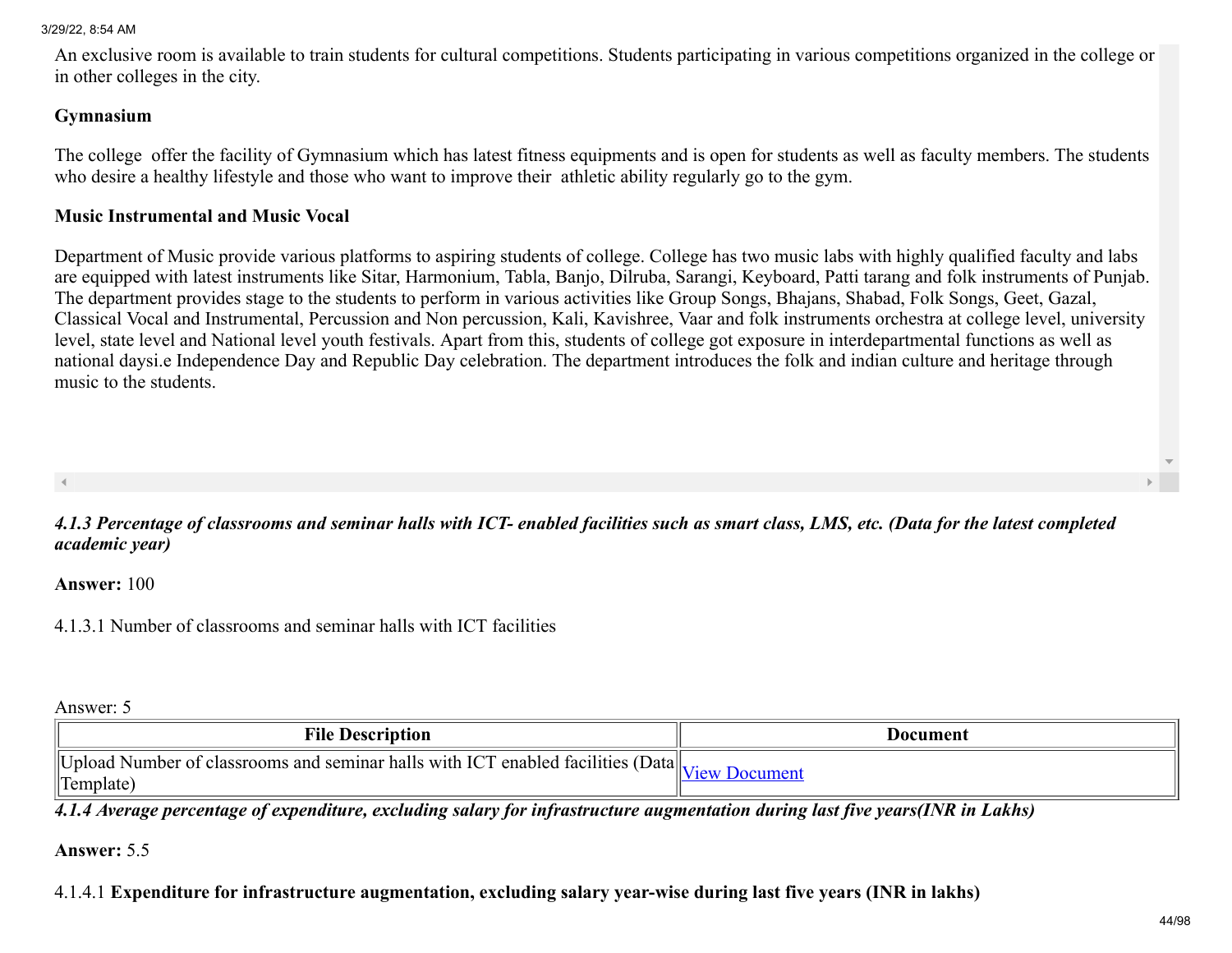Answer:

|         |         | $\mathbf{m} \cdot \mathbf{n}$ |         |         |  |
|---------|---------|-------------------------------|---------|---------|--|
| 7.78    | 44. ،   | 8.92                          | 0.24    | 0.98    |  |
| 2020-21 | 2019-20 | 2018-19                       | 2017-18 | 2016-17 |  |

| <b>File Description</b>                                                                                  | Document             |
|----------------------------------------------------------------------------------------------------------|----------------------|
| Upload Details of budget allocation, excluding salary during the last five years<br>$\ $ (Data Template) | <b>View Document</b> |

## 4.2 Library as a Learning Resource

*4.2.1 Library is automated using Integrated Library Management System (ILMS)*

#### Answer:

The Library recognises the importance of functioning in a thoroughly professional way taking into consideration the interests of all departments.

- The Library Committee consists of the Principal ,various faculty members and the Librarian . The Committee also has representatives from each department .
- SDP College library is well-equipped with latest infrastructure and well-stocked with a good collection of books.
- The Library is housed in the main building of the College with seating capacity for reading purpose.
- Library is fully automated with all its subsystems like Wi-Fi.
- The Library has a wide collection of Books, Journals, Audio-video materials, photocopying facility, News Papers, reference books v such as encyclopaedia, dictionaries and yearbooks. e-resources, previous years question papers etc.
- A specialised service provided by the Library includes INFLIBNET.
- Barcode online circulation system is in practice in the Library.
- The library is fully automated with ILMS System.
- It has a diverse collection of 32661 books with and 10 journals and magazines etc.
- Some of the departments maintain department libraries with proper stock and issue register.
- Library facilities are open to the students from 9am to 5pm. Maintenance and utilization of library resources are done strictly following the library rules. The maximum period of loan for books is fourteen days. The students can access the reference books in reference section.

- Name of ILMS software -- Cloud LMS(ERP)
- Nature of automation (fully or partially) Fully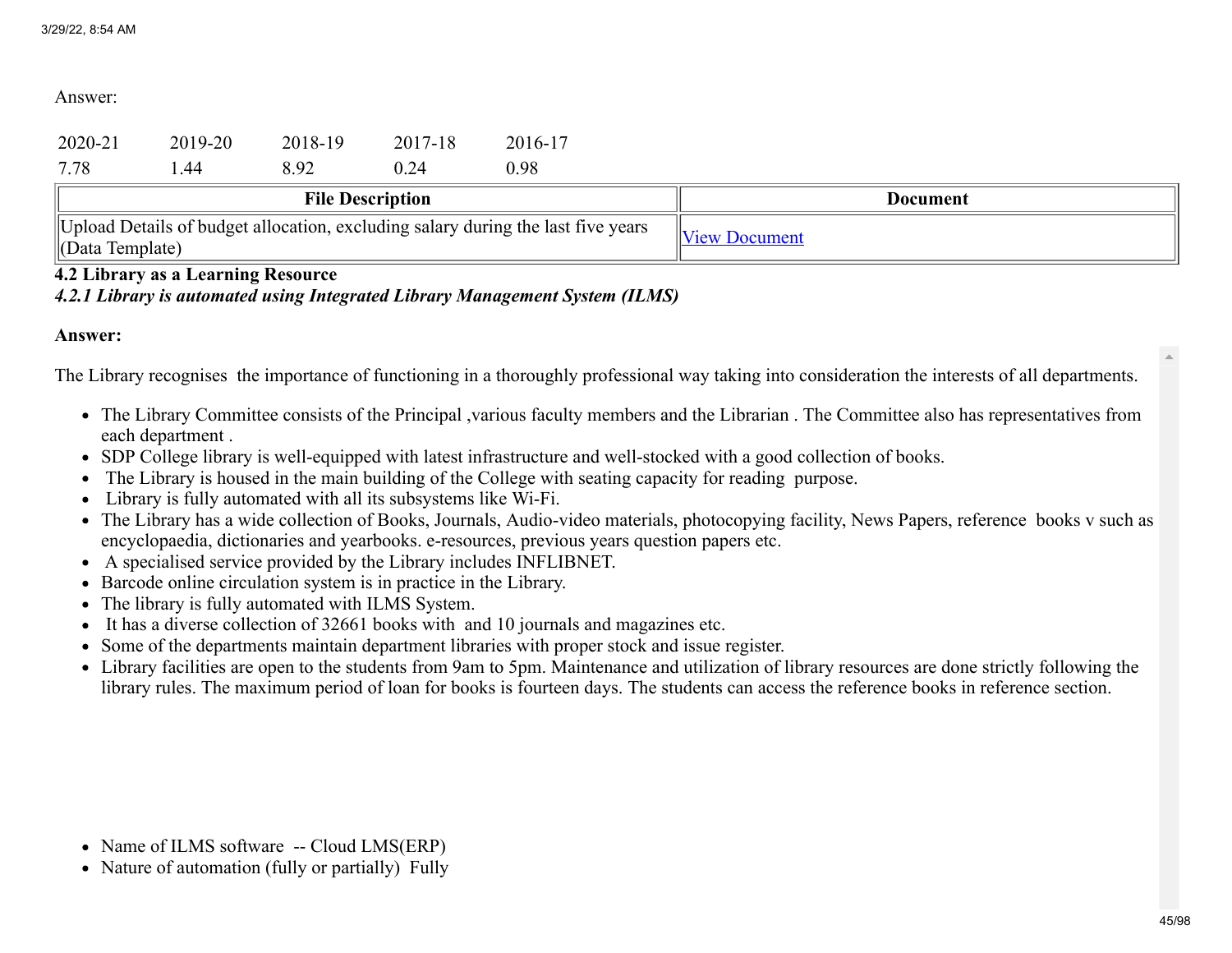- Version Upgraded
- Year of Automation  $-2020$ .

| $\blacktriangleleft$ |  |
|----------------------|--|
|                      |  |

| <b>THE</b><br>ʻıle<br>Vescription              | Document |  |
|------------------------------------------------|----------|--|
| TT<br>7 additional information<br>any<br>pload | $\sim$   |  |

## *4.2.2 The institution has subscription for the following e-resources*

*1. e-journals 2. e-ShodhSindhu 3. Shodhganga Membership 4. e-books 5. Databases 6. Remote access to e-resources*

Answer: A. Any 4 or more of the above

| <b>File Description</b>                                                        | Document |
|--------------------------------------------------------------------------------|----------|
| Details of subscriptions like e-journals, e-ShodhSindhu, Shodhganga Membership | Document |
| Remote access to library resources, Web interface etc (Data Template)          | 10011    |

*4.2.3 Average annual expenditure for purchase of books/e-books and subscription to journals/e- journals during the last five years (INR in Lakhs)*

Answer: 0.34

4.2.3.1 Annual expenditure of purchase of books/e-books and subscription to journals/e- journals year wise during last five years (INR in Lakhs)

| 2020-21 | 2019-20 | 2018-19 | 2017-18                 | 2016-17 |                 |
|---------|---------|---------|-------------------------|---------|-----------------|
| .28     | 0د.     | .36     | .30                     | ے ب     |                 |
|         |         |         | <b>File Description</b> |         | <b>Document</b> |
|         |         |         |                         |         |                 |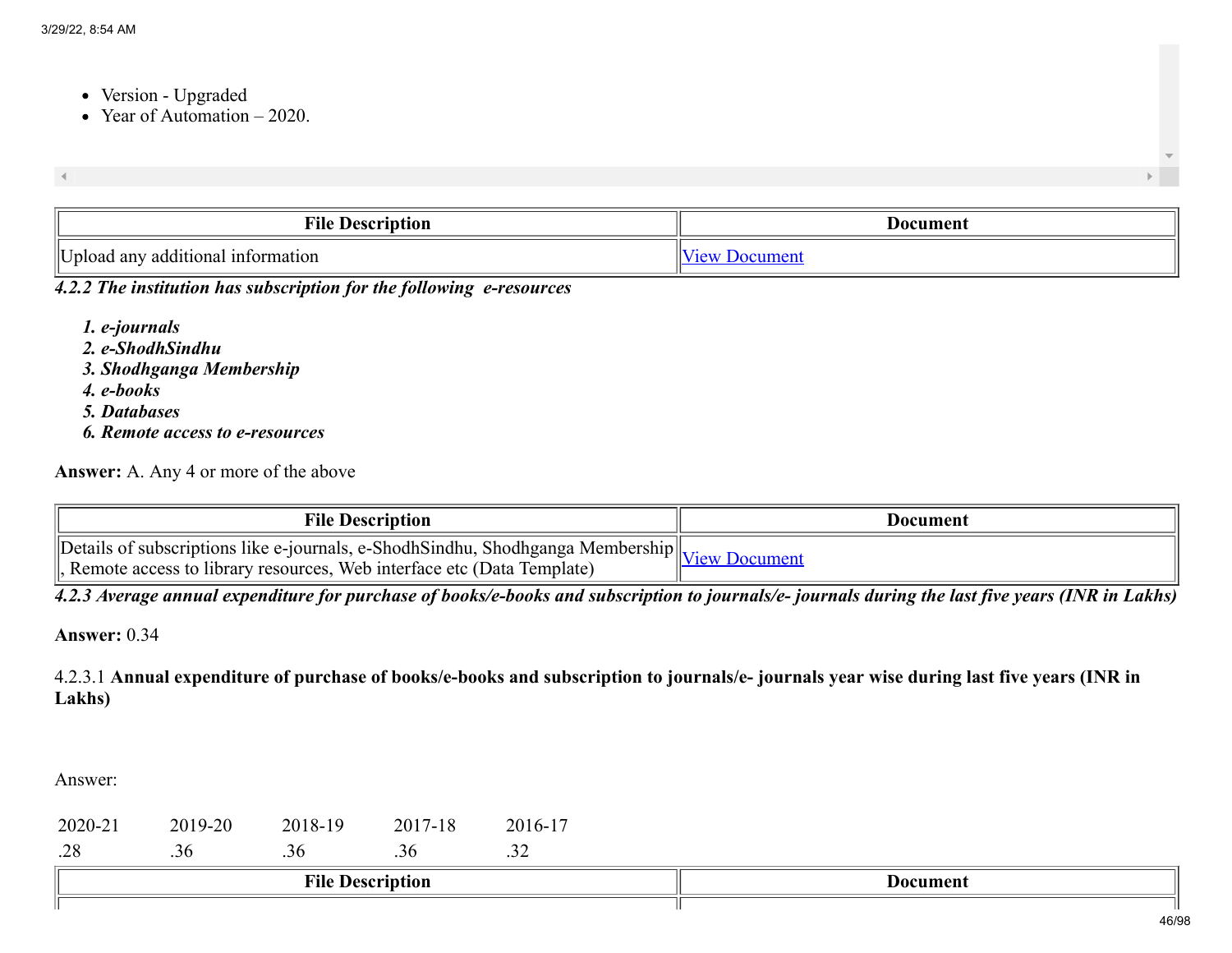Details of annual expenditure for purchase of books/e-books and journals/ejournals during the last five years (Data Template)

[View Document](https://assessmentonline.naac.gov.in/storage/app/hei/SSR/106137/4.2.3_1633679155_7036.xlsx)

*4.2.4 Percentage per day usage of library by teachers and students ( foot falls and login data for online access) during the latest completed academic year*

Answer: 4.92

4.2.4.1 Number of teachers and students using library per day over last one year

Answer: 27

| шч<br>Description<br>'1l6                                                                                | Document              |  |
|----------------------------------------------------------------------------------------------------------|-----------------------|--|
| $"$ Petalls<br>usage<br>. students<br>and<br>library<br>teachers<br>$\mathbf{r}$<br>$\mathbf{N}$<br>- 11 | $\alpha$ <sub>n</sub> |  |

4.3 IT Infrastructure

## *4.3.1 Institution frequently updates its IT facilities including Wi-Fi*

#### Answer:

.

To meet the growing demands of technically skilled professionals in the modern competitive world, the college ensures that its students and faculty are facilitated with latest computers and software.

- IT facilities including Wi-Fi with date and nature of updation.
- The college provides internet facility to all staff members and students( computer labs).
- The principal office,Administrative block ,Library is fully equipped with the facility of internet, ICT, Printers and scanners.
- The whole campus enjoys the facility of WI -Fi and LAN internet facility.
- The branch of information technology needs up gradation in routine manner. With the demand of change in technology and according to the change in student's curriculum requirements the institution upgrade the infrastructure.
- There are smart classrooms equipped with computers, visualize, digital boards, speakers and projectors etc.
- There is one language lab equipped with LCD, Computer, DVD, CD's and headphones.
- There is a seminar hall with projector, computer and sound system.
- The institution always have greater emphasis on teaching quality, learning an evaluation process.
- The vision and mission of SDP college for women, Ludhiana has always to be provided holistic knowledge to students. With the changing time us of technology and teaching learning process has made a remarkable place .
- Faculty development programmes are conducted time to time based upon latest technology awareness .
- The ratio between number of students and number of computers is 10:1.
- The college has licensed software installed on all system . There are around sixty computers are available in the whole campus with internet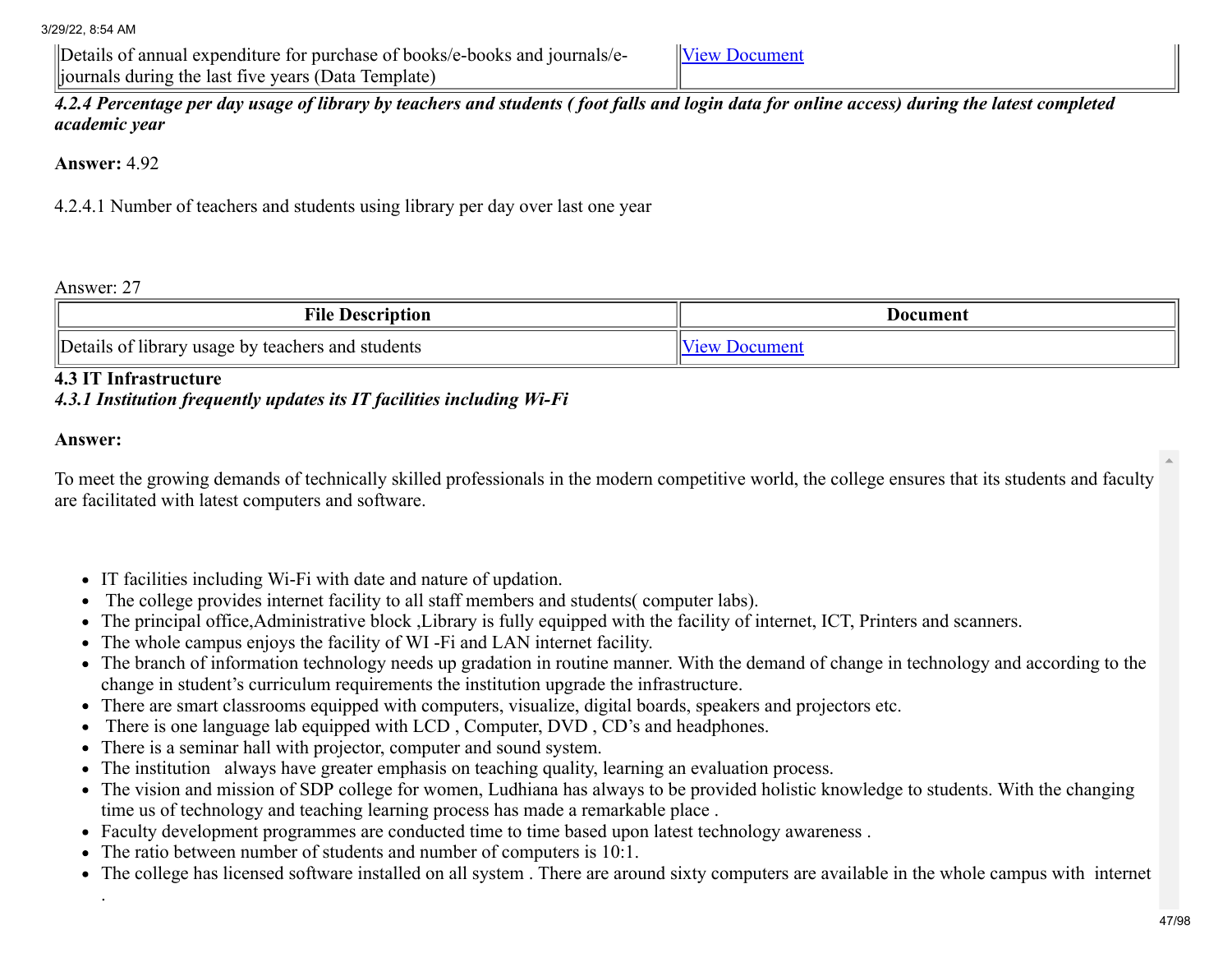- The band width of internet connection in the institution is greater than 10Mbps.
- Old computers have been written off and replaced with new ones from time to time. Upgradation in ICT services, Lease Line connectivity and hardware improvement has been taken care of.
- The college website is maintained and upgraded regularly under an annual maintenance contract. It has different portals with latest updates.
- The College library has licensed software.. The Library uses cloud LMS software which is fully upgraded. The library has a photocopier machine and printer,barcode scanner and barcode printer etc.

## *4.3.2 Student - Computer ratio (Data for the latest completed academic year)*

Answer: 22

## *4.3.3 Bandwidth of internet connection in the Institution*

Answer: E. < 5 MBPS

| <b>File Description</b>                                                  | Document             |
|--------------------------------------------------------------------------|----------------------|
| Upload any additional Information                                        | <b>View Document</b> |
| Details of available bandwidth of internet connection in the Institution | <b>View Document</b> |

# 4.4 Maintenance of Campus Infrastructure

*4.4.1 Average percentage of expenditure incurred on maintenance of infrastructure (physical and academic support facilities) excluding salary component during the last five years(INR in Lakhs)*

Answer: 10.84

4.4.1.1 Expenditure incurred on maintenance of infrastructure (physical facilities and academic support facilities) excluding salary component year-wise during the last five years (INR in lakhs)

| 2020-21 | 2019-20 | 2018-19 | 2017-18 | 2016-17 |
|---------|---------|---------|---------|---------|
| 1.48    | 4.59    | 5.09    | 10.75   | 10.32   |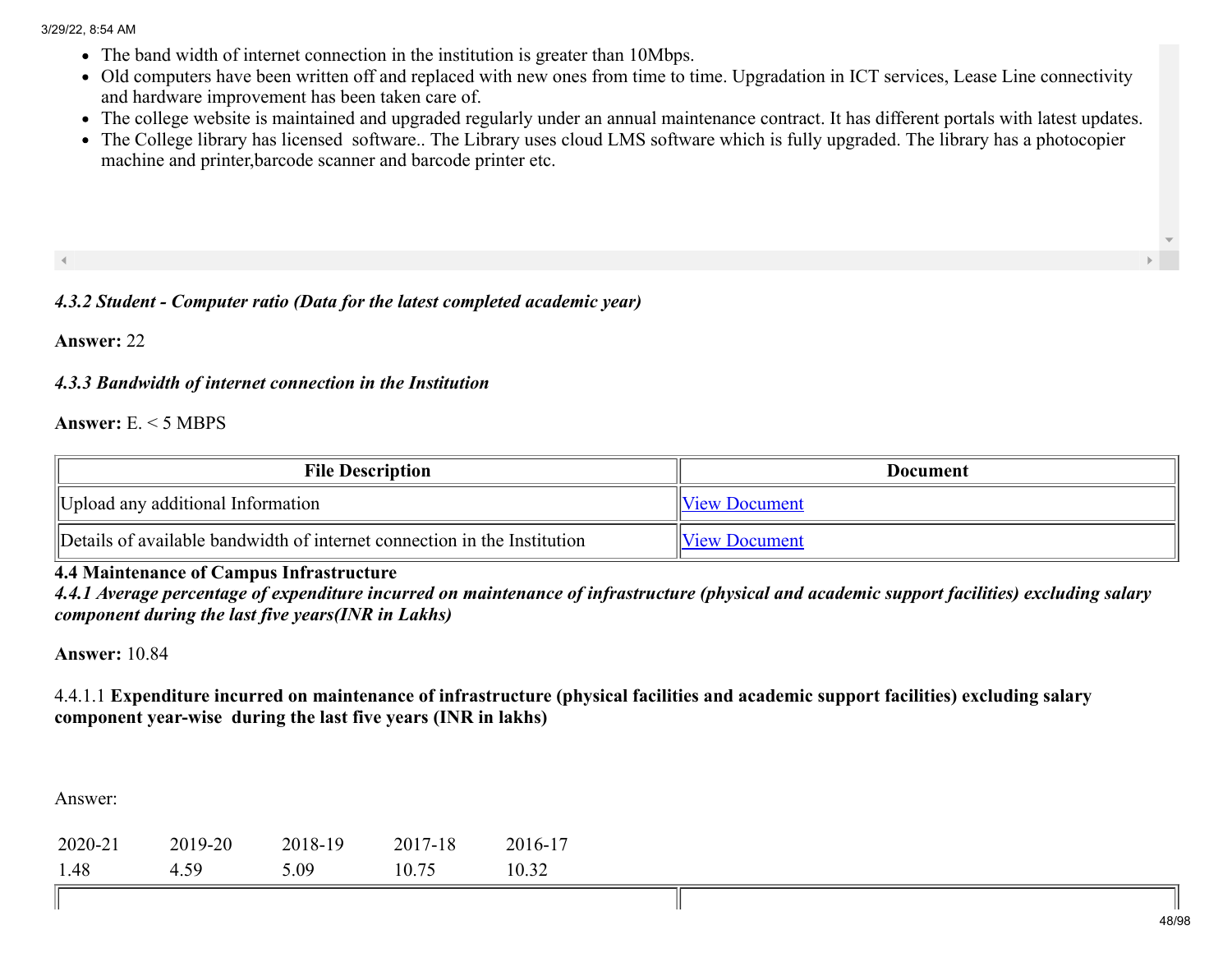| <b>File Description</b>                                                                                                   | Document            |
|---------------------------------------------------------------------------------------------------------------------------|---------------------|
| Details about assigned budget and expenditure on physical facilities and academic.<br>support facilities (Data Templates) | <b>New Document</b> |

*4.4.2 There are established systems and procedures for maintaining and utilizing physical, academic and support facilities - laboratory, library, sports complex, computers, classrooms etc.*

Answer:

Proper care is given to the maintenance of equipment and infrastructure, so that optimal utility can be obtained.

.The instituion obtains the necessary requirements of classrooms, laboratories and other infrastructure resources well before the beginning of the academic year.Any new facility to be acquired is provided by the management before the semester begins. Procedures and policies for maintaining and utilizing Physical, Academic and support facilities.

• The college has the facility of computer Labs with internet and projectors which help the students to learn the things better

• Licenced software is also used for uploading students related information like results of Mid Semester test as well as monthly tests.

• Smart classrooms have been added to the infrastructure to make teaching learning more interesting and effective. Our college provides latest technology to the students and thus benefiting them in keeping up with the pace of modernizing IT world.

• Faculty make use of PowerPoint and multimedia presentations for better understanding and greater attention of the subject.

• Multimedia shows are also used as a mode of interactive teaching by some departments.

• The college has English language lab which is very useful for assessing students speech. It provides students with the technical tools to the learn the language easily.

• Home science labs is the medium for the practical exposure for the students. This is to ensure that each student get to use the equipments individually. The students are imparted necessary skills which improve the employability of the students.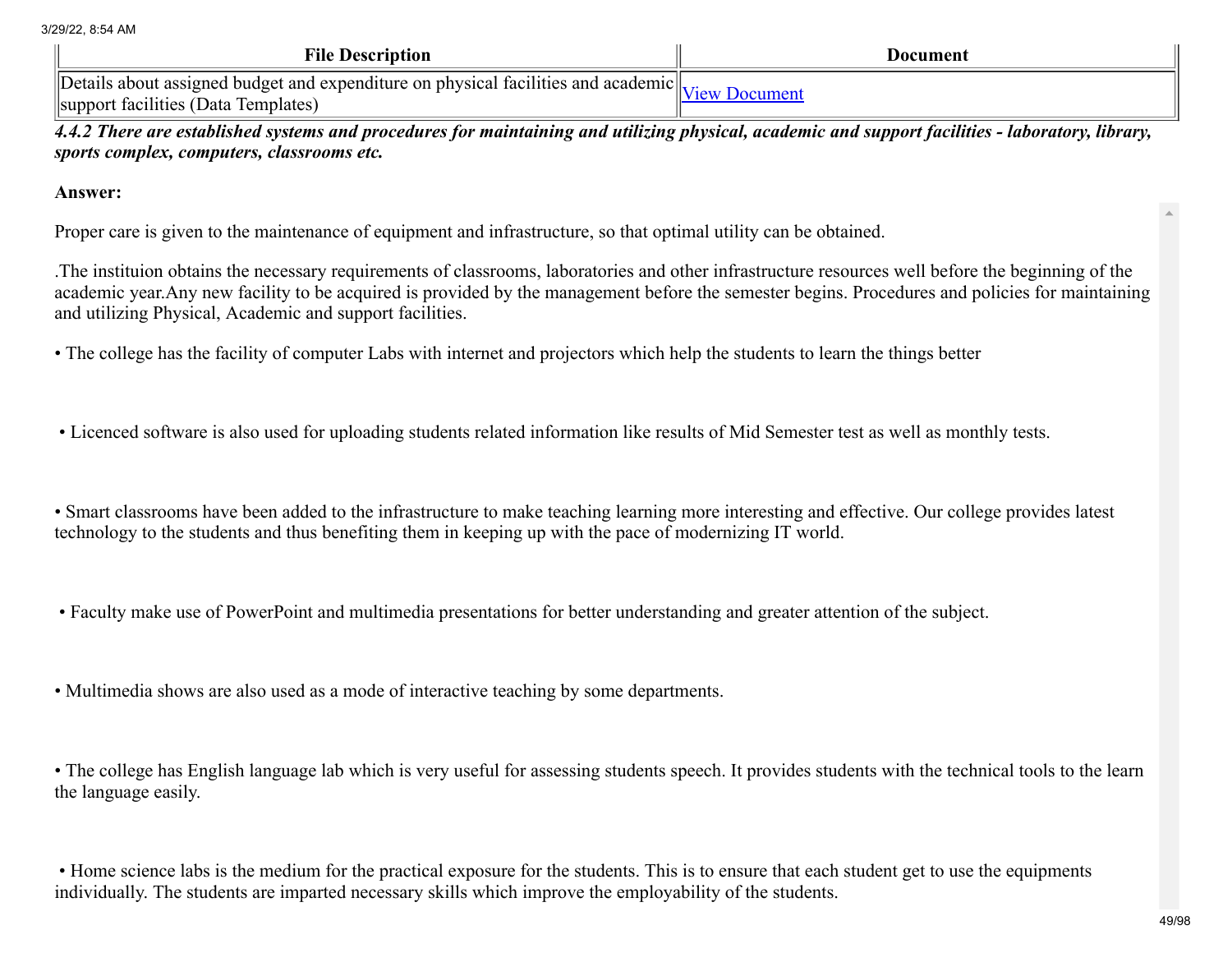• All books have been automated with barcode labels.

• The library is also having the facility of INFLIBNET through which students can access e-books and e-journals.

• For meritorious and economically backward students book bank facility is also available. The library also provides books to the needy students during the examination time.

• Library and reading room are kept open to all the student from 9:00 a.m. to 5:00 p.m. on all working days

• The college provides counselling and guidance to the students regarding importance of physical activity for the better mental health.

. Gardening Club of the college ensures the maintenance & proliferation of green cover in the college. Regular plantation is conducted and gardeners are instructed regarding proper upkeep of lawns

• Gym facility is available for students .

• Any student of any discipline can use the sports equipment free of cost.

• Counselling is given to all the students on one to one basis regarding their choice of subjects at the time of admission keeping their interest in mind.

• The college organized various extension lectures on career counselling with the objective to aware the students for various competitive exams.

• The college has established grievance redressal cell with the objectives to solve the problems of the students.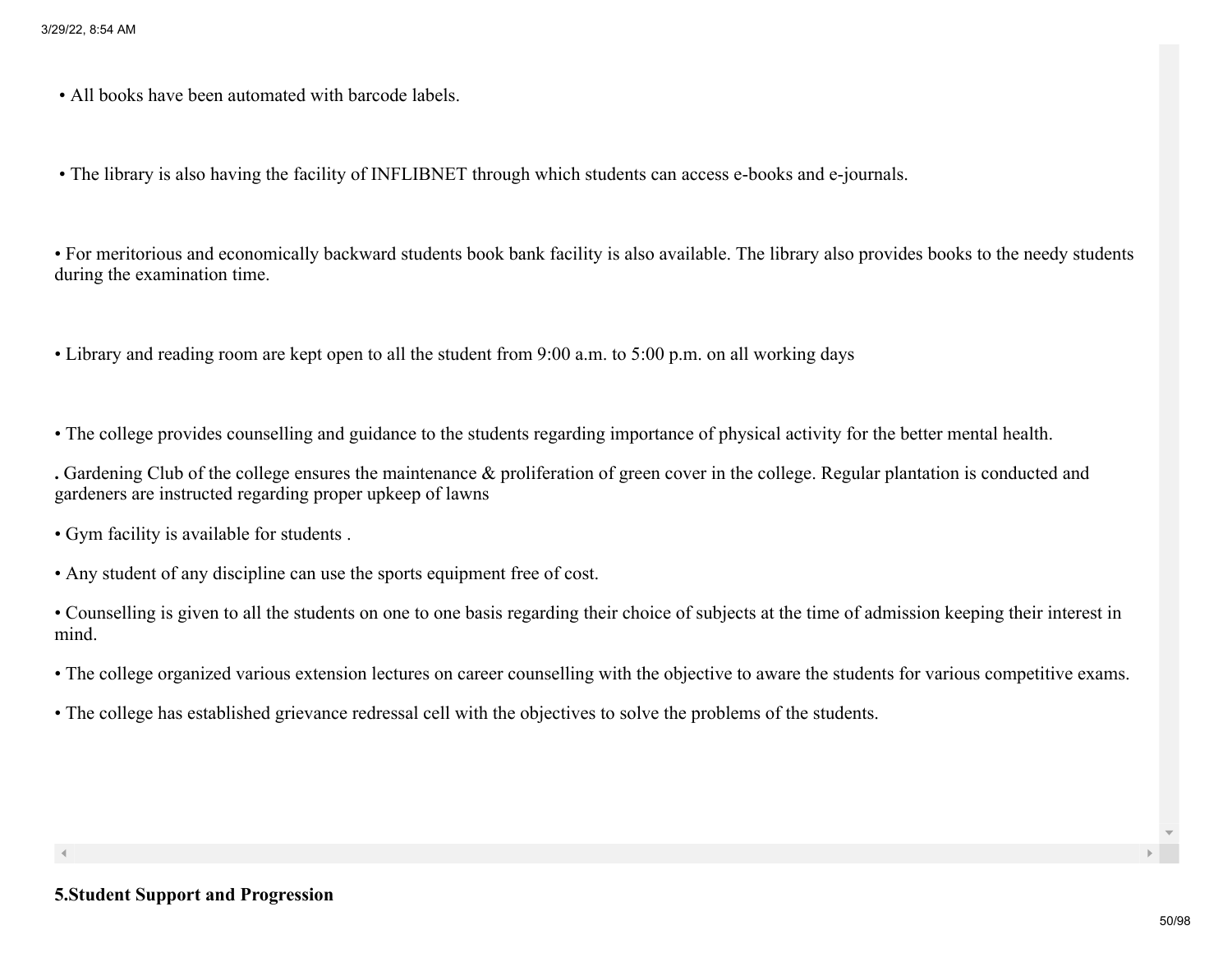#### 5.1 Student Support

*5.1.1 Average percentage of students benefited by scholarships and freeships provided by the Government during last five years*

Answer: 2.99

5.1.1.1 Number of students benefited by scholarships and free ships provided by the institution, Government and non-government bodies, industries, individuals, philanthropists during the last five years (other than students receiving scholarships under the government schemes for reserved categories)

Answer:

| 2020-21 | 2019-20 | 2018-19 | 2017-18 | 2016-17 |
|---------|---------|---------|---------|---------|
|         |         |         |         | 136     |

| 0 |  |  |  |
|---|--|--|--|
|   |  |  |  |

| <b>File Description</b>                                                                                                                                                                            | Document             |
|----------------------------------------------------------------------------------------------------------------------------------------------------------------------------------------------------|----------------------|
| upload self attested letter with the list of students sanctioned scholarship                                                                                                                       | <b>View Document</b> |
| Upload any additional information Average percentage of students benefited by<br>scholarships and freeships provided by the Government during the last five years View Document<br>(Data Template) |                      |

*5.1.2 Average percentage of students benefitted by scholarships, freeships etc. provided by the institution / non- government agencies during the last five years*

Answer: 16.77

5.1.2.1 Number of students benefited by scholarships and free ships provided by the institution, Government and non-government bodies, industries, individuals, philanthropists during the last five years (other than students receiving scholarships under the government schemes for reserved categories)

| 2020-21 | 2019-20 | 2018-19 | 2017-18 | 2016-17 |
|---------|---------|---------|---------|---------|
| 0234    | 205     | 35      |         | 20      |

| <b>File Description</b>                                                                                                                | Document        |
|----------------------------------------------------------------------------------------------------------------------------------------|-----------------|
| Number of students benefited by scholarships and freeships institution / non-<br>  government agencies in last 5 years (Date Template) | $1 \triangle W$ |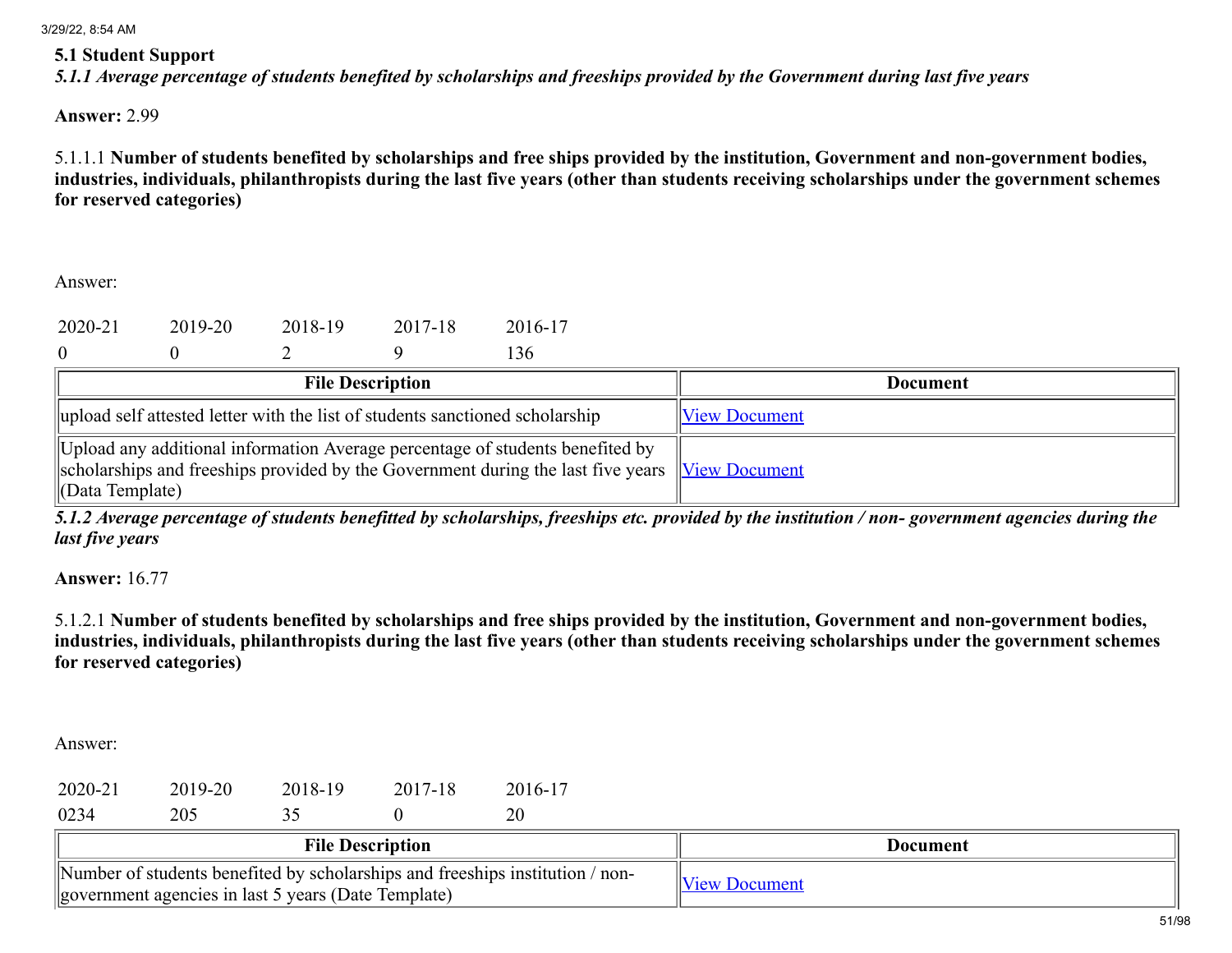*5.1.3 Capacity building and skills enhancement initiatives taken by the institution include the following*

*1. Soft skills*

- *2. Language and communication skills*
- *3. Life skills (Yoga, physical fitness, health and hygiene)*
- *4. ICT/computing skills*

Answer: E. None of the above

| <b>File Description</b>                                                                                   | <b>Document</b>      |
|-----------------------------------------------------------------------------------------------------------|----------------------|
| Details of capability building and skills enhancement initiatives (Data Template) $\forall$ View Document |                      |
| Link to Institutional website                                                                             | <b>View Document</b> |

*5.1.4 Average percentage of students benefitted by guidance for competitive examinations and career counselling offered by the Institution during the last five years*

Answer: 78.45

5.1.4.1 Number of students benefitted by guidance for competitive examinations and career counselling offered by the institution year wise during last five years

Answer:

| 2020-21 | 2019-20 | 2018-19 | 2017-18 | 2016-17 |
|---------|---------|---------|---------|---------|
| 407     | 736     | 615     | 700     | 254     |

| <b>File Description</b>                                                                                                    | Document             |
|----------------------------------------------------------------------------------------------------------------------------|----------------------|
| Number of students benefited by guidance for competitive examinations and<br>career counselling during the last five years | <b>View Document</b> |

*5.1.5 The Institution has a transparent mechanism for timely redressal of student grievances including sexual harassment and ragging cases*

*1. Implementation of guidelines of statutory/regulatory bodies*

*2. Organisation wide awareness and undertakings on policies with zero tolerance*

*3. Mechanisms for submission of online/offline students' grievances*

*4. Timely redressal of the grievances through appropriate committees*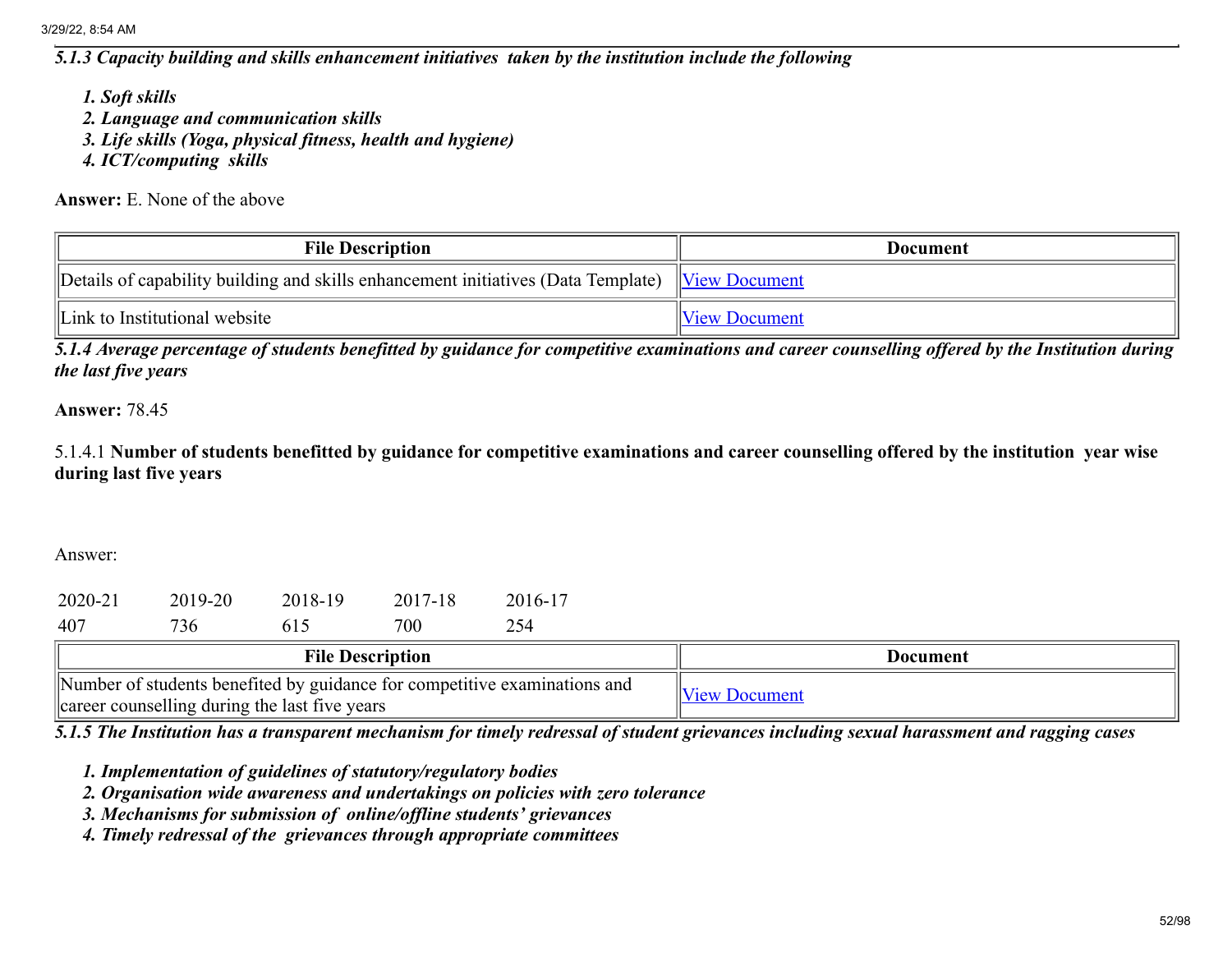Answer: C. 2 of the above

| <b>File Description</b>                                                                                                         | <b>Document</b>      |
|---------------------------------------------------------------------------------------------------------------------------------|----------------------|
| Upload any additional information                                                                                               | <b>View Document</b> |
| Minutes of the meetings of student redressal committee, prevention of sexual<br>harassment committee and Anti Ragging committee | <b>View Document</b> |
| Details of student grievances including sexual harassment and ragging cases                                                     | <b>View Document</b> |

# 5.2 Student Progression

*5.2.1 Average percentage of placement of outgoing students during the last five years*

Answer: 6.91

5.2.1.1 Number of outgoing students placed year - wise during the last five years.

Answer:

| 2020-21 | 2019-20 | 2018-19 | 2017-18 | 2016-17 |
|---------|---------|---------|---------|---------|
|         |         |         |         | 59      |

| <b>File Description</b>                                                 | Document             |
|-------------------------------------------------------------------------|----------------------|
| Upload any additional information                                       | <b>View Document</b> |
| Details of student placement during the last five years (Data Template) | <b>View Document</b> |

*5.2.2 Average percentage of students progressing to higher education during the last five years*

Answer: 0

# 5.2.2.1 Number of outgoing student progression to higher education during last five years

| <b>File Description</b>                                            | Document     |
|--------------------------------------------------------------------|--------------|
| Details of student progression to higher education (Data Template) | Mew Document |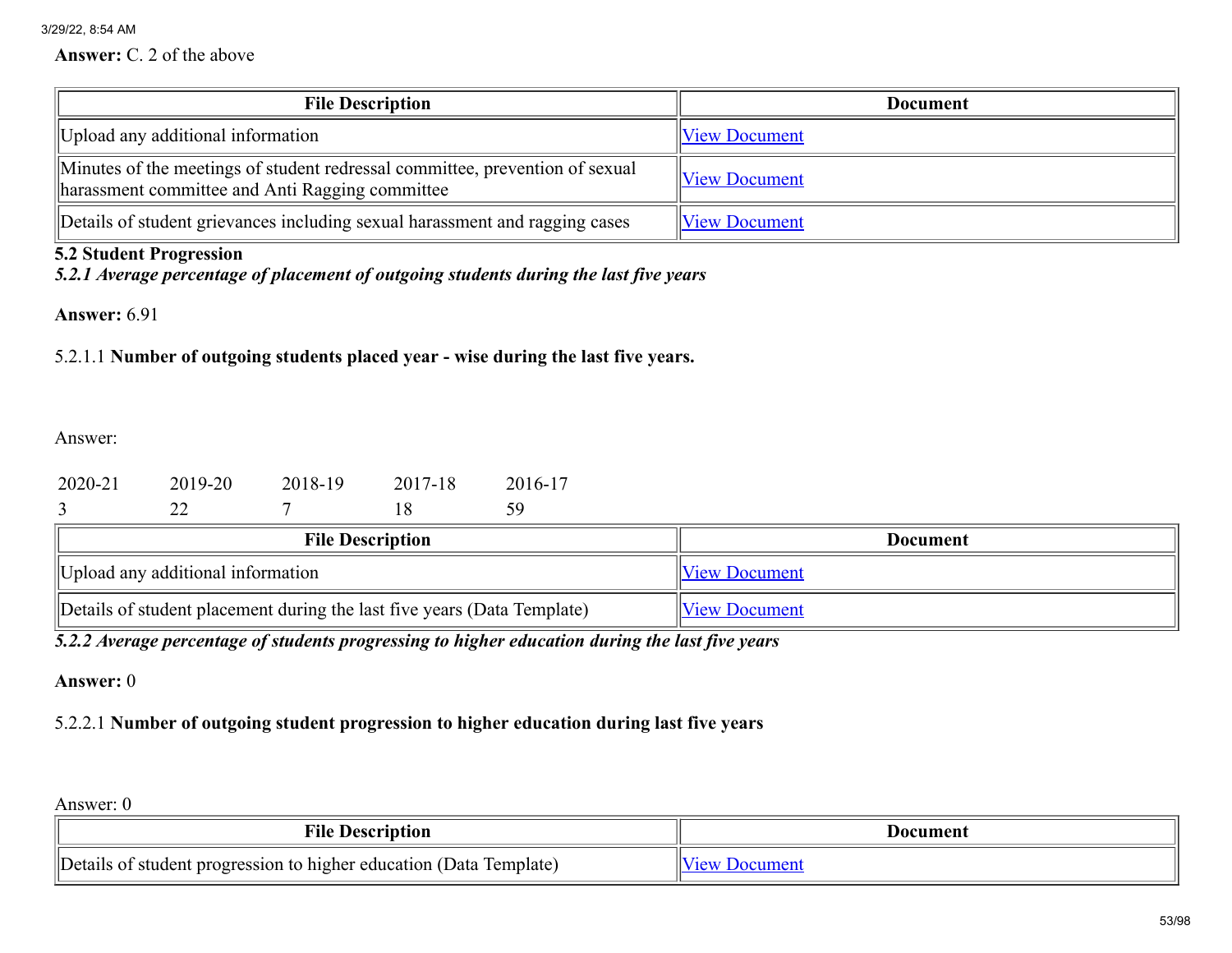*5.2.3 Average percentage of students qualifying in state/national/ international level examinations during the last five years (eg: IIT-JAM/CLAT/ NET/SLET/GATE/ GMAT/CAT/GRE/ TOEFL/ Civil Services/State government examinations, etc.)*

Answer: 85

5.2.3.1 Number of students qualifying in state/ national/ international level examinations (eg: IIT/JAM/ NET/ SLET/ GATE/ GMAT/CAT/GRE/ TOEFL/ Civil Services/ State government examinations*, etc.)*) year-wise during last five years

Answer:

| 2020-21 | 2019-20 | 2018-19 | 2017-18 | 2016-17 |
|---------|---------|---------|---------|---------|
|         |         |         |         |         |

5.2.3.2 Number of students appearing in state/ national/ international level examinations (eg: JAM/CLAT/NET/ SLET/ GATE/ GMAT/CAT,GRE/ TOFEL/ Civil Services/ State government examinations) year-wise during last five years

Answer:

| 2020-21 | 2019-20 | 2018-19 | 2017-18 | 2016-17 |
|---------|---------|---------|---------|---------|
|         |         |         |         |         |

| <b>File Description</b>                                                                                                                                                                                 | <b>Document</b>      |
|---------------------------------------------------------------------------------------------------------------------------------------------------------------------------------------------------------|----------------------|
| Upload supporting data for the same                                                                                                                                                                     | <b>View Document</b> |
| $\sqrt{\frac{1}{\text{Number of students}}$ qualifying in state/national/international level examinations $\sqrt{\frac{1}{\text{New Document}}}$<br>$\Delta$ during the last five years (Data Template) |                      |

5.3 Student Participation and Activities

*5.3.1 Number of awards/medals won by students for outstanding performance in sports/cultural activities at inter-university/state/national / international level (award for a team event should be counted as one) during the last five years.*

Answer: 44

5.3.1.1 Number of awards/medals for outstanding performance in sports/cultural activities at university/state/national / international level (award for a team event should be counted as one) year-wise during the last five years.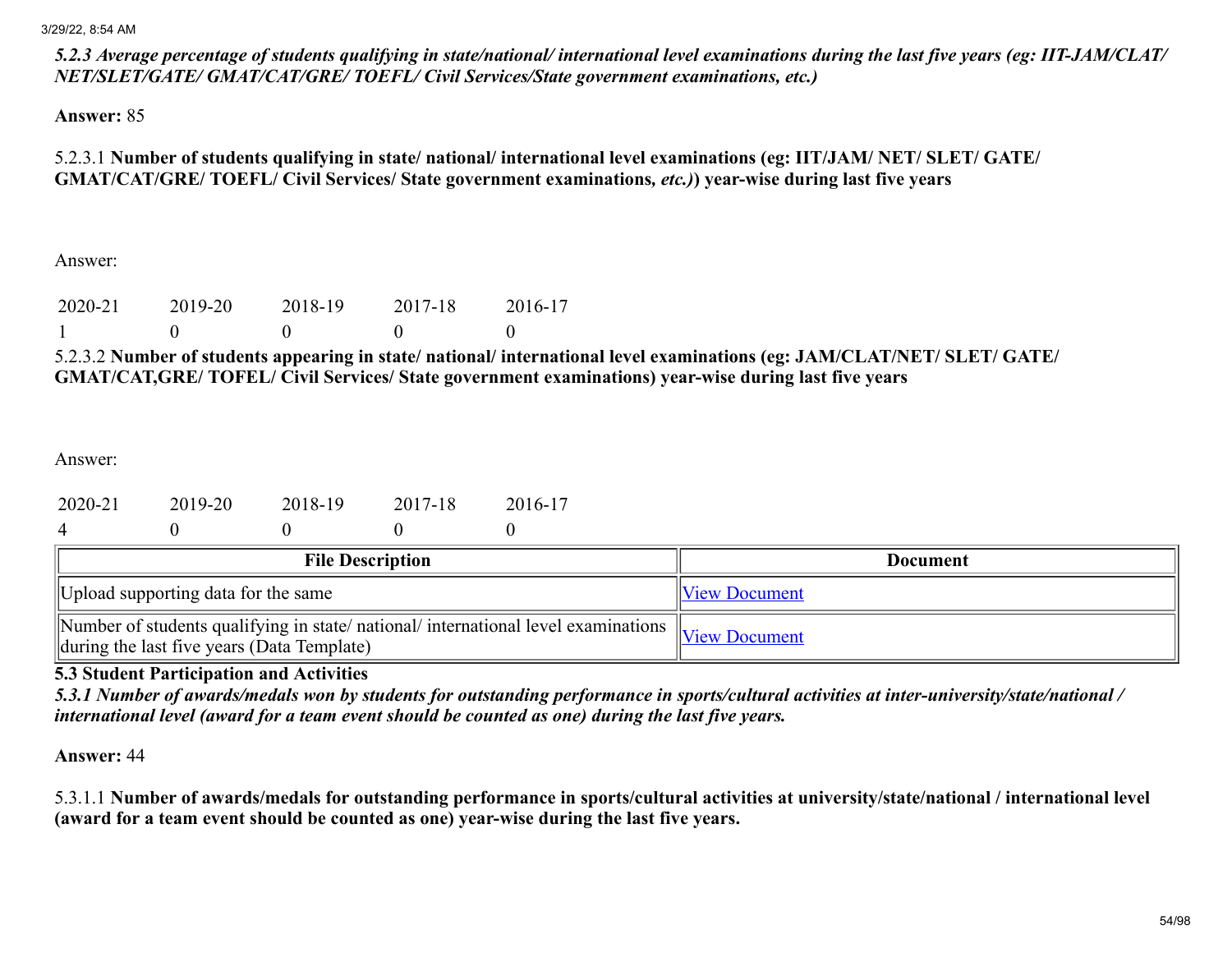Answer:

| 2020-21        | 2019-20                                    | 2018-19 | 2017-18                 | 2016-17                                                                                                                                                         |                      |
|----------------|--------------------------------------------|---------|-------------------------|-----------------------------------------------------------------------------------------------------------------------------------------------------------------|----------------------|
| $\overline{0}$ |                                            |         |                         |                                                                                                                                                                 |                      |
|                |                                            |         | <b>File Description</b> |                                                                                                                                                                 | <b>Document</b>      |
|                |                                            |         |                         | Number of awards/medals for outstanding performance in sports/cultural<br>activities at university/state/national/international level during the last five year | <b>View Document</b> |
|                | e-copies of award letters and certificates |         |                         |                                                                                                                                                                 | <b>View Document</b> |

*5.3.2 Institution facilitates students' representation and engagement in various administrative, co-curricular and extracurricular activities following duly established processes and norms (student council, students representation on various bodies)*

- The Student Council is the representative body of students in the College. It consists of members elected by the students from all classes and heads of various committees. The Students' Council works under the patronage of Principal and staff members.
- They have been actively engaged in the academic and administrative functions as the college strongly believes in democratic values and gives opportunity to students in supporting the co-curricular and extracurricular activities conducted in the college.
- Student members very smartly and enthusiastically monitor and help in maintaining discipline during college functions like Independence Day, Republic Day and Teachers Day celebrations. Noble values like patriotism, equality and respect to the teachers are nourished through these programs.
- They also help in organizing Open Durbar in the college and cater to the grievances of the students and bring to the knowledge of the Management.. All the members of the council try to bring awareness amongst the students on various social issues and arrange Nukad Nataks too.
- The NSS unit is active in organising various activities. Annual NSS camp is held every year where in the students are involved in cleaning of village with the active involvement of community members. The NSS unit also carries out activities like Blood Donation camps, Tree plantation, cleanliness campaigns and traffic safety awareness programs.
- The students also contribute to Placement and Alumni Committees by actively helping in organising their activities. In the Website Committee, students contributed towards designing the website of the College along with faculty members. Thus, students are encouraged to actively participate in various academic, co-curricular and extracurricular activities. The objective is to foster holistic and all round development of students.
- Students are also a part of IQAC committee and take part in IQAC meetings also.

| <b>File Description</b>                    | Document |
|--------------------------------------------|----------|
| IIT T<br>Jpload any additional information |          |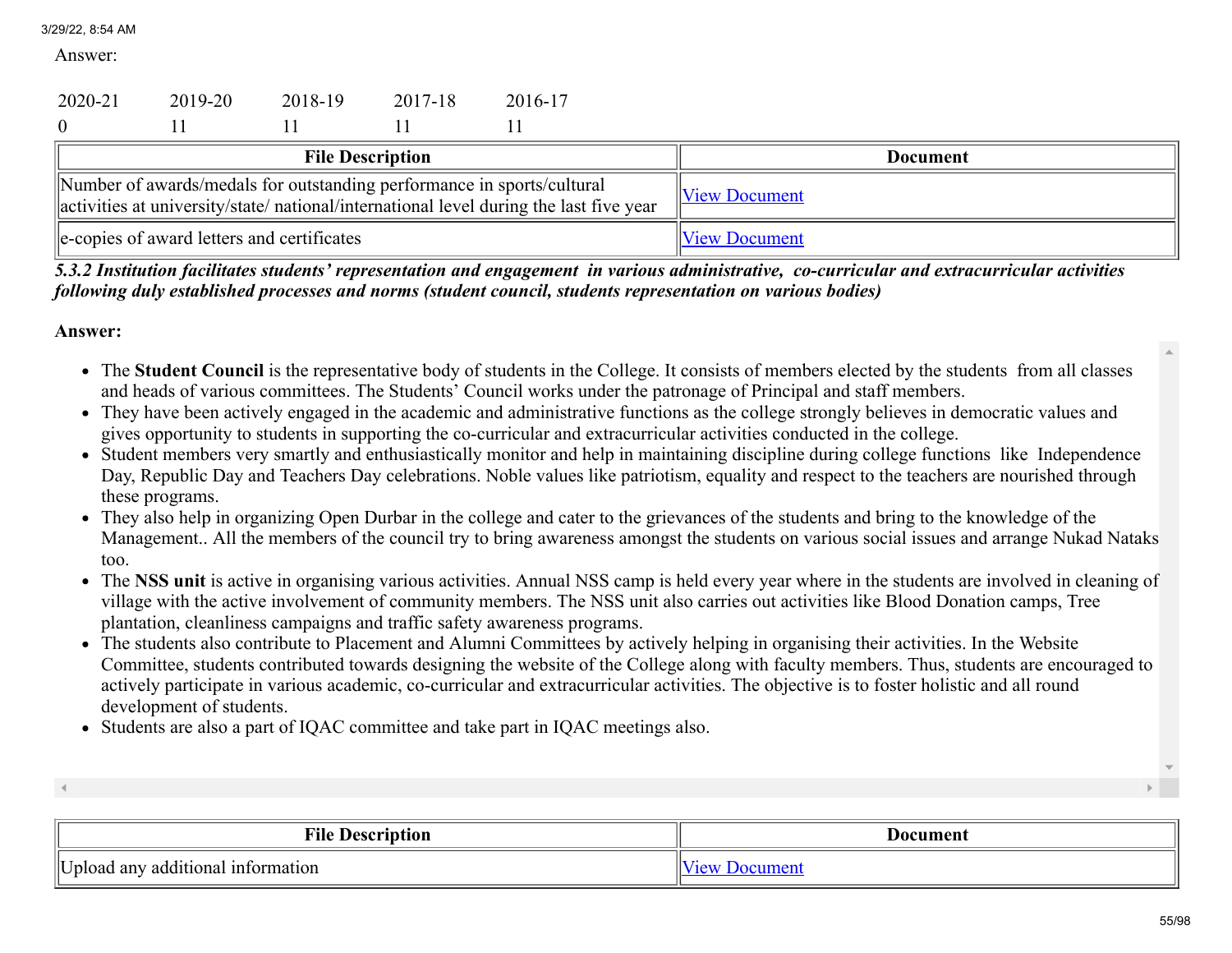*5.3.3 Average number of sports and cultural events/competitions in which students of the Institution participated during last five years (organised by the institution/other institutions)*

#### Answer: 23.4

5.3.3.1 Number of sports and cultural events/competitions in which students of the Institution participated year-wise during last five years

Answer:

| 2020-21 | 2019-20 | 2018-19      | 2017-18 | 2016-17 |  |
|---------|---------|--------------|---------|---------|--|
|         |         |              |         |         |  |
| 020     | 48      | $\mathbf{0}$ |         |         |  |

| <b>File Description</b>                                                                                                                                                                            | Document             |
|----------------------------------------------------------------------------------------------------------------------------------------------------------------------------------------------------|----------------------|
| Number of sports and cultural events/competitions in which students of the<br>Institution participated during last five years (organised by the institution/other<br>linstitutions (Data Template) | <b>View Document</b> |

## 5.4 Alumni Engagement

*5.4.1 There is a registered Alumni Association that contributes significantly to the development of the institution through financial and/or other support services*

#### Answer:

Yes, the Institution has a registered Alumni Association which is registered with Assistant Registrar of Societies Cum District, General Manager District Industries Centre, Ludhiana. Elected members of registered Alumni association are:

- 1. Usha Jain (President)
- 2. Poonam (Vice president)
- 3. Bharti Saggar( Gen. secretary)
- 4. Suman Baweja (Joint secretary)
- 5. Pooja Sondhi (Sports secretary)
- 6. Preeti Narula (Auditor)
- 7. Richa Nagpal (Executive member)
- 8. Rupali (Executive Member)
- 9. Ankita Sharma(Executive Member)
- 10. Mala(Executive Member)
- 11. BalwinderKaur(Executive Member)
- Alumni network has a real life benefit for current students. Alumni also donate their valuable time to offer career support to current students. This enhances the students experience and give them that competitive egde in today's tough job market.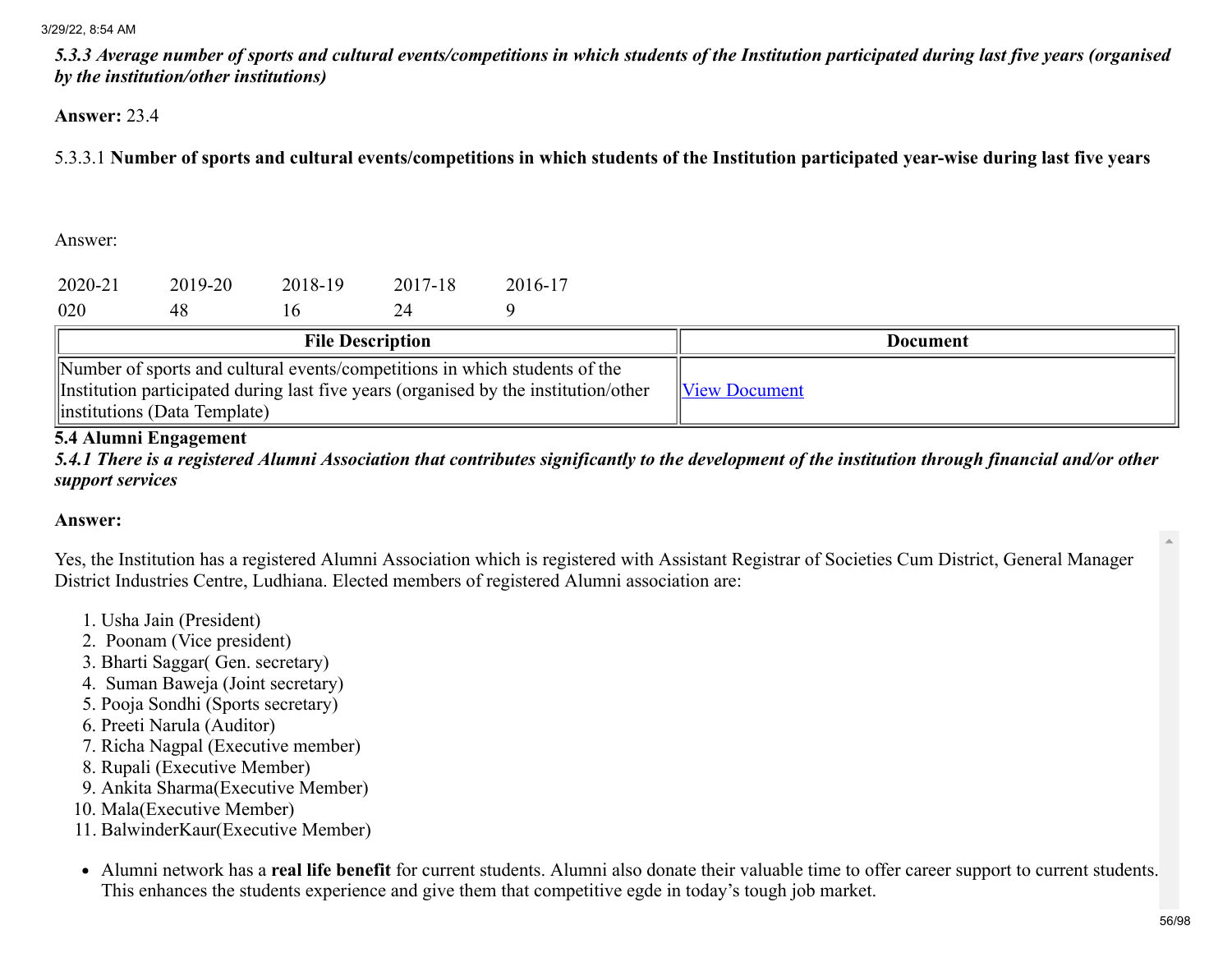- The purpose of this association is to foster a spirit of loyality and to promote the general welfare of institution. Alumni association exist to support the parent institutional goals and to strengthen the ties between alumni, the community and the parent institution.
- The collaborative efforts of alumni include programmes designed to improve the overall quality of student life, strategies designed to orient and welcome new students to the campus and retain them within the institution.
- Alumni meet is an event for **old relationships to be celebrated** and refreshed, the new ones to be formed. Alumni are only those students who are passed out, graduated ,post graduated etc. They are often older, more robust, grayer and some time blade, but they are also generally wiser and financially better than they were.
- It is a time of reflecting, remembering the good old times and memories of the alumni and looking forward with a sense of purpose and anticipation. Keeping in view this thing, various meetings of the association are conducted every year. Discussions on various concerns are held. The alumni have been working in their capacity in the interest of the college.
- Alumni help for Admission promotion to raise the strength of the college. Many Alumni are employed as faculty in the college. They play an important role in the academic and institutional development.
- The institution arranges various cultural functions for the alumni. In the meet, various issues related to academic, cultural and social issues of the day are also discussed. Our institution has its reputation established on the achievements of its alumni, faculty and students.

Alumni association is creating a **powerful positive impact** in the institution through its support, expertise, employability and scholarships. They still have an integral and inseperable connection to the institution from where they received a degree.

| <b>Tile</b><br>locorin1<br>tıor                                 | Document |
|-----------------------------------------------------------------|----------|
| <sup>'</sup> Paste<br>tor additional :<br>information<br>. link |          |

*5.4.2 Alumni contribution during the last five years (INR in lakhs)*

Answer: E. <1 Lakhs

# 6.Governance, Leadership and Management 6.1 Institutional Vision and Leadership *6.1.1 The governance of the institution is reflective of and in tune with the vision and mission of the institution*

## Answer:

S.D.P. College for Women, an institution devoted to meet the needs of higher education has attained great heights in the past years. The prime aim of the college is to propagate knowledge to the girl students in the socially and economically challenged area with the motto "Educate the Girls andempower the Nation". The number of women in higher education has been on a constant rise, therefore our responsibility has increased.

The college was established in 1968 and run by Sanatam Dharma Pracharak Sabha (Regd.) The constitution of the Sabha was passed unanimously in Feb. 2, 1914 and got registered on March 07, 1917. SDP College for Women was conceived in 1968 with a view to ensure quality education to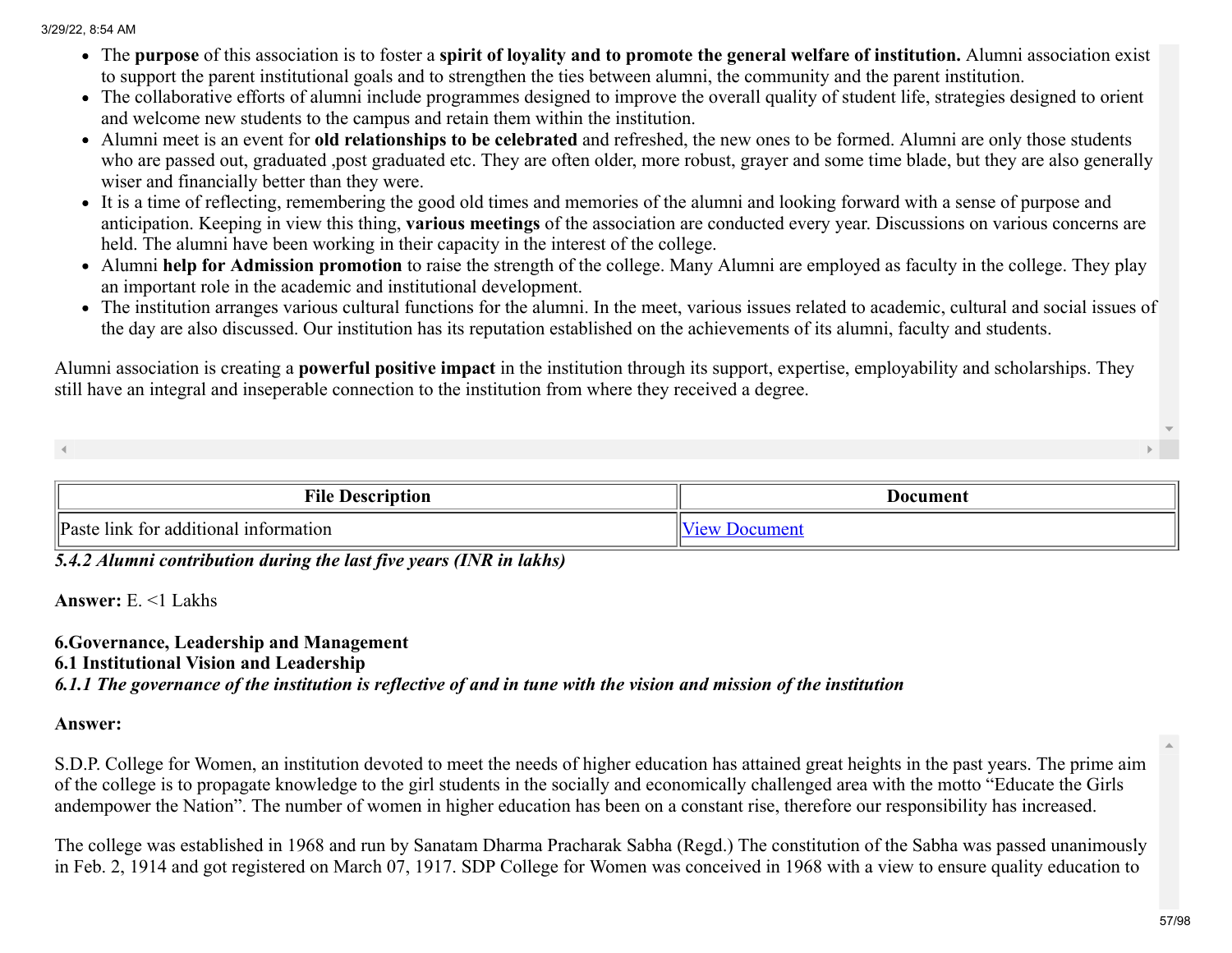the girls. The college has qualified faculty for teaching learning process etc. , with its commitment to develop a fully equipped Centre of learning. It has the pride to secure Reaccredited "A" Grade by NAAC in 2016.

The college is committed to impart quality education to students in order to empower the youth and women in the region. The college is well reputed with extraordinary characteristics like eminent and stable staff, consistent up gradation of lab equipment's, large number of books and special efforts for to develop communication skills of students. The college also aims delivering education through effective teaching learning process to compete with global standards. A well maintained playground for various outdoor games and excellent facilities for indoor games ensure that our students deliver consistent good performance in extra-curricular activities.The governance of the institution contemplative according to the below mentioned vision and mission of the institute.

#### Vision:

- To translate dreams in to reality and produce complete human beings.
- To create an atmosphere conducive to teaching, learning and research.
- To develop all round personality of its learners.
- To strive for integrated and inclusive approach towards various disciplines.
- To adopt innovative methods of teaching.
- To support curricular with the co-curricular and extracurricular activities.
- To promote the culture of self-reliance through need based vocational education.
- To inculcate moral and ethical values among learners and enabling students to meet the requirements of community, country and global market.

## Mission:

- To take the college on the Path of Potential for Excellence in Education.
- To create national and global environment for teaching and learning by adopting ultra-modern techniques and modes of teaching, learning and evaluation.
- To make efforts to draw out the best in the students and make them complete human beings who are committed and dedicated to the service of society.
- To enable students to respect and preserve Indian culture and heritage.
- To promote social and national integration.

#### $\blacktriangleleft$

*6.1.2 The effective leadership is visible in various institutional practices such as decentralization and participative management*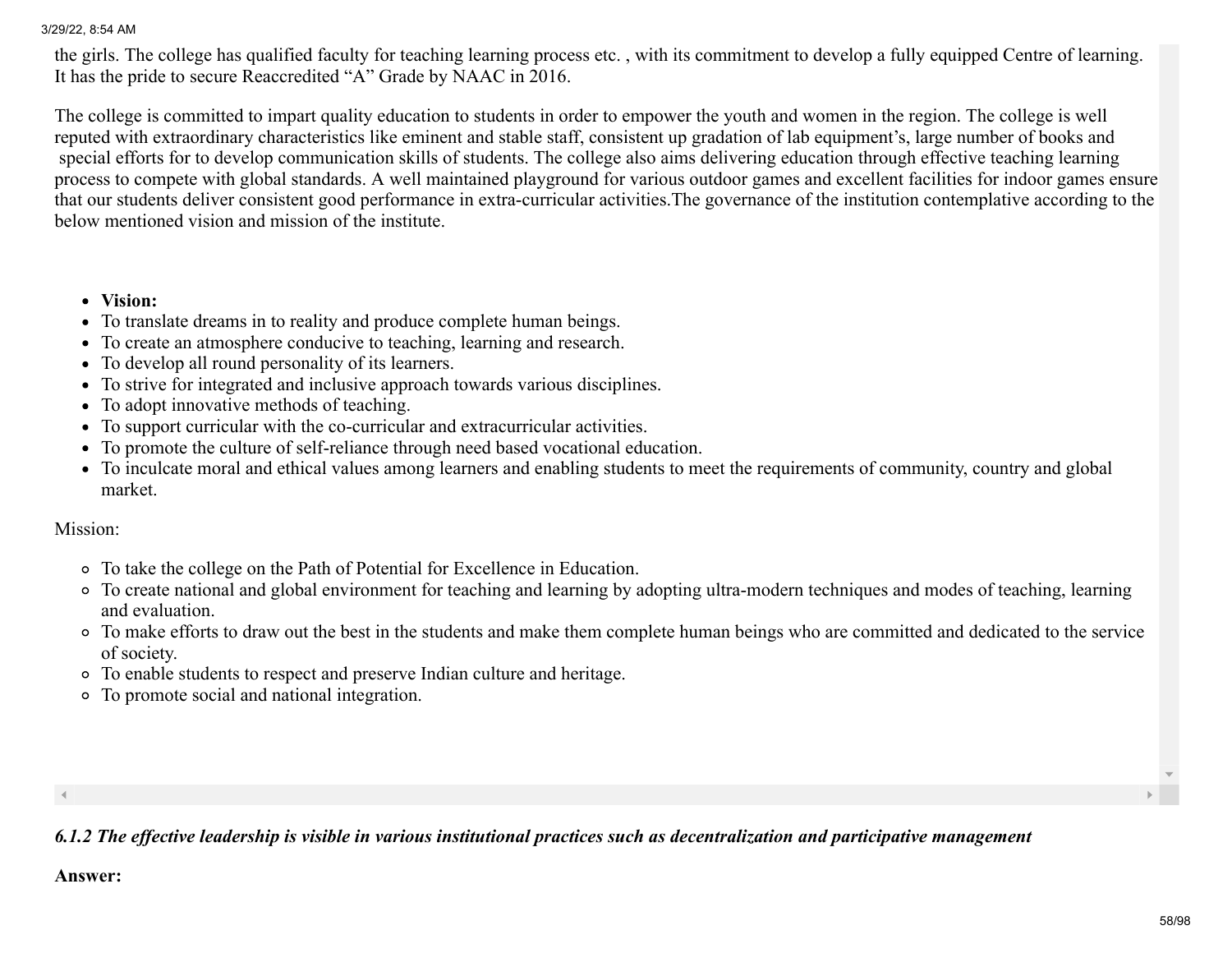Decentralization Management

The institute supports a trend of decentralized governance system with proper well defined relationships. The management of the institute consists of President, Secretary, Principal and Representatives of staff.

Regular meetings of these committees are held for the effective and smooth functioning of college. There are three levels of administrative structure under which all the activities are carried out

Society Level: The college is run by Sanatam Dharma Pracharak Sabha (Regd.) which was founded in 1904.

Institute Level: All the main decisions related to college are taken by Principal in consultation with Head of Department. Principal is academic and administrative head of college.

Department Level : The Department heads are responsible for to look day to day administration of department and report to the principle. In addition, any college staff member can give suggestions and idea for improvement.

## Participative Management

The college always promotes the culture of participative management by involving staff and students in various activities. All decisions of college academics are governed by management in consultation with heads of the Deptt . The students and faculties are allowed expressing themselves for any suggestions to improve the excellence in any aspect of the Institute.

## 1. Strategic Level

The Principal, HODs and staff members are involved in defining the policies and procedures, making guidelines and rules/regulations pertaining to admission, academic delivery system, placement, discipline, grievance, counselling, training & development, and library services etc., Staff members are also involved in deciding academic activities and examinations to be conducted in institute.

# 2. Functional Level

At functional level the facultymembers participate in sharing the knowledge by discussing on latest trends/technology during faculty meeting. All the staff members devote their full efforts for day to day functioning of college.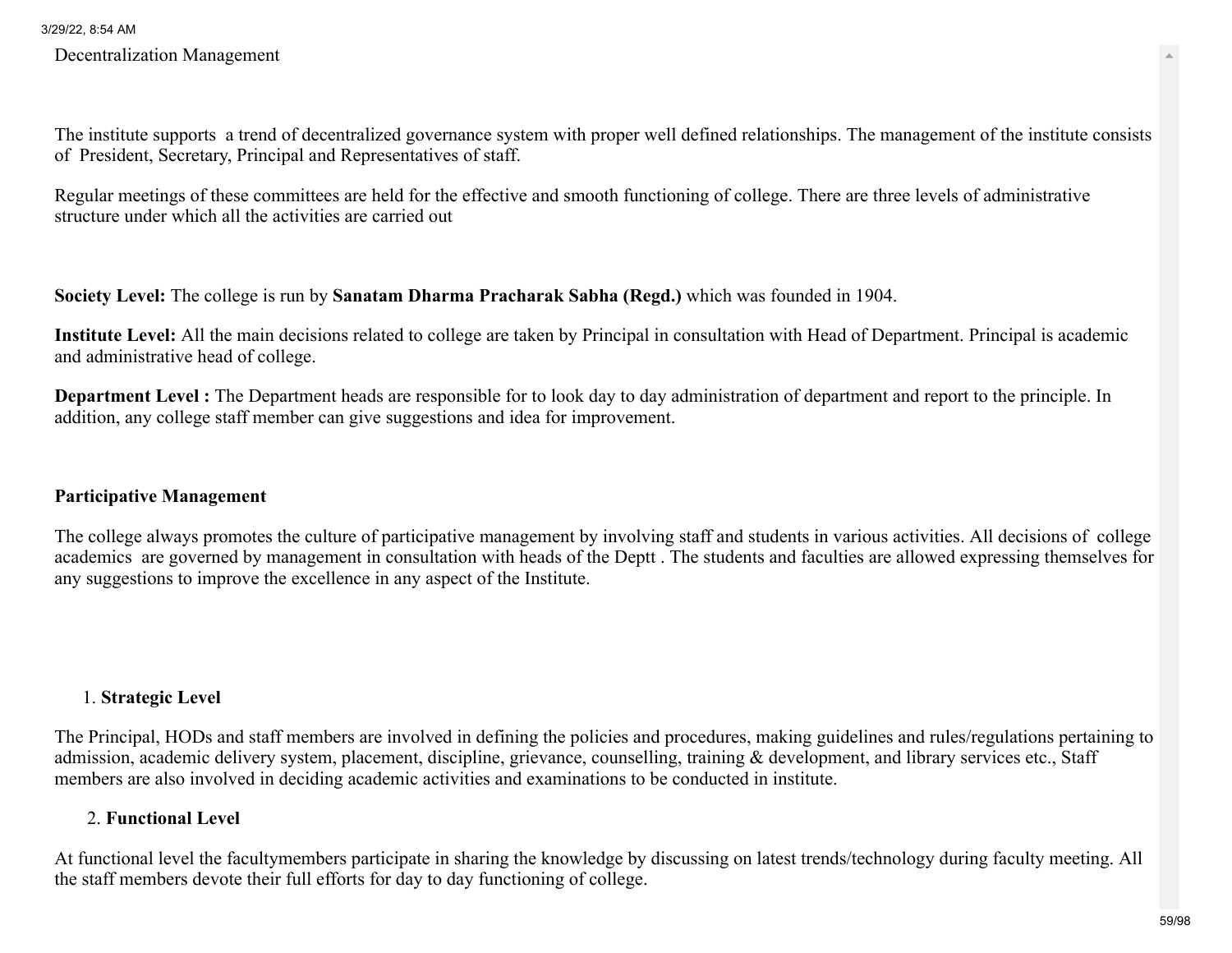## 3. Operational level

All the staff members actively participate in implementing the policies, procedures, and framework designed by the management / University in order to maintain and achieve the quality standards and mission of the institution. Staff members give suggestions and monitor the procurement, introduction of new programs and welfare activities. Office staff is involved in executing day to day support services for students and faculties.

## 6.2 Strategy Development and Deployment *6.2.1 The institutional Strategic / Perspective plan is effectively deployed*

Answer:

The Institution works to accomplish the perspective plan. To accomplish the desired goal of institutions , the management of the Institution, Internal Quality Assurance Cell, College Development Committee, Purchasing Committee and various committees works on the perspective plan. To accomplish the strategic and perspective plan the institution conducts meetings of the concern committees and perspective plan is put on the floor for the open discussion. After the discussion and feedback from various stake holder the perspective plan is approved by the Management, IQAC.

|            | Deployment Perspective/Strategic Plan                                         |
|------------|-------------------------------------------------------------------------------|
|            | The management endeavors best substantial independence to                     |
| Management | the Institution in all decision making process.                               |
| Various    | The college assigns responsibilities to various committees for the smooth and |
| Committee  | effective functioning in the area of academics and administration.            |
| Admission  | The Institutions has mechanism for the newly admitted students. The           |
| Committee  | Institute has assigned a responsibility to the various departments and        |
|            | Heads of the department for the admissions. The groups of                     |
|            | Faculty members counsel the student while admitting in the institutions.      |
|            |                                                                               |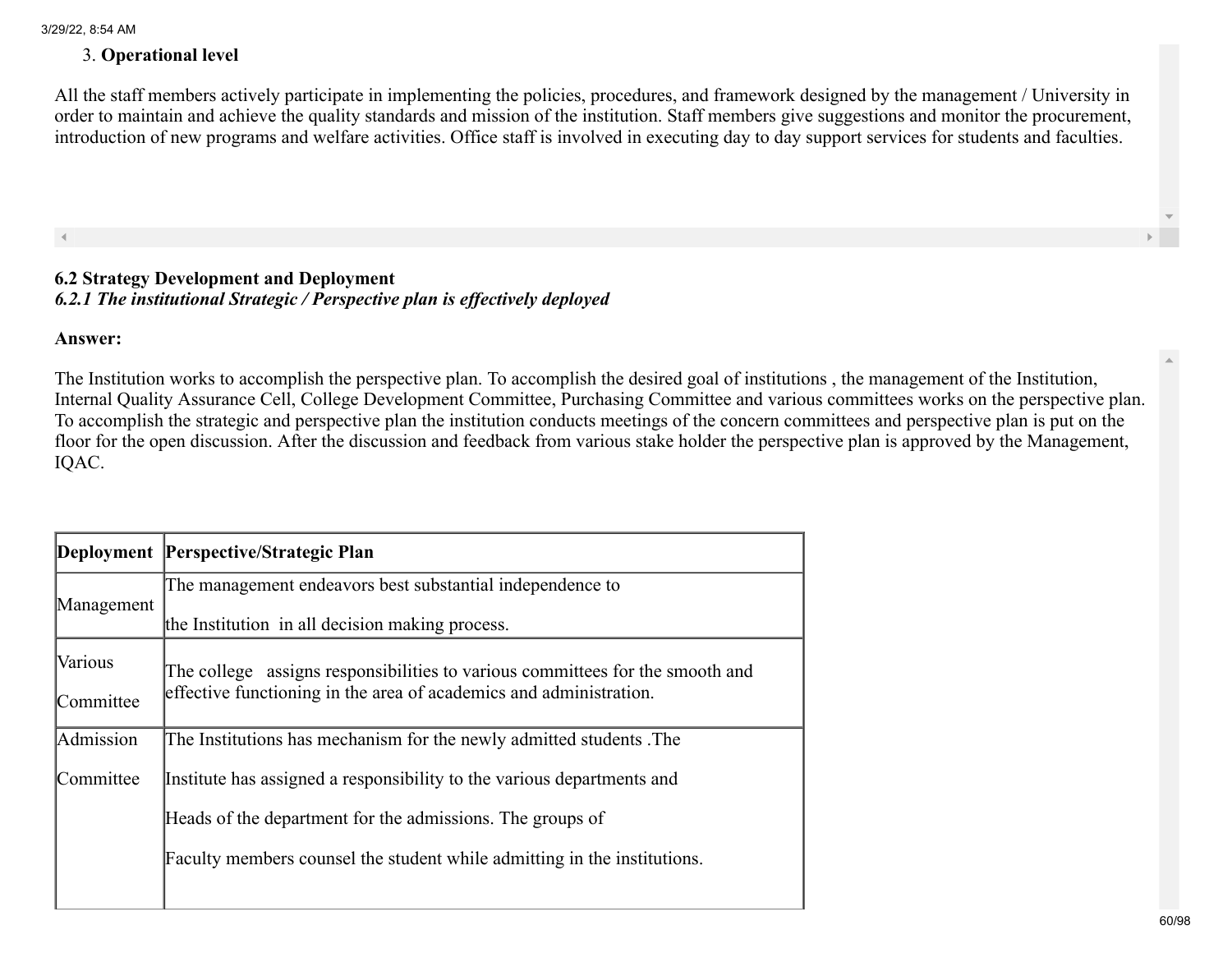|                          | The Examination Department is the backbone of College. The                                                                                                    |
|--------------------------|---------------------------------------------------------------------------------------------------------------------------------------------------------------|
|                          | Primary function of this department is to conduct the Examination                                                                                             |
|                          | and Evaluation Process of the stakeholders. There is sufficient                                                                                               |
| Examination<br>Committee | number of Staff members to support the examination. This                                                                                                      |
|                          | Department basically deals with various functions like                                                                                                        |
|                          | Appointment of Paper-Setter, Examiner, and Assessment and such as others. The<br>Department of Examinations is bound to follow the Rules and Regulations laid |
|                          | by Panjab University Chandigarh, DPI and University Grants Commission.<br>As per the guidelines of Hon'ble Supreme Court of India and                         |
| Anti-ragging             |                                                                                                                                                               |
| Committee                | Concerned notification from University Grants Commission and Panjab University<br>Chandigarh.                                                                 |

## *6.2.2 The functioning of the institutional bodies is effective and efficient as visible from policies, administrative setup, appointment, service rules and procedures, etc.*

#### Answer:

## Administrative Set Up:

The President, S.D.P. Sabha (Regd.) and the Principal form the nucleus of the administration with the former being the final authority in all financial matters. The Principal is vested with the day-to-day running of the college. There is team of Departmental Heads, the IQAC Coordinator, the advisory committee and the office superintendent to assist in the discharge of work.

## The Functions of Various Bodies:

The college has different committees for proper functioning and smooth flow of activities on time.

Service Rules, Procedures, Recruitment and Promotion Policies: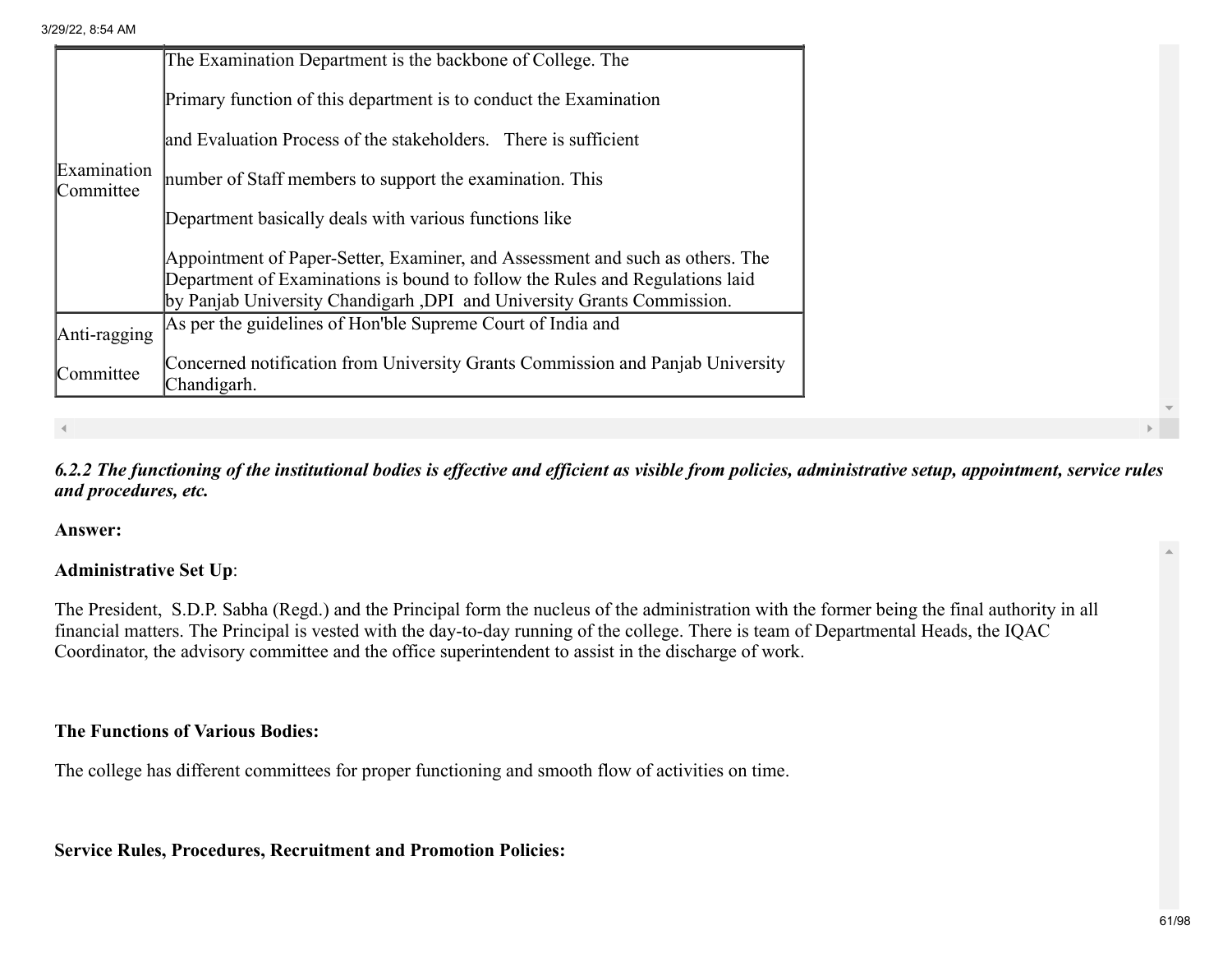Service rules and procedures are guided by the Panjab University, DPI and the rules of the State Government as amended from time to time in this regard.

## Grievance Redressal Mechanisms:

There are several Grievance Redressal Mechanisms including the Anti-Sexual Harassment Cell ; the Anti-Ragging Cell; a Grievance Redressal Cell,, Open Darbar with complaints boxes prominently placed .

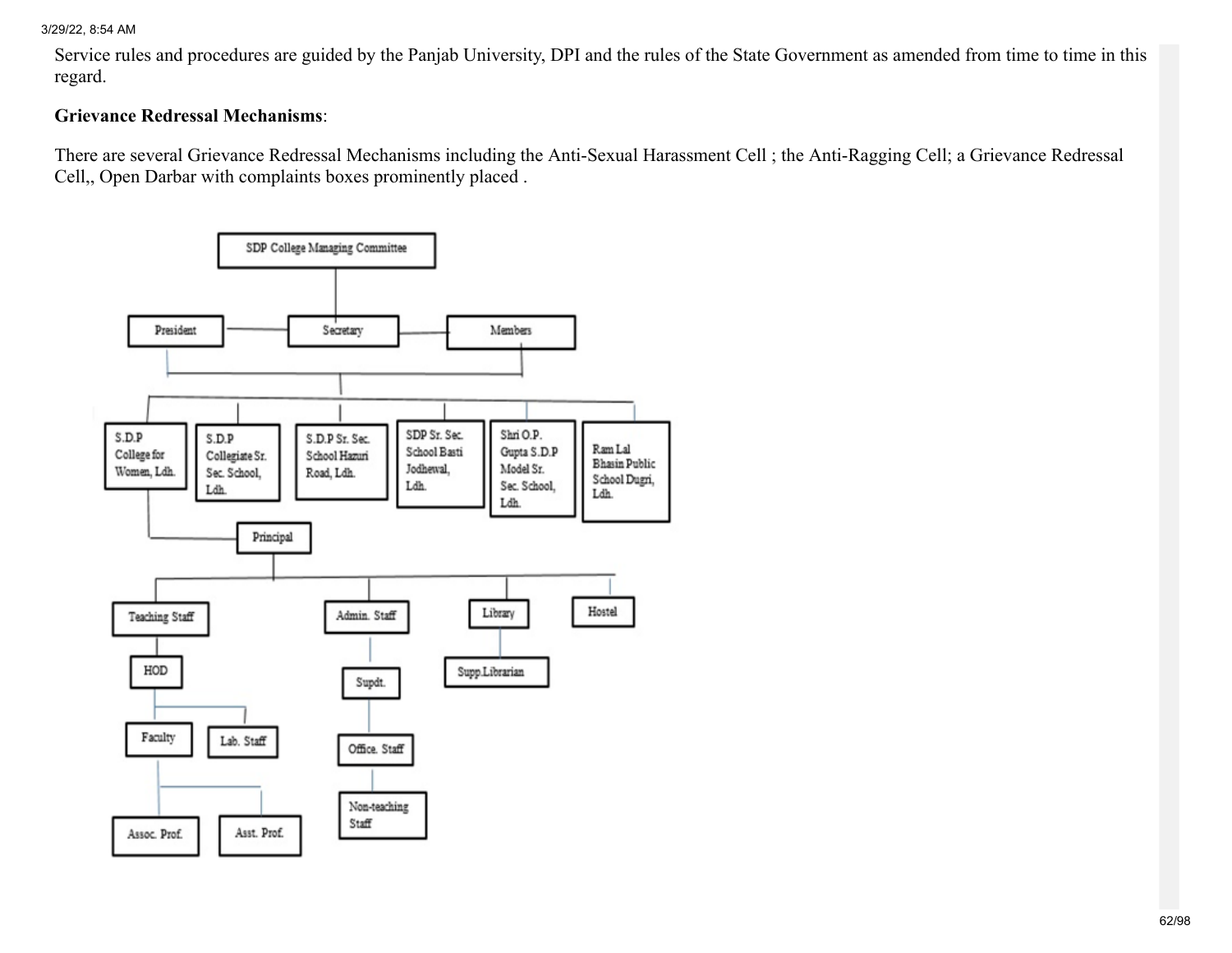| <b>File</b><br><b>Description</b>                  | Jocument |
|----------------------------------------------------|----------|
| Link<br>Organogram of the Institution<br>i webpage |          |

*6.2.3 Implementation of e-governance in areas of operation*

- *1. Administration*
- *2. Finance and Accounts*
- *3. Student Admission and Support*
- *4. Examination*

#### Answer: A. All of the above

| <b>File Description</b>                                                                     | <b>Document</b>      |
|---------------------------------------------------------------------------------------------|----------------------|
| Details of implementation of e-governance in areas of operation, Administration<br>$ $ letc | $\ $ View Document   |
| Any additional information                                                                  | <b>View Document</b> |

6.3 Faculty Empowerment Strategies

*6.3.1 The institution has effective welfare measures for teaching and non-teaching staff*

#### Answer:

The college provides Fee concession to the wards of non-teaching staff in addition to this books facility also available in the library. The PF loan facility is available for teaching staff . The non-teaching staff acquire the advantage of PF loan.

*6.3.2 Average percentage of teachers provided with financial support to attend conferences/workshops and towards membership fee of professional bodies during the last five years*

Answer: 1.9

6.3.2.1 Number of teachers provided with financial support to attend conferences/workshops and towards membership fee of professional bodies year wise during the last five years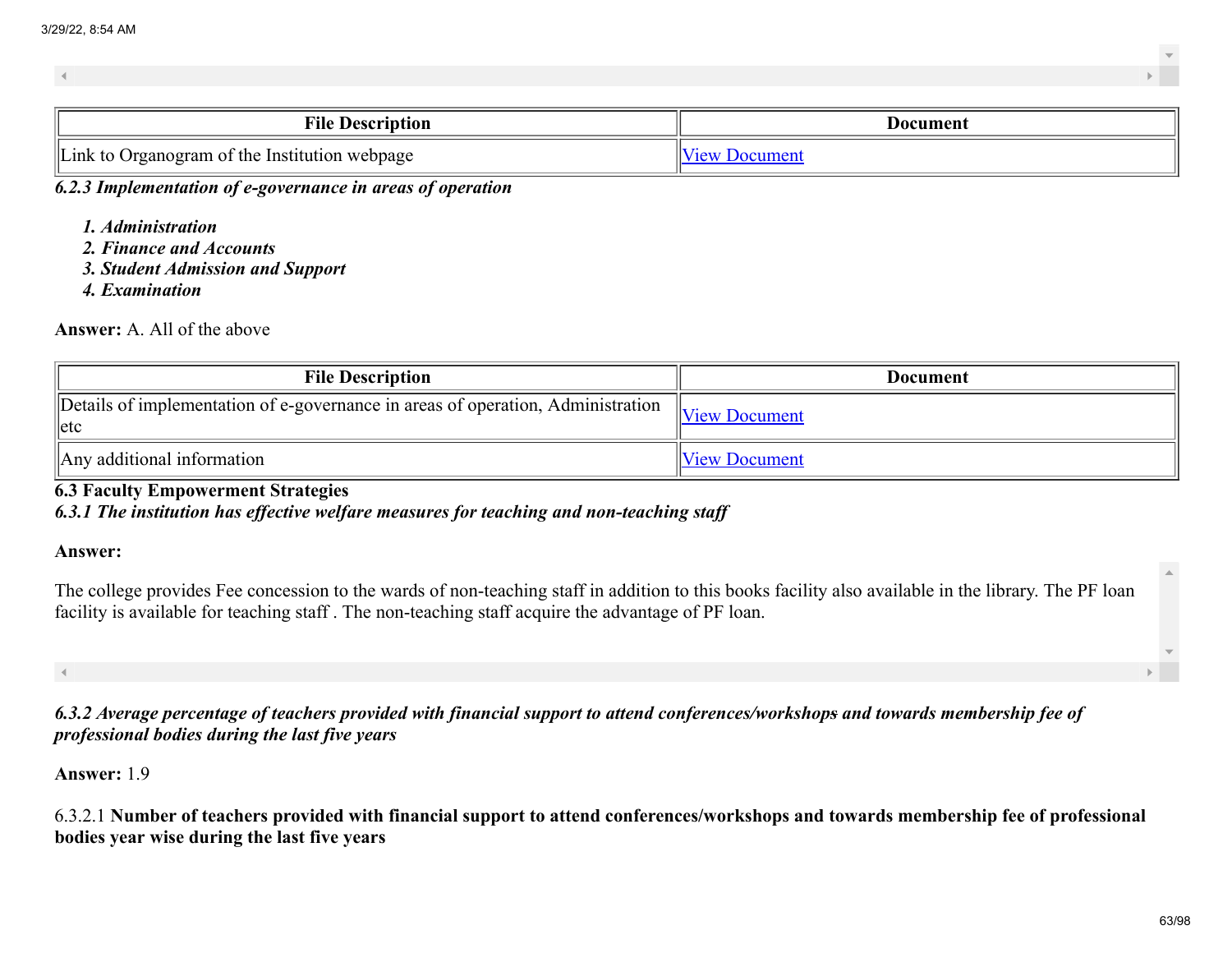Answer:

| 2020-21                                                                                                               | 2019-20 | 2018-19                 | 2017-18              | 2016-17              |  |                 |
|-----------------------------------------------------------------------------------------------------------------------|---------|-------------------------|----------------------|----------------------|--|-----------------|
|                                                                                                                       | 00      | 00                      | 00                   | 00                   |  |                 |
|                                                                                                                       |         | <b>File Description</b> |                      |                      |  | <b>Document</b> |
| Upload any additional information                                                                                     |         |                         |                      | <b>View Document</b> |  |                 |
| Details of teachers provided with financial support to attend conference,<br>workshops etc during the last five years |         |                         | <b>View Document</b> |                      |  |                 |

*6.3.3 Average number of professional development /administrative training programs organized by the institution for teaching and non teaching staff during the last five years*

Answer: 0.2

6.3.3.1 Total number of professional development /administrative training Programmes organized by the institution for teaching and non teaching staff year-wise during the last five years

Answer:

| 2020-21 | 2019-20                                           | 2018-19 | 2017-18                 | 2016-17                                                                  |                      |                 |
|---------|---------------------------------------------------|---------|-------------------------|--------------------------------------------------------------------------|----------------------|-----------------|
|         | 00                                                | 0C      | 00                      | 00                                                                       |                      |                 |
|         |                                                   |         | <b>File Description</b> |                                                                          |                      | <b>Document</b> |
|         | $\cdot$ 11 1 1 1 $\cdot$ . 0 1 1 1 1 1 $\cdot$ 00 |         |                         | Details of professional development / administrative training Programmes | <b>View Document</b> |                 |

*6.3.4 Average percentage of teachers undergoing online/ face-to-face Faculty Development Programmes (FDP)during the last five years (Professional Development Programmes, Orientation / Induction Programmes, Refresher Course, Short Term Course ).*

Answer: 12.38

organized by the University for teaching and non teaching staff

6.3.4.1 Total number of teachers attending professional development Programmes viz., Orientation / Induction Programme, Refresher Course, Short Term Course year-wise during the last five years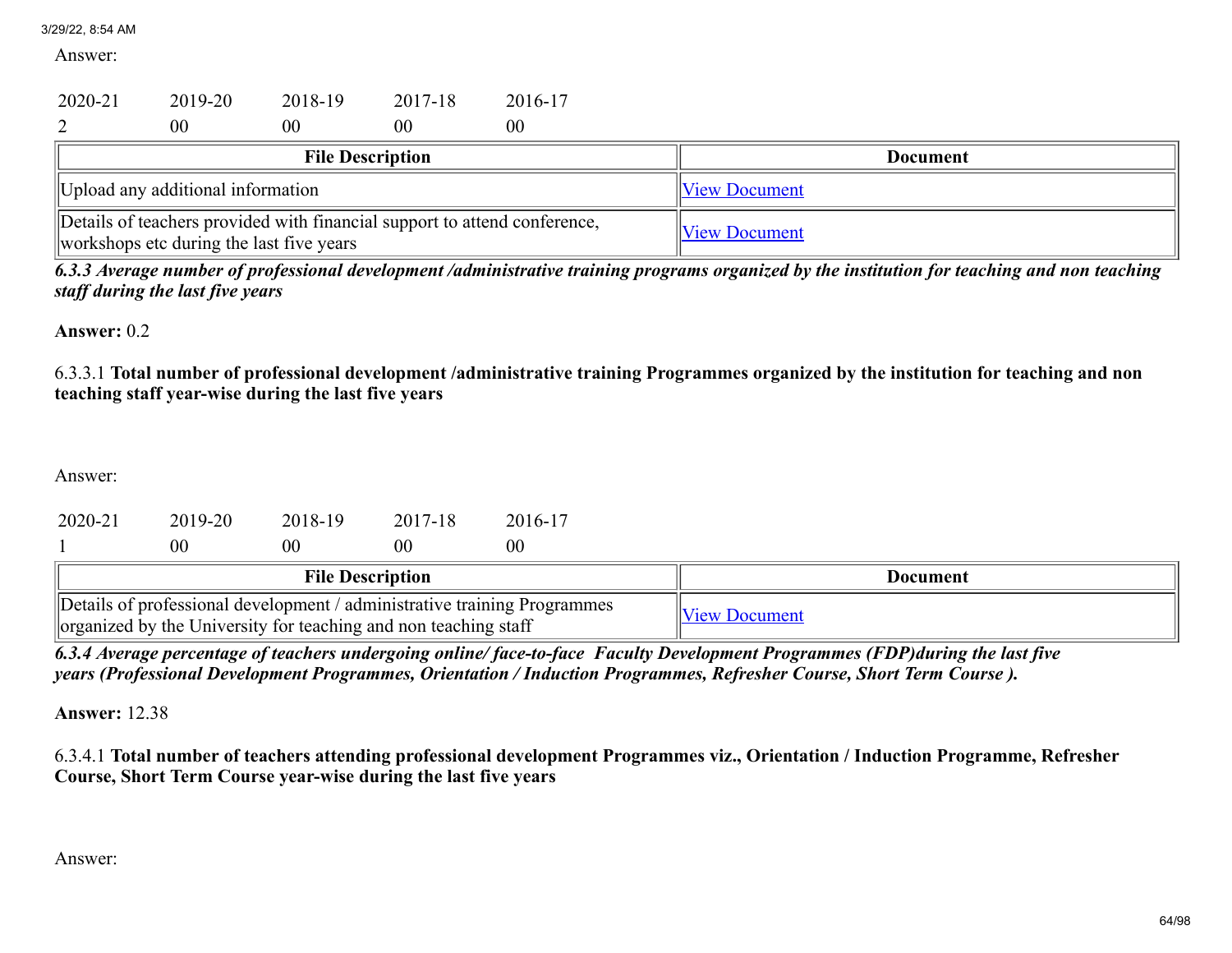| 2020-21 | 2019-20 | 2018-19 | 2017-18 | 2016-17 |
|---------|---------|---------|---------|---------|
|         | 00      | 00      | 00      |         |

| <b>File Description</b>                                                                          | Document             |
|--------------------------------------------------------------------------------------------------|----------------------|
| Upload any additional information                                                                | <b>View Document</b> |
| Details of teachers attending professional development programmes during the<br>llast five years | <b>View Document</b> |

*6.3.5 Institutions Performance Appraisal System for teaching and non-teaching staff*

#### Answer:

#### Performance appraisal system for teaching staff

The teacher, as a person and teacher as performer, performs many task. That's why It is mandatory for college to assess his/her performance through his/her implementation of innovative methodologies in classroom lectures, seminars, tutorials, question paper setting and evaluation, updating of materials etc. Besides, student feedback and pass percentage of the course are also considered.

The Performance appraisal report is filled by employee in a given prescribed proforma which includes all the above related points and sub points.

#### Performance appraisal system for non-teaching staff:

A few strategies are observed in appraising non-teaching staff's performance. This includes technical contribution of individuals such as subject knowledge, awareness, productivity, innovation, willingness to learn etc. Besides this college also assess the behavioral aspects like group behavior, acceptability, punctuality etc.

## 6.4 Financial Management and Resource Mobilization *6.4.1 Institution conducts internal and external financial audits regularly*

#### Answer:

The Institution conduts Internal Audit from Chartered Accountant regularly i.e. month wise salary audit , cash book , journal ,bank voucher audit . College conducts audit of utilization certificate of salary disburse on month wise . Our institute also get audited the income expenditure account along with balance sheet from the Chartered Accountant .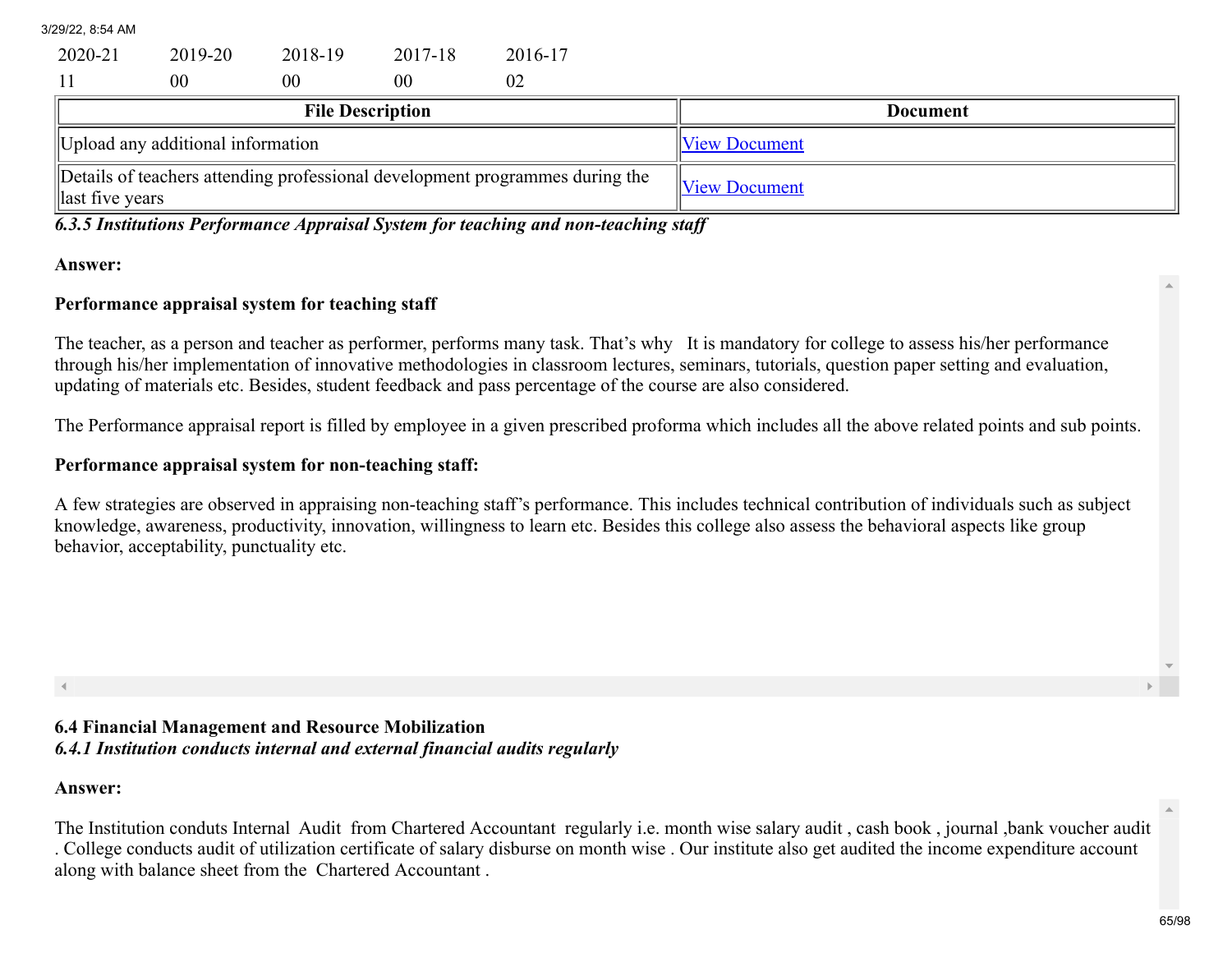The Institution duly conduct the external audit from the Accountant General Office ,Chandigarh year wise regarding the account books of Panjab Govt. grant a/c .

# *6.4.2 Funds / Grants received from non-government bodies, individuals, philanthropers during the last five years (not covered in Criterion III)*

#### Answer: 0

6.4.2.1 Total Grants received from non-government bodies, individuals, Philanthropers year wise during the last five years (INR in Lakhs)

#### Answer:

| 2020-21                                                                                                                          | 2019-20 | 2018-19 | 2017-18 | 2016-17        |                      |  |
|----------------------------------------------------------------------------------------------------------------------------------|---------|---------|---------|----------------|----------------------|--|
| 00                                                                                                                               | 00      | 00      | 00      | 0 <sup>0</sup> |                      |  |
| <b>File Description</b>                                                                                                          |         |         |         |                | Document             |  |
| Details of Funds / Grants received from of the non-government bodies,<br>lindividuals, Philanthropers during the last five years |         |         |         |                | <b>View Document</b> |  |

*6.4.3 Institutional strategies for mobilisation of funds and the optimal utilisation of resources*

#### Answer:

College mobilizes its funds received mainly from State government and University Grants Commission (UGC) on various Heads of Expenditures of the College. Funds received from State government are spent on payment of salary of teaching and non-teaching staff of the college. Each and every amount of fund received from State government and UGC are as par with budget allocation.

 The College also mobilizes its resources from funds generated from Self-financing and Vocational courses run by the institution. All expenses of contingent nature are spent from this fund.

#### Resource mobilization is also carried out by following means:

- Students fees
- Interest on corpus fund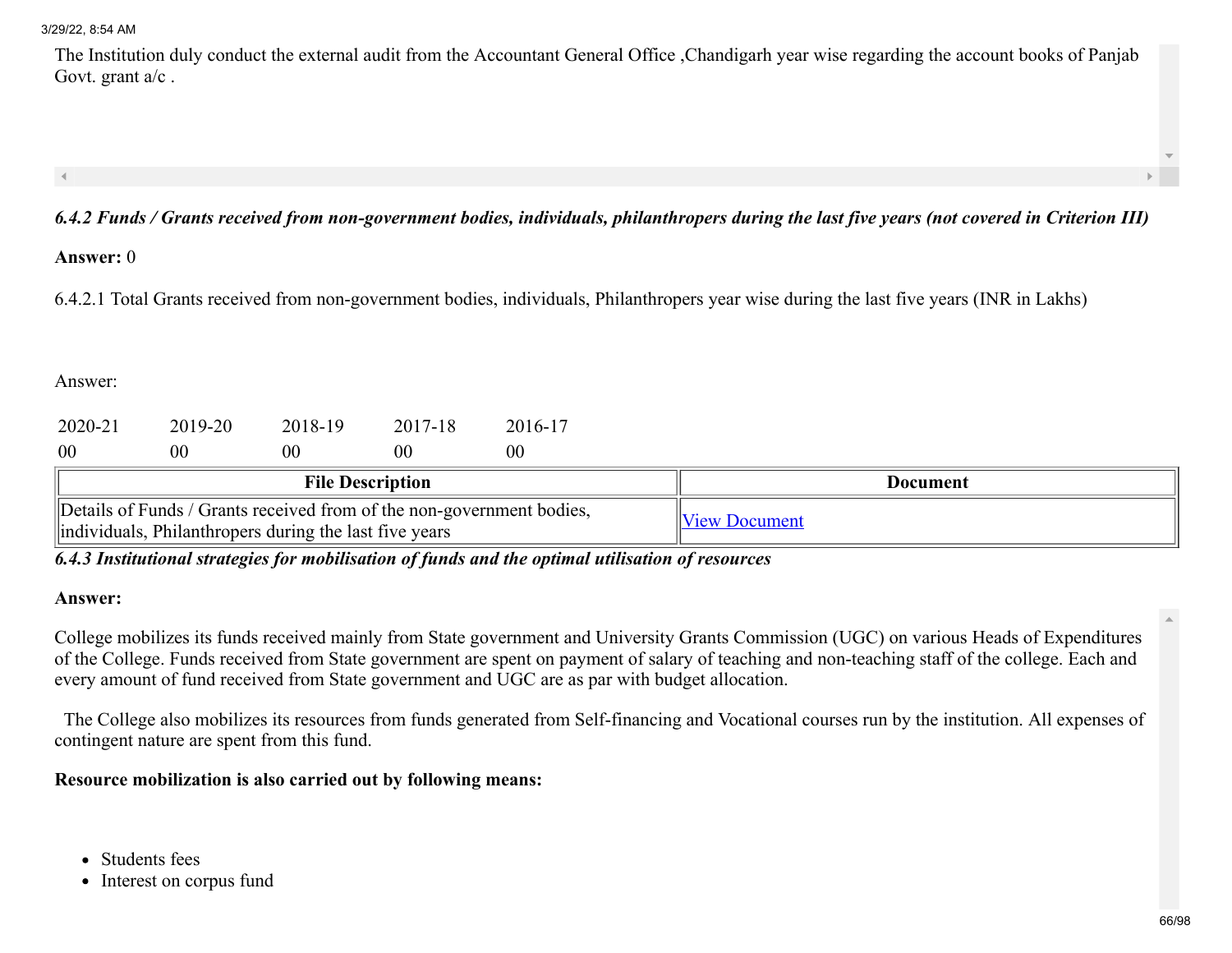Fund generated from above are principally used for maintenance and development of college.

# Optimum utilization of funds is ensured through:-

- Adequate funds are allocated for effective teaching- learning practices that include Orientation Programmes, Workshops, Inter-disciplinary activities, training programs that ensure quality education.
- Budget is utilized to meet day to day operational and administrative expenses and maintenance of fixed assets.
- Enhancement of library facilities needs to augment learning practices and accordingly requisite funds are utilized every year.
- Adequate funds are utilized for development and maintenance of infrastructure of the college.
- Some funds are allocated for social service activities as part of social responsibilities through NSS and NCC.

## 6.5 Internal Quality Assurance System *6.5.1 Internal Quality Assurance Cell (IQAC) has contributed significantly for institutionalizing the quality assurance strategies and processes*

#### Answer:

1. Introduction of new courses: The main aim of IQAC is to empower women by offering skill based programmes so that they assume leadership and provides a context of learning that enhances professionalism, humanism, humility and responsibility. As a result of IQAC quality initiatives two new courses were started in the college. One is B.A.BEd. (Four year Integrated Professional Degree Programme) which is started in the session 2017-18 and running very successfully. The second is B.VOC. (Tax, laws and Management) which is started in the session 2020-21. Our college is the only institute offering both innovative courses in the district. These courses were started with the aim of providing skill based and vocational education. IQAC also brings out the development in academic and non-academic area by conducting IQAC meeting quaterly.

## 2. Introduction of Management Information System: To maintain all types of records digitally, JSR software was purchased. The following are the uses of the software;

- Students' Admission Data: All student data is maintained through JSR. The nominal roll of all the classes is computerized.
- Students' Attendance Data: All record of the student's attendance is kept in the Attendance Registers and monthly attendance and absentee data is collected by the teachers .
- Students' Internal Assessment record: Students are given monthly tests, assignments and project works. On the basis of the data collected and regular attendance of the students, internal assessment is assessed and put on the Notice board for the students to see and later assessment is sent to the University.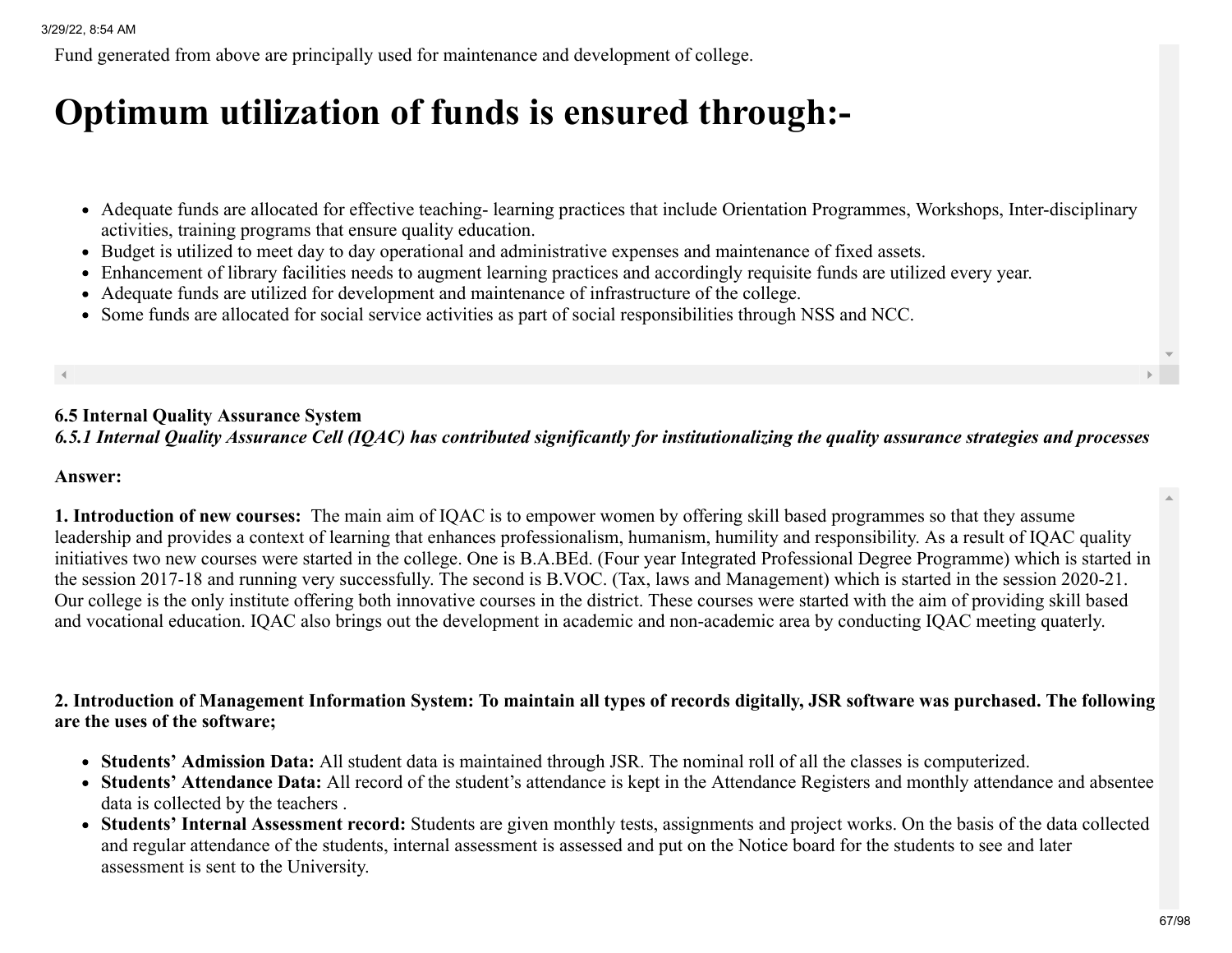- Time-Table Management: Time Table is prepared well in advance before the session commences and later on dictated to the students and then it is displayed on the Notice Board.
- Library Information and Management Database Library The students are issued ID cards and they can get their books issued from the Library. PG students can access the Journals through Inflibinet.

# 3. Adoption of the village NOORWALA: As a result of IQAC quality initiatives, through NSS Noorwala Village was adopted in 2018.

Various activities like awareness campaigns, nukkad nataks on cleanliness, admission promotion campaigns, vaccination awareness camps, how to sign a document, tree plantation drive, webinar on the awareness of covid-19 symptoms and precautions, free mask distribution drives were arranged by the NSS volunteers for the benefits of the villagers. Moreover, the students of noorwala who came for the admission are given scholarships and concession in fees also.

4. Open interactive session is a best practice of the institution where students can come up and share their problems with the management members. It is a way to solve the problems faced by the students as soon as possible . Two class representatives are also nominated as members of IQAC.

5. NCLP (National Child Labour School) is the best practice of the institution. The college is actively engaged in imparting primary education to the children belonging to the weaker sections of the society.

| <b><i><u>File</u></i></b><br>Description              | Document |
|-------------------------------------------------------|----------|
| IIT T.<br>additional<br>information<br>any<br>nioad J |          |

*6.5.2 The institution reviews its teaching learning process, structures & methodologies of operations and learning outcomes at periodic intervals through IQAC set up as per norms and recorded the incremental improvement in various activities*

*( For first cycle - Incremental improvements made for the preceding five years with regard to quality*

*For second and subsequent cycles - Incremental improvements made for the preceding five years with regard to quality and post accreditation quality initiatives )*

- As a part of sound educational strategy, the institution adopted Centralized Continuous Internal Evaluation (CCIE) System to assess all aspects of a student's development on a continuous basis throughout the year. • Students are made aware of the evaluation process at the beginning of the session through the brief orientation process.
- The performance of the students is measured through the regular monthly tests, open book tests, mid semester tests, assignments, presentations and projects.
- The performance of the students is monitored by the Principal and the necessary feedback is given to the concerned faculty members. The Principal Conducts Review Meetings, department wise, to give necessary feedback for the improvement of students' performance. Progress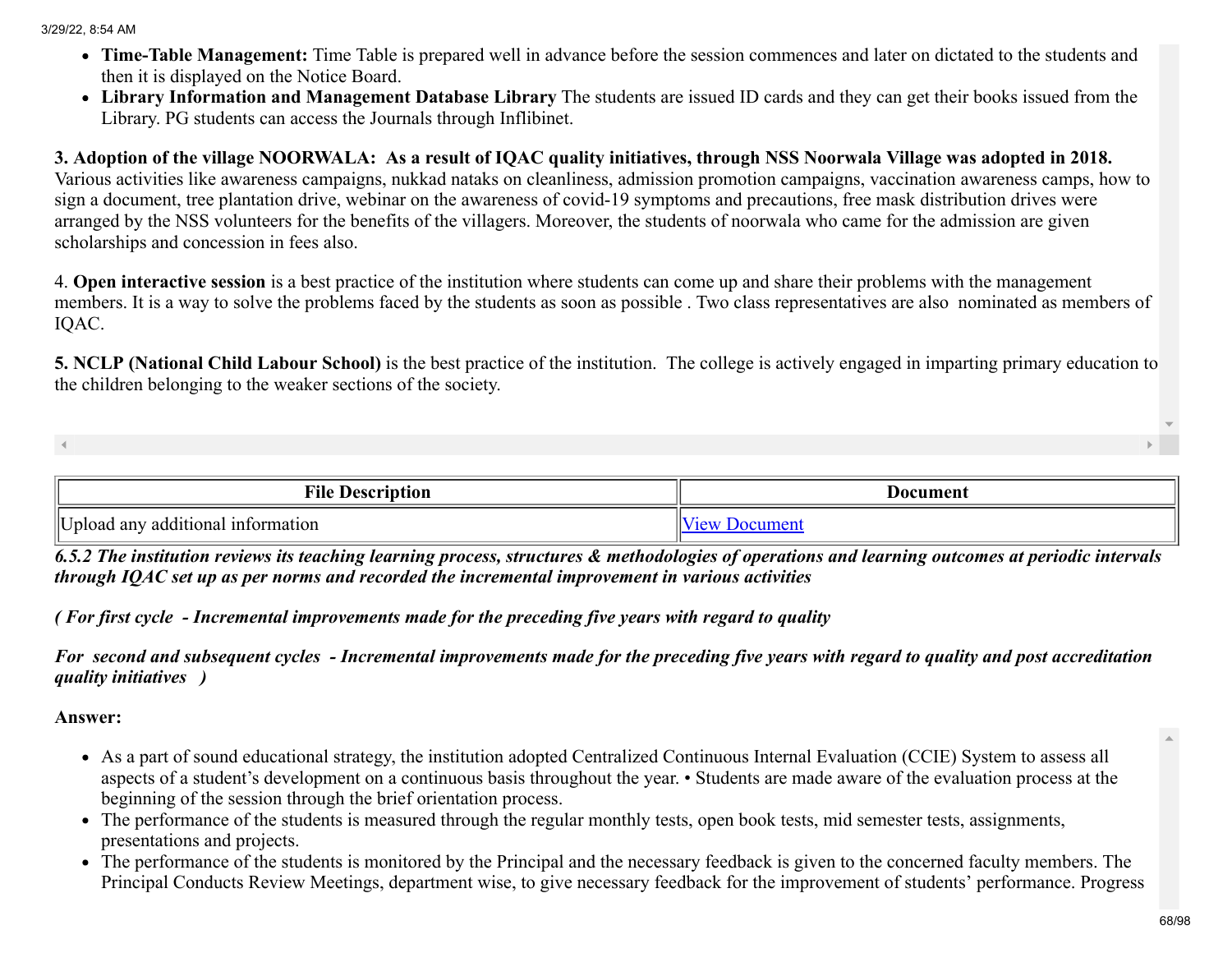report of the students was also discussed with their parents/guardian during parent's teachers meeting.

- Remedial Classes are also conducted for the slow learners, absentees and the students who participate in Sports, NSS activities and youth festival. This practice helps struggling learners to update their subject knowledge and helps them to catch up with their peers.
- The IQAC through Departments organizes talks with experts from various fields for the students to learn about their prospective careers. The students were made aware of the popular trends in education and were trained so that they can add new perspectives to world of knowledge. Their creative bent of mind was catered to and chiseled by the expert advice of the teachers.
- Modern trends were adapted to in the teaching learning process apart from the traditional ones. Role playing, lectures seminars and various activities were done to make learning interesting.
- Multi-media was used by all the departments at optimum level during the year.
- Greater emphasis was made to impart quality education to the students so that they can compete with the global scenario.
- All teaching was value-based. Students were given topics in the Tutorials to discuss and ponder upon and also to adopt values in their lives.
- Emphasis was made to make the students recognize their true potential and become self-dependent.
- Reading and Listening skills of the students were improved.
- Teaching is learner centric and dialogic method is used in teaching. Interactive sessions were held so that the students feel free to make queries and also add to the pool of knowledge.
- Students were motivated to be confident in the classrooms and shun inhibitions and shyness.
- Mentoring sessions are also held for the benefit of the students
- The students were encouraged to make use of latest equipment in the college and prepare projects. For confidence building the students were encouraged to participate in seminars and exhibit their skills through PPTs. Inter department activities were organized to make teaching and evaluation inter-disciplinary.
- Various issues concerning Examination/Assessment/Administration/Infrastructure are discussed in the IQAC meetings for improving academic environment in the college. Proposals are sent to the Management, by the IQAC, to promote Quality in Education and the Management in return, acts on the proposals, by sanctioning approvals for various activities conducive to teaching and learning.
- Emphasis is made to follow the Academic/Co Academic Calendars.
- Meetings are held regularly with the staff to implement, assess and evaluate the outcome of the action plans meant for Academics and Co academics.
- Efforts are made to inculcate and foster a sense of self-worth, pride and confidence in the students by correlating the syllabi with their practical lives.
- ICT and e-learning is promoted.
- Open House was conducted for parents and students and suggestions were worked upon.

*6.5.3 Quality assurance initiatives of the institution include:*

- *1. Regular meeting of Internal Quality Assurance Cell (IQAC); Feedback collected, analysed and used for improvements*
- *2. Collaborative quality intitiatives with other institution(s)*
- *3. Participation in NIRF*
- *4. any other quality audit recognized by state, national or international agencies (ISO Certification, NBA)*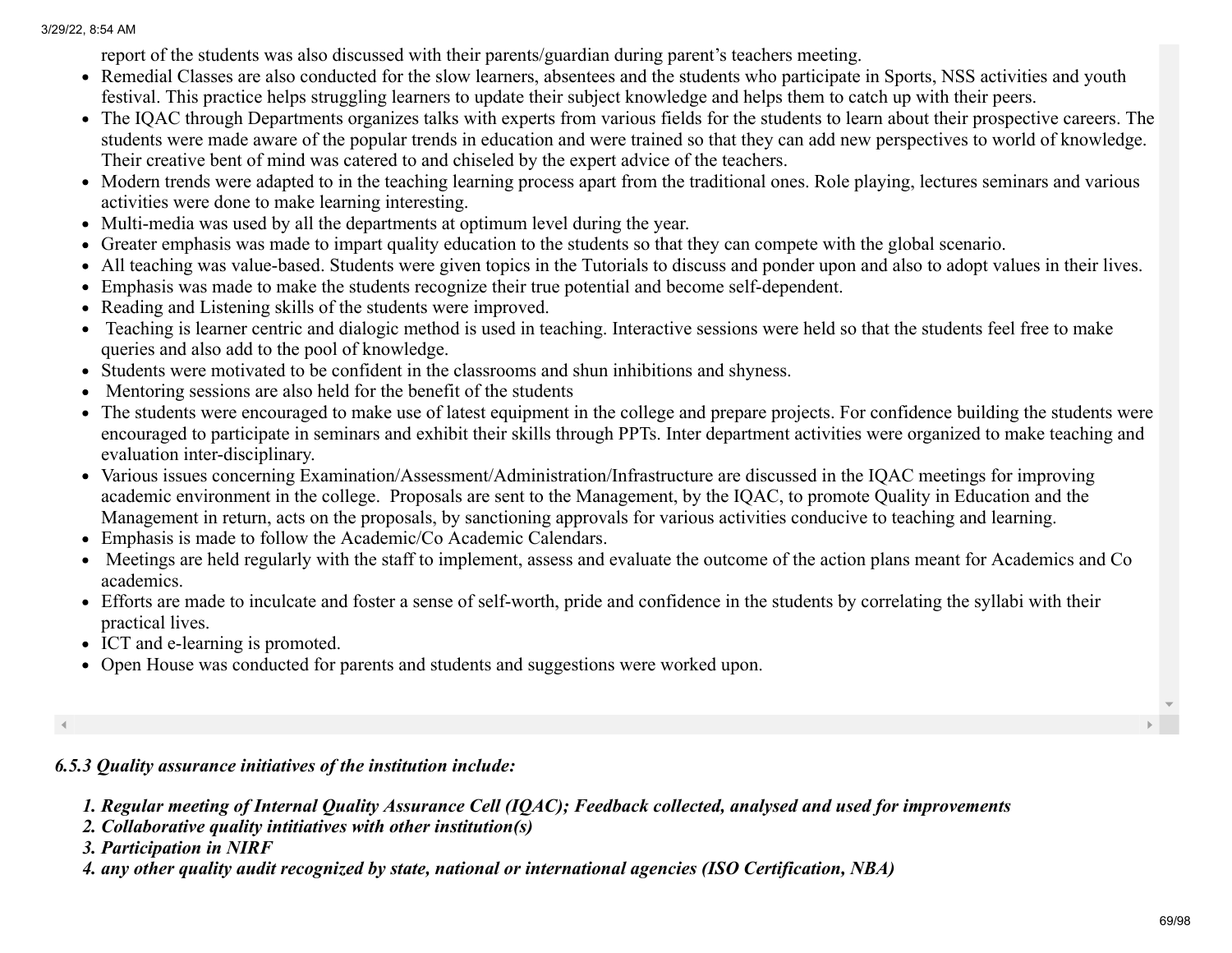#### Answer: D. 1 of the above

| <b>File Description</b>                                            | <b>Document</b>      |
|--------------------------------------------------------------------|----------------------|
| Upload details of Quality assurance initiatives of the institution | <b>View Document</b> |
| Upload any additional information                                  | <b>View Document</b> |
| Paste web link of Annual reports of Institution                    | <b>View Document</b> |

# 7.Institutional Values and Best Practices

# 7.1 Institutional Values and Social Responsibilities

*7.1.1 Measures initiated by the Institution for the promotion of gender equity during the last five years.*

Answer:

Gender Equity

Measures initiated by the Institution for the promotion of gender equity during the last five years.

Gender equity as a social issue addressed in this institution by raising awareness of gender equality concerns. This is achieved by conducting various activities.

*Number of gender equity promotion programs organized by the institution during session 2016-17 to 2020-21*

| Particulars                                    | Period     | Participants |
|------------------------------------------------|------------|--------------|
| Seminar on Job<br>Career<br>Opportunities      | 7/2/2017   | 200          |
| <b>International</b><br>Women's Day            | 05/03/2017 | 80           |
| Poster making<br>competition on<br>Women's Day | 10/03/17   | 20           |
| Poster and card<br>$\parallel$ making          | 15/05/17   | 35           |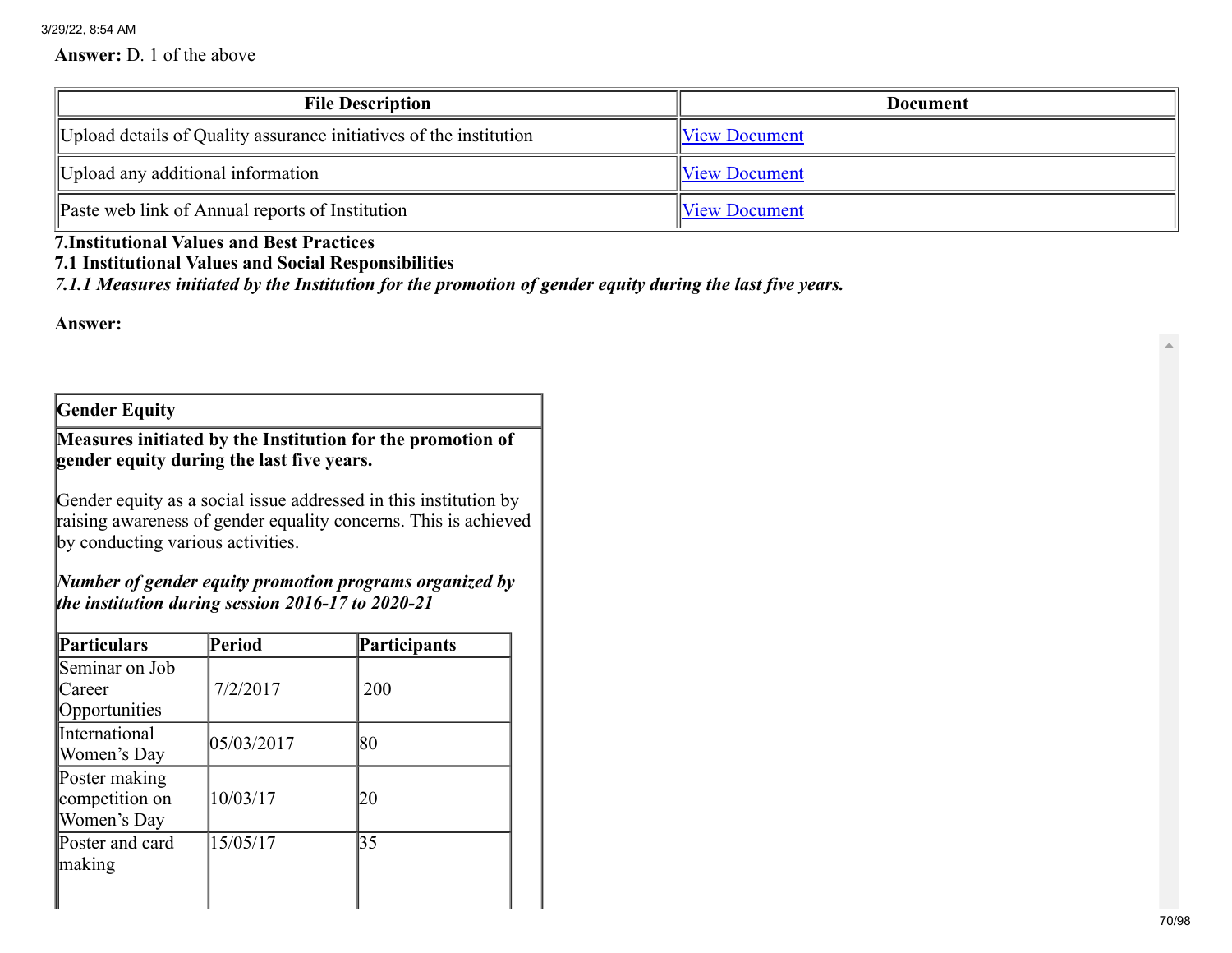| competition on<br>Mother's Day                                               |            |     |
|------------------------------------------------------------------------------|------------|-----|
| Free Medical<br> Camp                                                        | 27/09/2017 | 200 |
| Poster making<br>competition on<br>National Youth<br>$\mathbb{D}$ ay         | 10/11/2017 | 30  |
| Open Darbar is<br>organized to<br>discuss the<br>problems of the<br>students | 16/11/2017 | 400 |
| Kala Mela                                                                    | 16/03/2018 | 22  |
| Free Medical<br> Camp                                                        | 23/02/2019 | 257 |
| Free Medical<br>Camp                                                         | 24/02/2019 | 250 |
| Seminar on Career<br>opportunities                                           | 09/04/2019 | 40  |
| workshop on life<br>skills                                                   | 10/04/2019 | 100 |
| Women's Day                                                                  | 07-03-2020 | 50  |

 $\blacktriangleleft$ 

| <b>File Description</b>                                                                                                                                                                                                  | Document             |
|--------------------------------------------------------------------------------------------------------------------------------------------------------------------------------------------------------------------------|----------------------|
| Link for specific facilities provided for women in terms of: a. Safety and security<br>$\ $ b. Counselling c. Common Rooms d. Day care center for young children e. Any $\ $ View Document<br>other relevant information |                      |
| Link for annual gender sensitization action plan                                                                                                                                                                         | <b>View Document</b> |

*7.1.2 The Institution has facilities for alternate sources of energy and energy conservation measures*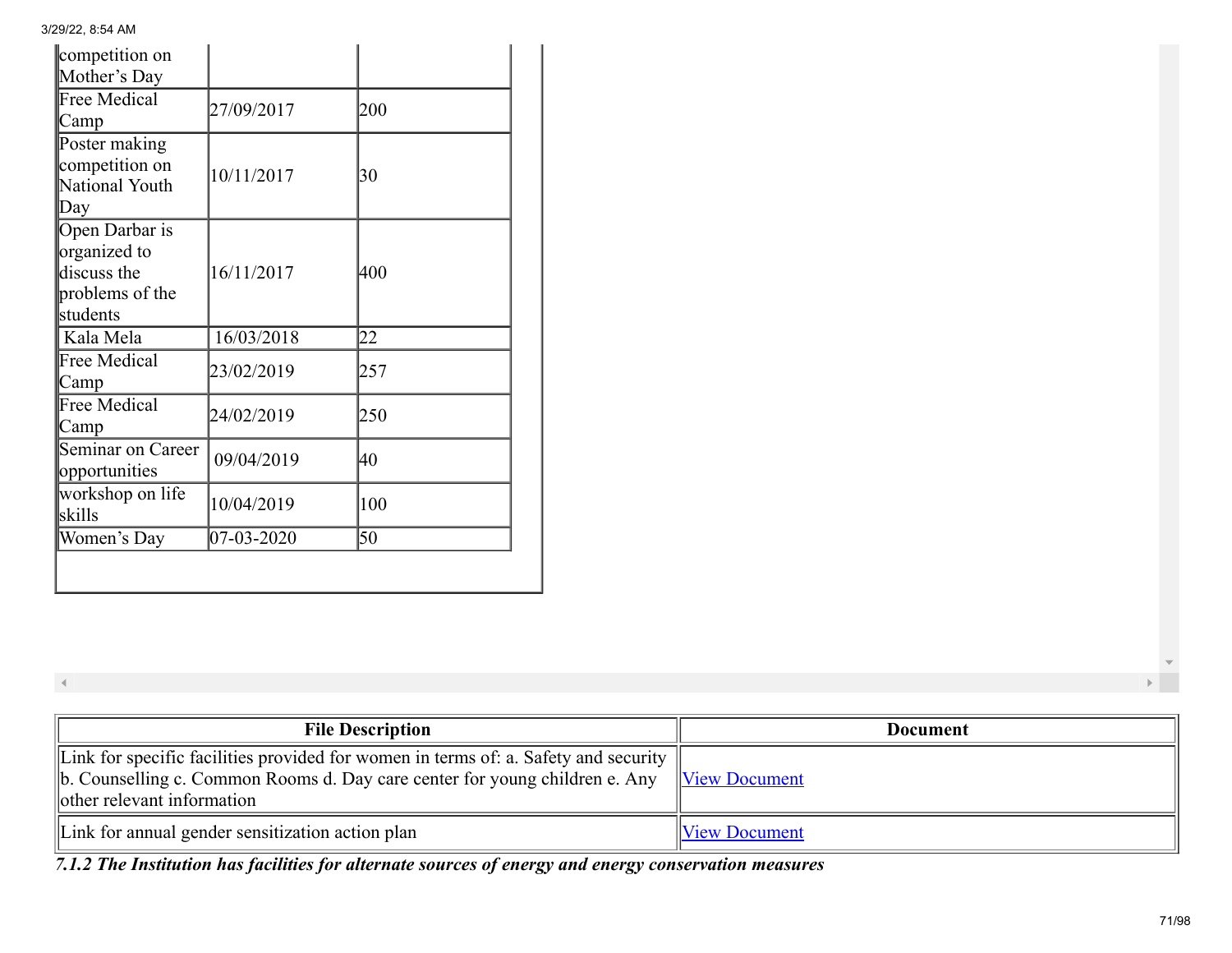- *1. Solar energy*
- *2. Biogas plant*
- *3. Wheeling to the Grid*
- *4. Sensor-based energy conservation*
- *5. Use of LED bulbs/ power efficient equipment*

Answer: D. 1 of the above

| <b>File Description</b>                    | <b>Document</b>      |
|--------------------------------------------|----------------------|
| Geotagged Photographs                      | <b>View Document</b> |
| $\parallel$ Any other relevant information | <b>View Document</b> |

*7.1.3 Describe the facilities in the Institution for the management of the following types of degradable and non-degradable waste (within 500 words)*

- *Solid waste management*
- *Liquid waste management*
- *Biomedical waste management*
- *E-waste management*
- *Waste recycling system*
- *Hazardous chemicals and radioactive waste management*

#### Answer:

#### Waste Management steps including:

The college campus is totally eco-friendly. The management, staff and students are fully committed for this. The college has gardening committee. Its members constantly work for its beautification. We have a spacious playground, central lawn facing class rooms, a tri-angular shaped lawn in front of the porch/entrance and another lawn opposite cafeteria. The N.S.S and N.C.C Depts. of the college regularly launch schemes to make it clean and green. Even the management of the college takes personal interest and from time to time, sends directions regarding planting of saplings, floral plants, trimming of trees and weeding of flowers.

Besides this the following initiatives are taken to make the campus green, clean and eco-friendly

- Burning of dried leaves/wooden twigs is not allowed within the campus
- Any leakage from taps is properly checked and repair ensured
- At present no hazardous material is used in the college.
- Dustbins covered with lids are placed at different points in the college.
- Weeds and stray plants are removed regularly.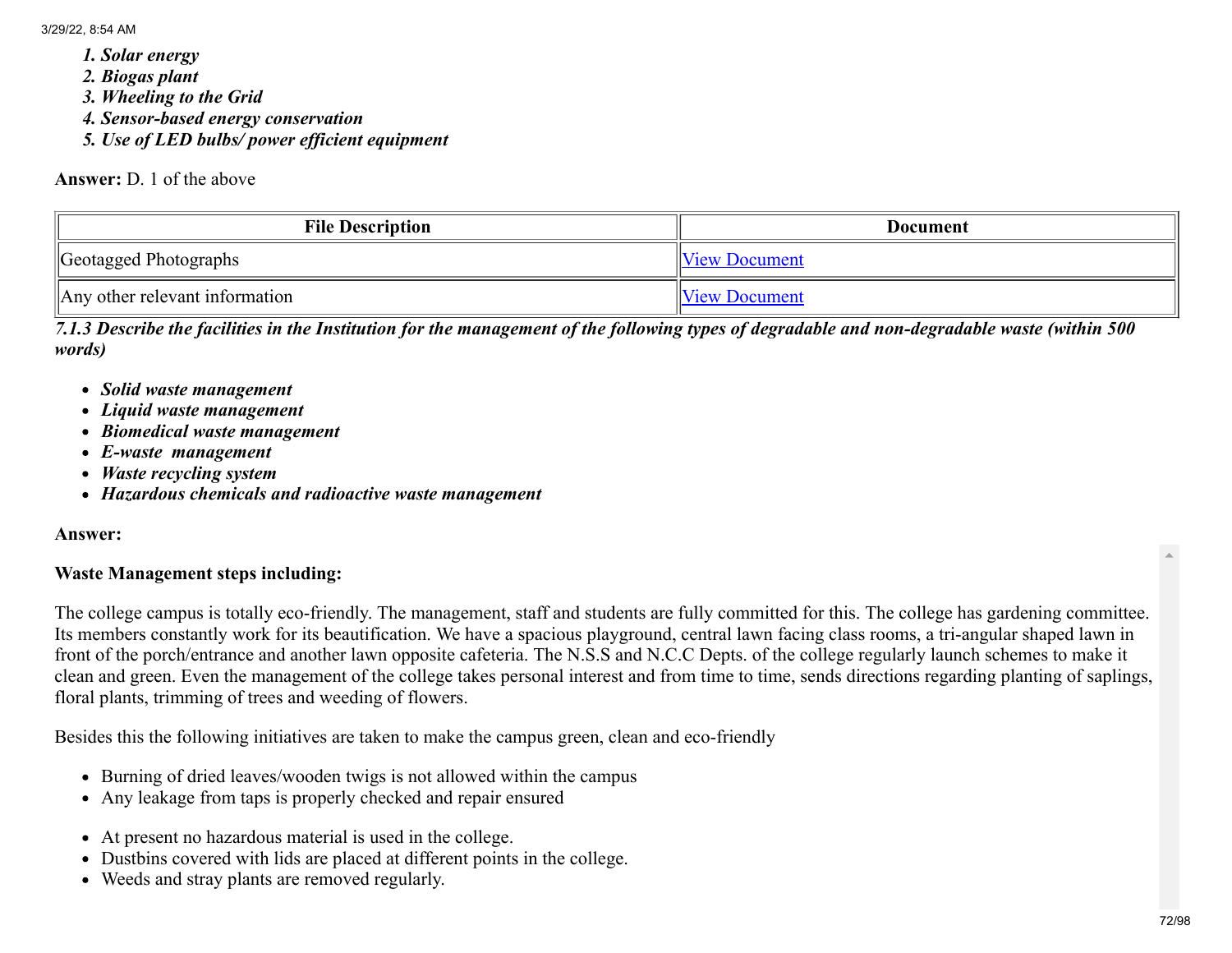- Canteen contractor has been instructed to use less and less polythene covers/bags.
- Students of Fine Arts and Home Science departments use waste material to make artistic things.
- Lectures are organized for the ban of plastic objects.
- Rallies are conducted to aware students and local community to make the environment neat and clean.
- NCC Cadets organized Shramdaan Day to spread the message of cleanliness in and around their locality.
- Workshop on best out of waste organized by Fine Arts department to train the students how to decorate waste material.
- Oath ceremony is organized for the ban of plastic polythenes in the presence of Municipal corporation members.

| <b>TIME</b><br>Fīk<br><b>Description</b><br>$\sim$ | Document |
|----------------------------------------------------|----------|
| AnV<br>other relevant information                  |          |

*7.1.4 Water conservation facilities available in the Institution:*

- *1. Rain water harvesting*
- *2. Borewell /Open well recharge*
- *3. Construction of tanks and bunds*
- *4. Waste water recycling*
- *5. Maintenance of water bodies and distribution system in the campus*

## Answer: C. 2 of the above

| <b>File Description</b>                          | Document             |
|--------------------------------------------------|----------------------|
| Geotagged photographs / videos of the facilities | <b>View Document</b> |
| $\parallel$ Any other relevant information       | <b>View Document</b> |
| $\ $ Link for any other relevant information     | View Document        |

*7.1.5 Green campus initiatives include:*

- *1. Restricted entry of automobiles*
- *2. Use of Bicycles/ Battery powered vehicles*
- *3. Pedestrian Friendly pathways*
- *4. Ban on use of Plastic*

*5. landscaping with trees and plants*

Answer: B. 3 of the above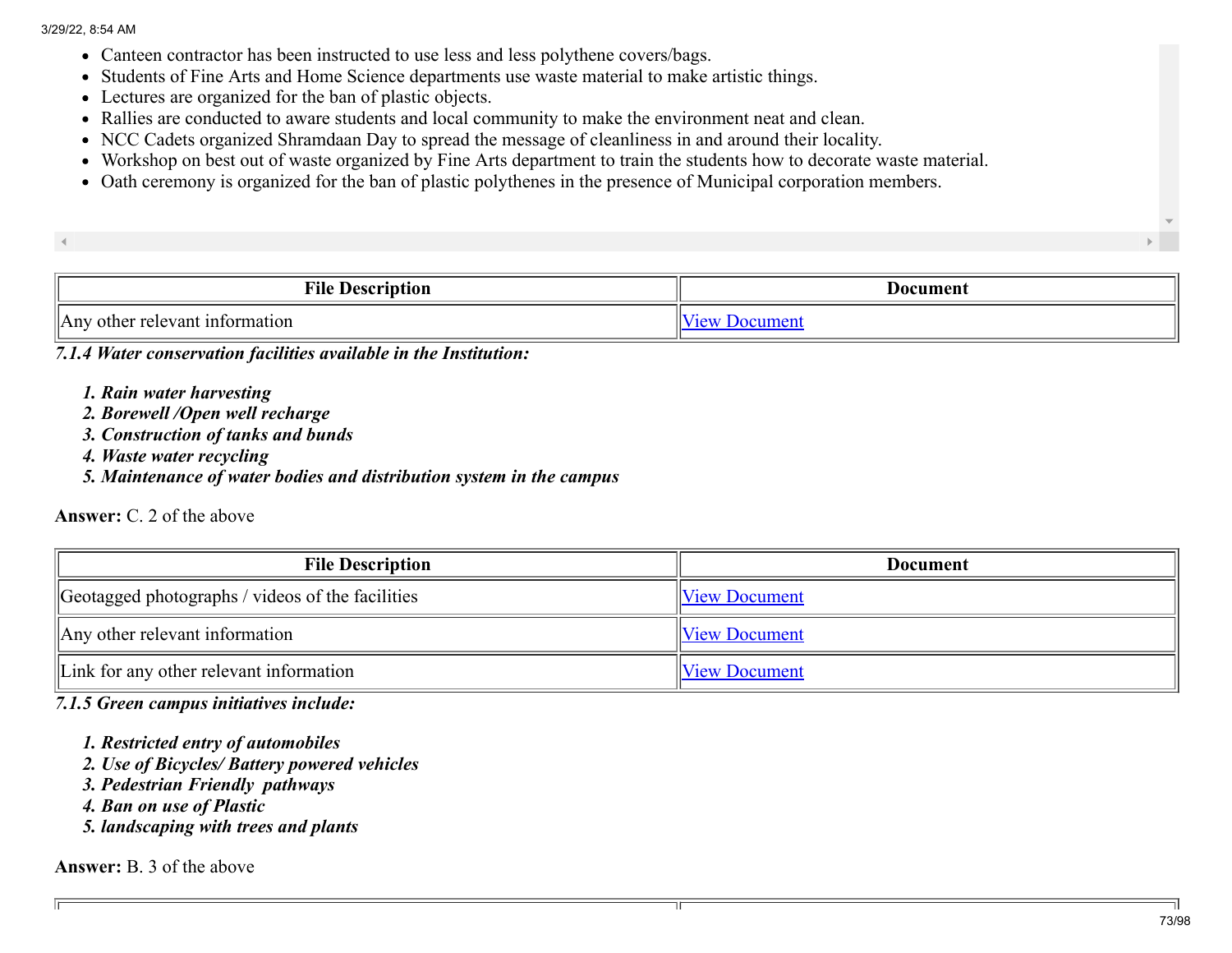| <b>File Description</b>                                            | <b>Document</b>      |
|--------------------------------------------------------------------|----------------------|
| Various policy documents / decisions circulated for implementation | <b>View Document</b> |
| $\theta$ Geotagged photos / videos of the facilities               | <b>View Document</b> |
| $\parallel$ Any other relevant documents                           | <b>View Document</b> |
| Link for any other relevant information                            | <b>View Document</b> |

*7.1.6 Quality audits on environment and energy are regularly undertaken by the Institution and any awards received for such green campus initiatives:*

- *1. Green audit*
- *2. Energy audit*
- *3. Environment audit*
- *4. Clean and green campus recognitions / awards*
- *5. Beyond the campus environmental promotion activities*

Answer: D.1 of the above

| <b>File Description</b>                      | <b>Document</b>      |
|----------------------------------------------|----------------------|
| Certificates of the awards received          | <b>View Document</b> |
| $\parallel$ Any other relevant information   | <b>View Document</b> |
| $\ $ Link for any other relevant information | View Document        |

*7.1.7 The Institution has disabled-friendly, barrier free environment*

- *1. Built environment with ramps/lifts for easy access to classrooms.*
- *2. Divyangjan friendly washrooms*
- *3. Signage including tactile path, lights, display boards and signposts*
- *4. Assistive technology and facilities for Divyangjan accessible website, screen-reading software, mechanized equipment*
- *5. Provision for enquiry and information : Human assistance, reader, scribe, soft copies of reading material, screen reading*

Answer: B. 3 of the above

| <b>File Description</b>                                                  | Document      |
|--------------------------------------------------------------------------|---------------|
| Policy documents and information brochures on the support to be provided | View Document |
| Geotagged photographs / videos of the facilities                         | View Document |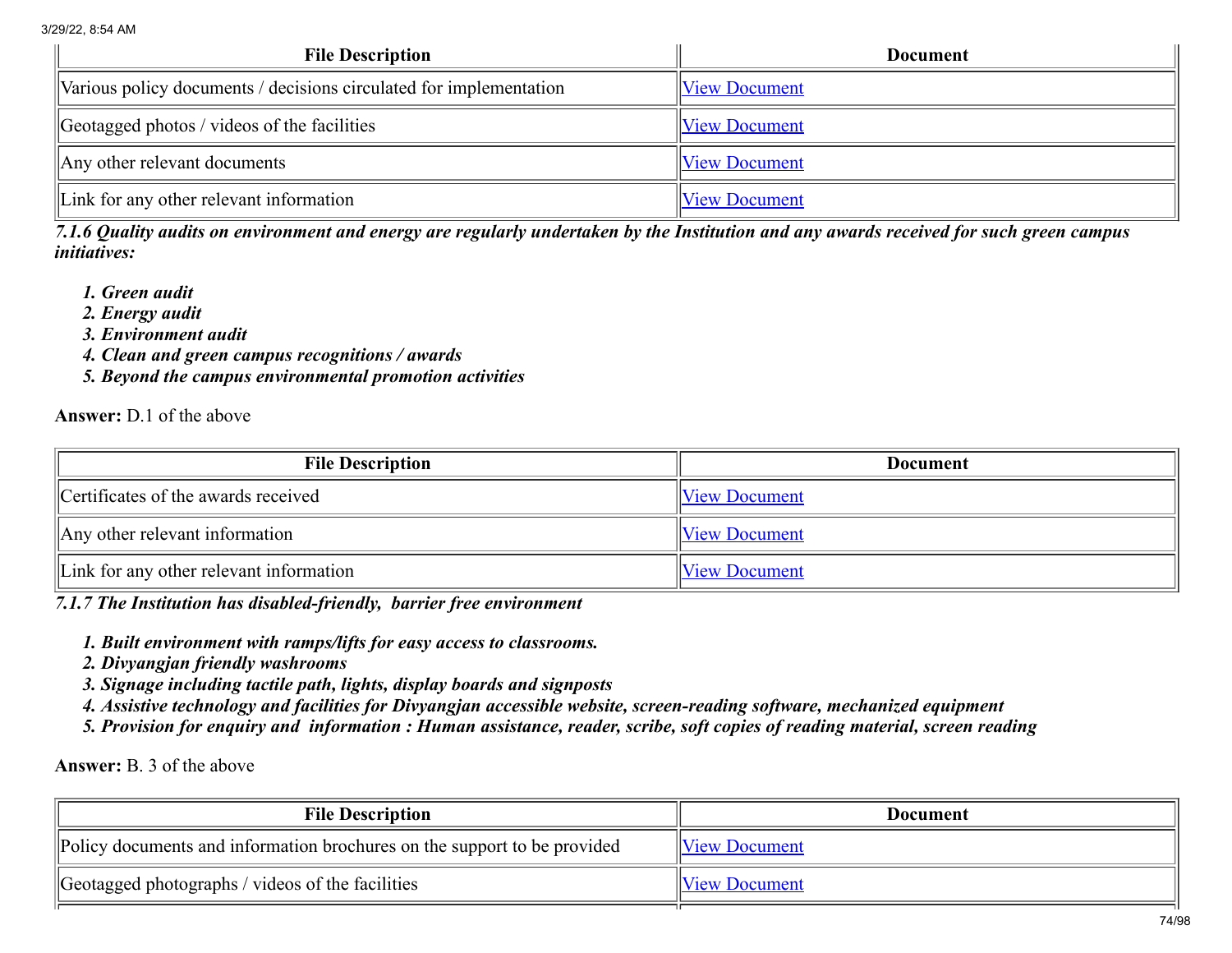$\Delta$ ny other relevant information  $\Delta$ 

*7.1.8 Describe the Institutional efforts/initiatives in providing an inclusive environment i.e., tolerance and harmony towards cultural, regional, linguistic, communal socioeconomic and other diversities (within 500 words).*

Answer:

- Hobby Classes are arranged for outsiders and due to easy access of our college; they take part in different hobby classes every year and expose their talent in different fields.
- Number of poem writing and story writing competitions were organized.
- Number of cultural activities are organized every year during youth festival.
- Inter college Debate competition was organized in college to pay homage to Shri Om Prakash Gupta.
- Poster making competition on " Swachh Bharat" was organised by NSS department on 12-08-2016.
- Essay writing competition organized on cleanliness on 15-09-2016 as Govt.of India declared 'Swachh Pakhwada' as part of 'Swachh Bharat".
- Lohari was celebrated i colleg campus on 14-01-2017.
- "Shri Ram Lal Bhasin Memorial Declamation contest" was held on 07-03-2017, 04-03-2018
- Nukud Natak was organized in college campus to aware students regarding cleanliness on 21-11-2018
- Havan was organized in college campus on 26-07-2017, 26-07-2018, 30-07-2019
- Diwali Mela was celebrated in college campus on to promote the cultural, moral values among the students.
- Basant Panchami was celebrated on 23-01-2018 with great enthusiasm.
- Rally was conducted on the occassion of 'Swachhta Pakhwada' by NSS volunteers on 07-08-2019
- Poster making competition on the theme of cleanliness and save environment was organized by NSS department on 08-08-2019.
- Tree plantation was organised by the NSS Volunteers at college capus on 06/09/2019.
- Tree plantation was organized on 27-11-20 in which 36 students were participated to make the environment clean and green.
- Cleanliness Drive under Swachhta Pakhwada on 08-12-20 in which 35 students were participated.
- Hand wash day was celebrated on 09-12-20 in which 40 students were participated.
- An activity regarding Cleanliness of public paths was organized on 10-12-20 in which 37 students were participated.
- Two days cleanliness camp was organized on 09-02-21 to 10-02-21 in the college campus in which 30 students were participated.
- Teej festival is celebrated every year in our college to enhance the cultural values among the students.
- Friendship Day is celebrated every year in our college to enhance socioeconomic values among the students.
- SDP perform a hawan at college campus to mark the commencement of every new session to bless and guide the ne students to imbibe the principles of diligence, punctuality and discipline to achieve success in life.
- English communication lab is available in the college that helps in learning the english language in an effective way. Students learn much faster with the help of this lab.
- Functional hindi lab is also available in the college for students. Students use this lab for newsreading and to enhance their vocabulary.

| <b>THE</b><br><b>Description</b><br>Fıle                                                                                       | Document |
|--------------------------------------------------------------------------------------------------------------------------------|----------|
| lv +<br>Lınk  <br>the ⊺<br>$\Omega$<br>: information<br>provided (as reflected<br>-1n<br>the<br>documents<br>supporting<br>tor | יים ו    |

75/98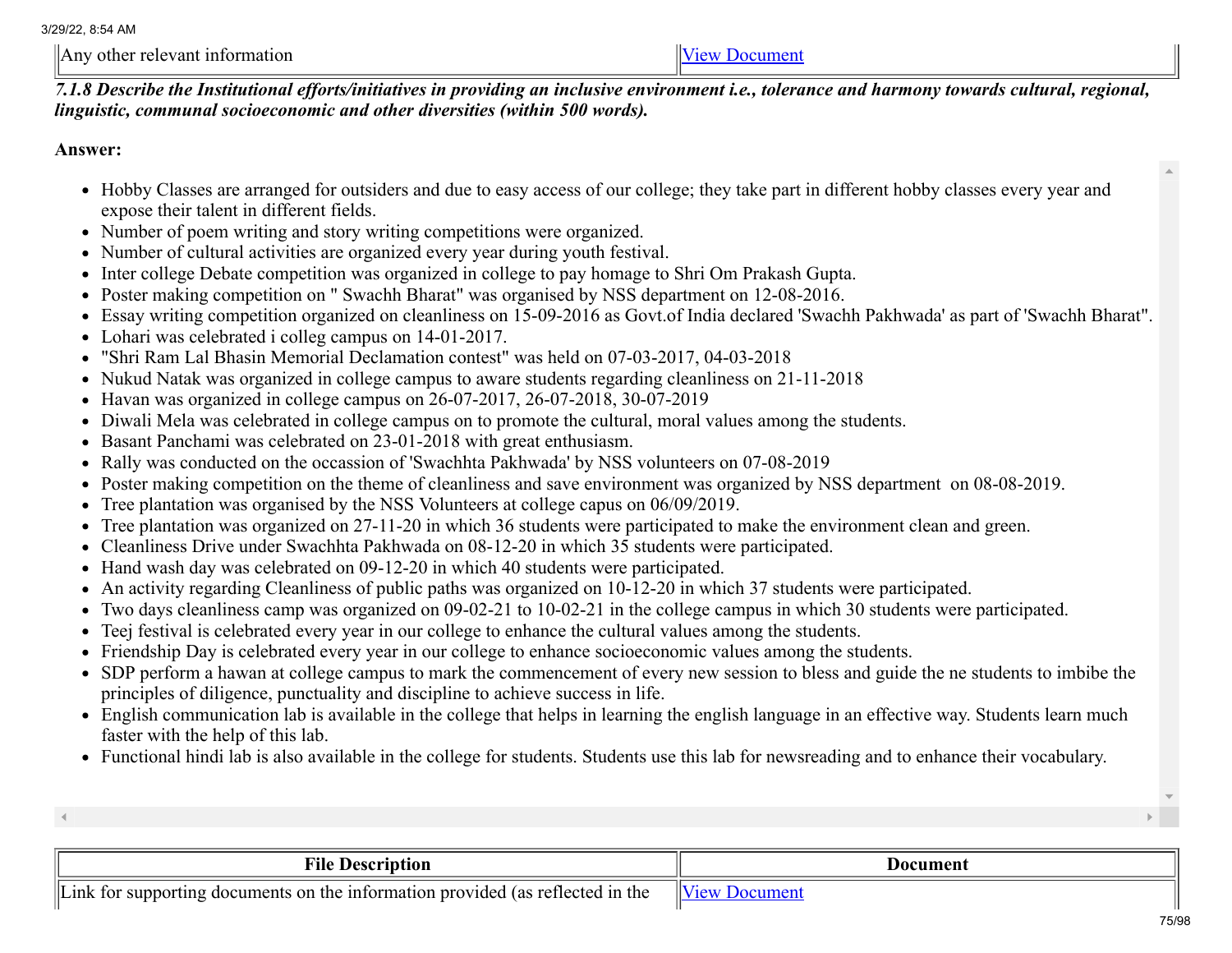administrative and academic activities of the Institution)

*7.1.9 Sensitization of students and employees of the Institution to the constitutional obligations: values, rights, duties and responsibilities of citizens (within 500 words).*

#### Answer:

- Essay writing competition on My Aim Corruption Free India was organized on 02-11-17
- Oath was organized to make Drugs Free India on 23-3-18.
- Nukud Natak was organized on 21-11-18 on the theme Swachh Bharat.
- Rally on save girl child and antidrug was organized on 15-11-2018 to 16-11-2018
- Cancer awareness day was organized on 07-11-20 in which 30 students participated to create awareness regarding such chronic disease among masses.
- An Extension lecture on Road safety was organized on 01-12-20 in which 100 students were participated.
- Pulse Polio awareness camp was organized on 18-01-21 in which 50 students were participated.
- Statue cleaning activity was organized in the college campus on 13-02-21 in which 20 students were participated.
- War Memorial Statue cleaning activity was organized at Rakh Bagh on 05-03-21 in which 20 students were participated.
- Covid 19 Vaccination awareness camp was organized on 05-06-21 at Noor Wala Village in which 15 students were participated.
- Covid 19 Vaccination camp was organized on 18-06-21 in the college campus in which 50 students were participated.

| <b>File Description</b> | Document |
|-------------------------|----------|

| Link for details of activities that inculcate values necessary to render students in<br>$\ $ to responsible citizens | $\mathbb{V}$ iew Document |
|----------------------------------------------------------------------------------------------------------------------|---------------------------|
| Link for any other relevant information                                                                              | <b>View Document</b>      |

*7.1.10 The Institution has a prescribed code of conduct for students, teachers, administrators and other staff and conducts periodic programmes in this regard.*

- *1. The Code of Conduct is displayed on the website*
- *2. There is a committee to monitor adherence to the Code of Conduct*
- *3. Institution organizes professional ethics programmes for students, teachers, administrators and other staff*
- *4. Annual awareness programmes on Code of Conduct are organized*

Answer: D. 1 of the above

| <b>Vile</b><br><b>Description</b>                | Document |
|--------------------------------------------------|----------|
| of ethics policy<br>ode<br><sup>t</sup> document | $\sim$   |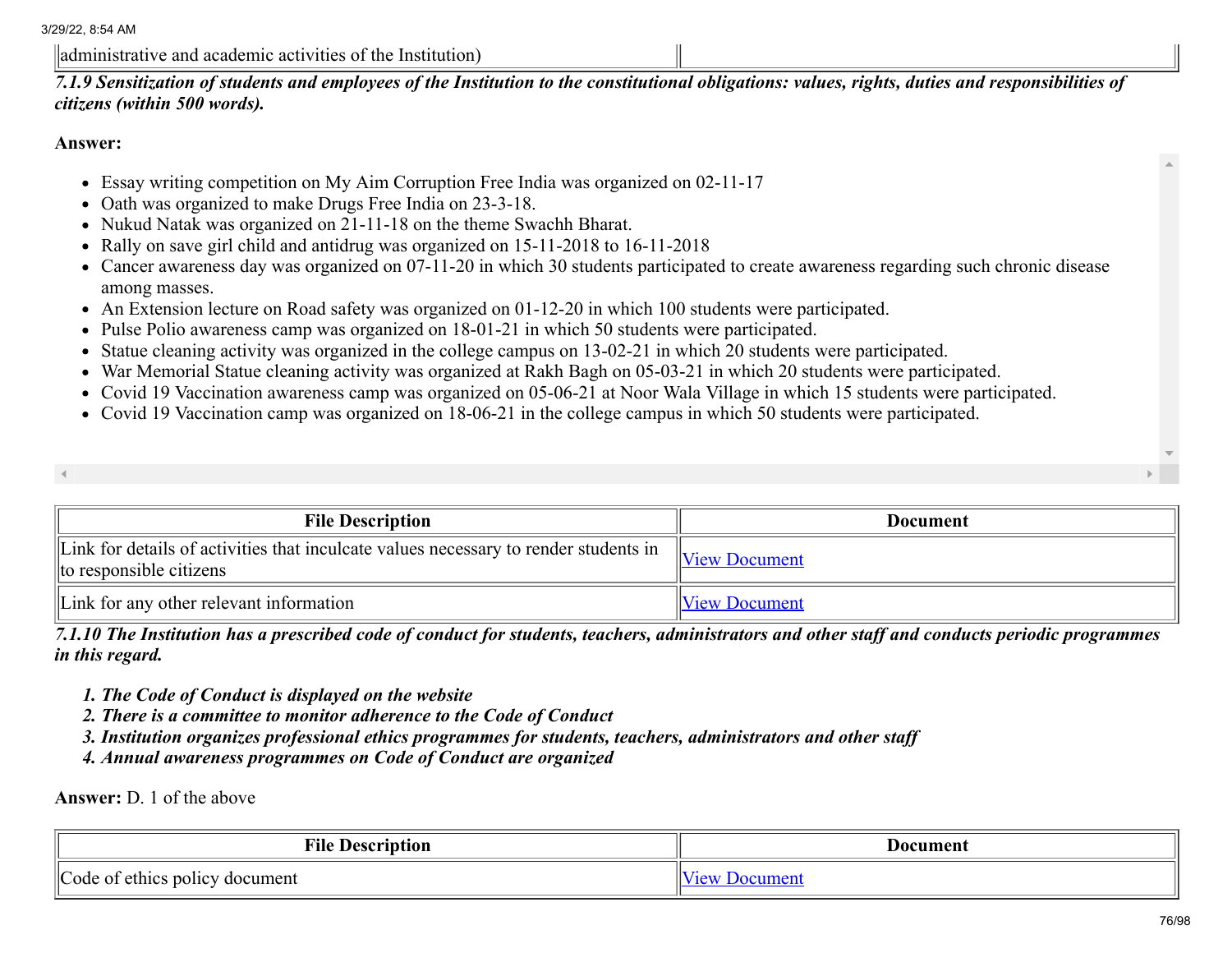## *7.1.11 Institution celebrates / organizes national and international commemorative days, events and festivals (within 500 words).*

#### Answer:

## Joint celebration of Independence day

Under the banner S.D.P. Sabha (Regd), all S.D.P institutions viz S.D.P Sr. Sec School Hazuri Road, S.D.P Sr. Sec School Basti Jodhewal, Sh. O.P. Gupta, S.D.P Model Sr. Sec School, Qilla Mohalla, S.D.P Collegiate Sr. Sec School College campus and R.L. Bhasin Public School, Dugri celebrate National/State level festivals in the premises of S.D.P College for women. Sole purpose of this festival is to make the students aware of the sacrifices made by legendry heroes and gallant warriors who made sacrifices and left legacy that the coming generations can feel proud of.

## Joint celebration of Republic day

Under the banner S.D.P. Sabha (Regd), all S.D.P institutions viz S.D.P Sr. Sec School Hazuri Road, S.D.P Sr. Sec School Basti Jodhewal, Sh. O.P. Gupta, S.D.P Model Sr. Sec School, Qilla Mohalla, S.D.P Collegiate Sr. Sec School College campus and R.L. Bhasin Public School, Dugri celebrate National/State level festivals in the premises of S.D.P College for women. Sole purpose of this festival is to make the students aware about the importance of Republic day.

### International women day

It is a day to recognize the extraordinary acts of women and to stand together, as a united force, to advance gender equality around the world. So this day is celebrated every year in our college. Students performed different activities to celebrate this day.

## Teachers Day

Teachers Day is celebrated every year but it was celebrated online on 5th September 2020 due to Covid 19. All classes were participated. Our Principal presided over the occasion and threw light on the importance of a teacher in life through the preachings of the Bhawad Geeta, to achieve various targets and to become a successful person

## International Women Day

Women Day is celebrated every year. All classes participated every year. Our Principal presided over the occasion and threw light on the importance of women empowerment. The goal is to create a gender-equal world.

#### Gandhi Jayanti

Gandhi Jaynati is celebrated every year on 2nd october to pay tribute to Mahatma Gandhi a great leader,who gave his life for the benefit of the country.

77/98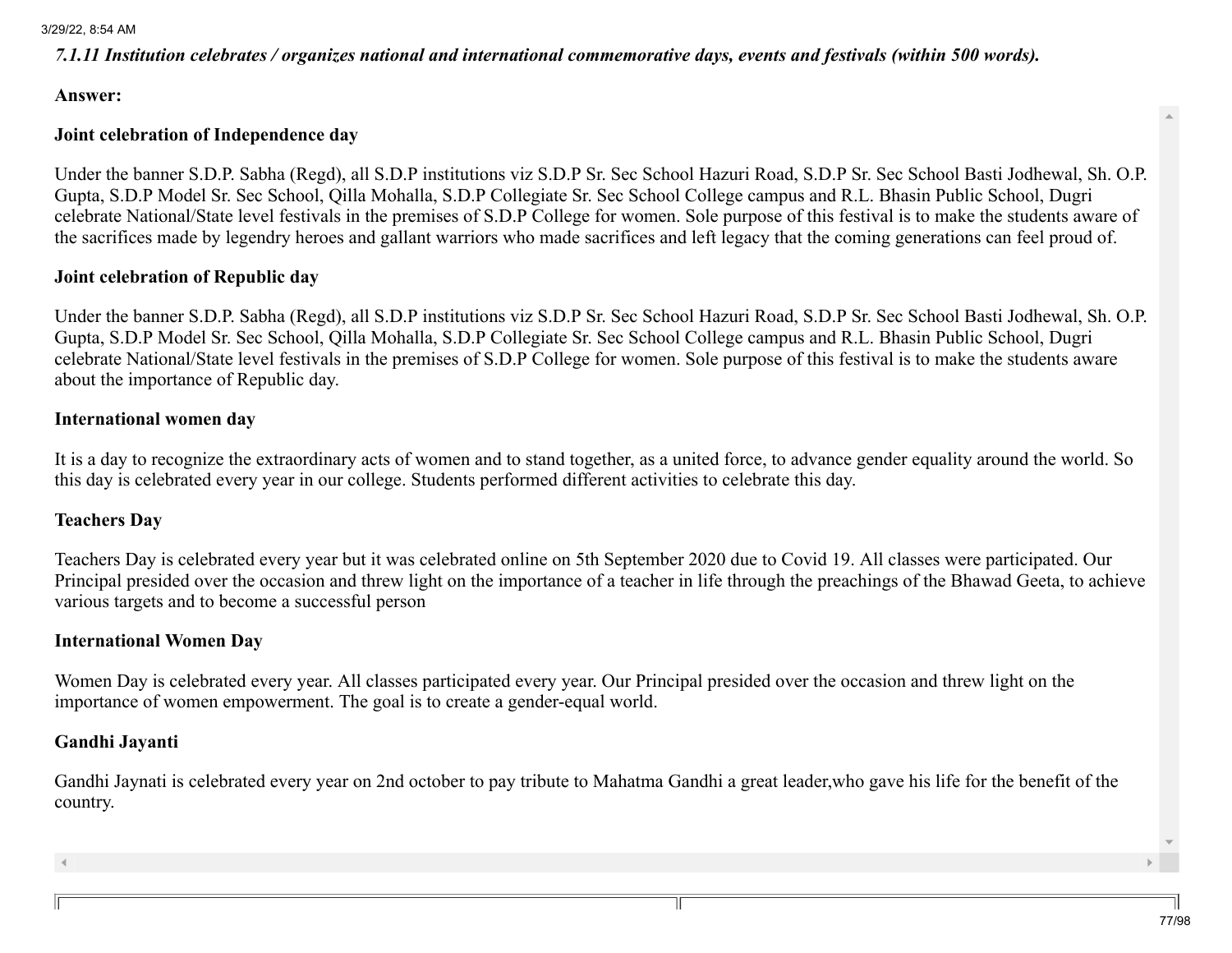| <b>File Description</b>                              | Document                                        |
|------------------------------------------------------|-------------------------------------------------|
| Link for Geotagged photographs of some of the events | $V_i$ <sub><math>\alpha</math></sub><br>Jocumen |

## 7.2 Best Practices

*7.2.1 Describe two best practices successfully implemented by the Institution as per NAAC format provided in the Manual.*

Answer:

## Open Inter-active session

Open Inter-active sessions are a regular feature of the college administration. The sessions are organized for the betterment of the college and students. In last week of every month, the members of the management are invited to preside over the session. The session is held in two parts. In the first part of the session, the grievances and problems of the students are listened and in the second part of the session suggestions for the betterment of the institution and improvements in the academic standards are invited.

## Purpose

To provide fast track solutions to the problems faced by students regarding teaching, infrastructure and other essential services, the college holds Open Inter-active session/Open Darbar in the last week of every month. Fast track solutions are provided on the spot or speedy redressal of grievances is ensured.

Apart from this Complaint/Suggestion boxes have been installed near Administrative Block. Students can drop slips containing complaints or suggestions which are worked upon and kept secret.

## Joint celebration (National Festivals)

# Independence Day and Republic Day celebrations

Under the banner S.D.P. Sabha (Regd), all S.D.P institutions viz S.D.P Sr. Sec School Hazuri Road, S.D.P Sr. Sec School Basti Jodhewal, Sh. O.P. Gupta, S.D.P Model Sr. Sec School, Qilla Mohalla, S.D.P Collegiate Sr. Sec School College campus and R.L. Bhasin Public School, Dugri celebrate National/State level festivals in the premises of S.D.P College for women. A gala function is held on the occasion of Independence Day, Republic day and Diwali festival. Staff and students of all S.D.P Institutions actively and very enthusiastically participate in these celebrations. Students of all S.D.P institutions march through the streets with the tri-colour flags in hands and raising slogans Bharat Mata Ki Jai, enter the venue of the celebration. Sh. Balraj Bhasin President S.D.P Sabha and college managing committee unfurls the national flag receives guard of honour and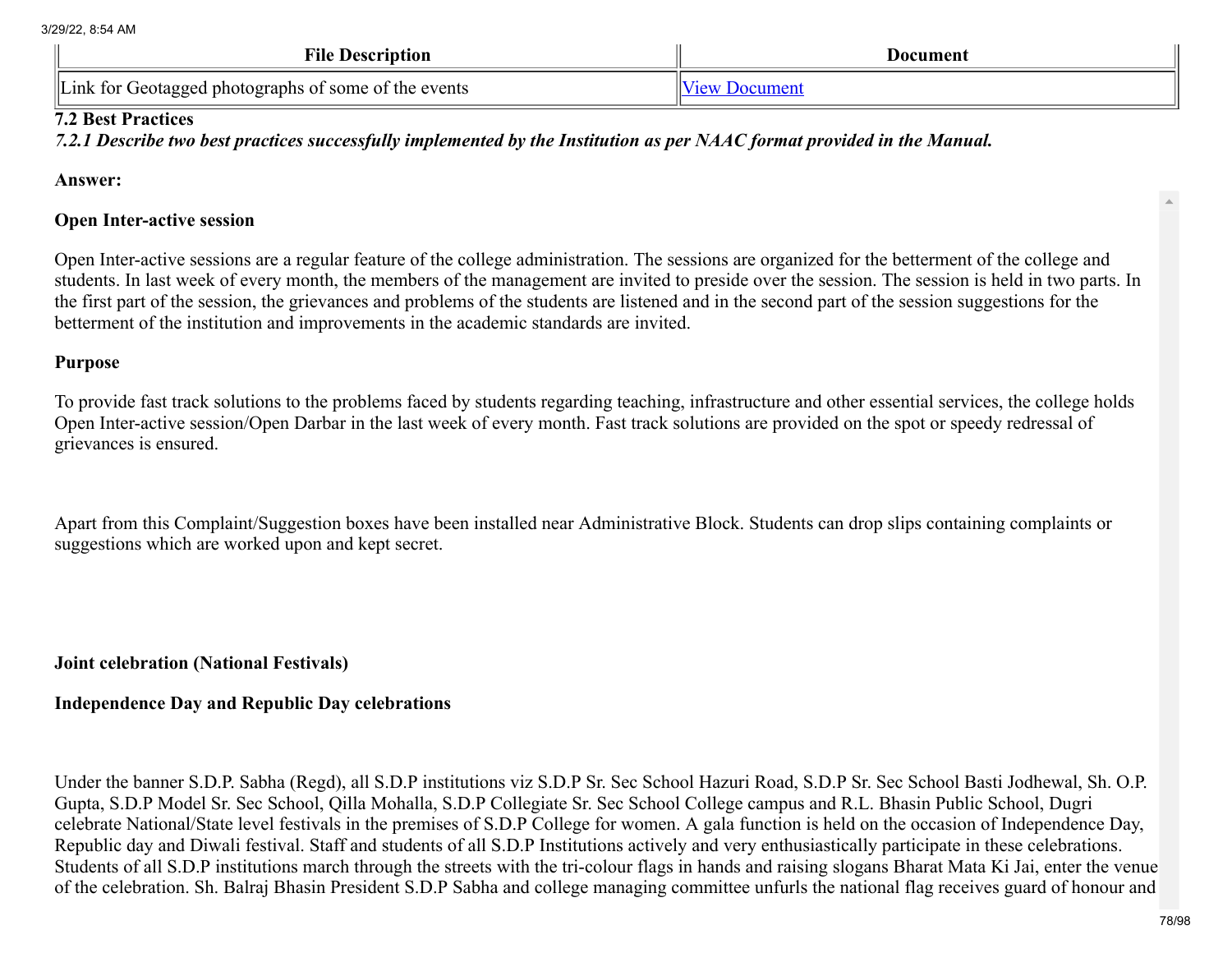addresses the gathering. The students commemorate the spirit of patriotism and nationalism through speeches, poems, songs, dances and choreographies. They also pay glowing tributes to the legendary heroes of independence/founders of constitution who scarified their lives for the sake of their country/embedded Indians with the right to govern themselves.

## Community Services

The college is actively engaged in Community Services. National Child Labour School is being run by the college to impart primary education to the children belonging to weaker sections of society. N.S.S volunteers during one day or seven days camp hold rallies, visit villages and sensitize villagers on different issues, arrange medical checkup camps for them and for the inhabitants of college surrounding vicinity, visit physically challenged schools, organize different activities for them and also share homemade eatables. The college management, staff & students actively contribute to this noble cause extending personal services.

These practices have contributed a lot to the achievement of the goals and objectives of the institution.

| m•n<br>vne<br><b>Description</b>                                                            | Document             |
|---------------------------------------------------------------------------------------------|----------------------|
| $\mathbb{I}$ $\mathbb{I}$ if<br>.1nk<br>t for Best practices in the Institutional web site. | $\alpha$<br>$\cdots$ |

### 7.3 Institutional Distinctiveness

#### *7.3.1 Portray the performance of the Institution in one area distinctive to its priority and thrust within 1000 words*

#### Answer:

The college is actively engaged in Community Services. National Child Labour School is being run by the college to impart primary education to the children belonging to weaker sections of society. N.S.S volunteers during one day or seven days camp hold rallies, visit villages and sensitize villagers on different issues, arrange medical checkup camps for them and for the inhabitants of college surrounding vicinity, visit physically challenged schools, organize different activities for them and also share homemade eatables. The college management, staff students actively contribute to this noble cause extending personal services. These practices have contributed a lot to the achievement of the goals and objectives of the institution.

- SDP College for Women has catered to economically backward classes of society wherein students are provided Quality Education, combined with moral ethical values, so as to produce skilled and better human beings so that they can further add to the education of progeny.
- Free Books, Fee Concessions, Stipends and cash awards are given to the meritorious students.
- They are also given training in Life skills, soft skills and co-academics so that they can become responsible citizens of tomorrow.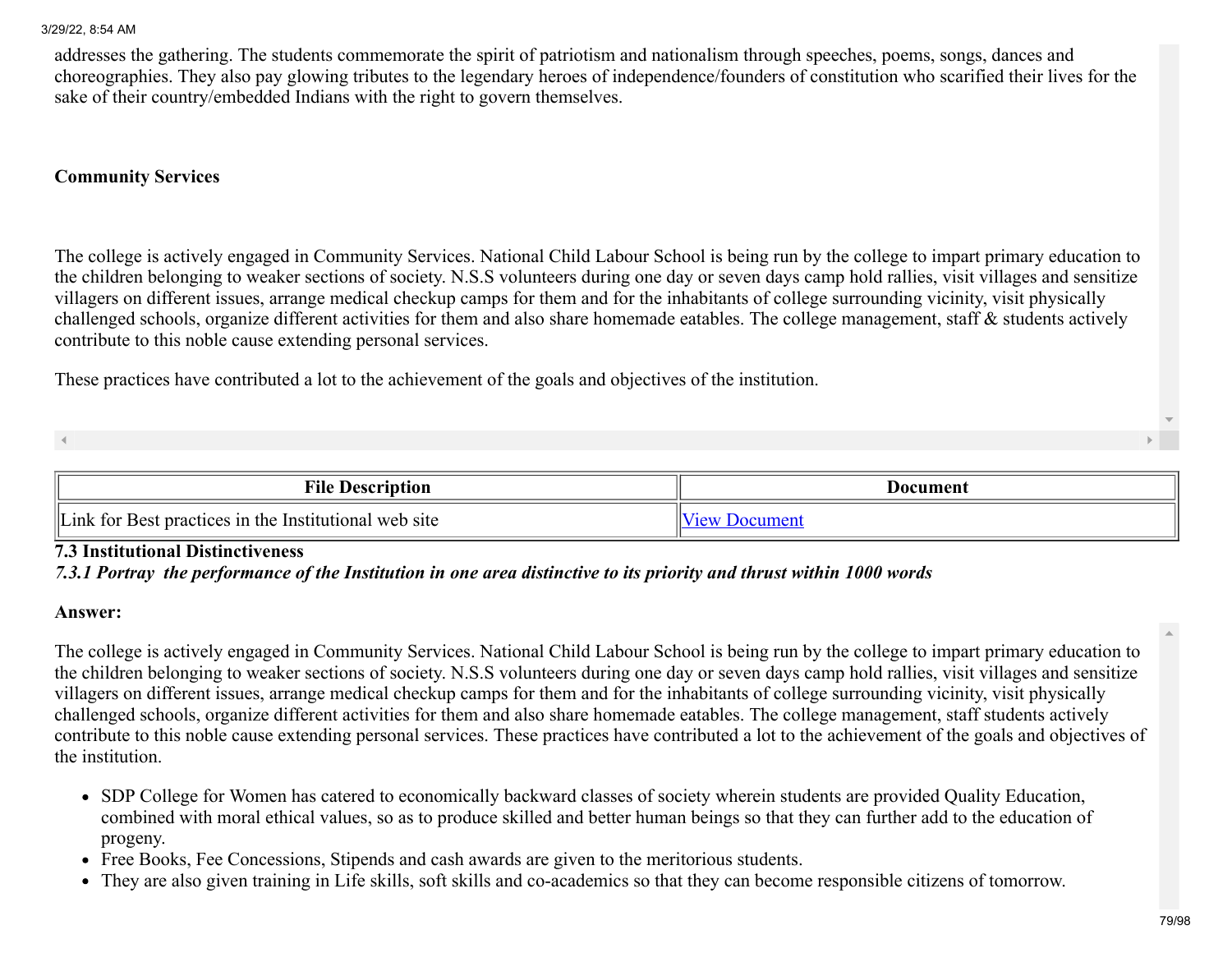Open Interactive sessions (Open Darbar) are a regular feature of the college administration. The sessions are organized for the betterment of the college and students. In last week of every month, the members of the management are invited to preside over the session

| $\mathbf{L}$<br>±⊓e<br>10I<br>' leserint                                             | Document |
|--------------------------------------------------------------------------------------|----------|
| $\parallel$ III :<br>$\mathbf{W}$<br>Institutiona<br>onriate<br>website<br>าท<br>the | $\sim$   |

## Extended Profile

### Program

## *Number of courses offered by the Institution across all programs during the last five years*

### Answer:

| 2020-21 | 2019-20 | 2018-19 | 2017-18 | 2016-17 |
|---------|---------|---------|---------|---------|
| 282     | 249     | 249     | 249     | 249     |

| <b>File</b><br>Vescription                             | Document    |
|--------------------------------------------------------|-------------|
| <b>I</b> ns<br>l data prescribed<br>tormat<br>tutional | I ATT<br>л. |

## *Number of programs offered year-wise for last five years*

## Answer:

2020-21 2019-20 2018-19 2017-18 2016-17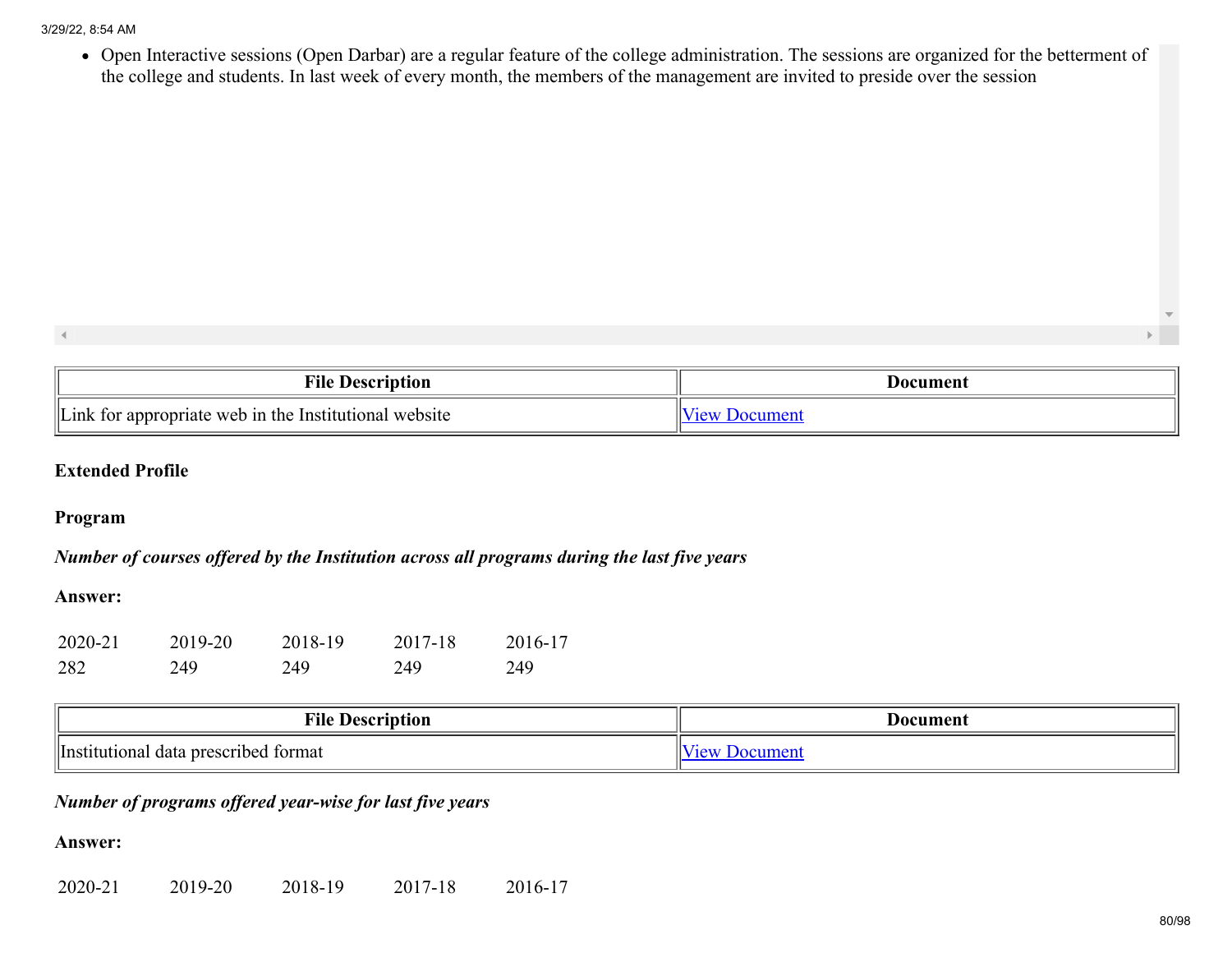13 13 13 13

Students

## *Number of students year-wise during last five years*

Answer:

| 2020-21 | 2019-20 | 2018-19 | 2017-18 | 2016-17 |
|---------|---------|---------|---------|---------|
| 528     | 628     | 712     | 0811    | 1004    |

| <b>File</b><br>Description                                | Document |
|-----------------------------------------------------------|----------|
| 'lInsti<br>prescrib<br>bed format<br>utional<br>. data in | $\sim$   |

# *Number of seats earmarked for reserved category as per GOI/State Govt rule year-wise during last five years*

### Answer:

| 2020-21 | 2019-20 | 2018-19 | 2017-18 | 2016-17 |
|---------|---------|---------|---------|---------|
| 432     | 432     | 406     | 406     | 380     |

| $\mathbf{r}$<br>$\cdots$ i iacowing<br>±ue<br>.<br>IUI         | Document |
|----------------------------------------------------------------|----------|
| l v<br>۱In<br>tormat<br>prescribed<br>tutional .<br>1n<br>data | ~        |

## *Number of outgoing / final year students year-wise during last five years*

## Answer:

| 2020-21 | 2019-20 | 2018-19 | 2017-18 | 2016-17 |
|---------|---------|---------|---------|---------|
| 172     | 222     | 252     | 319     | 407     |

| .<br>тне<br>Description                                  | Vocument |
|----------------------------------------------------------|----------|
| 'lInstit<br>tormat<br>tutional<br>l data in prescribed i |          |

# **Teachers**

## *Number of full time teachers year-wise during the last five years*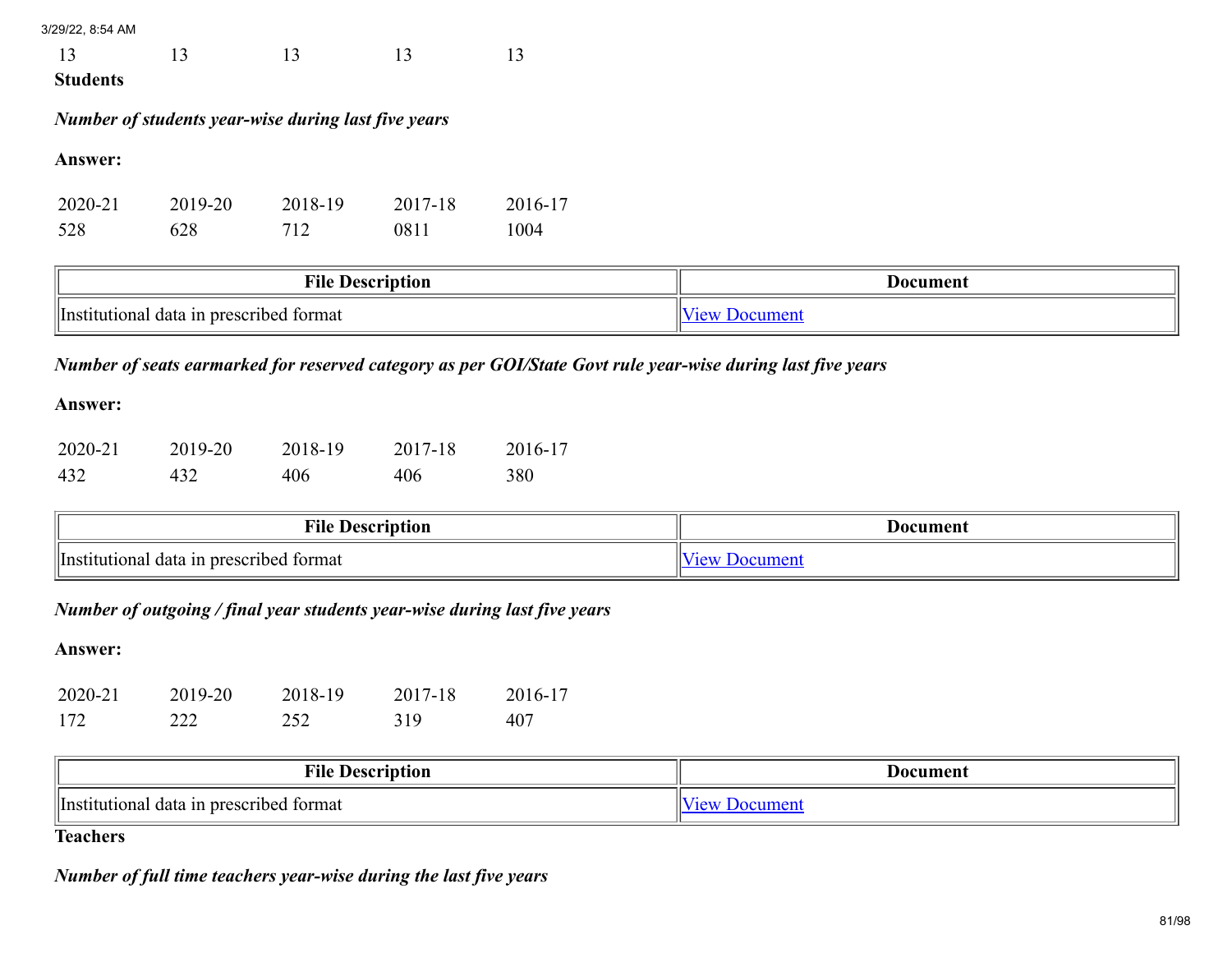#### Answer:

| 2020-21 | 2019-20 | 2018-19 | 2017-18 | 2016-17 |
|---------|---------|---------|---------|---------|
| 21      |         |         |         |         |

| File<br>e Description                               | Jocument |
|-----------------------------------------------------|----------|
| <i>Institutional</i><br>I data in prescribed format |          |

## *Number of sanctioned posts year-wise during last five years*

## Answer:

| 2020-21 | 2019-20 | 2018-19 | 2017-18 | 2016-17 |
|---------|---------|---------|---------|---------|
|         |         |         |         |         |

| <b>THE</b><br>∗nle<br>$-10002$<br>10 I                                   | Document |  |
|--------------------------------------------------------------------------|----------|--|
| tormat<br>n prescribed * '<br>ntutional<br>data<br>illnetit <sup>.</sup> |          |  |

**Institution** 

*Total number of classrooms and seminar halls*

Answer: 5

*Total Expenditure excluding salary year-wise during last five years ( INR in Lakhs)*

## Answer:

| 2020-21 | 2019-20 | 2018-19 | 2017-18 | 2016-17 |
|---------|---------|---------|---------|---------|
| 90.08   | 78.27   | 58.52   | 42.57   | 80.91   |

## *Number of Computers*

Answer: 24

## Conclusion

*Additional Information :*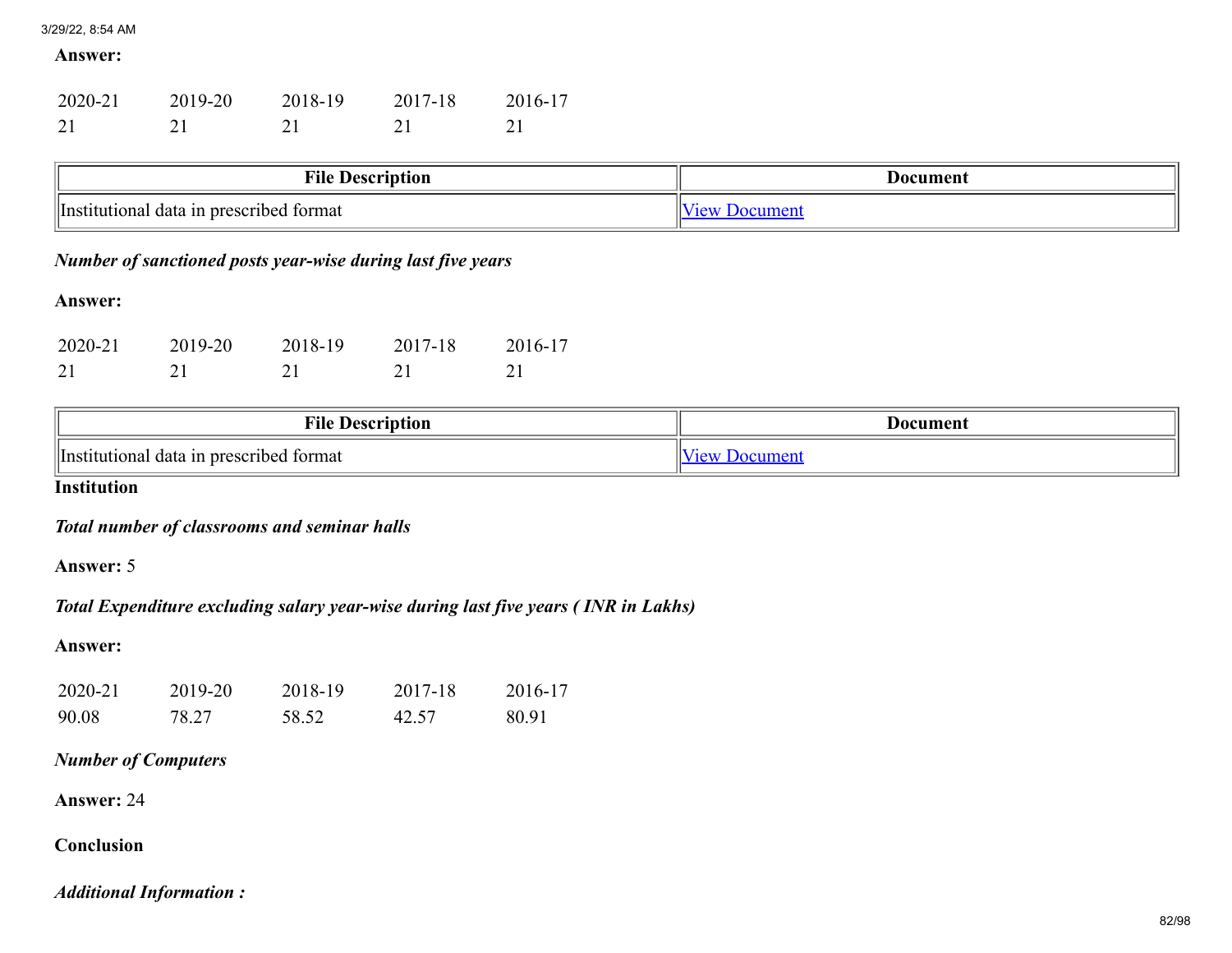- The college is actively engaged in Community Services. National Child Labour School is being run by the college to impart primary education to the children belonging to weaker sections of society .The college management, staff & students actively contribute to this noble cause extending personal services. These practices have contributed a lot to the achievement of the goals and objectives of the institution.
- To enhance the quality of education.
- To enhance the personality and overall development of students.
- To make students computer literate.
- To develop inter-personal communicative skills.
- To ensure maximum participation of students in Academic and Co-academics activities of the college.
- To create awareness among different stakeholders about the need, necessity and benefits of various Govt./Non-Govt. schemes.
- Holistic development of students.
- To make them complete human beings inculcating moral and ethical values, vocational skills, virtues like generosity and understanding, developing feelings of brotherhood, fraternity and nationalism/patriotism and enhancing organizational and management abilities among student learners.

## *Concluding Remarks:*

Education is all about awakening-Awakening to the power and beauty that lies within all of us. The college strives to become the standard of excellence in providing education by fostering in order to accomplish our vision and mission, our college endowed with progressive futuristic outlook aims continual growth in the quality of all academic activities with a sense of commitment to fully meet the expectations of the students, parents and society at large. The broad range of opportunities and pathways are offered in our College. We create a safe social and physical environment which helps all our students learn and succeed.

## EXCLUDED METRICES

## List of Excluded Metrices

## 3 Research, Innovations and Extension : Weightage ( 120 )

#### 3.1 Resource Mobilization for Research : Weightage ( 15 )

| $\mathbf{r}$<br>$\sim$ $\sim$ $\sim$<br>Ref No | Metric<br>Jetai<br>. I C | weightage<br>ັ<br>. . | Metric<br>Performance |
|------------------------------------------------|--------------------------|-----------------------|-----------------------|
|                                                |                          |                       |                       |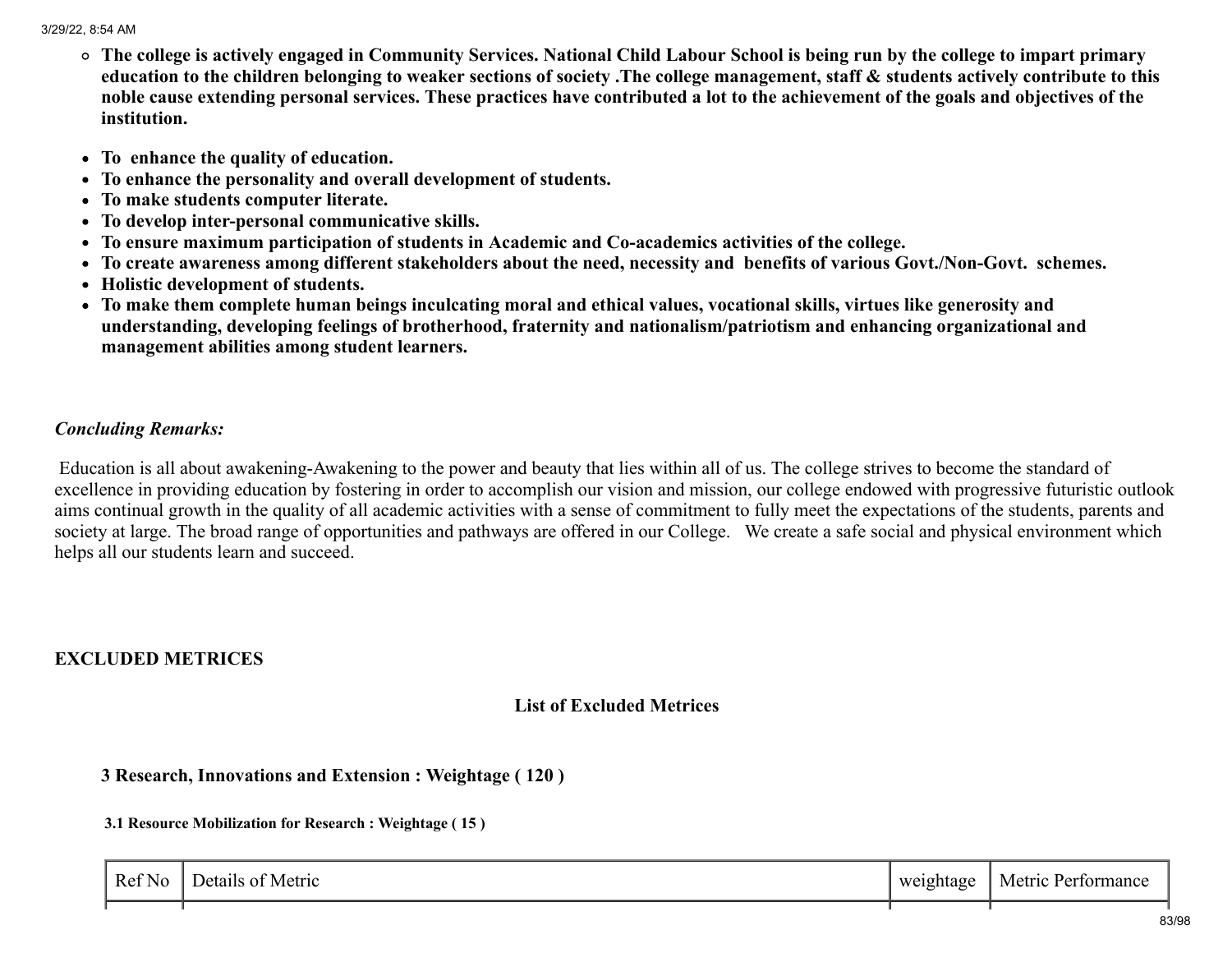|  | 3.1.2 Percentage of teachers recognized as research guides (latest completed academic year)                              |  |
|--|--------------------------------------------------------------------------------------------------------------------------|--|
|  | $\vert$ (Metric Type : <b>Derived</b> , Question Type : <b>QN</b> , Evaluation : <b>By DVV</b> , Nature : <b>Value</b> ) |  |

#### 3.3 Research Publications and Awards : Weightage ( 25 )

| Ref No | Details of Metric                                                                                                                                          | weightage | <b>Metric Performance</b> |
|--------|------------------------------------------------------------------------------------------------------------------------------------------------------------|-----------|---------------------------|
| 3.3.1  | Number of Ph.Ds registered per eligible teacher during the last five years<br>(Metric Type: Derived, Question Type: QN, Evaluation: By DVV, Nature: Value) |           |                           |

## 4 Infrastructure and Learning Resources : Weightage ( 100 )

#### 4.1 Physical Facilities : Weightage ( 30 )

| Ref<br>N <sub>o</sub> | Details of Metric                                                                                                                                                                                              | weightage | Metric<br>Performance |
|-----------------------|----------------------------------------------------------------------------------------------------------------------------------------------------------------------------------------------------------------|-----------|-----------------------|
| 4.1.4                 | Average percentage of expenditure, excluding salary for infrastructure augmentation during last five<br>years(INR in Lakhs)<br>Metric Type : Derived, Question Type : QN, Evaluation : By DVV, Nature : Value) | 10        | 5.5                   |

## 5 Student Support and Progression : Weightage ( 130 )

### 5.4 Alumni Engagement : Weightage ( 10 )

| Ref No | Details of Metric                                                                                                                            | weightage | Metric Performance |
|--------|----------------------------------------------------------------------------------------------------------------------------------------------|-----------|--------------------|
| 5.4.2  | Alumni contribution during the last five years (INR in lakhs)<br>(Metric Type: Direct, Question Type: $QN$ , Evaluation: By DVV, Nature: MC) |           | $E \leq 1$ Lakhs   |

## 6 Governance, Leadership and Management : Weightage ( 100 )

## 6.3 Faculty Empowerment Strategies : Weightage ( 30 )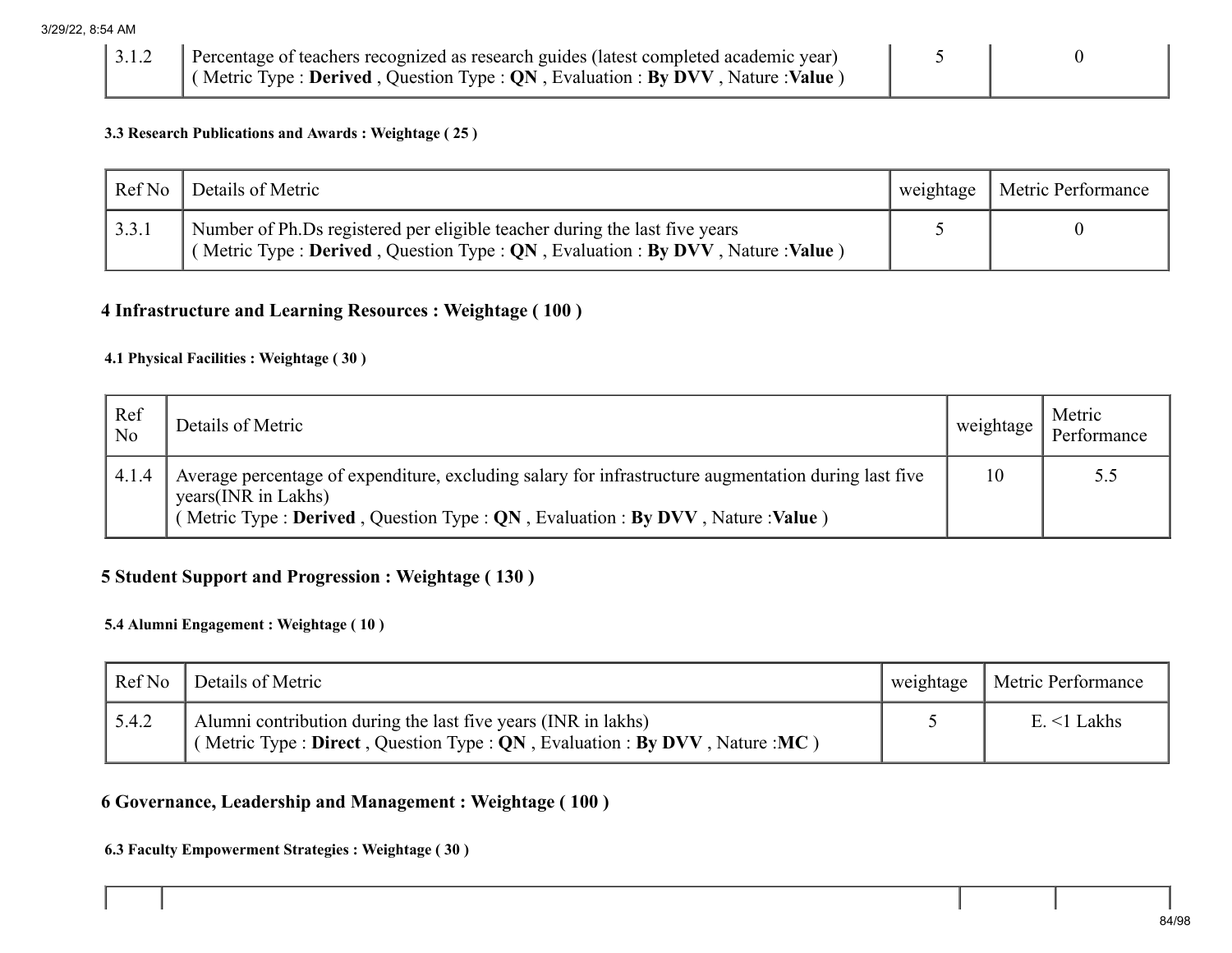| Ref<br>No | Details of Metric                                                                                                                                                                                                                                           | weightage   Metric | Performance |
|-----------|-------------------------------------------------------------------------------------------------------------------------------------------------------------------------------------------------------------------------------------------------------------|--------------------|-------------|
| 6.3.3     | Average number of professional development /administrative training programs organized by the<br>institution for teaching and non teaching staff during the last five years<br>(Metric Type: Derived, Question Type: QN, Evaluation: By DVV, Nature: Value) |                    | -0.2        |

## ANNEXURE

## 1.Metrics Level Deviations

|           | Percentage of students undertaking project work/field work/ internships (Data for the latest completed academic year |
|-----------|----------------------------------------------------------------------------------------------------------------------|
| Metric ID | Sub Questions and Answers before and after DVV Verification                                                          |

#### 1.3.3 1.3.3.1. Number of students undertaking project work/field work / internships Answer before DVV Verification : 287 Answer after DVV Verification: 280

Remark : Edited as per data provided

*Institution obtains feedback on the syllabus and its transaction at the institution from the following stakeholders*

*1) Students*

*2)Teachers*

#### 1.4.1 *3)Employers*

*4)Alumni*

Answer before DVV Verification : A. All of the above Answer After DVV Verification: C. Any 2 of the above Remark : Only students and alumni feedback form provided

## 1.4.2 Feedback process of the Institution may be classified as follows:

## Options:

- 1. Feedback collected, analysed and action taken and feedback available on website
- 2. Feedback collected, analysed and action has been taken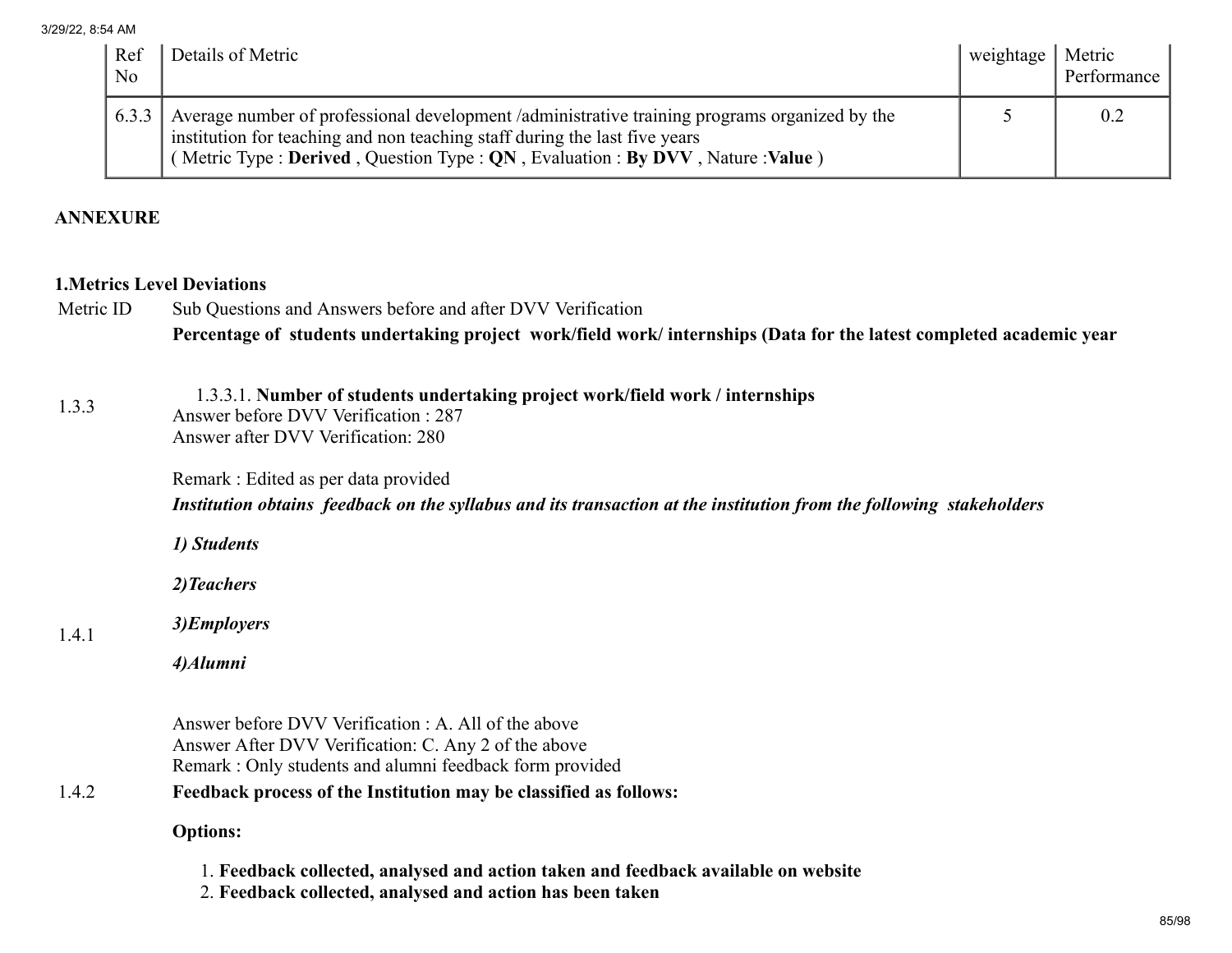- 3. Feedback collected and analysed
- 4. Feedback collected
- 5. Feedback not collected

Answer before DVV Verification : A. Feedback collected, analysed and action taken and feedback available on website Answer After DVV Verification: B. Feedback collected, analysed and action has been taken

## Average Enrolment percentage (Average of last five years)

## 2.1.1.1. Number of students admitted year-wise during last five years Answer before DVV Verification:

| $\parallel$ 2020-21 | 2019-20 | 2018-19               | 2017-18 | $12016 - 17$ |
|---------------------|---------|-----------------------|---------|--------------|
| 528                 | 628     | 710<br>$\overline{1}$ | 811     | 1004         |

Answer After DVV Verification :

| $\parallel$ 2020-21 | 2019-20 | 2018-19 | 2017-18 | $12016 - 17$ |
|---------------------|---------|---------|---------|--------------|
| 70                  | 216     | 274     | 292     | 334          |

2.1.1

## 2.1.1.2. Number of sanctioned seats year wise during last five years Answer before DVV Verification:

| $12020 - 21$ | 2019-20 | 2018-19 | 2017-18 | $12016 - 17$ |
|--------------|---------|---------|---------|--------------|
| 2900         | 2850    | 2750    | 2700    | 2540         |

## Answer After DVV Verification :

| $2020 - 21$ | 2019-20 | 2018-19 | 2017-18 | $2016-17$ |
|-------------|---------|---------|---------|-----------|
| 1150        | .150    | 1100    | !100    | 940       |

Remark : Observation noted and edited accordingly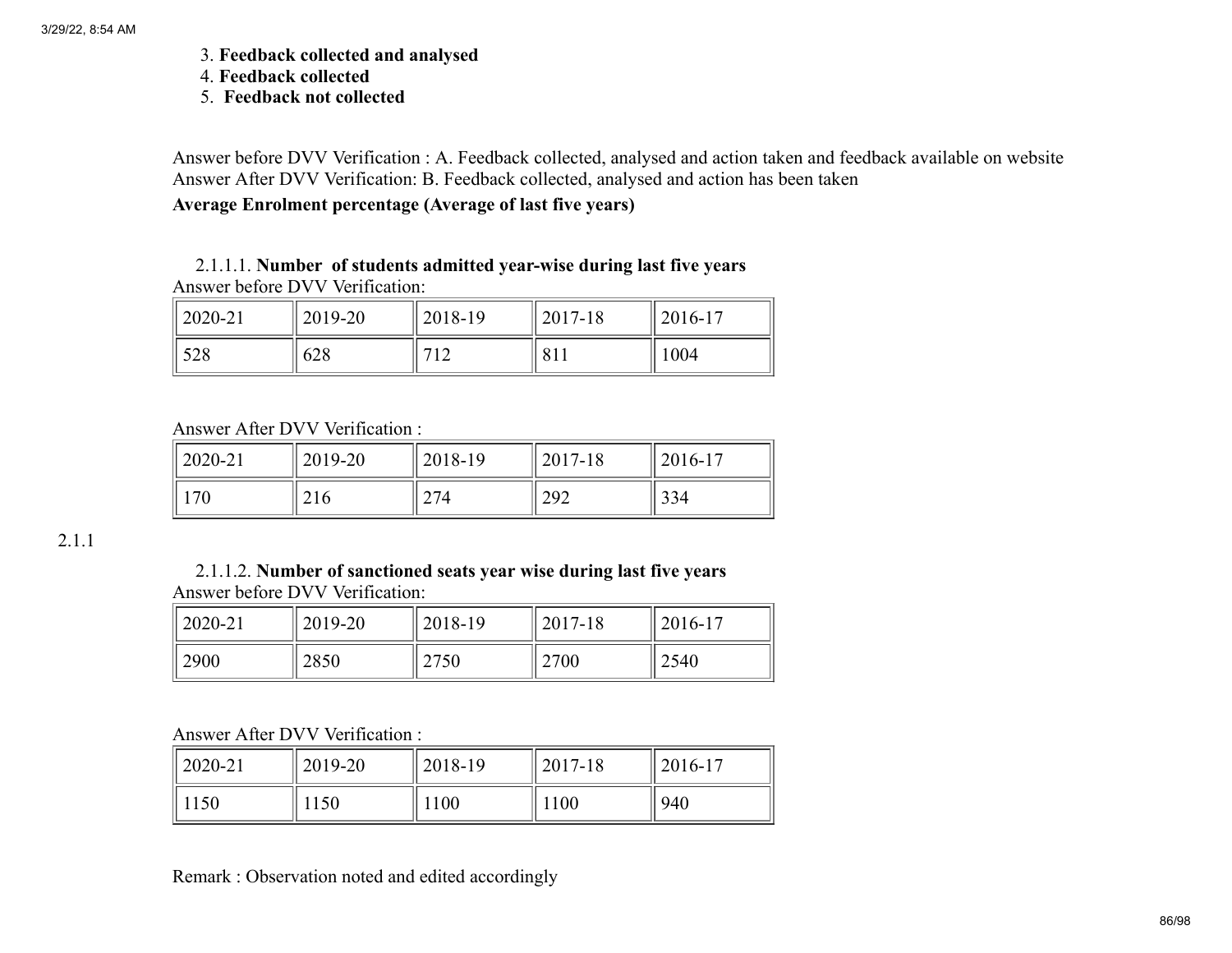## 2.1.2 Average percentage of seats filled against reserved categories (SC, ST, OBC, Divyangjan, etc. as per applicable reservation policy ) during the last five years ( exclusive of supernumerary seats)

2.1.2.1. Number of actual students admitted from the reserved categories year-wise during the last five years Answer before DVV Verification:

| $\parallel$ 2020-21 | 2019-20          | 2018-19 | 2017-18 | 2016-17 |
|---------------------|------------------|---------|---------|---------|
| 191                 | <b></b><br>4 T 4 | 226     | 82      | 258     |

Answer After DVV Verification :

| $2020 - 21$ | 2019-20                  | 2018-19 | 2017-18                    | 2016-17            |
|-------------|--------------------------|---------|----------------------------|--------------------|
| 0191        | $\sim$ 1 $\sim$<br>2 I Z | 226     | $\Omega$<br>$\circ \angle$ | nro<br>$\angle 20$ |

Remark : Data provided in google drive. Unable to decide

Average percentage of full time teachers with Ph. D. / D.M. / M.Ch. / D.N.B Superspeciality / D.Sc. / D.Litt. during the last five years (consider only highest degree for count)

2.4.2.1. Number of full time teachers with *Ph. D. / D.M. / M.Ch. / D.N.B Superspeciality / D.Sc. / D.Litt.* year wise during the last five years

Answer before DVV Verification:

| 2020-21 | 2019-20 | 2018-19 | 2017-18 | 2016-17 |
|---------|---------|---------|---------|---------|
|         |         |         |         |         |

2.4.2

Answer After DVV Verification :

| $\parallel$ 2020-21 | 2019-20 | 2018-19 | 2017-18 | $12016 - 17$ |
|---------------------|---------|---------|---------|--------------|
|                     |         |         |         |              |

Remark : Edited as per data provided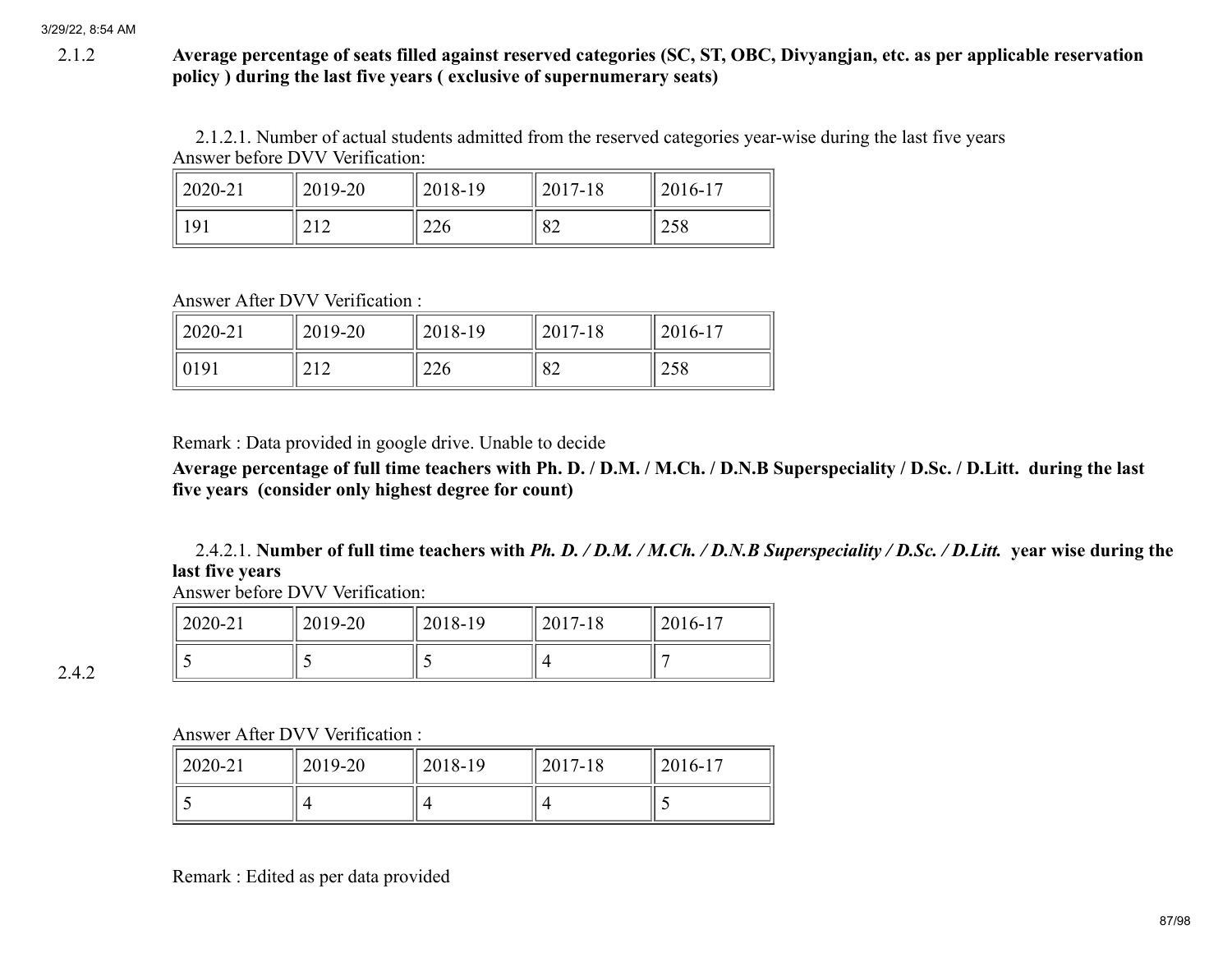## 3.1.2 Percentage of teachers recognized as research guides (latest completed academic year)

3.1.2.1. Number of teachers recognized as research guides Answer before DVV Verification : 1 Answer after DVV Verification: 0

Remark : Data provided in google drive Unable to decide

Number of workshops/seminars conducted on Research Methodology, Intellectual Property Rights (IPR) and entrepreneurship during the last five years

3.2.2.1. Total number of workshops/seminars conducted on Research Methodology, Intellectual Property Rights (IPR) and entrepreneurship year-wise during last five years

Answer before DVV Verification:

| $12020 - 21$ | 2019-20 | 2018-19  | 2017-18 | 2016-17 |
|--------------|---------|----------|---------|---------|
|              |         | ۱Λ<br>ΙV |         |         |

Answer After DVV Verification :

| $12020 - 21$ | 2019-20 | 2018-19 | 2017-18 | $12016 - 17$ |
|--------------|---------|---------|---------|--------------|
| 06           | ΖΙ      | 10      | Q       |              |

Remark : Data provided in google drive Unable to decide

Number of Ph.Ds registered per eligible teacher during the last five years

3.3.1.1. How many Ph.Ds registered per eligible teacher within last five years Answer before DVV Verification : 0 Answer after DVV Verification: 0

3.3.1

3.2.2

3.3.1.2. Number of teachers recognized as guides during the last five years Answer before DVV Verification : 1 Answer after DVV Verification: 0

Remark : Data provided in google drive Unable to decide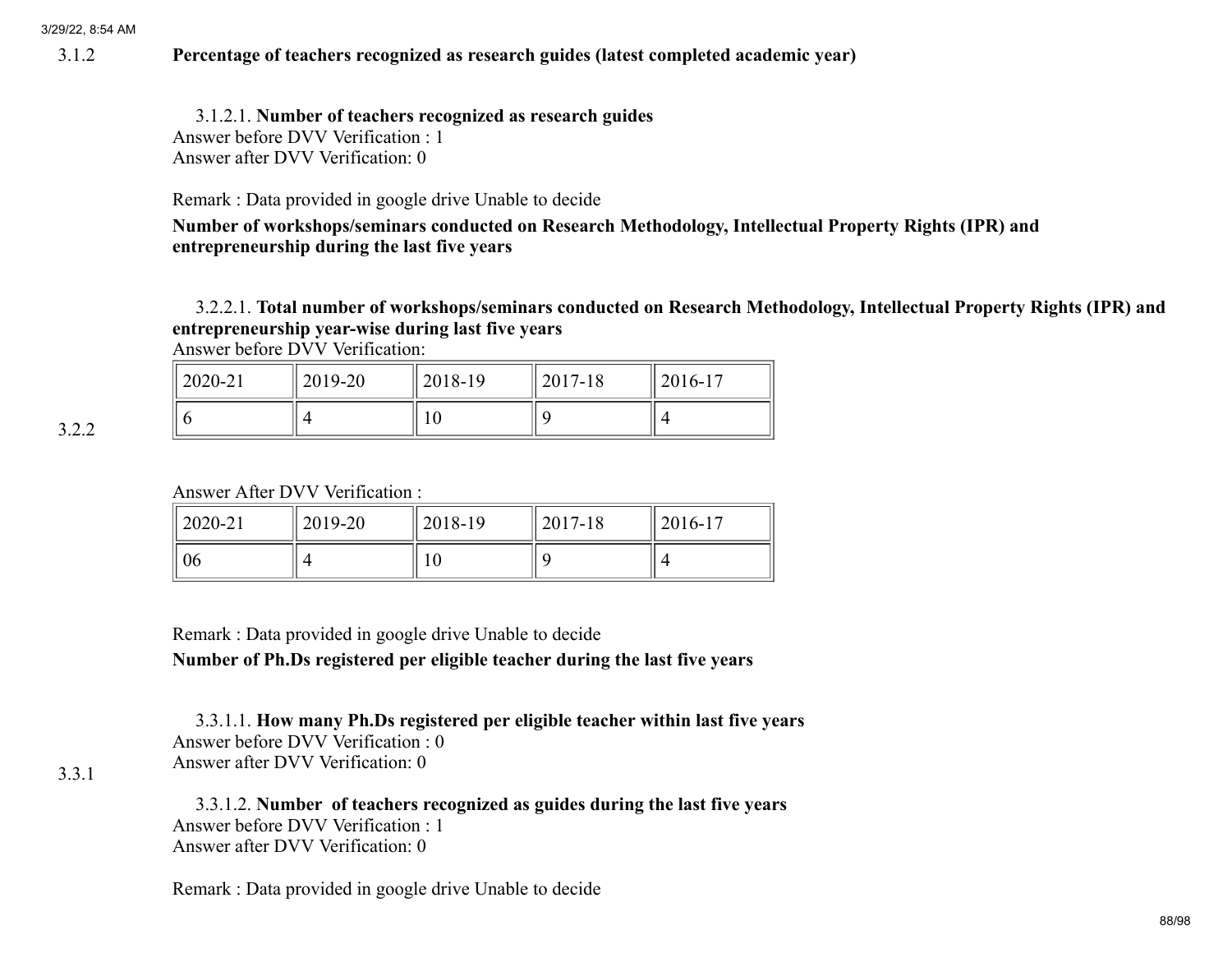3.4.2 Number of awards and recognitions received for extension activities from government/ government recognised bodies during the last five years

## 3.4.2.1. Total number of awards and recognition received for extension activities from Government/ Government recognised bodies year-wise during the last five years.

Answer before DVV Verification:

| $\parallel$ 2020-21 | 2019-20 | 2018-19                 | 2017-18 | $12016 - 17$ |
|---------------------|---------|-------------------------|---------|--------------|
|                     |         | $\mathbf{\Omega}$<br>ر∠ | ιν      | 29           |

Answer After DVV Verification :

| $\parallel$ 2020-21 | 2019-20 | 2018-19 | 2017-18 | $2016 - 17$ |
|---------------------|---------|---------|---------|-------------|
|                     |         |         |         |             |

Remark : Data provided in google drive . Unable to decide

## 3.5.1 Number of Collaborative activities for research, Faculty exchange, Student exchange/ internship per year

3.5.1.1. Number of Collaborative activities for research, Faculty exchange, Student exchange/ internship year-wise during the last five years

Answer before DVV Verification:

| $12020 - 21$ | 2019-20 | 2018-19 | 2017-18         | $2016-17$ |
|--------------|---------|---------|-----------------|-----------|
| າາ<br>ر ر    |         | 20      | <u>ാറ</u><br>20 |           |

Answer After DVV Verification :

| $'2020-21$ | 2019-20 | 2018-19 | 2017-18 | $12016 - 17$ |
|------------|---------|---------|---------|--------------|
|            |         |         |         |              |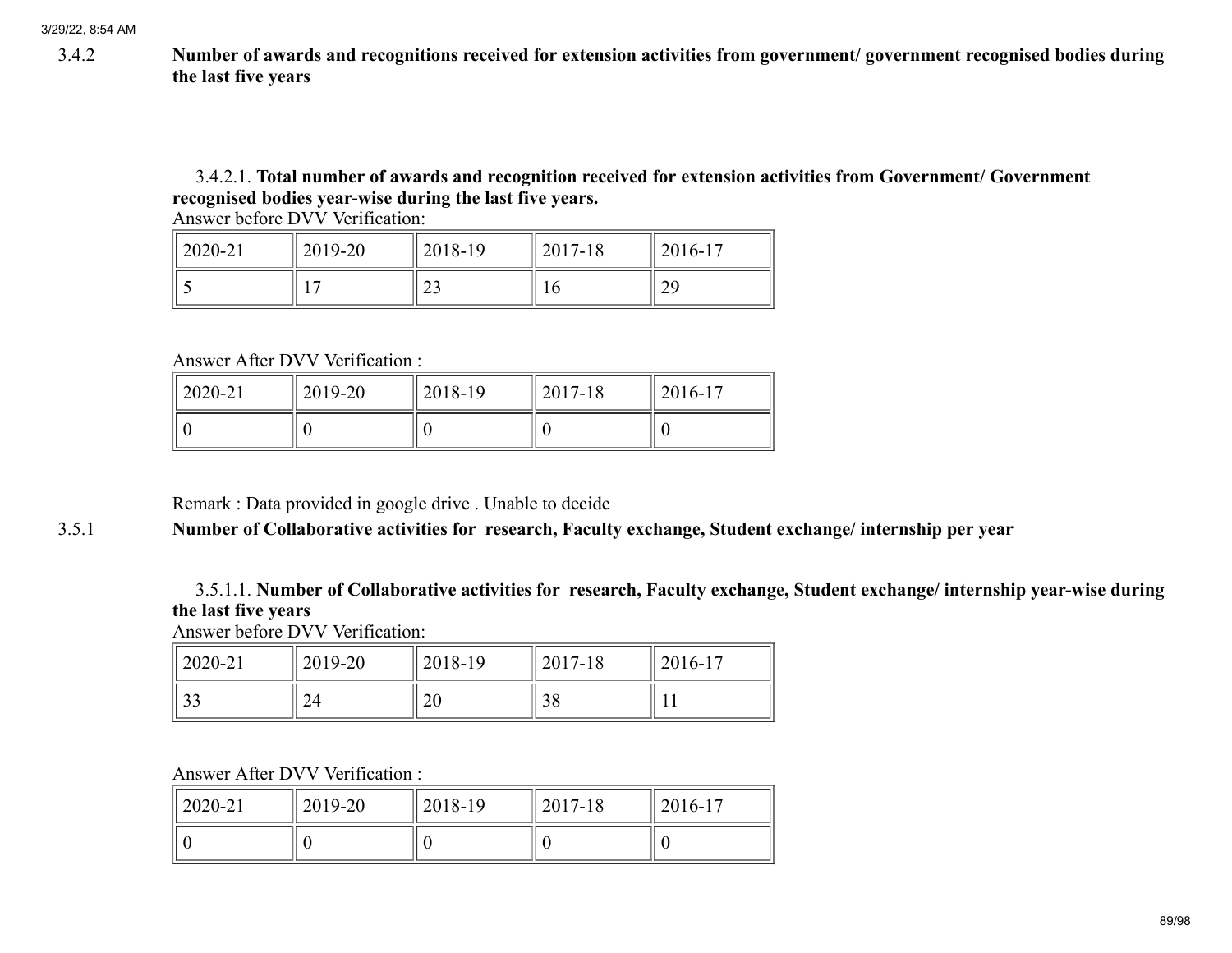Remark : No required document submitted by HEI. So edited to zero. Documents are in google drive Number of functional MoUs with institutions, other universities, industries, corporate houses etc. during the last five years

## 3.5.2.1. Number of functional MoUs with Institutions of national, international importance, other universities, industries, corporate houses etc. year-wise during the last five years

Answer before DVV Verification:

| $12020 - 21$ | 2019-20 | 2018-19 | 2017-18 | 2016-17 |
|--------------|---------|---------|---------|---------|
|              |         |         | ∸       |         |

3.5.2

Answer After DVV Verification :

| $'2020-21$ | 2019-20 | 2018-19 | 2017-18 | 2016-17 |
|------------|---------|---------|---------|---------|
|            | ◡∠      |         |         |         |

Remark : Unable to decide as document provided through google drive

Percentage of classrooms and seminar halls with ICT- enabled facilities such as smart class, LMS, etc. *(Data for the latest completed academic year)*

## 4.1.3

4.1.3.1. Number of classrooms and seminar halls with ICT facilities Answer before DVV Verification : 10 Answer after DVV Verification: 5

## 4.1.4 Average percentage of expenditure, excluding salary for infrastructure augmentation during last five years(INR in Lakhs)

4.1.4.1. Expenditure for infrastructure augmentation, excluding salary year-wise during last five years (INR in lakhs) Answer before DVV Verification:

| $12020 - 21$ | 2019-20 | 2018-19 | 2017-18 | $2016 - 17$ |
|--------------|---------|---------|---------|-------------|
| 14.36        | 1.93    | 7.83    | 14.54   | 16.67       |

Answer After DVV Verification :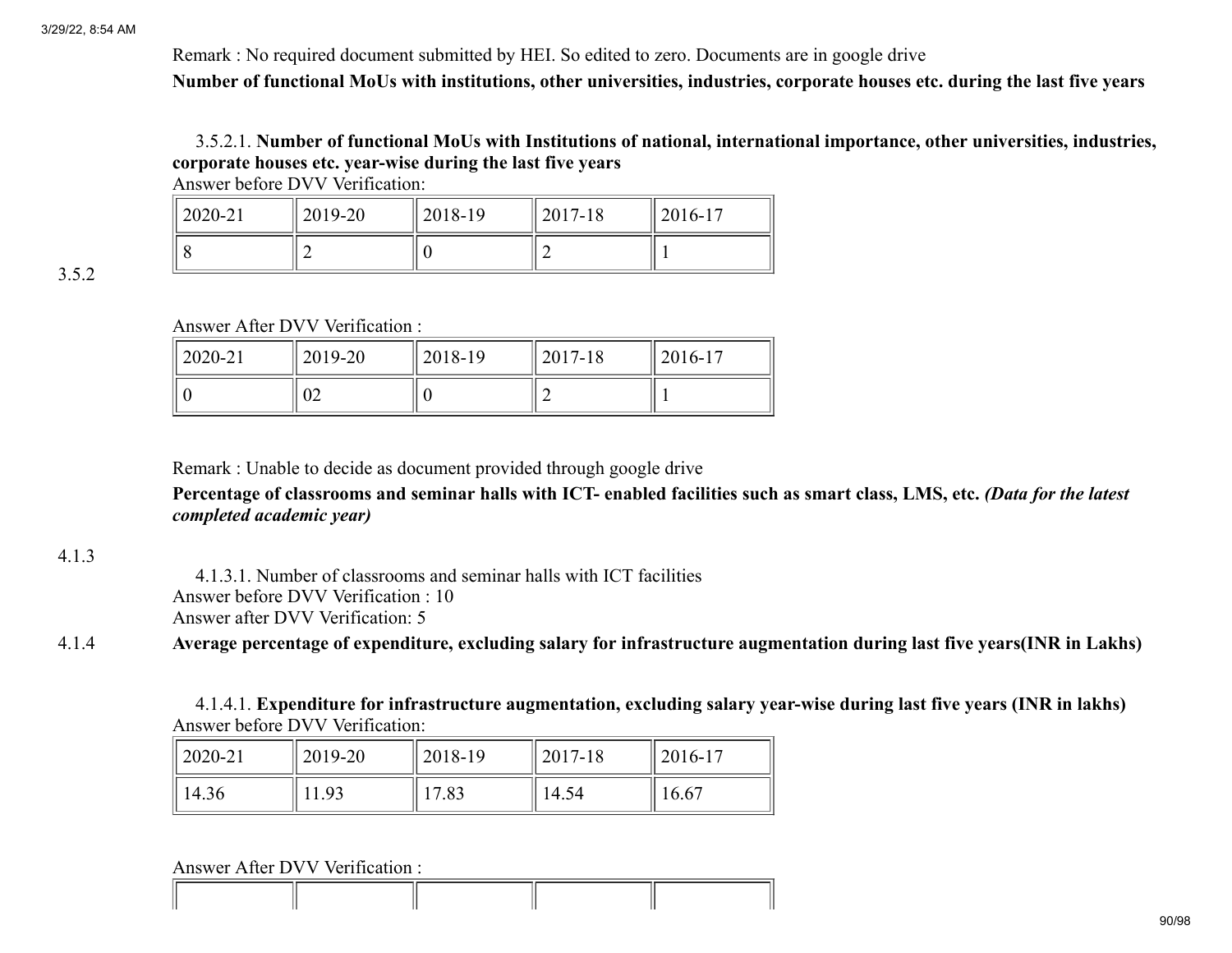4.2.2

| $\parallel$ 2020-21 | $2019 - 20$ | $ 2018-19\rangle$ | 2017-18 | $2016 - 17$ |
|---------------------|-------------|-------------------|---------|-------------|
| 7.78                | 1.44        | 8.92              | 0.24    | 0.98        |

### Remark : Observation accepted and corrected

#### The institution has subscription for the following e-resources

- 1. e-journals
- 2. e-ShodhSindhu
- 3. Shodhganga Membership
- 4. e-books
- 5. Databases
- 6. Remote access to e-resources

Answer before DVV Verification : D. Any 1 of the above Answer After DVV Verification: A. Any 4 or more of the above Remark : Observation noted and edited

### Bandwidth of internet connection in the Institution

4.3.3 Answer before DVV Verification : C. 10 MBPS – 30 MBPS Answer After DVV Verification: E. < 5 MBPS Remark : Edited as bill shows bandwidth is less than 05 MBPS

5.1.2 Average percentage of students benefitted by scholarships, freeships etc. provided by the institution / non- government agencies during the last five years

> 5.1.2.1. Number of students benefited by scholarships and free ships provided by the institution, Government and nongovernment bodies, industries, individuals, philanthropists during the last five years (other than students receiving scholarships under the government schemes for reserved categories)

| <b>Answer before DVV Verification:</b> |  |
|----------------------------------------|--|
|----------------------------------------|--|

| $\parallel$ 2020-21 | 2019-20 | 2018-19                    | 2017-18 | $2016 - 17$ |
|---------------------|---------|----------------------------|---------|-------------|
| 234                 | 205     | $\gamma$ $\epsilon$<br>ں ر |         | റ<br>∠∪     |

Answer After DVV Verification :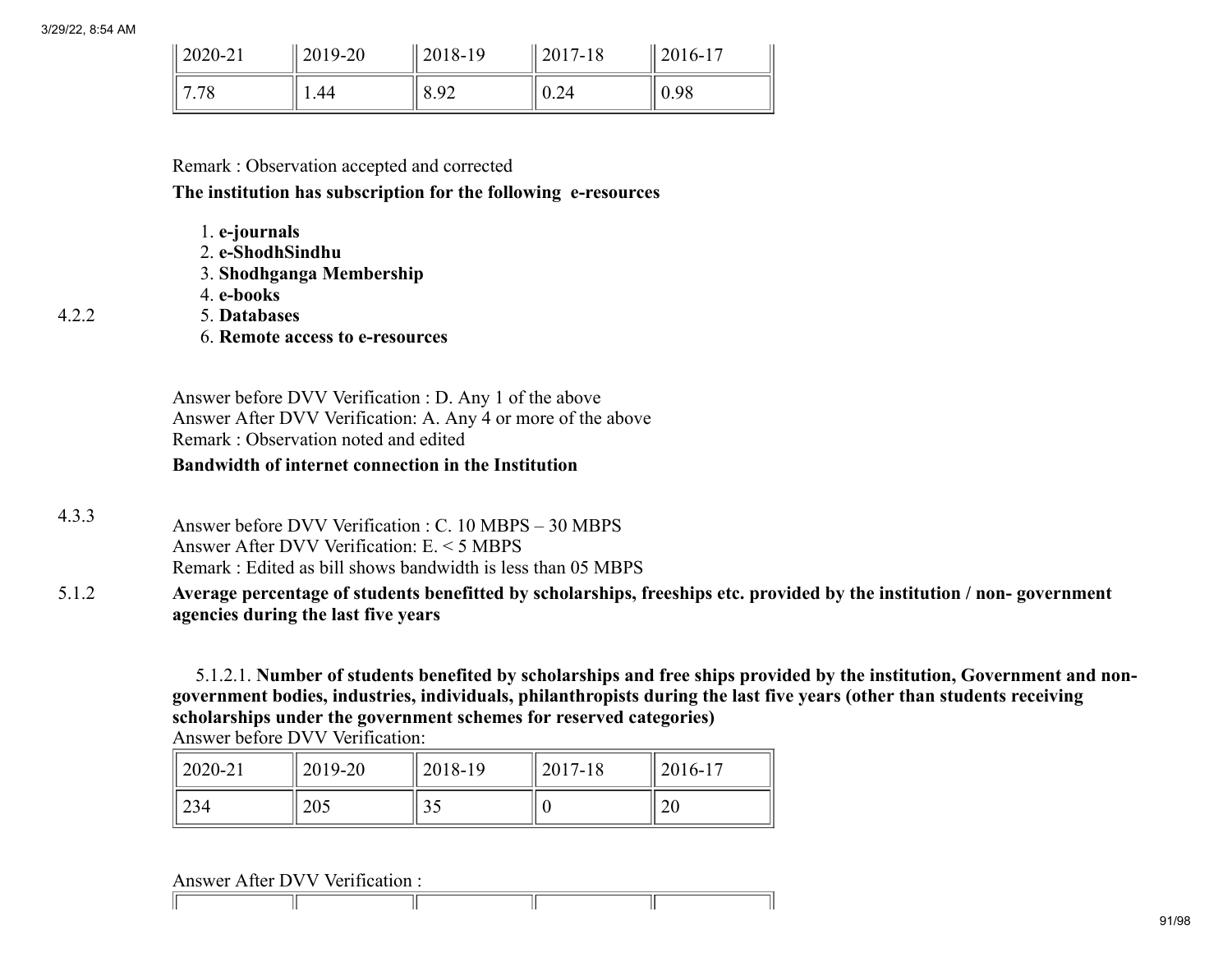| $\frac{12020-21}{ }$ | 2019-20 | $12018-19$             | 2017-18 | $ 2016-17$ |
|----------------------|---------|------------------------|---------|------------|
| 10234                | 205     | $\cap$ $\Gamma$<br>ر ر |         | 20         |

Remark : Supported document is in google drive .Unable to decide

Capacity building and skills enhancement initiatives taken by the institution include the following

- 1. Soft skills
- 2. Language and communication skills
- 3. Life skills (Yoga, physical fitness, health and hygiene)
- 4. ICT/computing skills

Answer before DVV Verification : A. All of the above

Answer After DVV Verification: E. None of the above

Remark : Supporting document is in google drive . From provided list it is difficult to decide ;so edited to zero

The Institution has a transparent mechanism for timely redressal of student grievances including sexual harassment and ragging cases

- 1. Implementation of guidelines of statutory/regulatory bodies
- 2. Organisation wide awareness and undertakings on policies with zero tolerance
- 3. Mechanisms for submission of online/offline students' grievances
- 4. Timely redressal of the grievances through appropriate committees
- 5.1.5

5.1.3

Answer before DVV Verification : A. All of the above Answer After DVV Verification: C. 2 of the above Remark : Edited as document provided supports point no 3 and 4 Average percentage of students progressing to higher education during the last five years

5.2.2 5.2.2.1. Number of outgoing student progression to higher education during last five years Answer before DVV Verification : 41 Answer after DVV Verification: 0

Remark : No suporting documents provided

5.3.1 Number of awards/medals won by students for outstanding performance in sports/cultural activities at inter-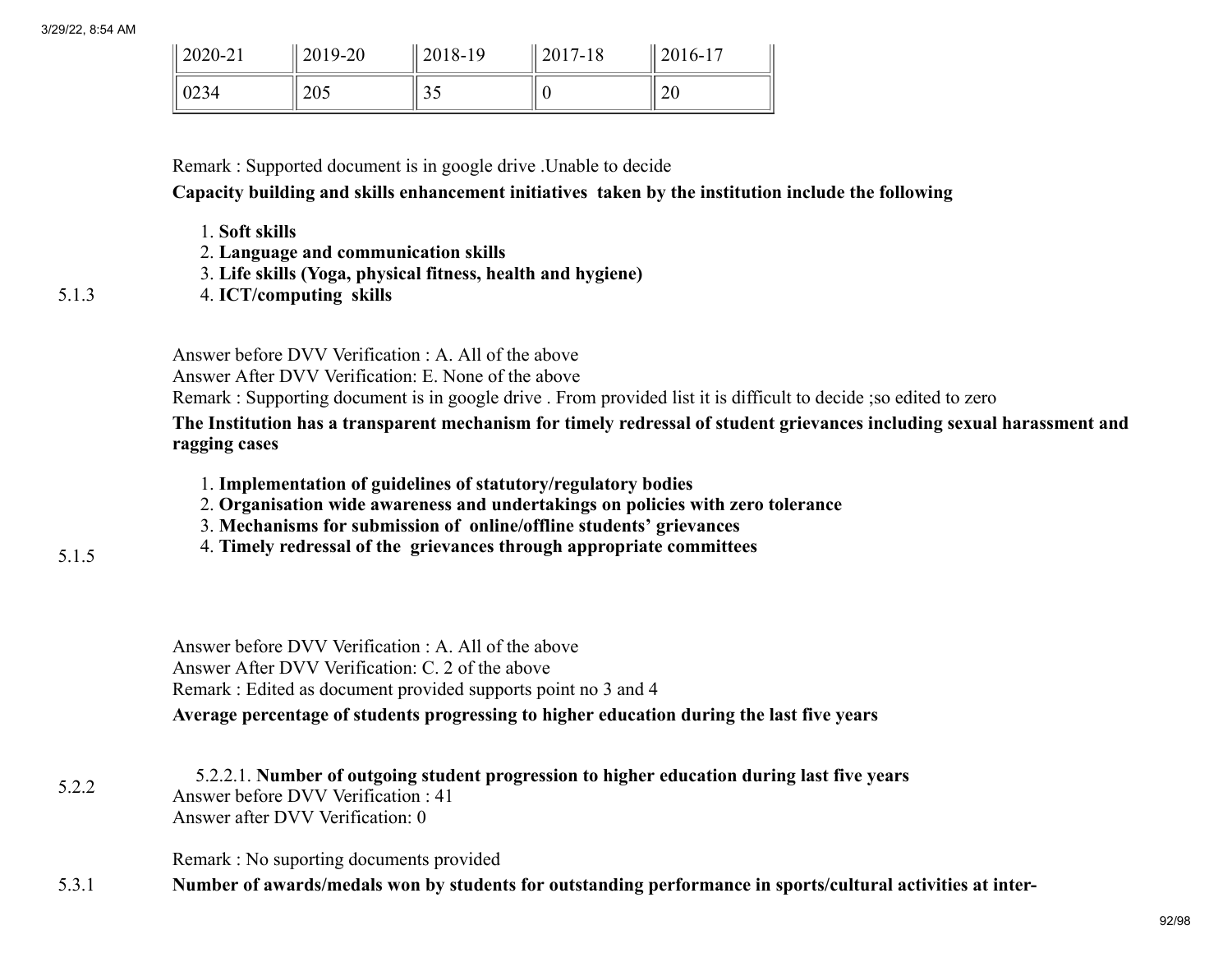university/state/national / international level (award for a team event should be counted as one) during the last five years.

5.3.1.1. Number of awards/medals for outstanding performance in sports/cultural activities at university/state/national / international level (award for a team event should be counted as one) year-wise during the last five years.

Answer before DVV Verification:

| $12020 - 21$ | 2019-20 | 2018-19 | 2017-18 | 2016-17 |
|--------------|---------|---------|---------|---------|
|              | _       |         |         | 26      |

Answer After DVV Verification :

| $12020 - 21$ | 2019-20 | 2018-19 | $2017 - 18$ | $12016 - 17$ |
|--------------|---------|---------|-------------|--------------|
|              |         |         |             |              |

Remark : Observation accepted and edited

Average number of sports and cultural events/competitions in which students of the Institution participated during last five years (organised by the institution/other institutions)

5.3.3.1. Number of sports and cultural events/competitions in which students of the Institution participated year-wise during last five years

Answer before DVV Verification:

| 2020-21 | 2019-20                  | 2018-19 | 2017-18 | $2016 - 17$ |
|---------|--------------------------|---------|---------|-------------|
|         | $\overline{\phantom{a}}$ | ◡       | 69      | ιv          |

5.3.3

Answer After DVV Verification :

| $12020 - 21$ | 2019-20 | 2018-19 | $2017 - 18$  | $12016 - 17$ |
|--------------|---------|---------|--------------|--------------|
| 020          | 48      | 10      | $\sim$<br>44 |              |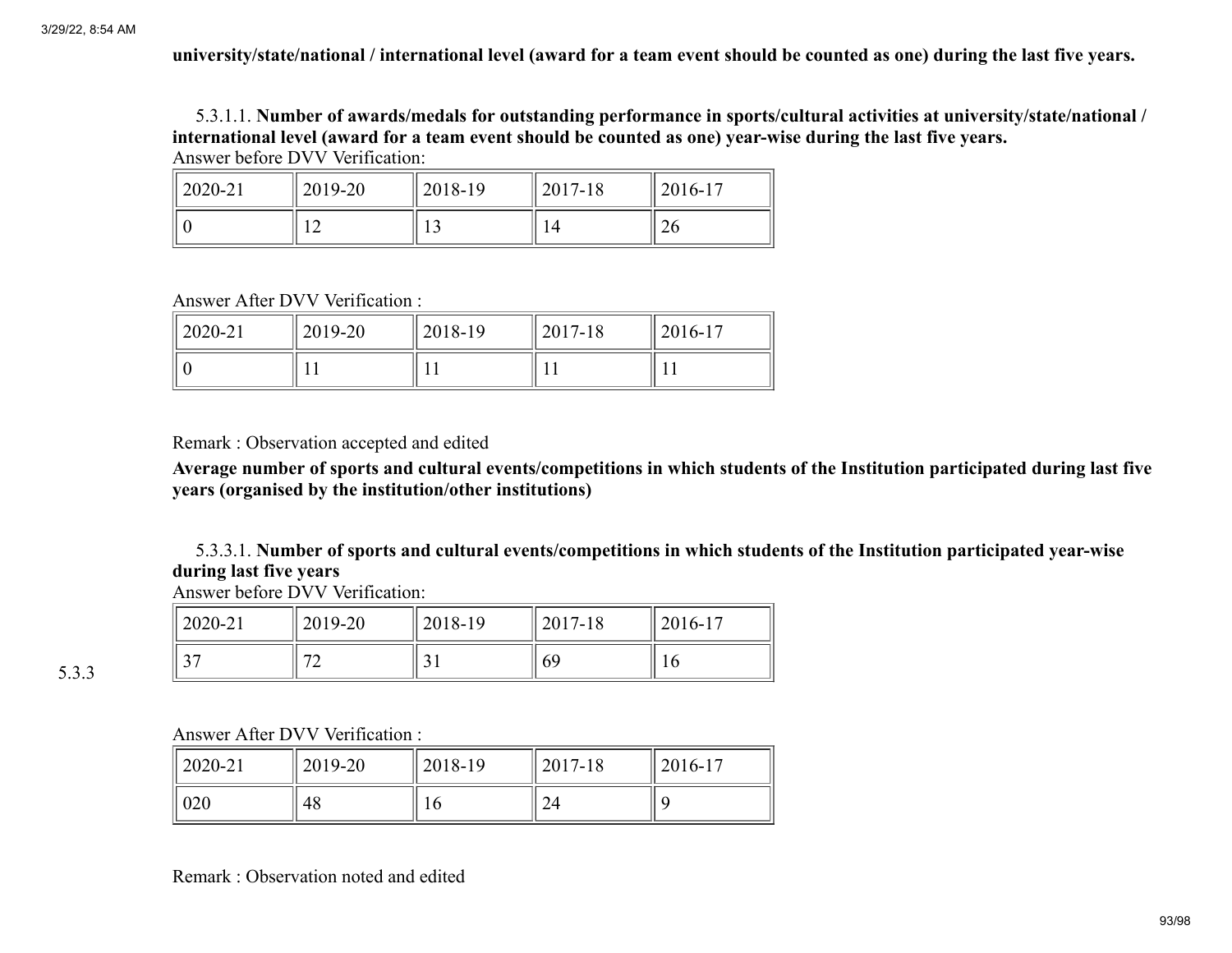## 6.4.2 Funds / Grants received from non-government bodies, individuals, philanthropers during the last five years (not covered in Criterion III)

6.4.2.1. Total Grants received from non-government bodies, individuals, Philanthropers year wise during the last five years (INR in Lakhs)

Answer before DVV Verification:

| $\parallel$ 2020-21 | 2019-20 | 2018-19 | $2017 - 18$ | $12016 - 17$ |
|---------------------|---------|---------|-------------|--------------|
| $\parallel 00$      | 00      | 00      | 3473031     | 00           |

Answer After DVV Verification :

| $\parallel$ 2020-21 | 2019-20 | 2018-19 | 2017-18 | $2016 - 17$ |
|---------------------|---------|---------|---------|-------------|
| 00                  | 00      | $00\,$  | 00      | 00          |

Remark : Funds / Grants received from non-government bodies, individuals, philanthropers will be consider .

Quality assurance initiatives of the institution include:

- 1. Regular meeting of Internal Quality Assurance Cell (IQAC); Feedback collected, analysed and used for improvements
- 2. Collaborative quality intitiatives with other institution(s)
- 3. Participation in NIRF
- 4. any other quality audit recognized by state, national or international agencies (ISO Certification, NBA)

Answer before DVV Verification : C. 2 of the above Answer After DVV Verification: D. 1 of the above

- 7.1.4 Water conservation facilities available in the Institution:
	- 1. Rain water harvesting
	- 2. Borewell /Open well recharge
	- 3. Construction of tanks and bunds
	- 4. Waste water recycling
	- 5. Maintenance of water bodies and distribution system in the campus

6.5.3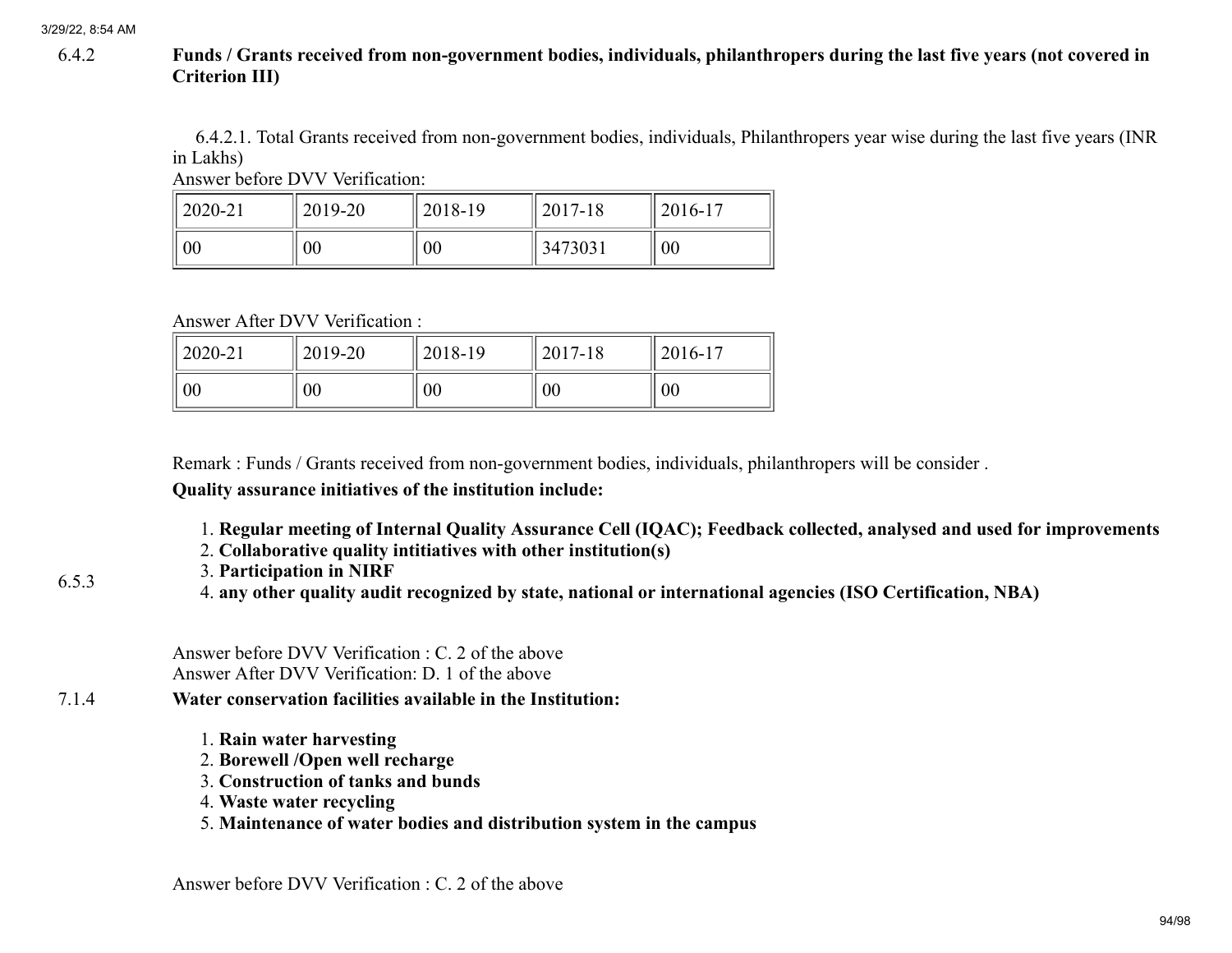7.1.5

Answer After DVV Verification: C. 2 of the above Remark : observation accepted and edited

Green campus initiatives include:

- 1. Restricted entry of automobiles
- 2. Use of Bicycles/ Battery powered vehicles
- 3. Pedestrian Friendly pathways
- 4. Ban on use of Plastic
	- 5. landscaping with trees and plants

Answer before DVV Verification : A. Any 4 or All of the above Answer After DVV Verification: B. 3 of the above Remark : observation accepted and edited

Quality audits on environment and energy are regularly undertaken by the Institution and any awards received for such green campus initiatives:

- 1. Green audit
- 2. Energy audit
- 3. Environment audit
- 4. Clean and green campus recognitions / awards
- 5. Beyond the campus environmental promotion activities

Answer before DVV Verification : D.1 of the above Answer After DVV Verification: D.1 of the above Remark : Observation accepted and edited

The Institution has a prescribed code of conduct for students, teachers, administrators and other staff and conducts periodic programmes in this regard.

- 1. The Code of Conduct is displayed on the website
- 2. There is a committee to monitor adherence to the Code of Conduct
- 3. Institution organizes professional ethics programmes for students, teachers, administrators and other staff
	- 4. Annual awareness programmes on Code of Conduct are organized

Answer before DVV Verification : C. 2 of the above Answer After DVV Verification: D. 1 of the above

7.1.10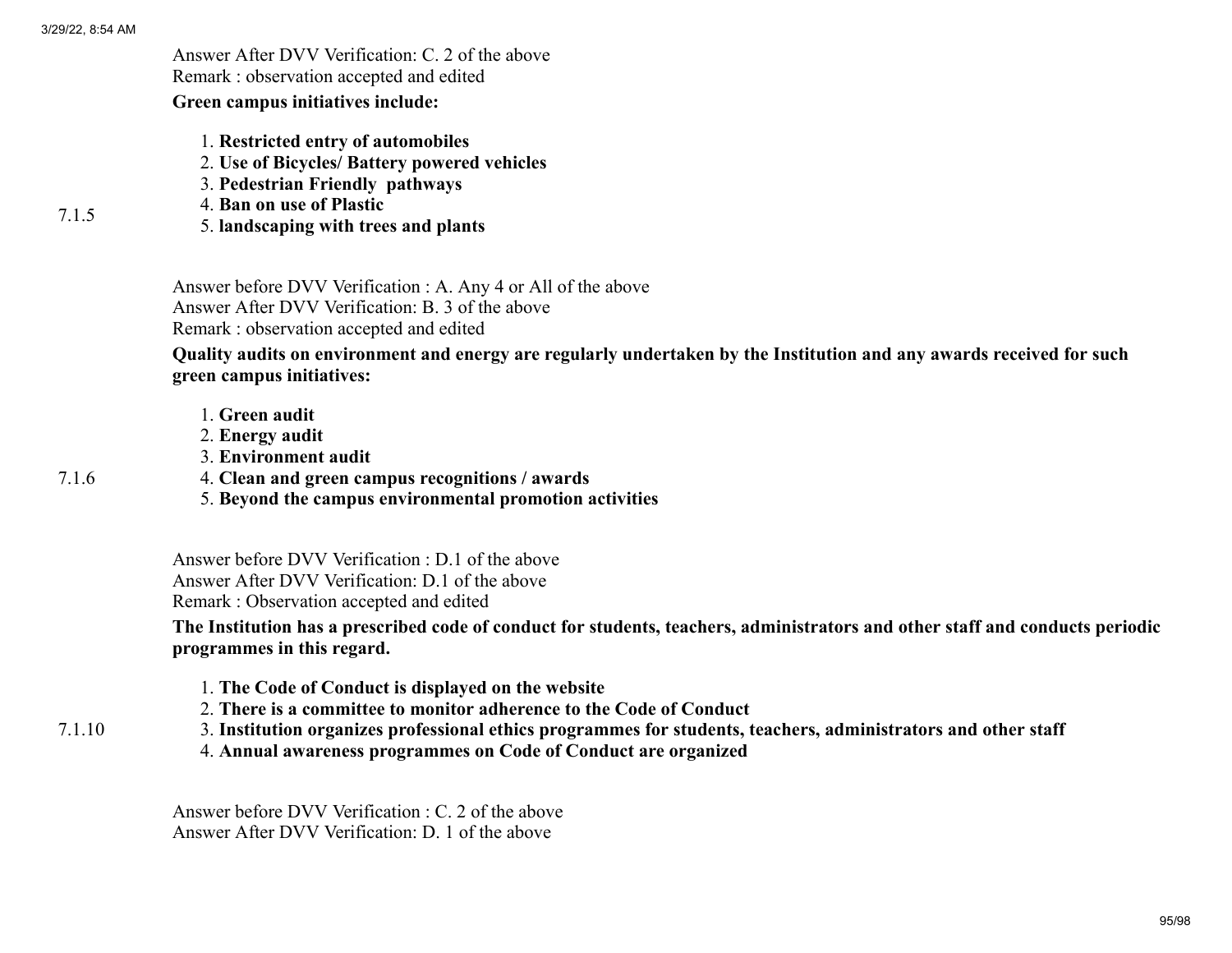## 2.Extended Profile Deviations

ID Extended Questions

# Number of courses offered by the Institution across all programs during the last five years

Answer before DVV Verification:

| 2020-21  | 2019-20 | 2018-19 | $12017 - 18$ | $2016 - 1'$ |
|----------|---------|---------|--------------|-------------|
| ıο<br>10 |         | $1 -$   |              | 10          |

1.1

# Answer After DVV Verification:

| $\frac{12020-21}{20}$ | 2019-20 | 2018-19 | $ 2017 -$<br>10 | $\parallel$ 2016-1.<br>1 m |
|-----------------------|---------|---------|-----------------|----------------------------|
| 282                   | 249     | 249     | 249             | 249                        |

## Number of programs offered year-wise for last five years

Answer before DVV Verification:

| $ 2020-21$ | 2019-20                  | 2018-19 | 2017-18        | $12016-1$ |
|------------|--------------------------|---------|----------------|-----------|
| 18         | $\overline{\phantom{0}}$ | Ō       | $\overline{ }$ | 1 O       |

1.2

## Answer After DVV Verification:

| $\frac{12020 - 21}{20}$ | 2019-20 | 2018-19 | 2017-18 | $2016 - 17$<br>1 <sub>7</sub> |
|-------------------------|---------|---------|---------|-------------------------------|
|                         | $\sim$  | י י     |         | יי<br>. L J                   |

## 2.1 Number of students year-wise during last five years

## Answer before DVV Verification:

| $12020 - 21$ | 2019-20   | 2018-19               | $12017 - 18$ | $2016 - 1$ |
|--------------|-----------|-----------------------|--------------|------------|
| 528          | ۷0<br>628 | 710<br>$\overline{1}$ | 1811         | 1004       |

Answer After DVV Verification:

| $\parallel$ 2020-2<br>$\sim$ 1 | $-9 - 7 + 1$<br>້<br>້ | 2018-<br>$\lambda$ - | 10<br>$\overline{u}$ | h-<br>$\sim$ 0 $\sim$ |
|--------------------------------|------------------------|----------------------|----------------------|-----------------------|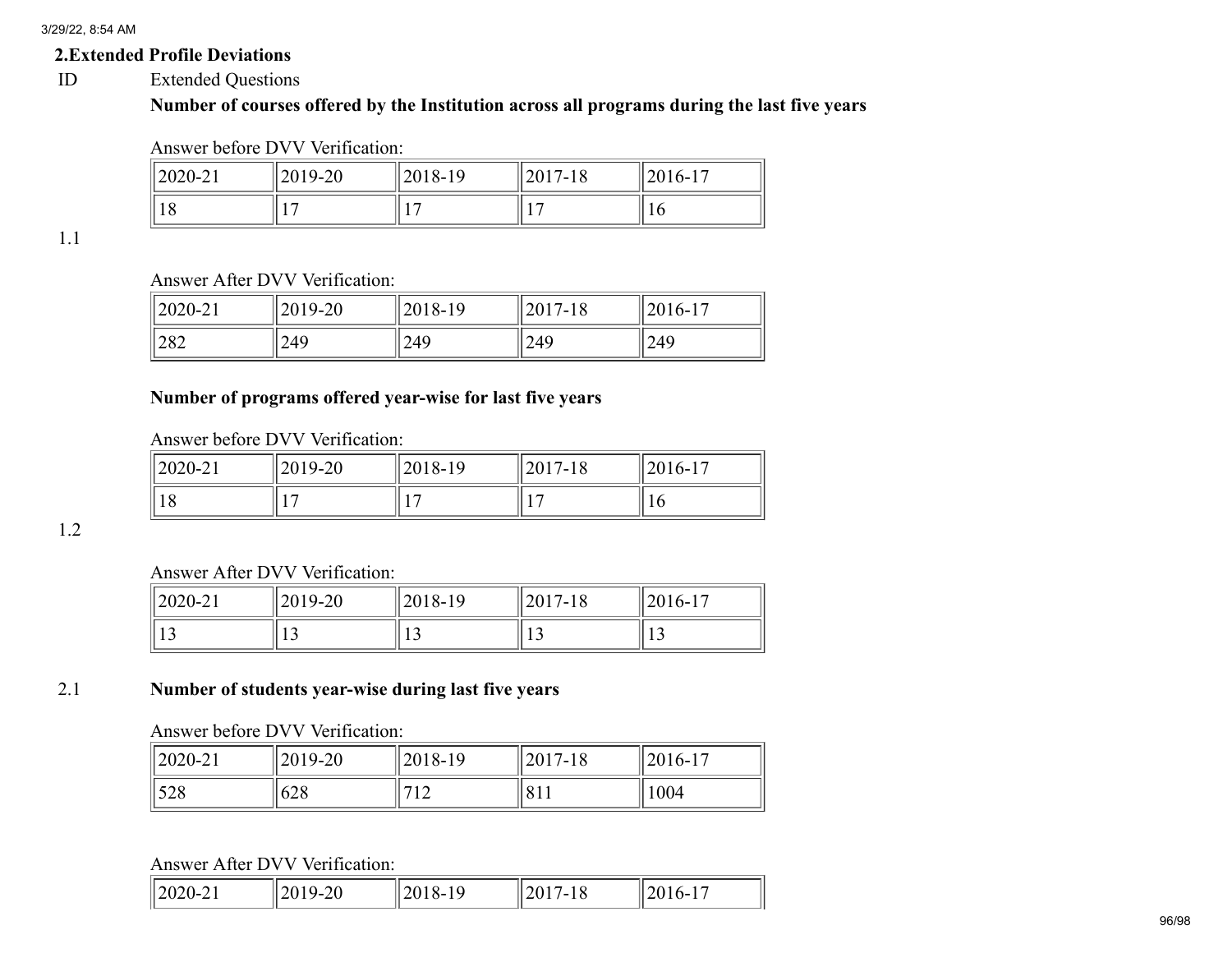| $v \sim v$ |
|------------|
|------------|

## Number of outgoing / final year students year-wise during last five years

Answer before DVV Verification:

| $ 2020 - 21 $      | 2019-20                     | 2018-19 | $2017 - 18$ | $2016 - 1'$<br>$1 -$ |
|--------------------|-----------------------------|---------|-------------|----------------------|
| 1.72<br>$\sqrt{2}$ | $\sim$ $\sim$ $\sim$<br>221 | 254     | 324         | 416                  |

2.3

# Answer After DVV Verification:

| 2020-21                  | $12019 - 20$   | 2018-19     | $\bigcap$ 1 $\bigcap$<br>2017-18 | $2016 - 17$<br>1 <sub>7</sub> |
|--------------------------|----------------|-------------|----------------------------------|-------------------------------|
| $\overline{\phantom{a}}$ | $\sim$<br>44 L | າເາ<br>ے بے | 10.<br>J 17                      | 407                           |

## Number of full time teachers year-wise during the last five years

Answer before DVV Verification:

| 2020-21   | 2019-20 | 2018-19 | $\bigcap_{n=1}^{\infty}$<br>2017-18 | $2016 - 1'$<br>17 |
|-----------|---------|---------|-------------------------------------|-------------------|
| $\bigcap$ | ັ້      | $\sim$  | $\sim$                              | $\sim$            |
| JJ        |         | ر ر     | ے ر                                 | 120               |

3.1

Answer After DVV Verification:

| 2020-21    | 2019-20 | 2018-19  | 2017<br>2017-18 | 2016-17 |
|------------|---------|----------|-----------------|---------|
| <u>_ .</u> | ◢       | $\sim$ 1 | $\sim$ 1        | ◢       |

## Total number of classrooms and seminar halls

4.1 Answer before DVV Verification : 32 Answer after DVV Verification : 5

# 4.2 Total Expenditure excluding salary year-wise during last five years ( INR in Lakhs)

## Answer before DVV Verification:

| $\parallel$ 2020-21 | 2019-20 | 2018-19 | $ 2017-18$ | $ 2016-17$ |
|---------------------|---------|---------|------------|------------|
| $\parallel$ 75.42   | 102.30  | 89.223  | 17.810     | 135.640    |